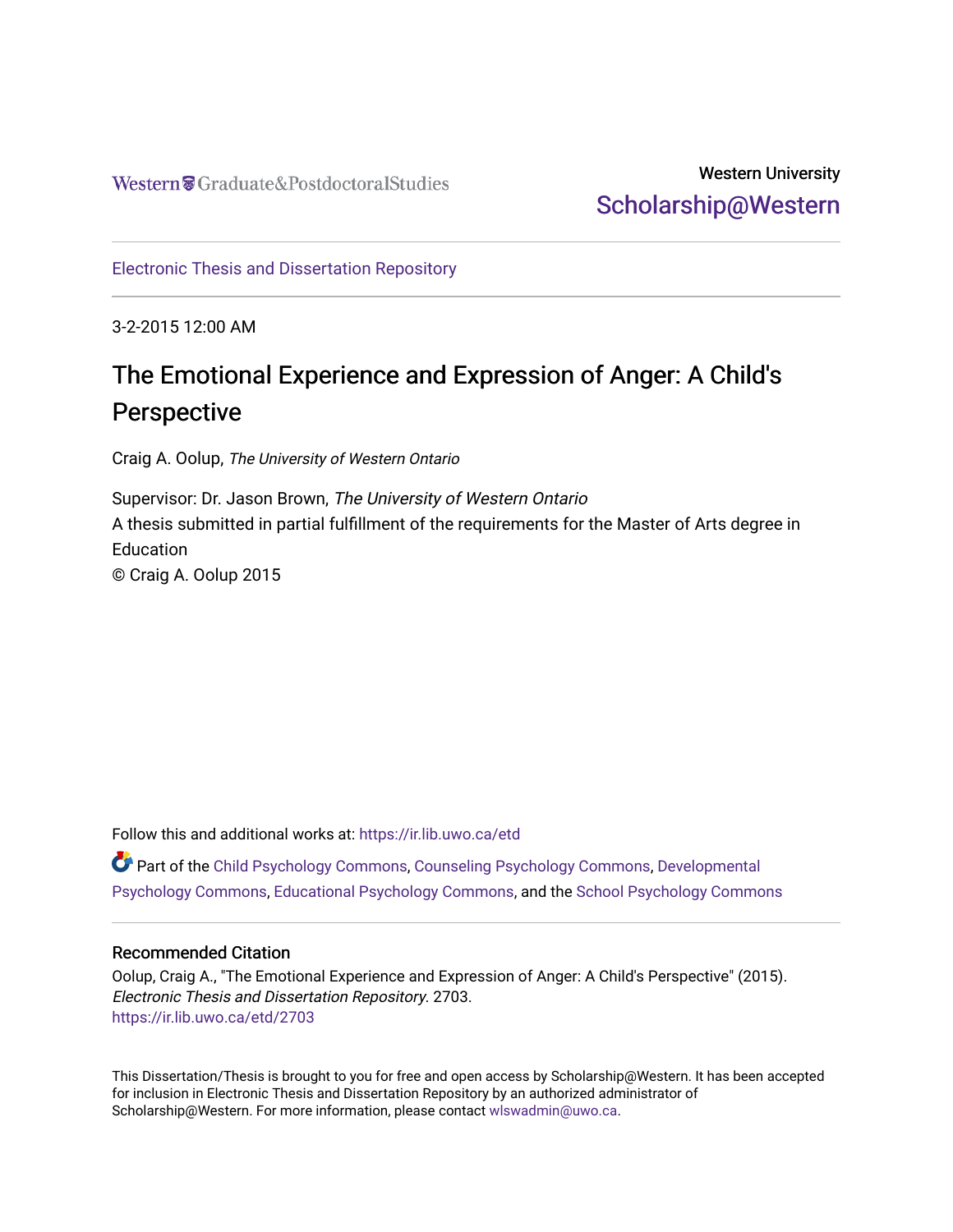## THE EMOTIONAL EXPERIENCE AND EXPRESSION OF ANGER: A CHILD'S PERSPECTIVE

(Thesis format: Monograph)

By

Craig Oolup

Graduate Program in Counselling Psychology

Submitted in partial fulfillment of the requirements for the degree of Master of Arts,

The School of Graduate and Postdoctoral Studies

Western University

London, Ontario

Winter 2015

© Craig Oolup 2015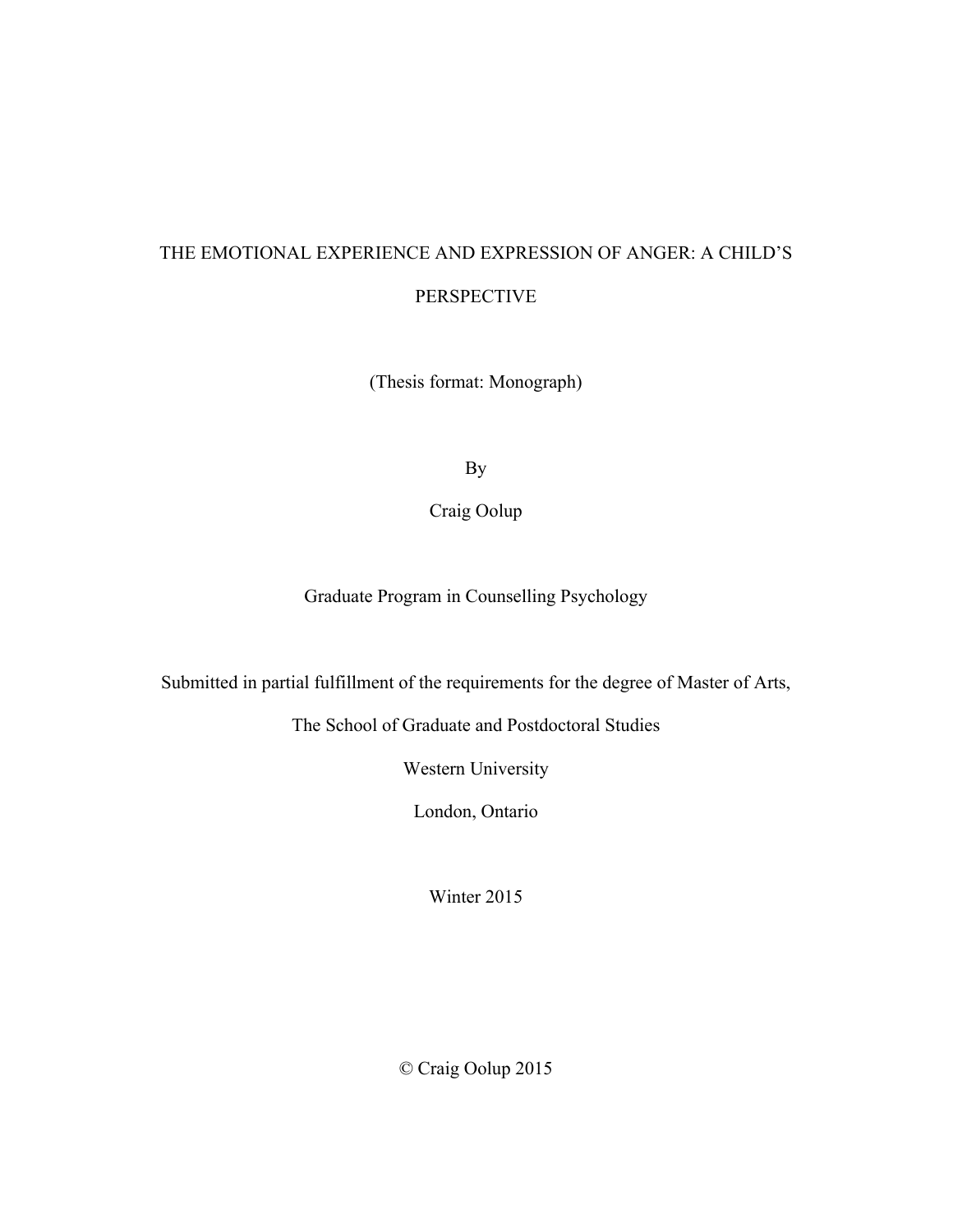#### **Abstract**

The purpose of this study was to explore and identify key themes related to a child's experience of anger. The existing literature on children's emotional experiences stems from adult perceptions and interpretations; this study was envisioned to investigate the experience of anger among children using their own words. Participants were male and female students, aged 8-9 and in a general grade three classroom within a community school. Through the use of semistructured interview focus groups conducted over a span of 10 weeks, participants were invited to disclose their understandings of anger and how they experienced it. Results were analyzed via a content analysis procedure that resulted in five themes. These themes consisted of Understanding Anger, Origins of Anger, Consequences of Anger, Regulation and Resolution of Anger, and finally Relations with Others. Results and implications of the findings were discussed.

*Keywords:* Anger, Emotional Understanding, Behavior, Experience, Regulation, Relationships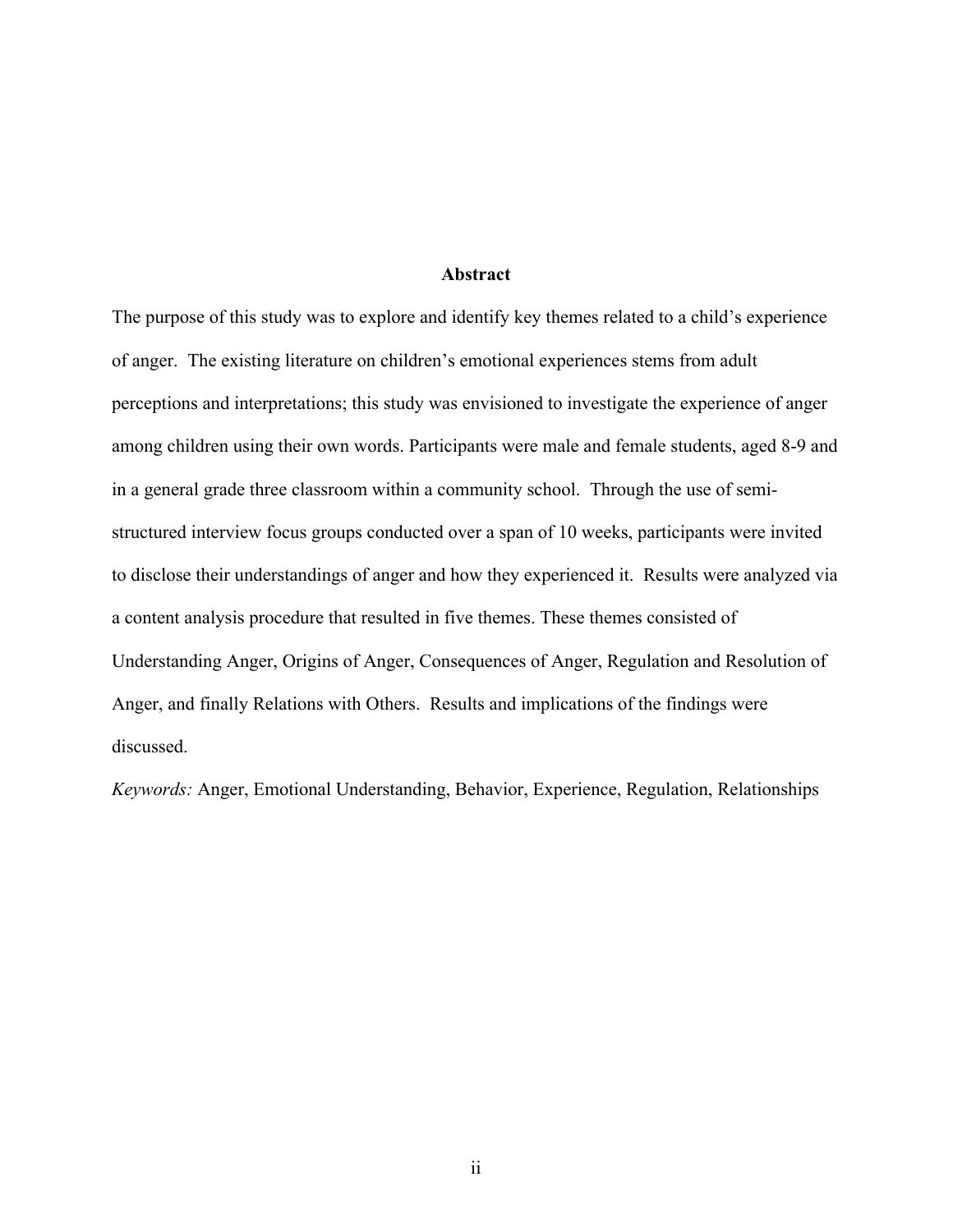### **Dedication**

*For my parents, whom have supported my academic journey and life ambitions in their entirety; and for the children, whom deserve to have their voices and opinions cherished and respected.*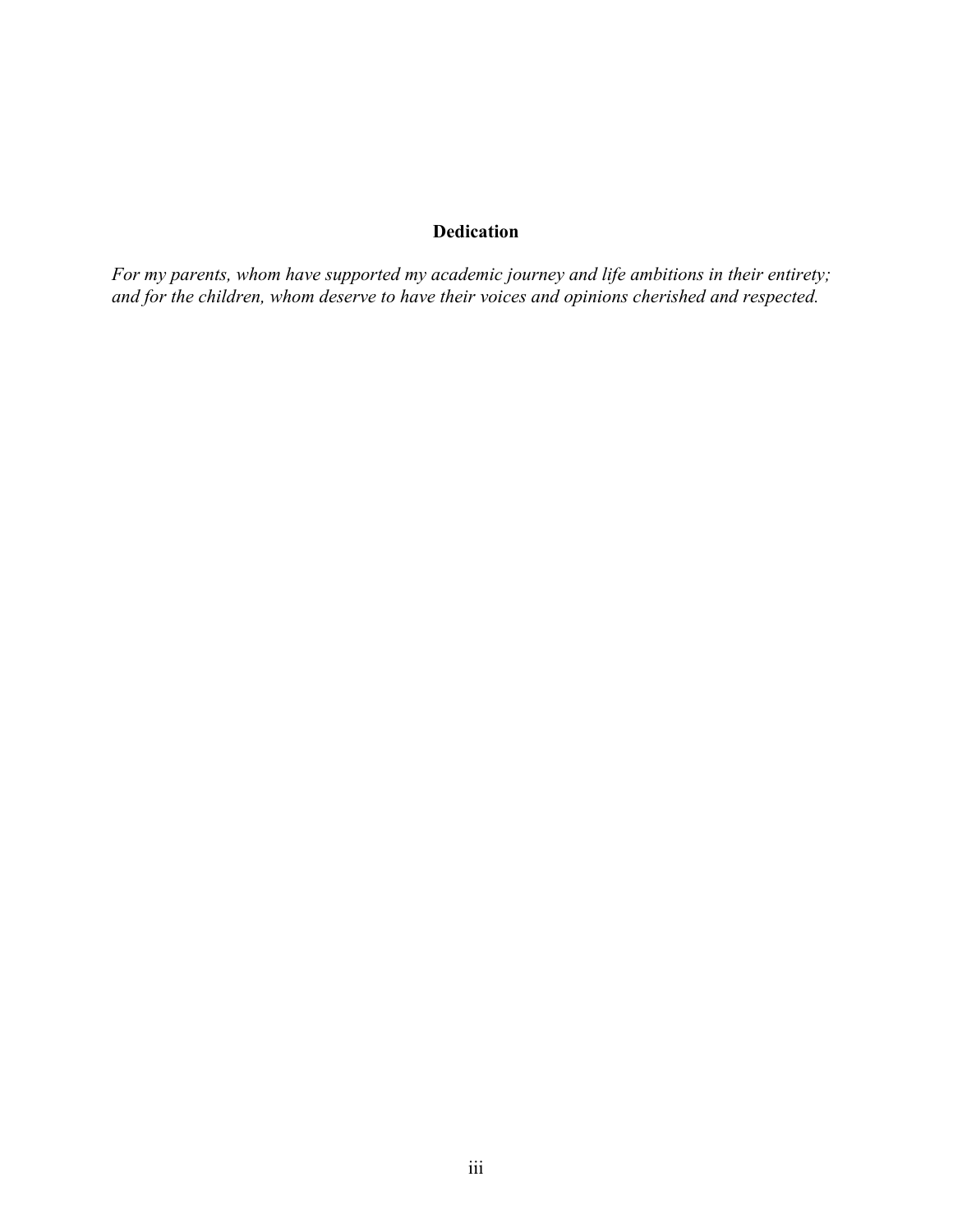#### **Acknowledgments**

I would like to extend my thanks to my thesis advisor, Dr. Jason Brown for his continued guidance and support over the past two years. His confidence in my abilities, combined with a relaxed nature helped to keep me grounded throughout this process. I would also like to extend my thanks to Dr. Alan Leschied and Dr. Susan Rodger of the Counselling Psychology Program at Western University for supporting both my academic and vocational pursuits in the counselling field.

I would also like to thank Danielle Aziz, the founder and designer of the Anger Blanket program; without you, my thesis simply would not exist. Furthermore, I would like to thank her for her continued innovation and support of my involvement in the program's second trial run; I was not only able to experience the program first hand, but was also able to witness her immense enthusiasm and encouragement for the emotional well-being of children.

Also deserving of recognition were the teachers and support staff of the public school in which the present study was conducted. Their support enabled the seamless presentation of the program's ideals, morals and the subsequent data collection by my fellow colleague Nicole Hammel. Nicole was responsible for conducting the interviews analyzed in my study; thank you for your dedication and patience.

Finally, I would like to thank my family for their everlasting love and support over the course of both my graduate and undergraduate university careers.

iv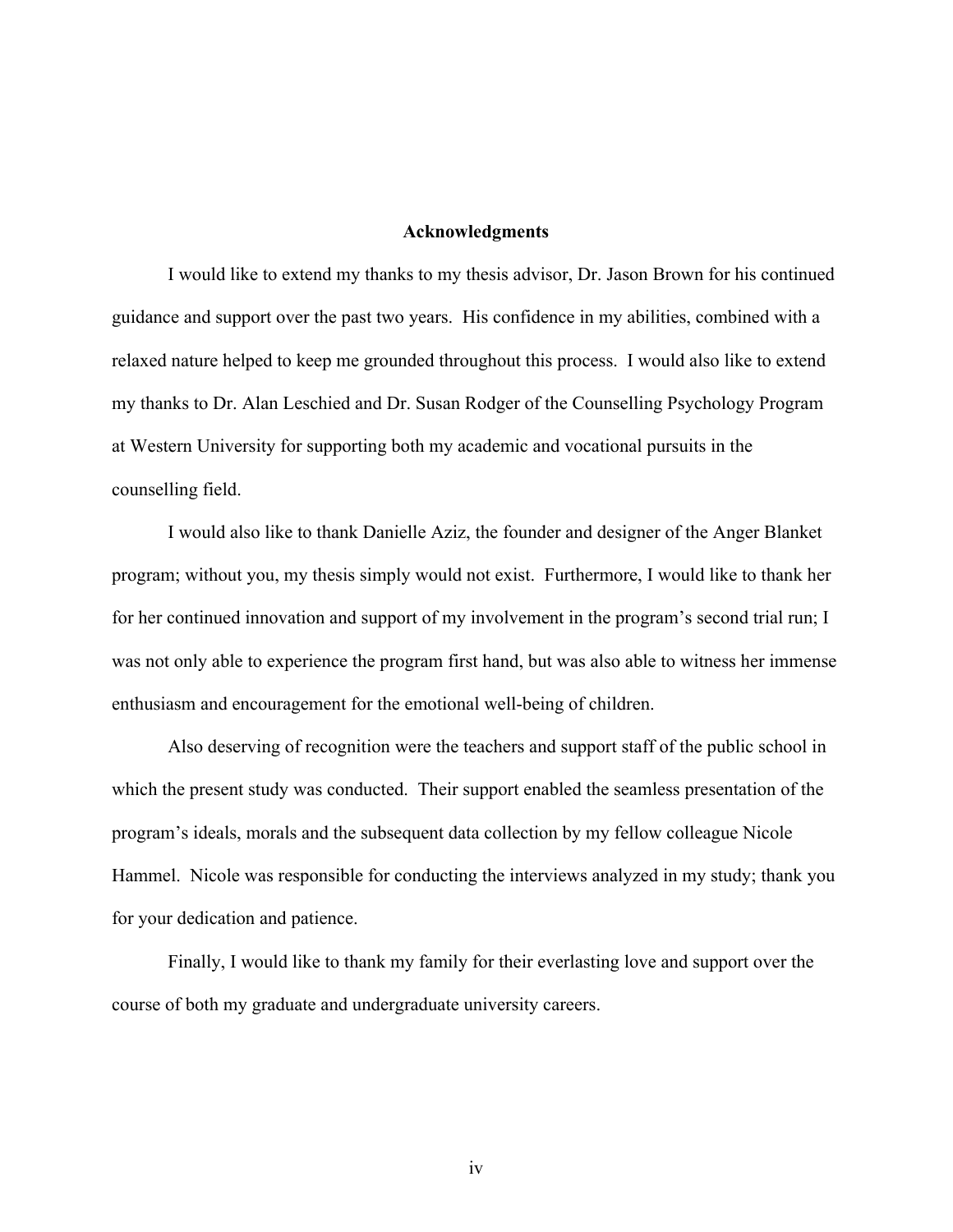### **Table of Contents**

| Appendices |
|------------|
|            |
|            |
|            |
|            |
|            |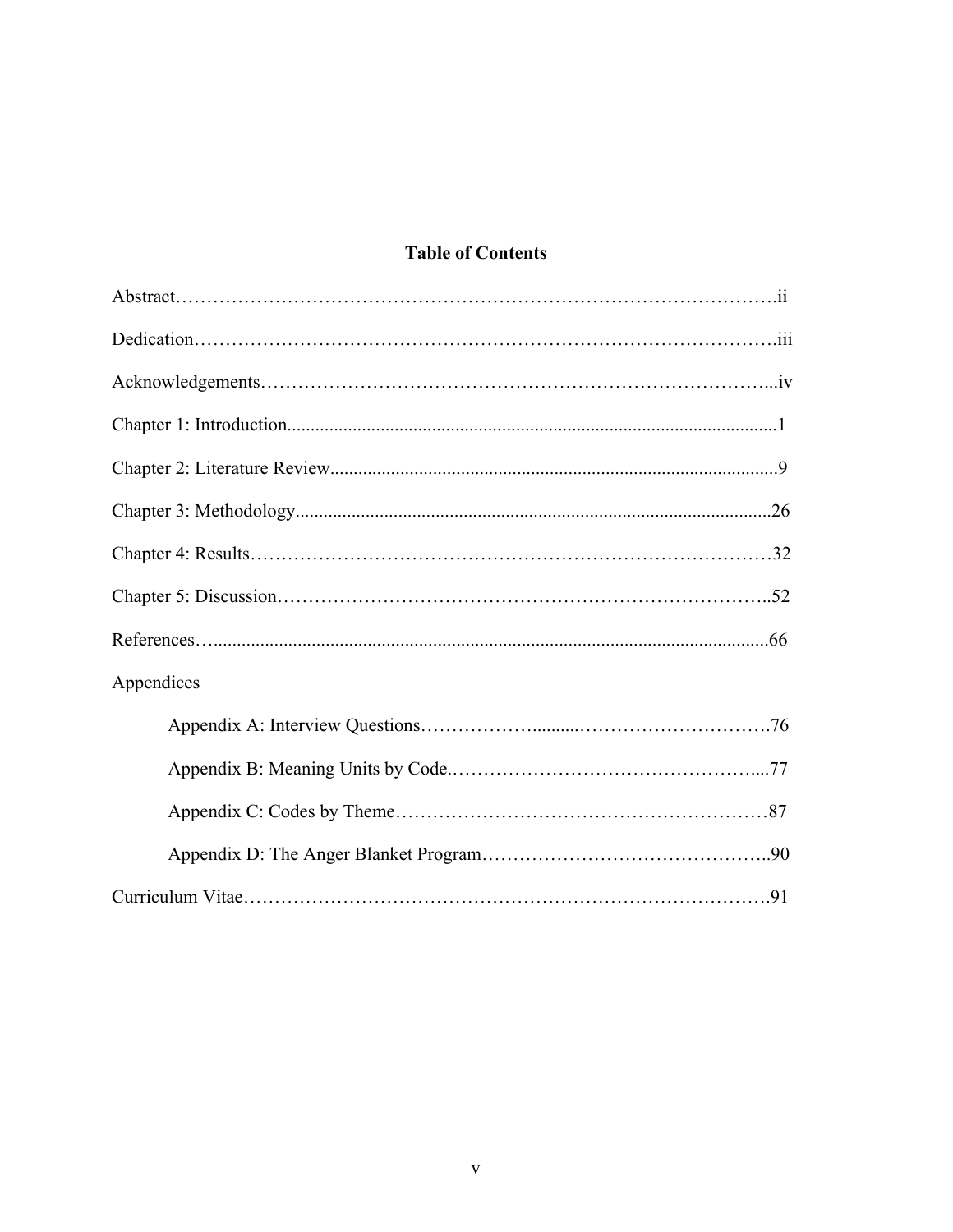#### **Chapter 1: Introduction**

Student aggression, stubbornness and disruptive behavioral problems are among the most cited grounds for admission to child mental health services. In 2002, it was estimated that prevalence rates of children in the United States with psychosocial problems were between 10% and 21% (Powell, Fixsen, & Dunlap, 2003), while estimated rates of childhood aggression and delinquency reached as high as 25% (Raver & Knitze, 2002). The experience of anger is a natural emotion that often underlies many aggressive and antisocial patterns of behavior. While there is no dearth of research examining the construct of anger amongst children, much of what has been documented in past findings stems from adult observations and interpretations of children's experiences rather than on what the children themselves would say about the emotional underpinnings and behavioral consequences of anger. The present study illustrates how children experience, interpret and express their anger with others through their own words.

To validate the inclusion of child perspectives and descriptions of emotional experiences as a research tool, one can look to specific arguments favoring this position, including: a) the acknowledgement of legislative-based child rights and privileges; and b) encouraging a consumer-based mindset, whereby children are viewed as consumers of particular goods and services (e.g. emotional regulation programs; curricular policies), and thus should inform the development (and content) of such services (Kellett, 2005; 2010). However, before either one of these arguments can be effectively addressed it is necessary to curb the more traditional mindset of children existing as a mere *tabula rasea*, worthy of only being studied, rather than informing the content of studies themselves (Kirby, Lanyon, Cronin, & Sinclair, 2003).

1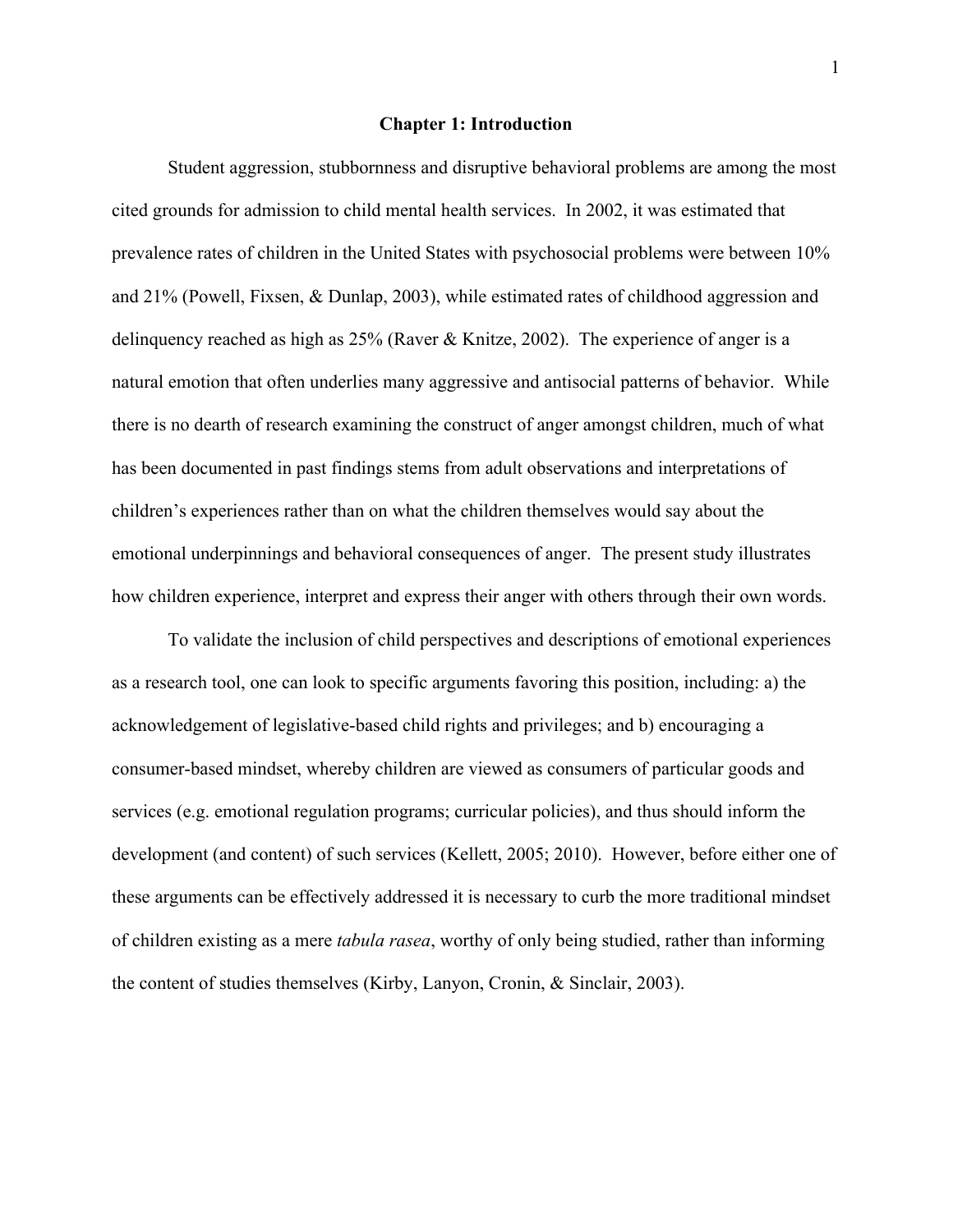#### **Curbing the Incompetent Child Mindset**

Historically, children have often been depicted as either an object that is acted upon by others or as a subject responding to external conditions in their environment (Christian & Prout, 2002). The first view (a child as an object) heavily aligns with a dependency model of child development and inherently neglects the freedom and autonomy of the child. The second view (a child as a subject) is somewhat more liberal; albeit traditional literature (e.g. Bandura, Ross,  $\&$ Ross, 1963) still often depict children as acting in due accordance with external, consequential and egocentric mindsets that are heavily conditioned by their surrounding environments (Thompson & Newton, 2010).

In their renowned "Bobo-doll" study, Bandura, Ross and Ross (1963) found that children acted more aggressively towards a blowup clown doll if they had been exposed to an aggressive model prior to their interaction compared to children who were not exposed to the aggressive model. While the cognitive learning component of aggressive behavior is well documented in this study, seemingly little attention was directed towards the role of emotion in aggressive behaviors—in particular, anger (De Castro, 2010). Furthermore, the findings from this study stem from adult observations and interpretations of child behaviors, which concomitantly neglect the child's own input regarding his or her behaviors and the potential emotional precursors to them. While the study as a whole highlights the properties and characteristics of observational learning—which was indeed the intended focus of the study—it grants little insight into the emotional development and regulation techniques of children and how emotions may impact future socio-behavioral interactions with other individuals.

Similar studies and resultant theories concerning child learning patterns and development (i.e. the Piagetian view of child development; Evans, 1973; Piaget, 1986) have been criticized as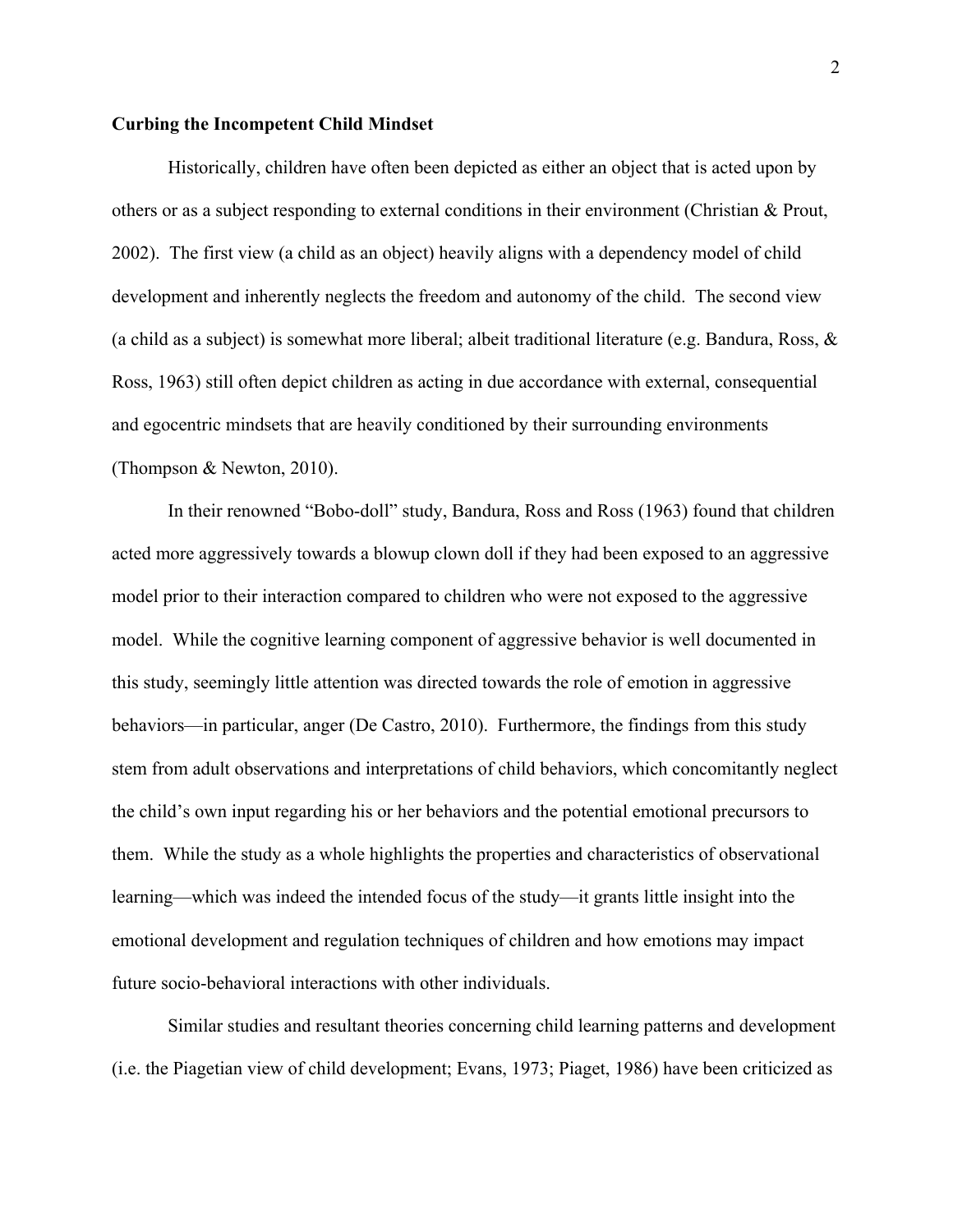viewing healthy, mature adults as a gold standard to which all subpopulations should be compared (Jenks, 2002). This necessarily enforces the notion that children are lesser individuals with a pre-moral mindset lacking in rationality (Tisdall, 2012; Thompson & Newton, 2010). As a result, children's rights and freedoms are often marginalized by society as a means of "protecting their best interests"—an action that is often enclosed in phrases such as "acting paternalistic"—at least until children reach adulthood (Tisdall, 2012). Thus the view of a child's emotional recognition is often negated due to their perceived incompetence and lack of a rational, moral decision-making process that mature adults routinely encompass.

While some may believe children to have inferior or incompetent understandings of their social and emotional environments, recent research suggests that children are able to effectively acknowledge the emotions of others and that this skill increases with age and maturity (Herba, Landau, Russell, Ecker & Phillips, 2006; Thompson & Newton, 2010). Findings indicate that children—even in infantile stages of development—have been shown to recognize and understand how emotions offer a window into the minds and experiences of the people around them (Thompson & Newton, 2010). Augmenting this finding, research from Harris (2010) suggests that as soon as children are able to talk they begin to report on their emotional experiences and the emotional experiences of others as well. Interestingly, once children have reached a developmental stage in which they can interpret and understand various emotions they tend to discuss negative emotions more often than positive ones (Harris, 2010). The frequency in which children engage in emotional discussions with family members have been correlated with an ability to identify initial causes of those emotions and how they may be perceived by other individuals (Harris, 2010). Higher rates of emotional discussion as children are associated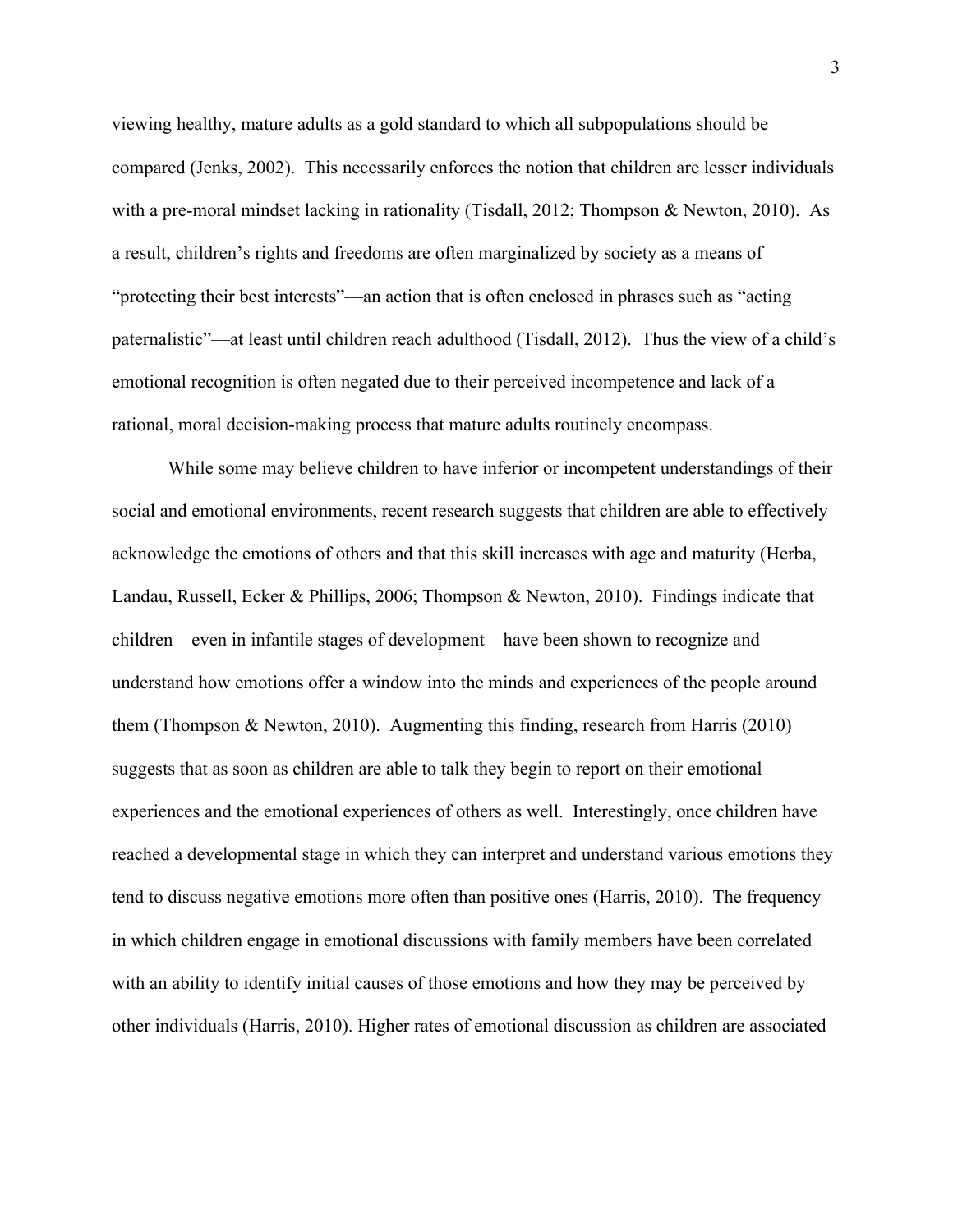with development into healthier adults, both physically and mentally (Pennebaker, Barger, & Tiebout, 1989).

Thus it seems that society's conceptualization of a child's ability to be competent regarding his/her own emotional wellbeing could be limited by the unwarranted, possibly unconscious tension of accepting different modes of interpretation and understanding by marginalized populations (i.e. children).Indeed the traditional view of children as passive agents of their cultural upbringing has been shown to be inconsistent with recent findings (e.g., Herba, et al, 2006; Thompson & Newton, 2010) suggesting that more practical, efficient and inclusive means relating to a child's ability to contribute to his\her own future socio-emotional development should be seriously considered.

#### **Validation of Child Rights and Privileges**

Perhaps the first step toward a more informed research practice via incorporating children into the research process was the establishment of the 1989 United Nations Convention on the Rights of the Child (UNCRC). In particular Article 12 of the UNCRC explains that a child who is "capable of forming his or her own views [has] the right to express these views in all matters affecting the child…those views should be given due weight in accordance with the age and maturity of the child" (UNCRC, 1989). This article takes the traditional view of children as subjects acting in accordance with constructs of an environment and extends it by incorporating individual experiences, interpretations and understandings of the various social situations in which they are routinely immersed.

In a similar fashion Article 13 reinforces the child's right to freedom of expression and attainment of any and all pertinent information regarding the child's wellbeing (UNCRC, 1989). Together these two articles encourage the notion that children should take part in, effect change,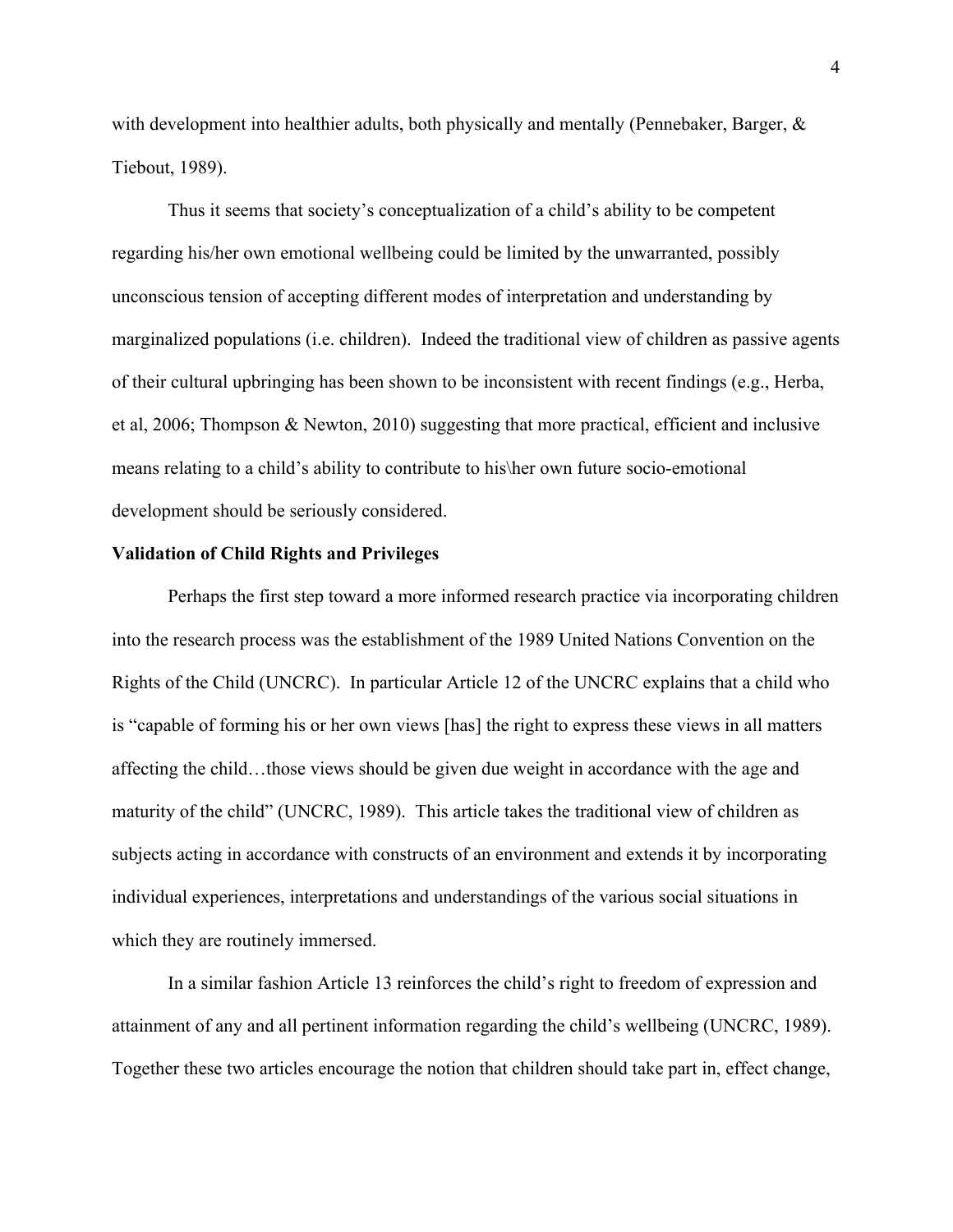and become changed by the cultural and social world in which they live. Thus, from a purely legislative standpoint it is essential to foster child participation in child-focused research initiatives as child and adolescent research necessarily involves children and adolescents. Furthermore it has been documented that a child's participation in research initiatives tend to increase his/her self-confidence, self-respect and self-esteem by exploring the ways in which their own voice is heard and acknowledged throughout their social community (Bergstrom, Jonsson & Shanahan, 2010; Graham & Fitzgerald, 2008).

Despite the inclusive nature of Articles 12 and 13 of the URNC they are not without caveats. The notion that children's "views should be given due weight" obliges any researcher to ensure that the decisions made throughout any research process respects children's own views. However, respect of children's views must be accomplished in such a way as to not hinder the development or advancement of understanding and knowledge of the issues being examined, thereby leaving room for researcher discretion regarding the competency of the child. Nevertheless the reality is that a child's level of contribution to the research process—ranging from informing qualitative content, to developing research questions and methodological procedures—is inherently subject to the child's own intellect, including, but not limited to his or her vocabulary, literacy and numeracy skills (Lundy, McEvoy, & Byrne, 2011), which is a paramount reason for the inclusion of the proviso "due weight" in the UNCRC (Lundy et al., 2011).

Indeed many skeptics suggest children are not competent enough to effectively inform the research process. Age, immaturity and lack of intellect are often cited as delineating factors of the child-competence debate, particularly with very young age groups. The skeptical viewpoint is not without support; research conducted in 2001 by Parker and her colleagues found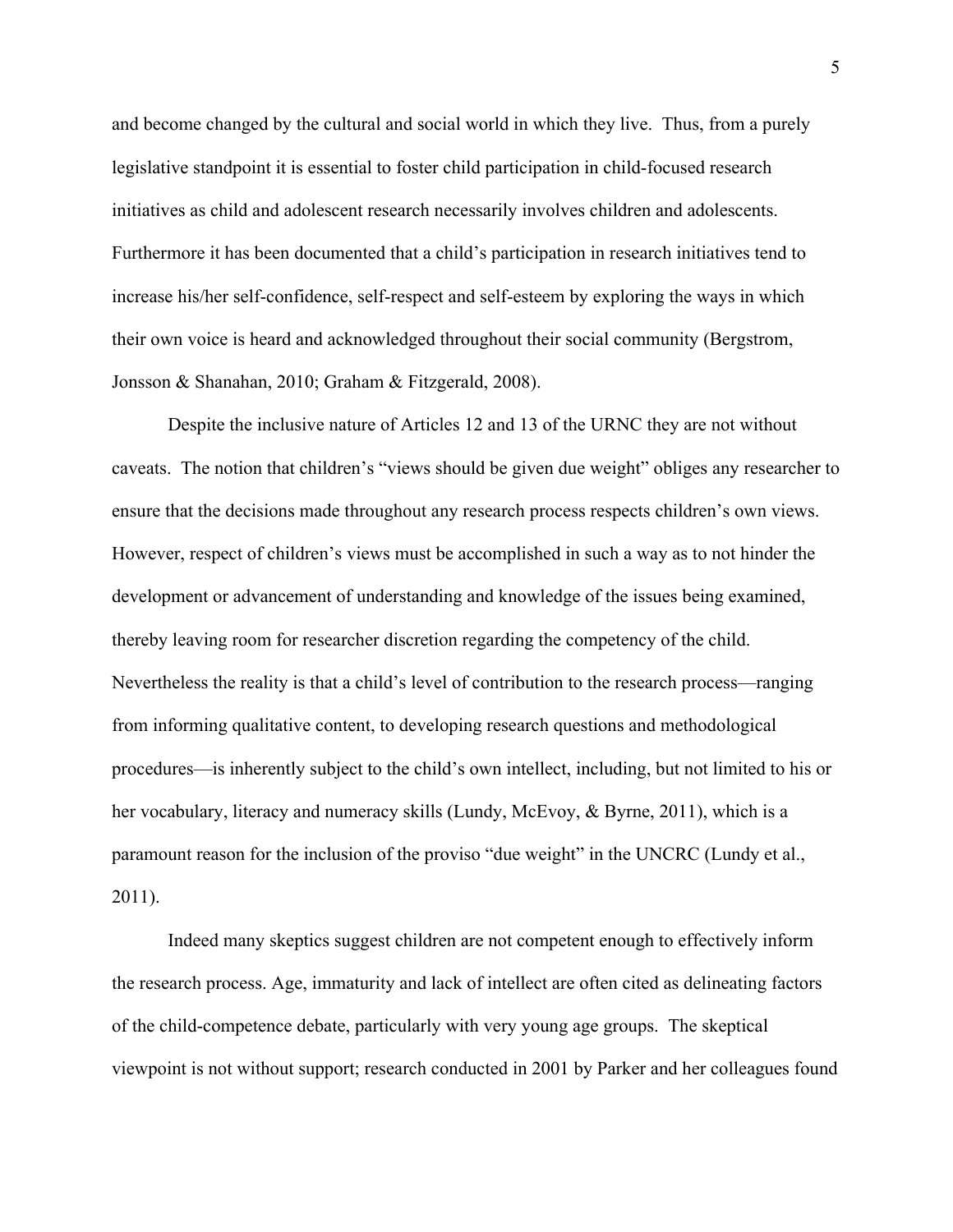that child recognitions and reports of anger both experienced and expressed were highly inconsistent with adult-observational measures of these expressions. To a similar extent, findings from Casey (1993) indicated discrepancies between child self-reports of negative emotional facial expressions and the actual observation of these expressions.

#### **Benefits of Child Inclusion**

Despite the skeptical view of including children in the research process, additional literature has espoused the benefits of viewing children as experts of their own environment and their ability to contribute effectively to new research studies (Christie, French, Sowden, & West, 1993; Kellett, 2010). Indeed researchers have often used qualitative data obtained from children to develop and amend many child and adolescent measurement instruments and scales. While other studies have acknowledged the limited vocabulary of children to explain their emotions, reservations have often been put to rest via a child's ability to inform content in their own manner—that is, through the use of stories, arts and play (Tsai, 2000). Thus while children may experience difficulty expressing abstract concepts such as emotion and anger, it should not impinge on their ability to effectively communicate their experience to the researchers.

An examination of anger via a child's perspective may open the door for future research opportunities regarding the emotional development and wellbeing of children. Findings from De Castro (2010) suggest that disruptive behavior such as aggressive interactions and extreme stubbornness are multidimensional constructs and may consist of interacting emotional, social, cognitive and behavioral factors. By examining the construct of anger—a natural emotion that often triggers aggression—the formation of additional underlying emotions and cognitions may present themselves through child descriptions of anger and other negative feelings.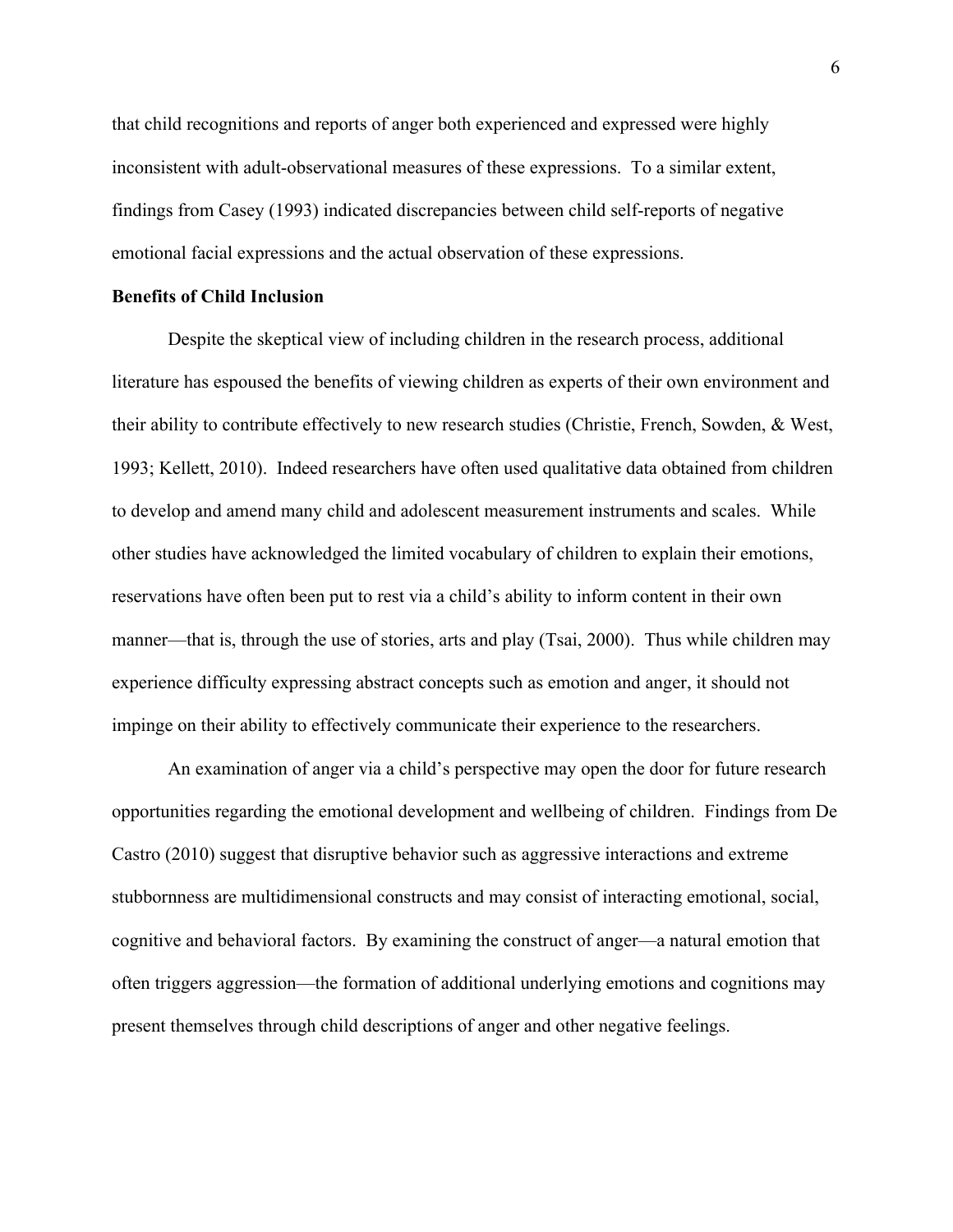In addition to advancing research opportunities the need for accurate and unfiltered descriptions of children's experienced anger is paramount in developing appropriate preventive and emotional coping techniques as well as informing counselors and educators on the most efficient means of communicating these techniques to today's youth. Within a school setting, taking a preventive approach to the externalized experience of childhood anger may reduce the incidence of disruptive behaviors in the classroom; both teacher and student would be made aware of the strategies that can be used to reduce and manage the student's anger in a way that resonates formidably with the student. This in turn would allow the teacher to quickly redirect his/her time, attention and energy to the instruction of the rest of the class (Odle, 2013; Raver & Knitze, 2002).

Indeed numerous studies have examined the effectiveness of anger management and coping strategies among youth (e.g. Fabes & Einsberg, 1992; Smith, Hubbard & Laurenceau, 2011; Wilde, 2001), yet the findings and information attained from this research are based on adult observations and interpretations of how children experience, express and mitigate negative emotions and feelings of anger. What remains to be addressed is an examination of how children experience and understand anger through their own language and terminology. A metaanalytical review of 28 peer reviewed journals published between 1981 and 2007 revealed that school-wide emotional-behavioral interventions focused on affect regulation and anger management techniques yielding a very small, albeit positive effect size of 0.15 (January, Casey, & Paulson, 2011). With the inclusion of child-derived values and levels of understanding, current emotional regulation programs can be augmented by illustrating the constructs of emotion and affect regulation in a manner consistent with a child's own language and intellect, with the intention of driving this minimal effect size up.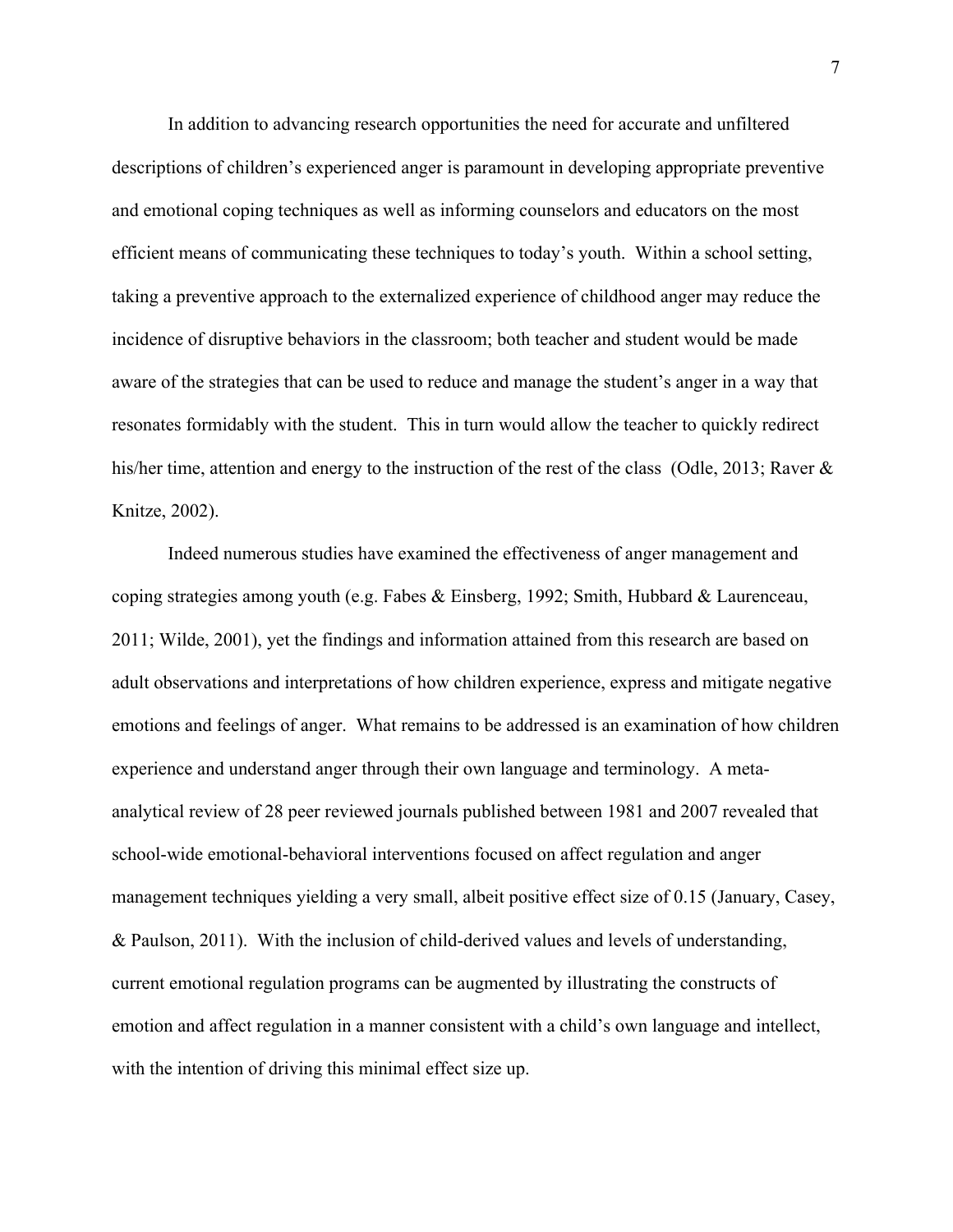Research suggests elevated anger levels among children are linked with increased emotional-behavioral problems (Cole, Zahn—Waxler, Fox, Usher, & Welsh, 1996) and physical health problems (Starner & Peters, 2004), indicating that both psychological and physiological risks posed by anger may begin at an early age. In addition these psychological and physical problems have often been shown to persist well into adulthood (Kerr & Schneider, 2007) and can present as an increased risk for mental illness later in life (Merrell, Guldner, Ross & Isava, 2008). Furthermore, it is well known that young children rely on the adults (ie., parents/caregivers, teachers, counsellors) around them to guide their social and emotional development (Boyd, Barnett, Bodrova, Leong, & Gomby, 2005). Thus it is imperative that these highly influential figures be equipped not only with the ability to teach the appropriate emotional regulation and anger management strategies to their children, but that they are able to do so in a way that resonates with them by communicating in a manner each child is able to relate to.

#### **Organization of Thesis**

Chapter 2 provides a review of the literature on child anger and emotional experiences, including the precipitating causes of anger, how anger is expressed, emotional regulation, the consequences of anger expression and the benefits of effective regulation techniques. Chapter 3 describes the methods used to conduct the present study. Chapter 4 is a presentation of findings of the content analysis of transcribed interviews. Finally, Chapter 5 is a discussion that compares the results of the present study to the literature presented and reviewed in Chapter 2.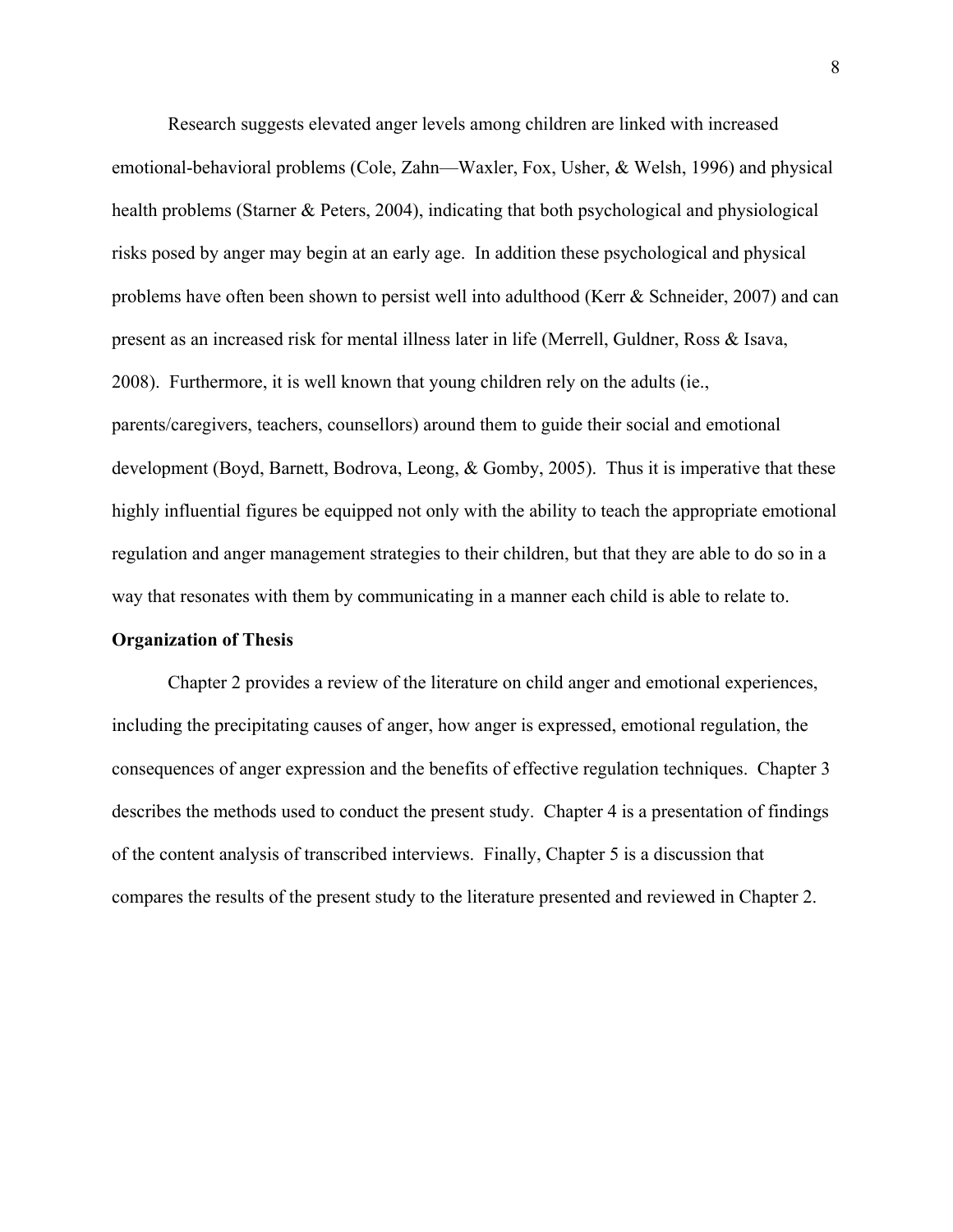#### **Chapter 2: Literature Review**

It has been well argued that the experience and expression of anger is often reflective of maladaptive emotions, cognitions and modes of behavior (Cole, Zahn—Waxler, Fox, Usher, & Welsh, 1996; Kerr & Schneider, 2007; Starner & Peters, 2004). The Mental Health Foundation (2013) contends that anger is an emotional state of arousal often resulting from social conditions encompassing threats or frustration. Understanding the emotional experience of anger among children remains a paramount concern in literature given that higher levels of anger and aggressive tendencies have been linked to behavioral-conduct problems (Cole et al., 1996) and physical health concerns (Starner & Peters, 2004) in today's youth. Furthermore, these psychological and physical problems have often been shown to persist well into adulthood (Kerr & Schneider, 2007). It is imperative that paternal figures and educators of today's youth learn to read and appreciate children's emotional signs to better help them identify and regulate their own behaviors (Moore, 1992).

But how is anger actually experienced, interpreted and understood by children today? While there is no shortage of research exploring various answers and interpretations of this question there is a considerable dearth of literature investigating the experience of anger from the child's own perspective. From both pedagogical and clinical standpoints it becomes necessary for an in-depth investigation examining the experience of anger among children via their own vernacular to take place, in order to provide a deeper awareness and appreciation of the subject matter; this approach may either augment or contest the existing literature that stems from adult perceptions and interpretations of child emotions. Additionally, a deeper understanding of children's emotional competence will help to illustrate a consideration for children's own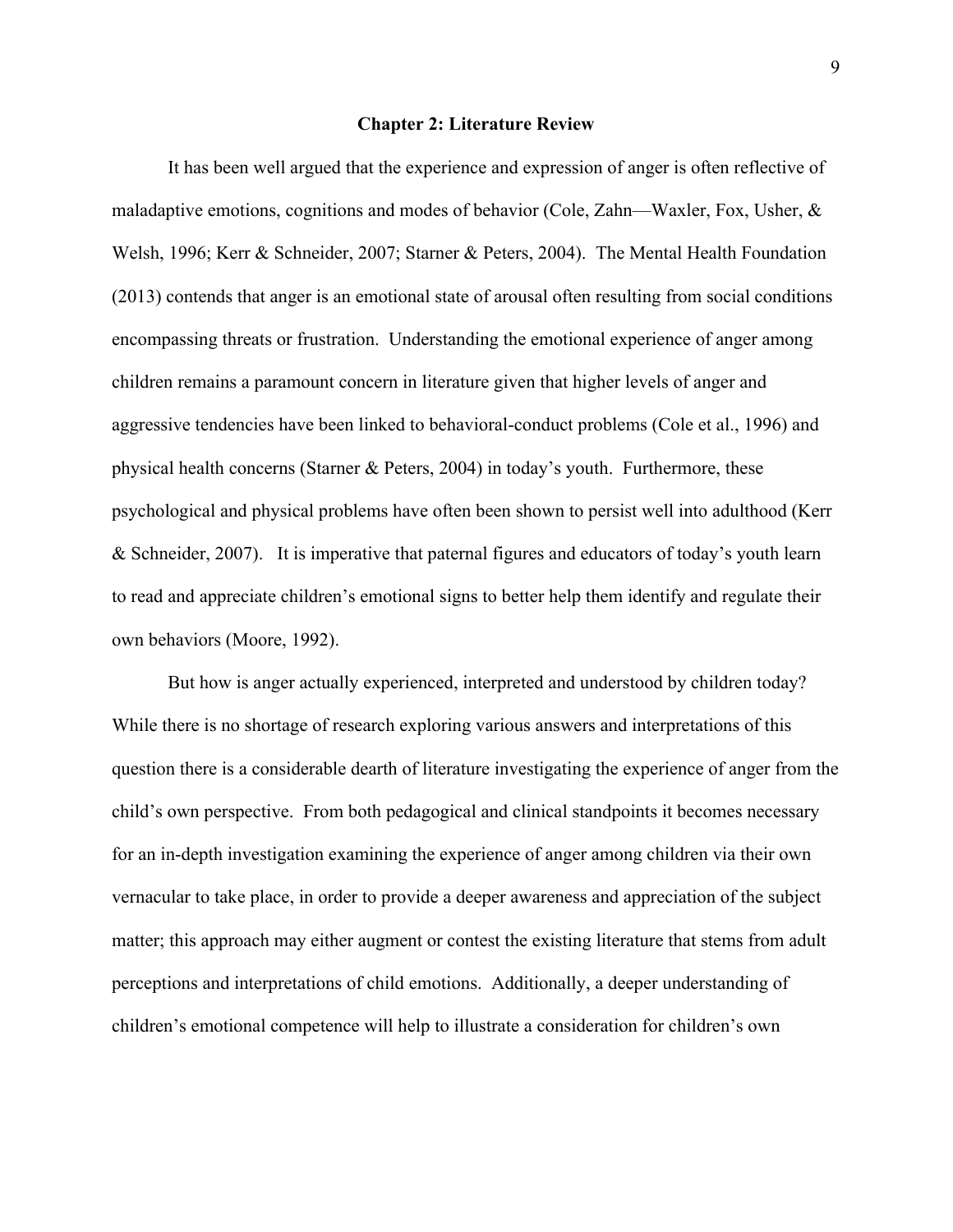viewpoints and facilitate encouragement and support during the experience of negative emotions such as anger and frustration (Moore, 1992).

This literature review includes a description of precipitating factors observed to instigate feelings of anger in order to provide a foundational understanding of how anger and other negative emotions originate. Next, an in-depth explanation of how children actually experience anger is included, summarizing both physical and psychological components. Descriptions of the current practices and strategies often used by children to recognize and regulate their own emotions and expression of anger are also included. Finally, a discussion of the various consequences of experienced and expressed anger is provided, including somatic outcomes, the influence of anger on child cognitions, and how the experience and expression of anger impact social relations with other individuals.

#### **Precipitating Causes of Anger**

**Peer interactions**. Anger is an emotional condition that is socially instigated often through the perception of threatening or stressful circumstances and environments (Averill, 1982; Fabes & Eisenberg, 1992). Analyzing a child's reactions to aversive conditions such as peer provocations can provide insight into the ways in which social perceptions, emotional regulation, and strategic and adaptive coping patterns influence the experience and expression of anger (Baumgartner & Strayer, 2008). Observational research on the influence of social popularity among children found that anger was negatively correlated with popularity in boys and social competencies (i.e. mediating conflicts) in girls (Fabes & Eisenberg, 1992). Children who expressed emotional concern over a provocation were more likely to verbalize feelings of sadness and a desire to mitigate the social conflict with their peers than children who had an impulsive instinct to express arousal, dismay and deregulated negative emotions (Fabes &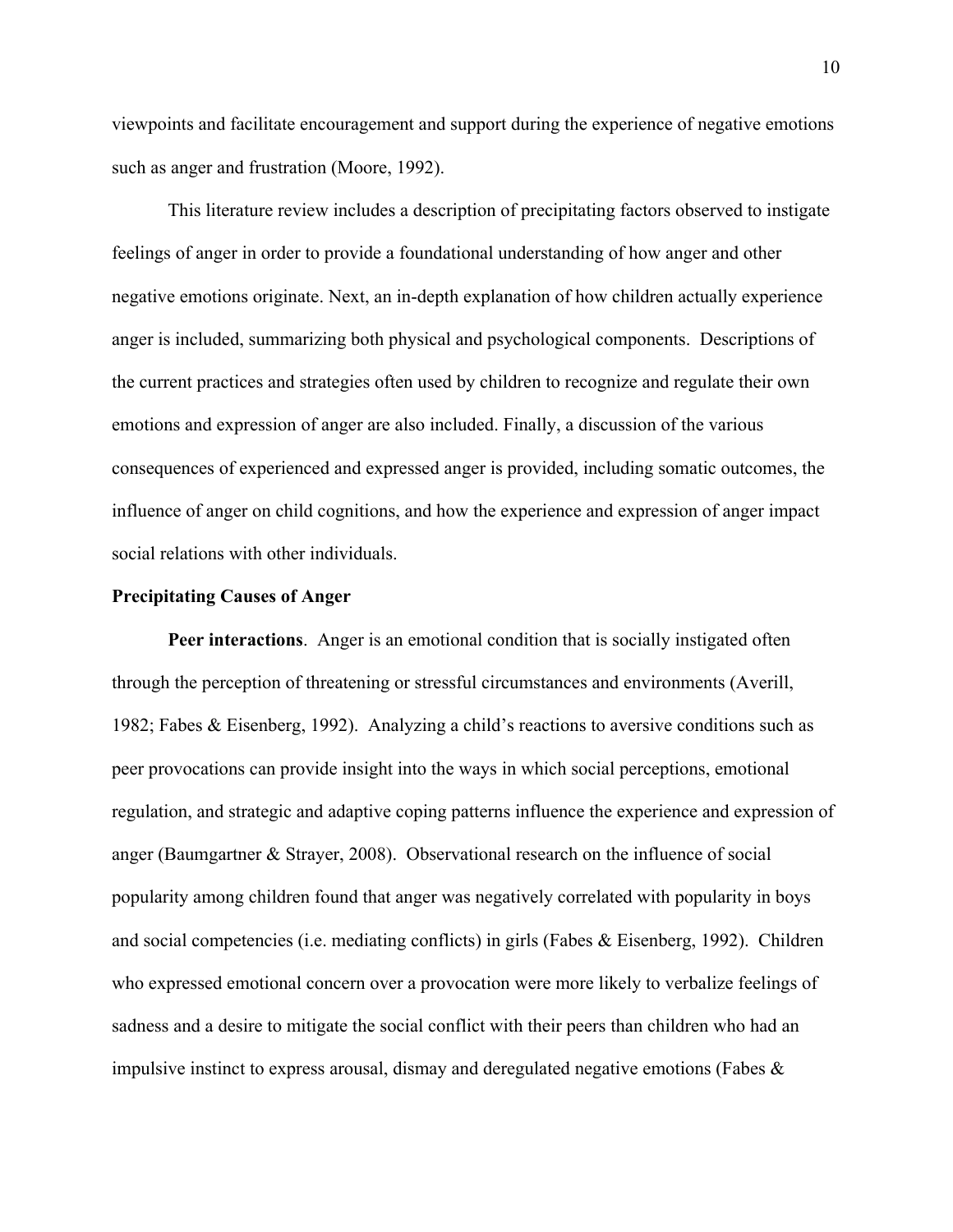Eisenberg, 1992). Additional research augments the notion that social competency is negatively correlated with anger expression. Teacher reports of child levels of peer rejection suggest that socially rejected children have higher levels of anger attribution bias than non-rejected children (Schultz, Izard, & Ackerman, 2000). Furthermore, findings from Hubbard (2001) indicate that peer rejected children are more likely to display anger in both facial and verbal expression than average-status children. In addition, rejected children also tend to illustrate higher levels of nonverbal happiness than average children, which may also indirectly contribute to their expressed anger (Hubbard, 2001).

**Parental modeling.** While peer relations among children undeniably contribute to an individual child's felt and expressed emotions, observational learning from authority figures such as parents and educators also play significant roles in shaping a child's socio-emotive environment and the way in which he/she interacts with it. Indeed, research suggests that parental and familial environments are reflected via children's emotions, including anger, as parents, siblings and other family members often act as models for younger children (Kerr & Schneider, 2007). In a widely acknowledged study concerning the observational learning patterns of children, Bandura, Ross and Ross (1963) compared aggression levels in children exposed to aggressive models (either in real life, on video, or in a cartoon) to the aggression levels of children in a control condition. They discovered that children exposed to the aggressive models had nearly double the level of aggression of children in the control group. Interestingly, the specific type of aggression displayed by the model influenced the form of aggression illustrated by the children in the experimental condition (Bandura et al., 1963). Thus strong, positive, and good-natured models are required to instill emotionally sound and competent modes of social interaction in today's youth.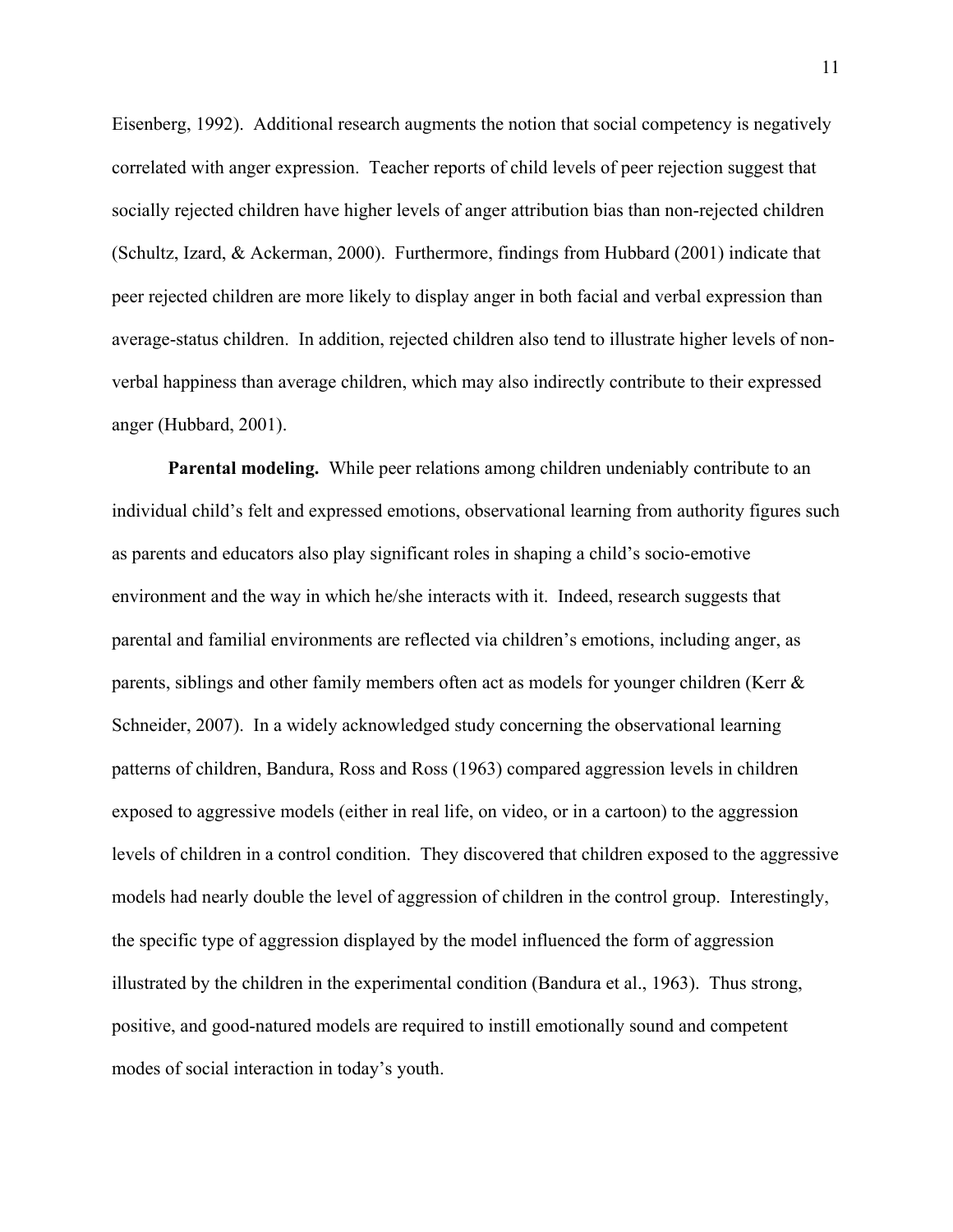More recent findings reflecting Bandura and colleagues' observational learning study in the parent-child relationship found that a parent's ability to effectively regulate his/her own emotions and negative behaviors were correlated with an increased latency of child expressed anger (Snyder, Stoolmiller, Wilson, & Yamamoto, 2003). Constructive and supportive parenting necessarily incorporates a strong emotional component. Reflecting and validating children's emotional experiences, helping them to label and interpret those experiences, and assisting in the development of collaborative problem solving abilities are all essential emotional tools that parents and other childcare workers must communicate to their children; first however, adults must learn to regulate and modulate their own emotional experiences and expressions, particularly as they relate to child emotional reactions and expressions (Snyder et al., 2003). Recent findings have also supplemented the notion that caregiver emotional regulation may impact a child's felt sense of anger and his/her own social adjustment. Close and supportive relationships act as a protective factor in mental health and are crucial constructs for a child's emotional development; conversely, inappropriate coping skills and strategies modeled by parents are often reflected via inadequate coping and poorer emotional development in the child (Kerr & Schneider, 2007). Findings from Schultz and his colleagues (2000) noted that higher rates of caregiver depression and family instability were correlated with stronger anger bias in children. Furthermore, this anger bias was also found to impact the child's own social adjustment at school. Indeed, parental emotion, (maternal emotion in particular) has been routinely correlated with anger regulation and conduct problems in the classroom, especially among adolescent boys (Cole, Teti, & Zahn-Waxler, 2003). Atypical patterns of emotional regulation have been suggested to play a primary role in the development of child psychopathy. Conversely, positive, mutual emotional regulation patterns between a child and mother were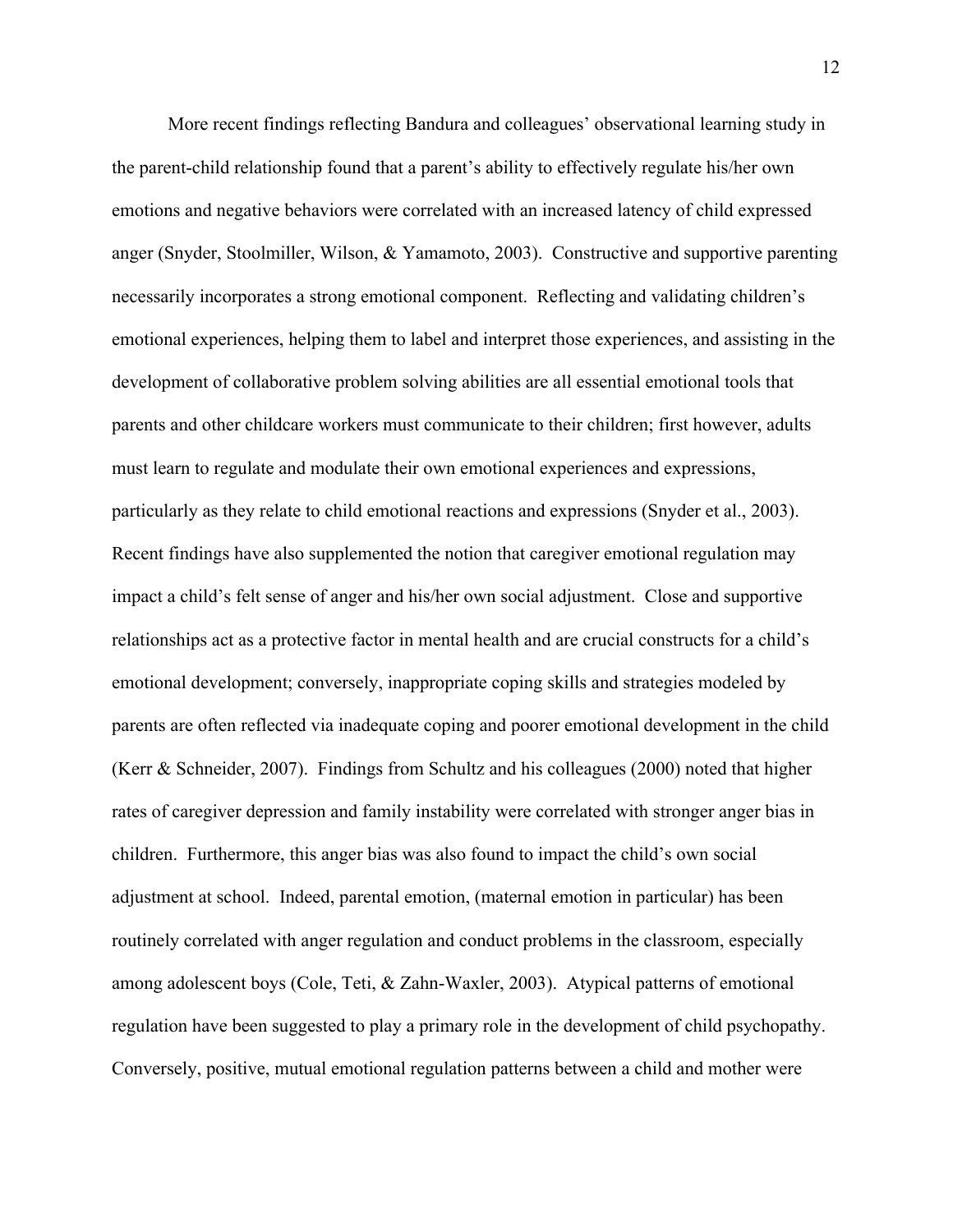shown to be characteristic of healthy social adjustment and less behavioral conduct problems at school (Cole et al., 2003).

**Child motivations for anger expression.** Despite the importance of parental modeling of appropriate emotional regulation for children's own social adjustment and coping patterns, children often have their own reasons for experiencing and expressing anger. A study examining children's understanding of the causes of sadness and anger found that children predicted the experience of anger of a protagonist in a hypothetical story most often when they thought he could change undesirable situations; the children predicted sadness most often when they believed that the situation was impossible to change (Levine, 1995). Not surprisingly, anger was chosen more frequently in response to an aversive condition rather than perceiving the condition as a loss. This may be due to the notion that anger can be interpreted as a functionally adaptive emotion used to seek out rewards by energizing and organizing specific behaviors used to attain particular goals (Campos, Campos, & Barrett, 1989).

Children want to feel heard and understood by their parents. In a series of informal play interviews conducted with children between the ages of four to five and their parents, child experienced and expressed anger was precipitated by feelings of disappointment, powerlessness, worry, sadness and frustration (Tsai, 2000). Children explained that angry responses were often a result of the treatment they received from their own parents. Findings from the interviews suggest that the more children experience the fear of losing personal power and autonomy, the more likely he or she will use aggressive strategies to compensate for the feelings of loss. In addition, it was noted that children—like adults—desire a strong sense of personal worth and want their voices to be heard and considered. When requests are denied or ignored, feelings of disappointment and insignificance often ensue which often manifest themselves as expressed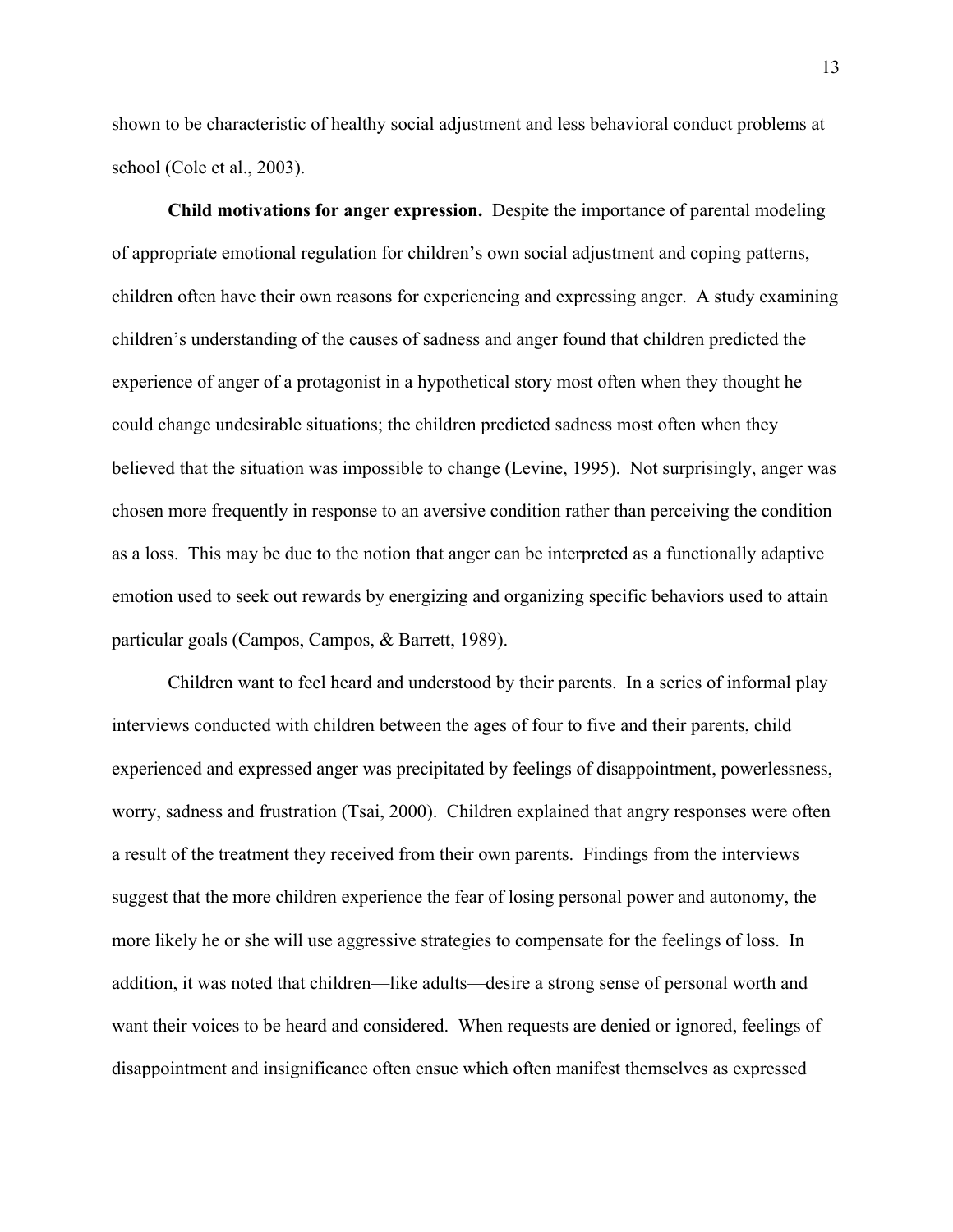#### **Anger Expression**

Anger expression is a response to the affective (and often negative) arousal an individual experiences (Kerr & Schneider, 2007). A vital aspect of children's emotional knowledge is the understanding of cultural guidelines for the expression of appropriate emotion in social interactions (Parker et al., 2001). In many instances children often do not verbally or visually convey all of their angry affect in fear of damaging their reputation or possible relations with others (Tsai, 2000). The suppression of anger is often referred to in the literature as "Anger-in", and comprises a hesitancy to express anger and instead turn it inward (Kerr & Schneider, 2007; Rivers, Brackett, Katulak, & Salovey, 2007; Tsai, 2000). As a result, the anger may become internalized and directed at the self, which may present with additional emotional-behavioral concerns such as increased frequency and extremity of conduct problems and maladaptive social adjustment (Cole et al., 2003; Schultz et al., 2000). Additionally, the suppression of anger has been routinely linked to an increase in physiological problems such as higher levels of blood pressure, glucose and cortisol, which often manifest themselves via an increased risk of cardiovascular problems (Nichols, 2008; Starner & Peters, 2004).

While anger suppression is a critical concern noted in the literature, "Anger-out", or the external expression of anger is much more common (Harburg, Blakelock, & Roper, 1979; Kerr & Schneider, 2007; Rivers et al., 2007; Tsai, 2000; Von Salisch & Vogelgesang 2005). Research indicates that anger expression is often dependent on the relational context in which it takes place (Kerr & Schneider, 2007). Experiences of child-externalized anger included aggressive facial expressions and noises (i.e. crying, screaming, pouting), hostile verbal phrases (i.e. namecalling), physical gestures (i.e. stamping feet) and aggressive movements (i.e. hitting, kicking;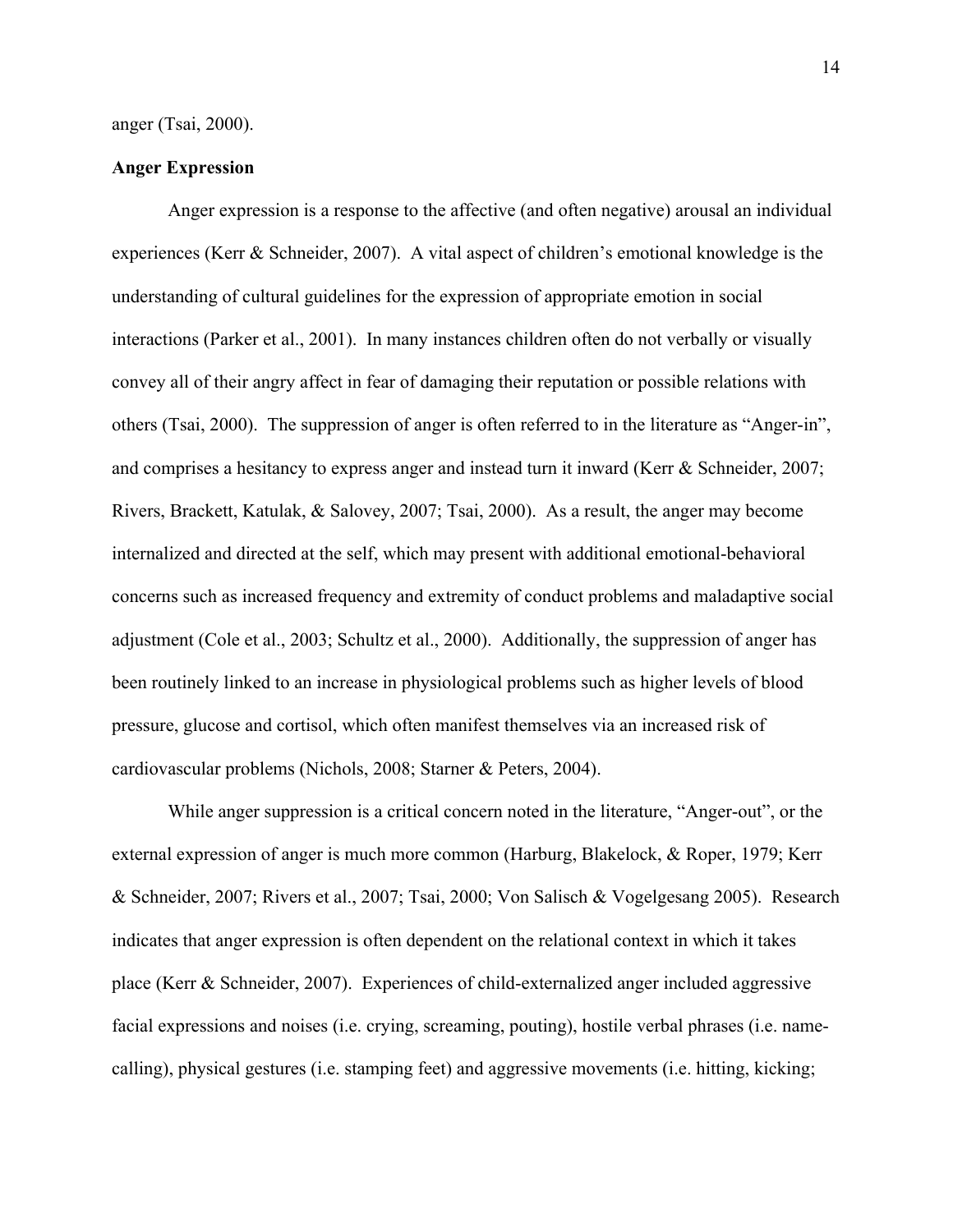Kerr & Schneider, 2007; Rivers et al., 2007; Tsai, 2000). Not surprisingly, externalized anger amongst children often elicit negative consequences and can provoke relational instability between a child and his/her peers (Brendgen, Vitaro, Turgeon, & Poulin, 2002) as well as between a child and his/her parents (Tsai, 2000).

**Changes in expression due to maturity**. Evidence abounds that as children mature, both cognitively and emotionally, the expression of anger shifts from an "Anger-out" model to an "Anger-in" model (Kerr & Schneider, 2007). Indeed, studies indicate that when with others children do not typically express all of their angry affect (Parker, et al., 2001). Older children and adolescents may believe that the outward expression of anger is inappropriate, especially with individuals outside their own peer group (Shipman, Zeman, Nesin, & Fitzgerald, 2003; Zeman & Shipman, 1996). Children and adolescents tend to mask their anger expression when with older adults such as teachers but are seemingly less restrictive in their expression when with friends (Underwood, Coie, & Herbsman, 1992). Furthermore, older children tend to use socially acceptable modes of anger expression such as humor, explaining the circumstances surrounding their anger and striving for reconciliation with other individuals perhaps in an effort to preserve their social relationships (Von Salisch & Vogelgesang, 2005). Conversely, younger children are more likely to use confrontational or avoidant methods of anger expression suggesting that their social development may not be as fully developed as older, more emotionally and cognitively mature children (Von Salisch & Vogelgesang, 2005). Problems in socio-emotional development often present in children as challenging and socially disruptive patterns of behavior and may persist and develop into antisocial behaviors such as aggression and bullying later in childhood and adolescence (Center for Evidence-Based Practice [CEBP], 2003).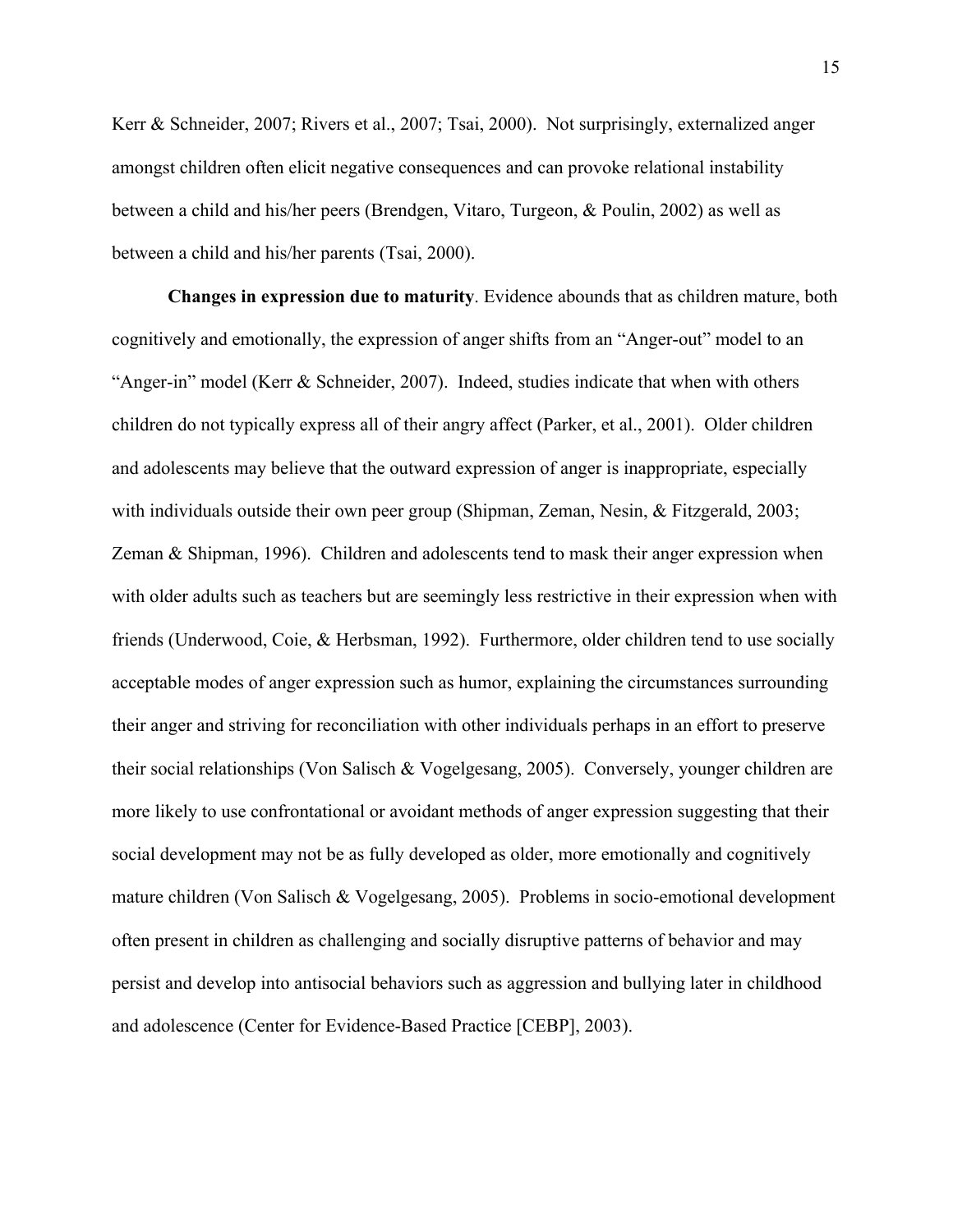Kerr and Schneider (2007) suggest that the differences between anger felt and anger expressed by children may reflect social motivations of masking or hiding anger. Additional research indicates that children often believe others will respond negatively to their expressed anger and may impinge on their social relationships (Underwood, 1997). Interestingly, research from Parker and her colleagues (2001) indicates a discrepancy between the levels of anger a child said he/she would express following a hypothetical vignette of an individual who was cheating in a game and the level of anger the child actually expressed in a similar live situation. While children in the study said they would express more anger after realizing an individual was cheating them the actual expressed anger was substantially less, suggesting that children may have a stronger desire to regulate their emotional display when they are involved in the provoking incident themselves (Parket et al., 2001).

In terms of gender differences in the expression of anger, research continually reports that boys tend to use more openly expressive displays of anger compared to girls (Underwood, et al., 1992; Underwood, Hurley, Johnson, & Mosley, 1999). In an observational study of child expressions of anger, Hubbard (2001) noted that boys expressed more anger in their behavior, verbalizations and facial expressions than did girls. However, while girls may appear to be expressing less anger than boys it has been suggested that they merely express it in different ways. Research from Fabes & Eisenberg (2001) indicates that girls were indeed less likely to outwardly express their felt anger in a provoking situation, nevertheless, they were more likely to actively assert themselves. This may be due to an underlying, felt stereotype that it is more socially acceptable for males to express anger and aggression compared to their female counterparts.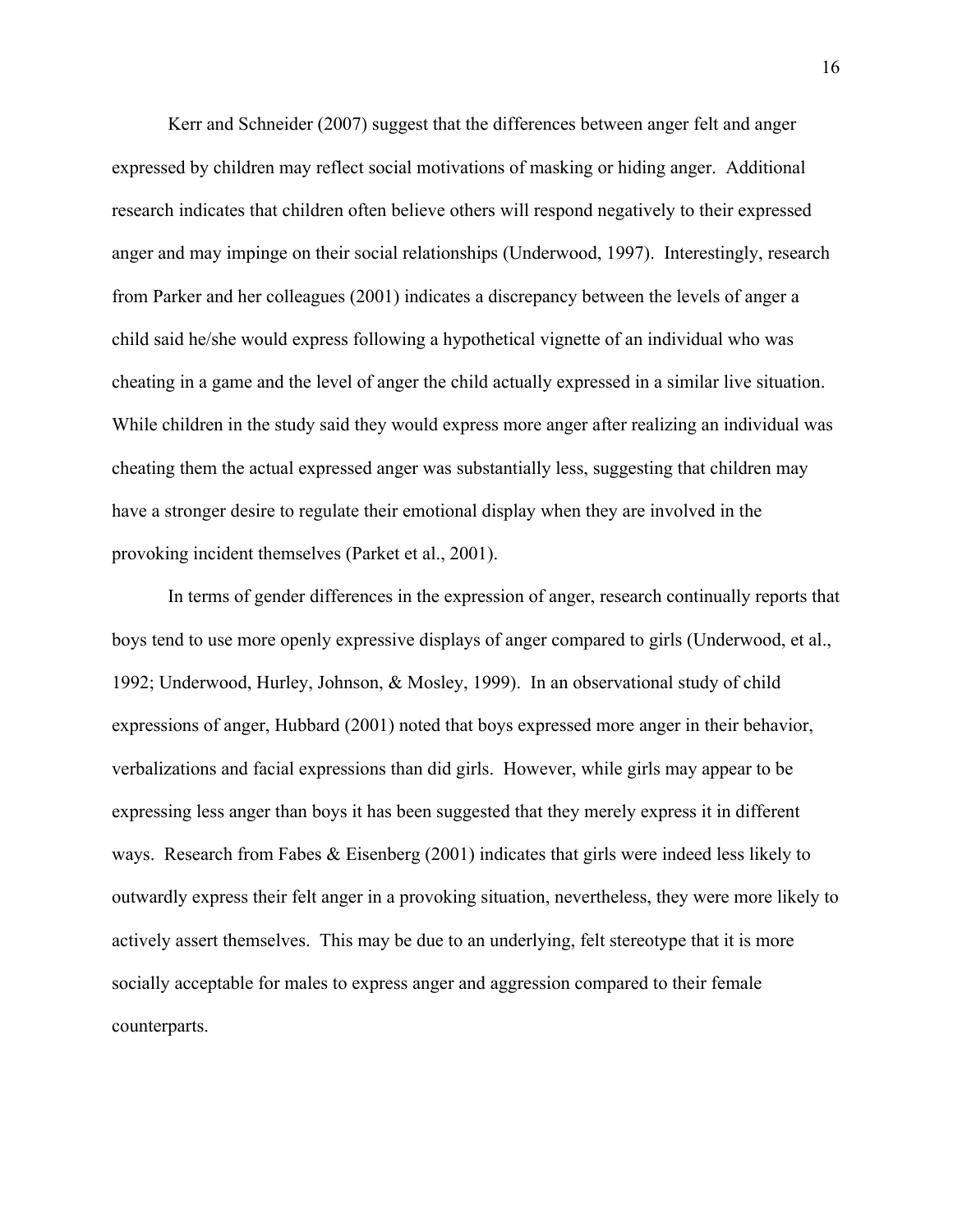#### **Emotional Recognition**

The emotional experience of anger is not in itself a purely negative experience. What is paramount in this experience is the understanding, appreciation and regulation of this type of emotion. While suppression (anger-in) and expression (anger-out) are two methods of navigating the construct of anger there is also a third way of mitigating and alleviating this negative emotion. Emotional regulation and coping efficiently with anger often invoke calming techniques or "cool down" strategies to help reduce the impact the experience of anger has on an individual and his/her cognitive, physical and social wellbeing. Often referred to as "anger management" programs this common term is frequently considered a misnomer, as all individuals (not just children) experience the emotion of anger. Instead, the term "anger expression management" may be more appropriate; many of these types of programs seek to regulate and control the intense, negative emotional responses to stressful and threatening circumstances rather than the onset of the emotion itself (Hamel, 2013). Undeniably, there are many aspects of the environment beyond an individual's control. However, what can be controlled are the reactions and responses to these circumstances and this is often accomplished via the technique of emotional regulation.

**Recognizing the experience of anger.** An important concept in children's emotional knowledge is the understanding and appreciation of the social guidelines used in expressing and regulating emotions (negative emotions in particular) during social interactions with others (Parker et al., 2001). Emotional regulation is both an intrinsic and extrinsic procedure used to monitor, evaluate and modify emotional responses to facilitate the accomplishment of one's goals (e.g., maintain friendships, completing work on time; Thompson, 1994). Furthermore, emotional recognition and expression play crucial roles in the conception of social information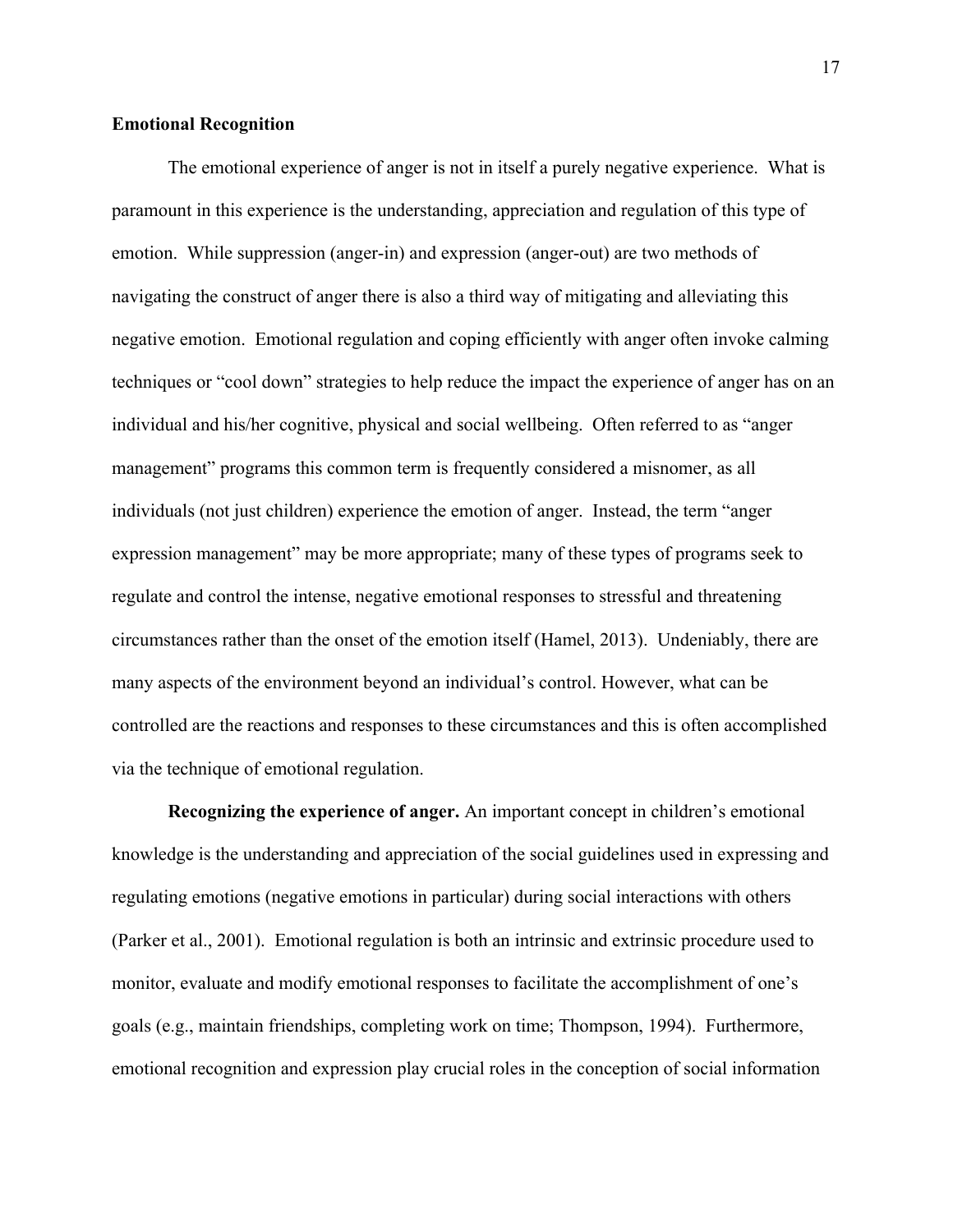processing that convey information to guide and shape social interactions with other people (Denham et al., 2002). Generally, individuals experiencing higher levels of anger arousal tend to endorse a more expressive and less restrictive display of their anger (Kerr & Schneider, 2007). Indeed, anger and hostility have frequently been associated with aggressive behaviors including defiance, temper tantrums and antisocial tendencies, suggesting that an influx of negative emotions and emotional dysregulation may be key constructs and potential indicators of early behavioral problems later in childhood (Denham, et al., 2000). Children and adolescents who display anger via aggressive tendencies often lack the ability to resolve situational and relational conflicts due to problem-solving deficiencies particularly as they relate to the generation of new and creative solutions or the ability to adapt effectively to existing solutions (Lochman, et al., 2013). Conversely, individuals severely restricting their expression of anger may also endorse socially inappropriate behaviors as well (Kerr & Schneider, 2007). Thus it is paramount that children be able to regulate the emotional expression of anger in socially acceptable ways to preserve their relations with others as well as to ensure their emotions are heard and recognized in socially and culturally appropriate fashions.

A study examining the experience of interpersonal anger among preschoolers found that most responses to anger-provoking situations involved the venting of angry feeling (especially for boys) and active resistance (especially for girls) in which the child used non-aggressive strategies to defend her or his position (Fabes & Eisenberg, 1992). It may be the case that boys use coping strategies to meet their own needs, while girls may select strategies used to maximize interpersonal harmony and keep social relations intact (Fabes & Eisenberg, 1992). As children mature, they become increasingly able to regulate their experience and expression of negative emotions such as anger as a result of an increase in complexity and adaptability of attention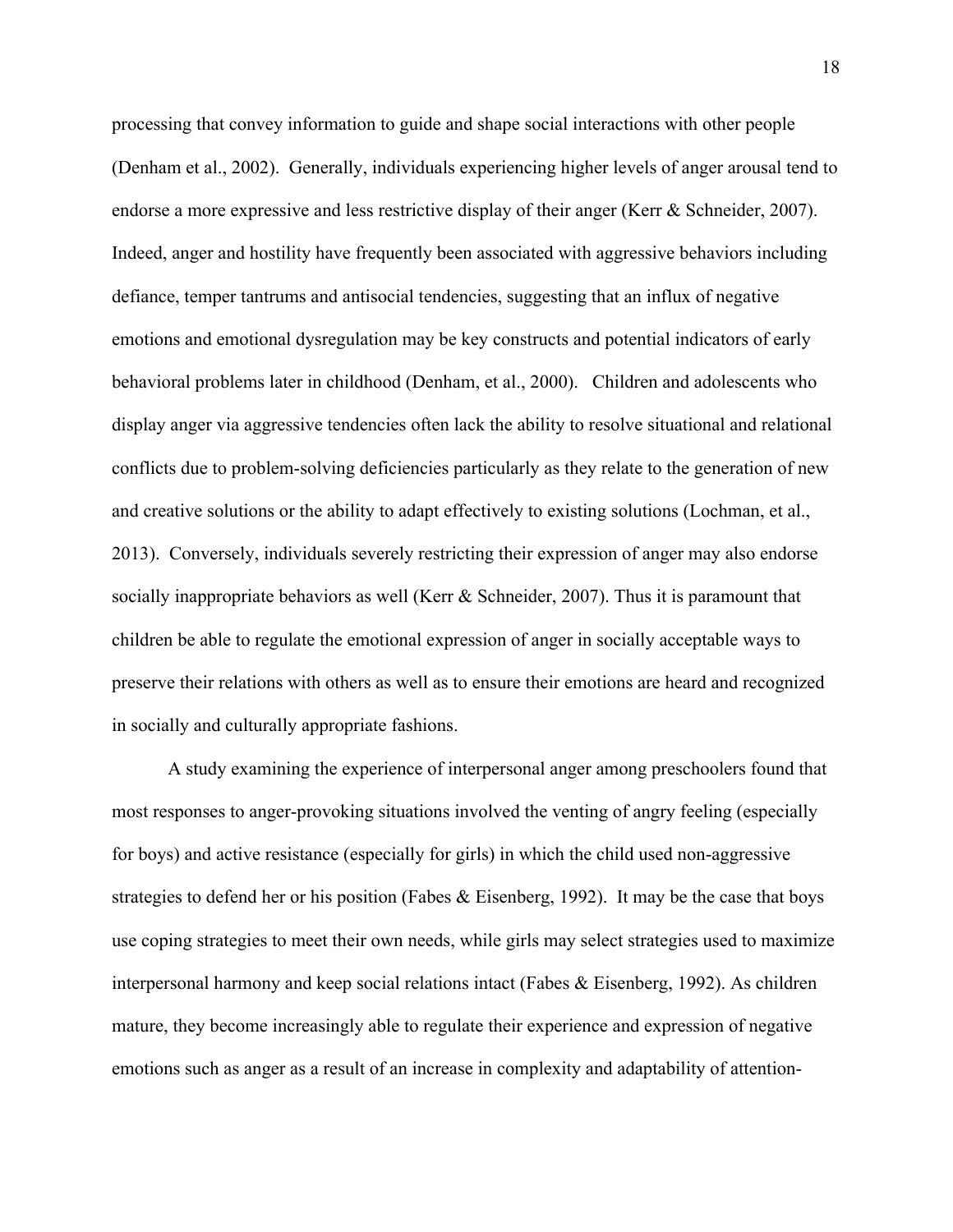directed and inhibitory control systems that evolve as a result of neuropsychological maturation (Lochman et al., 2013; Posner & Rothbart, 2007).

Research on child levels of emotional understanding suggest that children—typically before the ages of 6 or 7—have difficulty recognizing and separating various emotions (Reinchenbach & Masters, 1983), and thus may find it difficult to effectively regulate their emotional expression. Indeed, researchers assisting in a study examining 80 kindergarten children's emotional knowledge found it particularly difficult to ascertain the differences children make between the emotions of anger and sadness (Levine, 1995). What eventually was identified as a potentially distinguishing factor between anger and sadness was whether a specific goal was possible or impossible to achieve. If the goal was unachievable, the children often described the emotion of sadness as a likely response; conversely, if the goal was difficult, but possible, children often described the emotion of anger. This is consistent with other research indicating the facilitative properties of anger in shaping future behaviors to overcome barriers to one's own goals (Campos, et al., 1989).

#### **Fostering Emotional Regulation**

In accordance with a cognitive model of emotional understanding, emotions are influenced based on the assessment of how particular events and relationships impact their own goals (Levine, 1995). By learning how to assess the impact various events and relations have on an individual's wellbeing, children may be better able to understand and later regulate how they express themselves in relation to those events. Furthermore, it is important for children to learn how to regulate their own emotions at an early age. A longitudinal study conducted by Denham et al. (2002) examined three and four year old children's emotional knowledge and compared it with behavioral conduct a year later. It was found that the more complex and intricate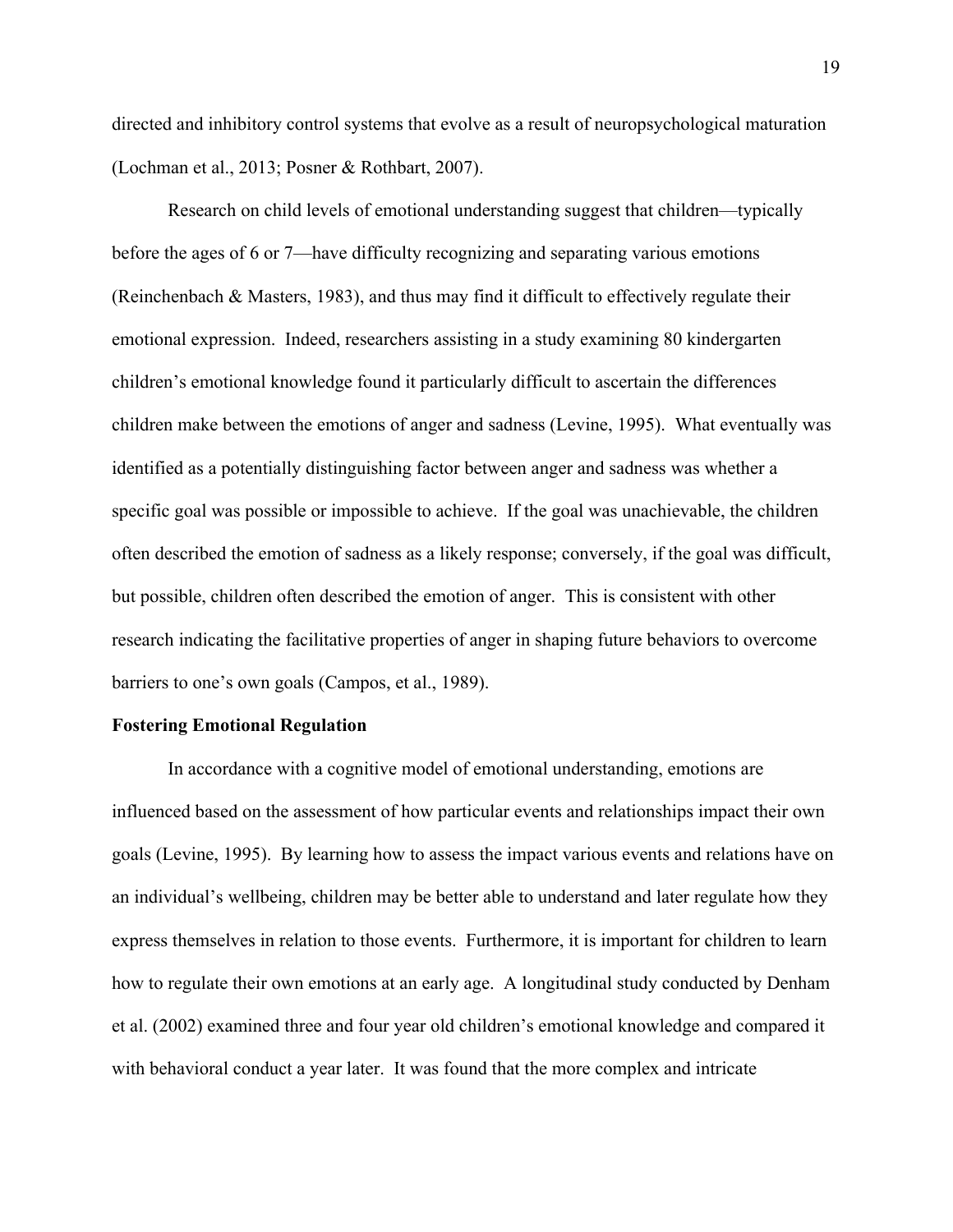understanding of emotions a child had at age 3 and 4, the less likely they were to engage in aggressive behaviors at ages 4 and 5 respectively.

Studies examining the emotional coping patterns of adults found that effective regulation techniques for anger were routinely associated with constructive conflict resolution strategies (Rivers et al., 2007), while coping patterns of children generally involve the use of play activities which seem to help children explore different ideas and meanings and also to develop better social skills and problem solving abilities (Landreth, 2002). Thus there is a need for parents and educators to facilitate the transition from play based strategies to more cognitively mature emotional regulation techniques with their children as they mature into adolescents.

Additional research on child interpretations of anger expression suggest that anger is often an emotion associated with a need or desire for dominance, while sadness and fear may communicate an increased desire for care or comfort (Jenkins & Ball, 2000). An in-depth investigation aimed at highlighting additional distinguishing characteristics of anger and sadness expression and regulation in adults found that effective anger regulation was consistently associated with conflict management strategies and a desire for positive resolutions, while effective sadness regulation was more often connected to a desire to maintain positive social relationships with others (Rivers, et al., 2007). Effective coping techniques used to manage the expression of anger included writing about the provoking event or talking about the emotions with a close friend. Additional techniques included more passive strategies such as cognitively dismissing the event, leaving or avoiding the situation, and waiting for the provoking individual to apologize. The regulation of sadness was associated with a desire to change the situation (e.g. apologizing) or finding other activities to engage in such as playing games or listening to music (Rivers et al., 2007). Based on these results it becomes necessary to communicate these coping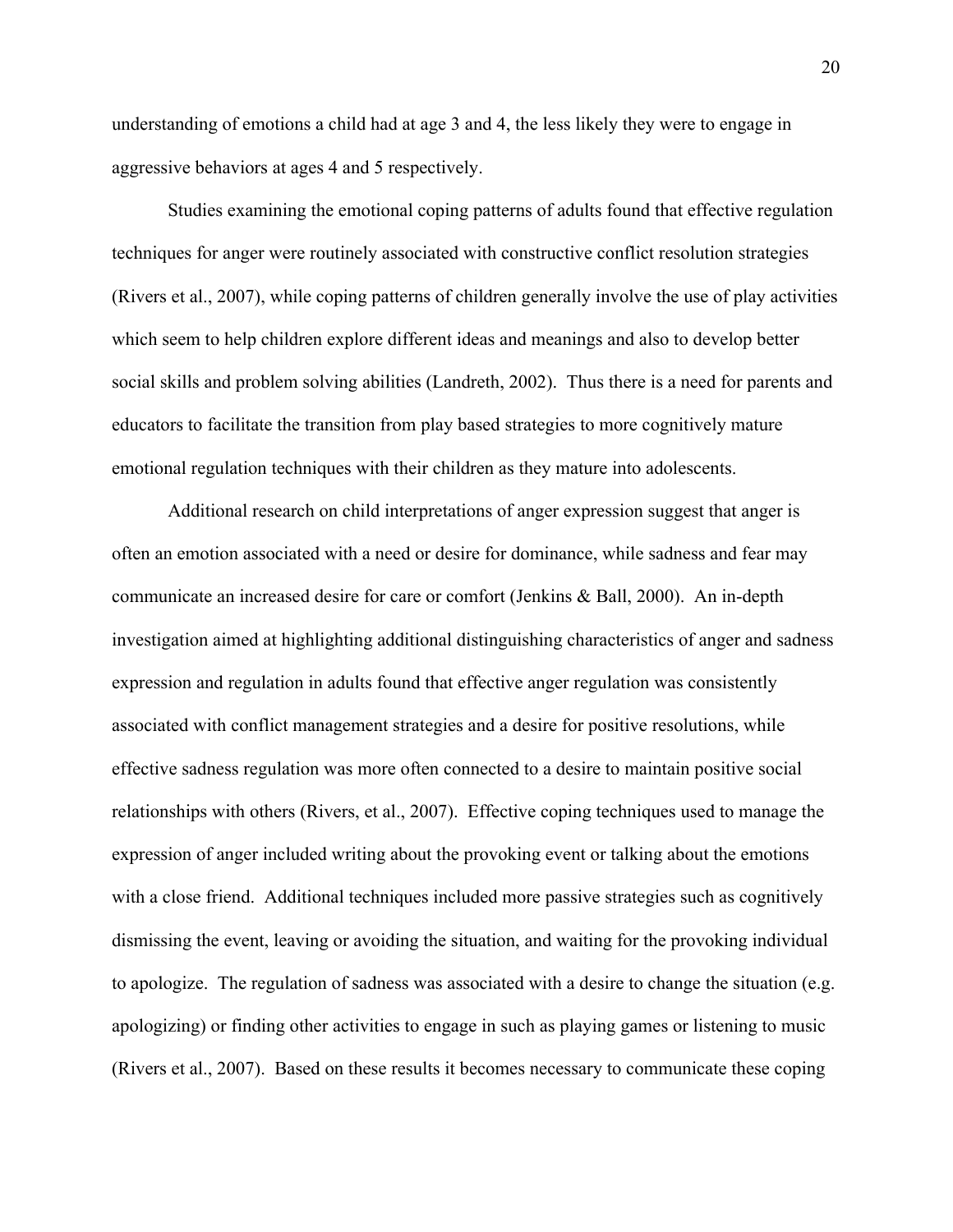and regulation strategies to children as emotional regulation abilities have been routinely shown to benefit social functioning and adjustment (Kerr & Schneider, 2007; Rivers et al., 2007; Von Salisch & Volegesang, 2005).

**Regulating anger expression.** Historically, methods of encouraging anger expression regulation have been based on a "stress inoculation" process designed to monitor angry outbursts and identify the precipitating events and thoughts leading to that outburst (Novaco, 1977). Intervention strategies suggest that children and adolescents should be taught to recognize the psychological and physiological warning signs that immediately precede the experience of anger (Wilde, 2001). Stemming from this approach, similar emotional regulation methods have been met with high degrees of success. Child researchers Lochman and Wells (2004) evaluated the efficiency of the Coping Power Program (manual recently developed by Lochman, Wells, & Lenhart, 2012) in which a series of activities designed to target and enhance preadolescent male student's emotional recognition and regulation techniques was delivered via 33 one-hour intervention sessions over the course of two years. Results from a one-year follow up assessment indicated students who were enrolled in the Coping Power Program had better regulated behaviors (according to teacher reports), lower instances of substance abuse (according to parental reports), and lower levels of self-reported covert delinquent behavior. These results are consistent with a similar study based on a program called "In Control", in which adolescents with severe emotional and behavioral disturbances were taught similar concepts to the Coping Power Program (Salavador, 2002). The success of In Control indicates that these forms of anger intervention may be used with children with a wide range of emotional regulation difficulties.

Parents and adults in childcare positions (i.e. teachers, coaches, child counselors), also offer a means of helping a child to regulate his or her own emotions and control the expression of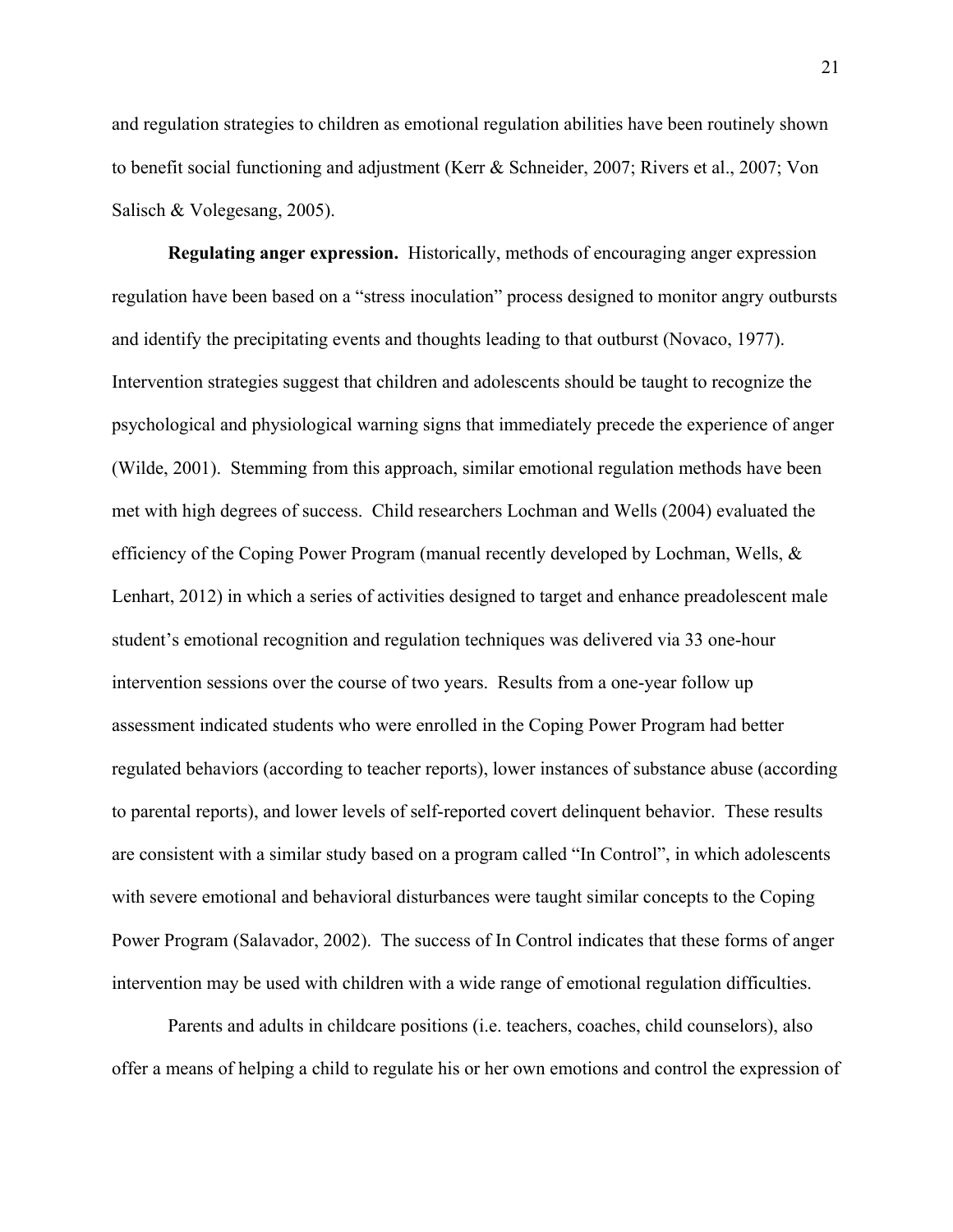anger. Larson (2000) found that more openly communicative and authoritative based parentchild relationships were correlated with decreased levels of aggressive tendencies and other negative externalizing behaviors in adolescents. This theme of open communication is echoed in the literature: a study examining resolution strategies to anger provocation between parent-child dyads found that under most circumstances, both child and parent sought to talk with each other during the experience of anger as a means of resolving their issues (Tsai, 2000). Similar to the Coping Power Program (Lochman & Wells, 2004) and the In Control Program (Slavador, 2000), there exists intervention based programs for parents to better learn how to regulate their own emotions and communicate with their own children. The Systematic Training for Effective Parenting of Teens, or STEPT program, promotes effective, democratic methods of relating to children through an increased understanding of child social and physical behaviors (Larson, 2000). Over the course of 10 sessions parents noticed improvements in their child's externalized behavior while children described their parents as less controlling and restrictive, which is consistent with a more authoritative parenting style.

#### **Consequences of Experienced Anger and Anger Expression**

**Psychosocial consequences.** The need for children to effectively regulate their emotions and cope with anger in socially acceptable manners has social, psychological and physical benefits. The literature contends that emotional attribution biases emerge early in a child's social schema and influence his/her social adjustment (Schultz, et al., 2000). Relationship problems, problems in the workplace, legal altercations and property damage have all been associated with the unregulated, externalized expression of anger (Deffenbacher, et al., 1996; Eisenberg et al., 2005). A 2003 study examining child behaviors at school found that the outward expression of anger was predictive of externalizing problem behaviors both at school as well as in the home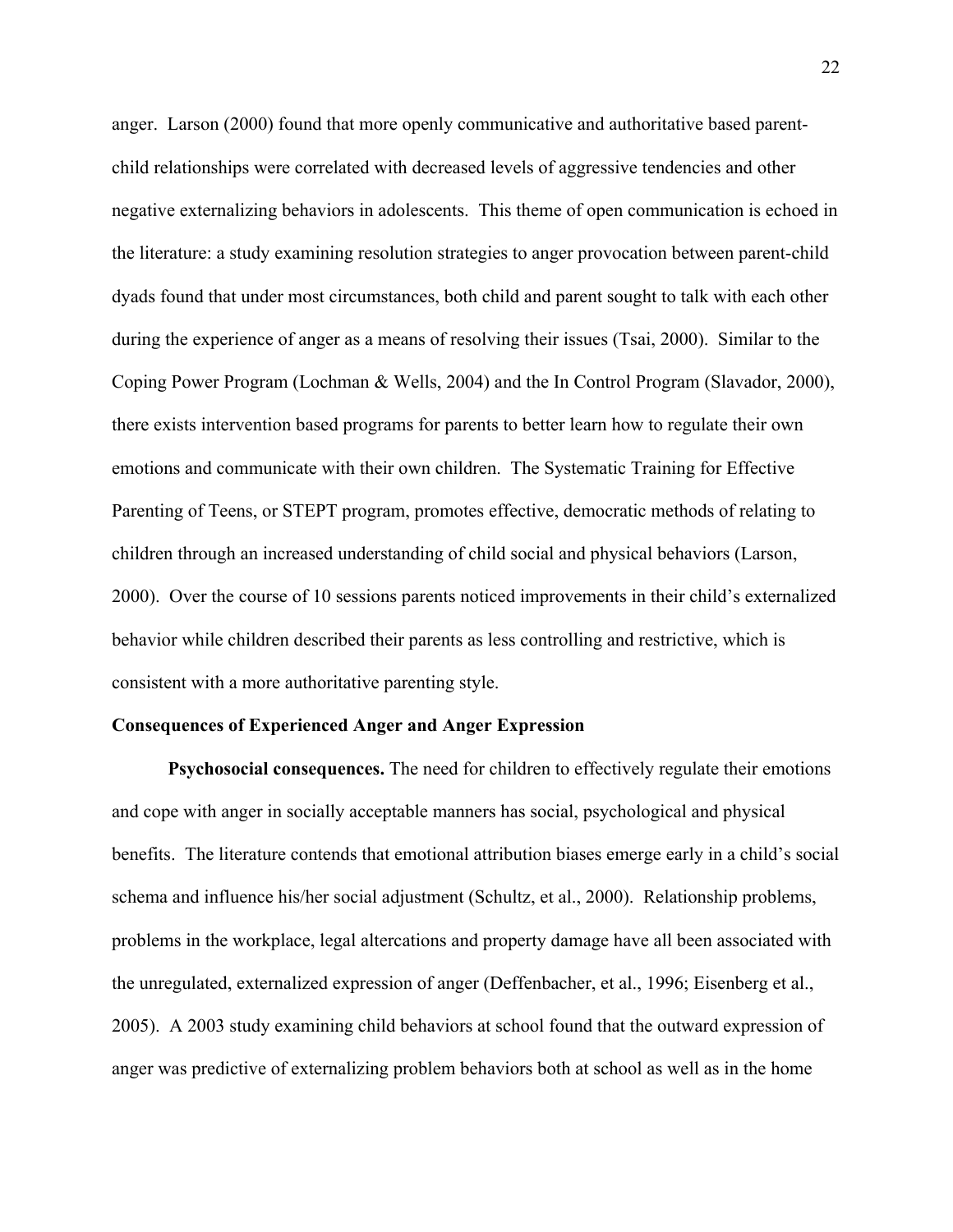(Cole, et al., 2003; Rydell, Berlin & Bohlin, 2003). Conversely, children with better anger regulation strategies were shown to have lower levels of externalizing problematic behavior (Rydell et al., 2003).

**Anger in school.** Studies indicate that angry children who express their emotion via aggressive behaviors are more likely to have academic and learning difficulties in school, are at a higher risk of being held back a grade, and have an increased risk of premature school-drop out (Stiffler, 2008; Risi, Gerhardstein, & Kristner, 2003). In addition, those children who feel rejected due to academic difficulties may further exhibit angry or aggressive behaviors due to feelings of inadequacy, which may contribute to the cyclical nature of experienced anger, conduct problems and academic difficulties (Stiffler, 2008). Furthermore, behavioral conduct problems in the classroom perpetrated by children with socio-emotional regulation difficulties tend to detract from the overall classroom environment and often require an intervention by a teacher which concomitantly reduces the available time for instruction to the rest of the class (Mason, 1996; Raver & Knitze, 2002).

**Somatic consequences.** In addition to the negative psychosocial and academic consequences commonly associated with unregulated anger expression, the experience and expression of anger has also been routinely linked with an increase in somatic complaints and other negative physical health concerns. A physiological analysis of anger expression among female adolescents found that there were significant positive relationships between anger expression and blood pressure levels, and significant inverse relationships between anger control and blood pressure levels (Starner & Peters, 2004). In a related study, Piko, Keresztes, & Pluhar, (2006) found that externalized expressions of anger were consistent with poorer self-perceived health among girls and included increased tobacco as well as alcohol use and decreased diet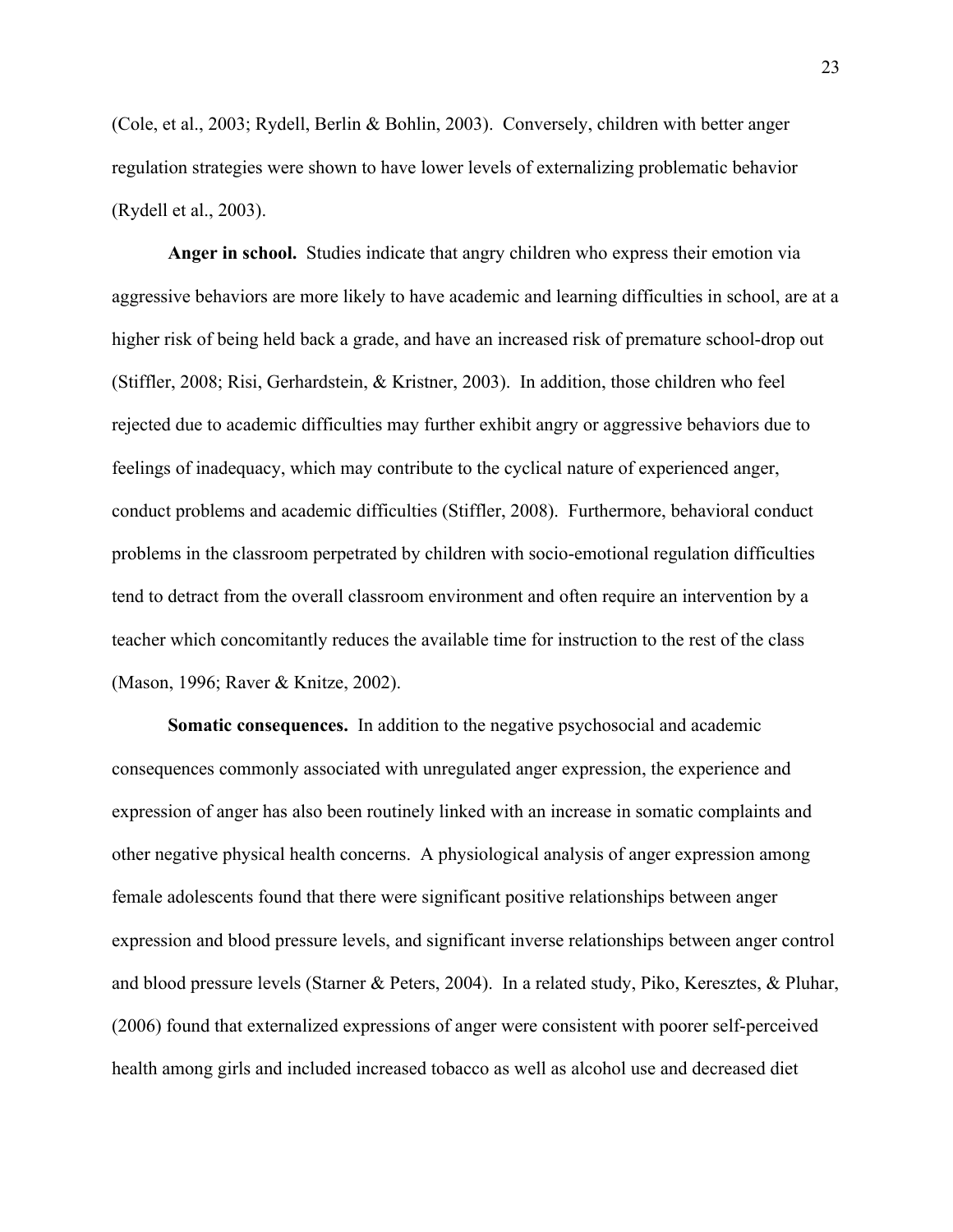control. This suggests that male and female children and adolescents may experience anger differently. Interestingly, physical aggression—which has been commonly linked with the expression of anger—has been found to act as a predictor of increased substance use and other negative health related behaviors among boys in particular (Piko et al., 2006). It is important to interpret any gender-related differences in anger experience and subsequently related behaviors with caution.

While externalized anger may negatively influence an individual's psychosocial and physical health the suppression of anger has also been associated with psychosomatic symptoms (Nichols, 2008; Piko et al., 2006). Indeed, the suppression of anger has been routinely linked to an increase in physiological problems such as higher levels of blood pressure, glucose and cortisol, which often manifest themselves via an increased risk of cardiovascular difficulties (Nichols, 2008; Starner & Peters, 2004). Thus, there is indeed a high need to effectively regulate the experience and expression of anger least it manifest into externalized or repressed psychological, social or physical health concerns.

#### **Rationale for the Present Study**

The need to regulate anger expression (both internal and external) has been well documented in the literature (Brendgen et al., 2002; Harburg et al., 1989; Kerr & Schneider, 2007; Larson, 2000; Nichols, 2008; Tsai, 2000).

Indeed, all children feel angry sometimes (Hamel, 2013) and while previous prevention techniques and anger management strategies target the immediate cognitive and expressive patterns of anger (e.g., Denham et al., 2002; Lochman & Wells; 2004, Salavador, 2000), there has been substantially less focus relating to the underlying emotional causes of anger.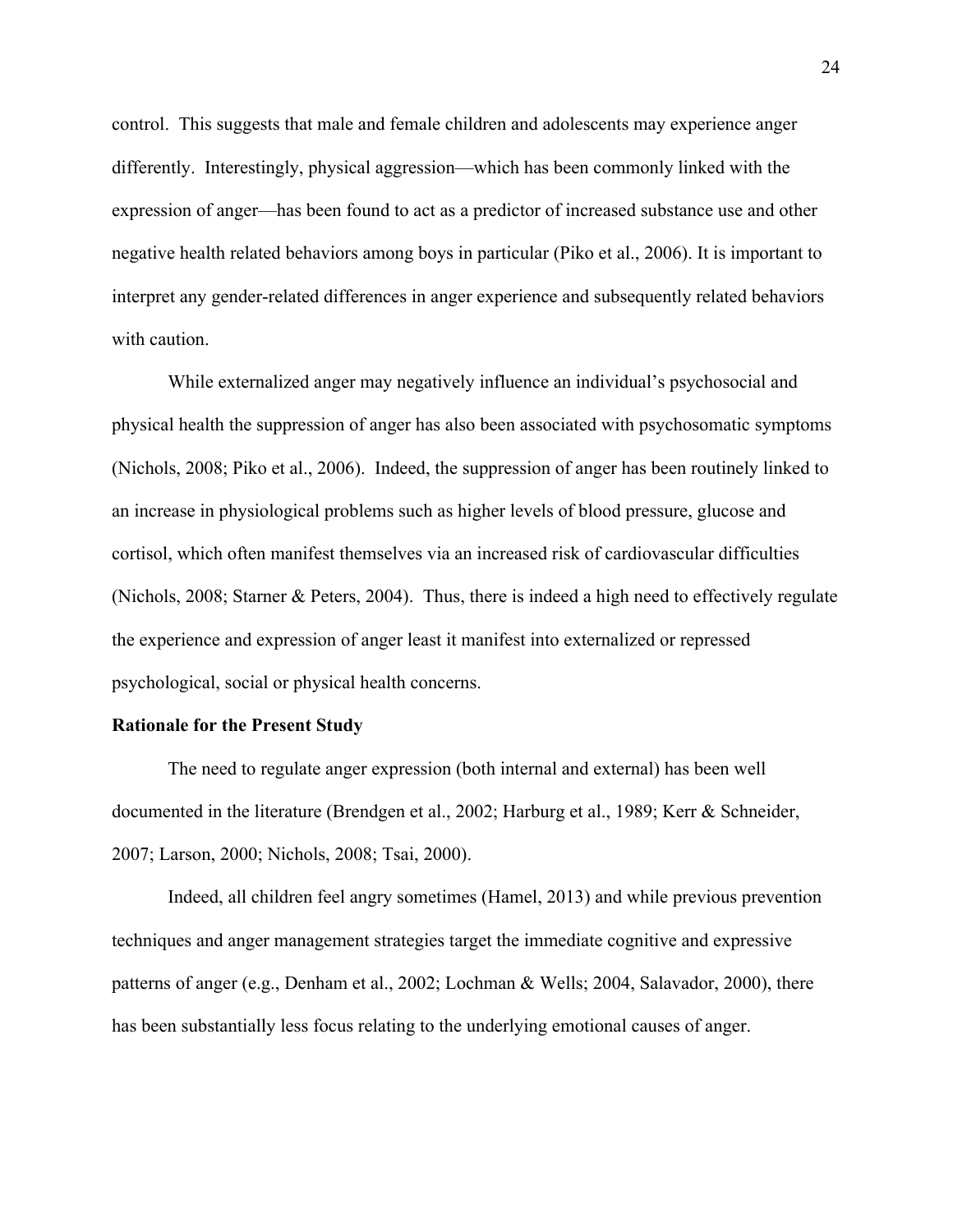Certainly, there can be little contestation of the notion that the reviewed literature augments the supposition of a cognitive triad, whereby children's cognitions or patterns of thought directly interact with their emotional temperaments and socio-behavioral interactions. Furthermore, several previously reviewed studies (Denham et al., 2002; Kerr & Schneider, 2007; Lochman & Wells; 2004, Levine, 1995; Novaco, 1977; Parker et al., 2001; Rivers, et al., 2007; Salavador, 2000; Stiffler, 2008) highlight the importance of addressing emotional constructs (i.e. anger), with a cognizant mindset aimed at mitigating and alleviating the sometimes adverse and often aggressive behaviors that tend to accompany the outward expression of emotions—in particular the emotion of anger. It is of the utmost importance that emotional constructs of children be considered in addition to the constructs of cognitions and expressed behaviors to augment the realization of a more informed and more accurate construction of a cognitive triad that is, an approach that considers emotions, cognitions and behaviors equally.

While the literature informs use of adult (i.e. researcher, parent, and teacher) experiences and interpretations of child anger, it remains relatively unknown if adult interpretations are consistent with children's own descriptive experiences and expressions of anger. In the present study the emotional experience of anger amongst children through their own language is explored.

The qualitative results obtained from this study will lend evidenced support to the facilitation of a more informed and efficient approach to emotional recognition and anger expression management techniques for children. By exploring and analyzing a child's felt emotional experience and expression of anger, such techniques can be communicated and demonstrated to children in a manner consistent with their level of social and emotional intellect. Approaching children with familiar language and modes of expression will subsequently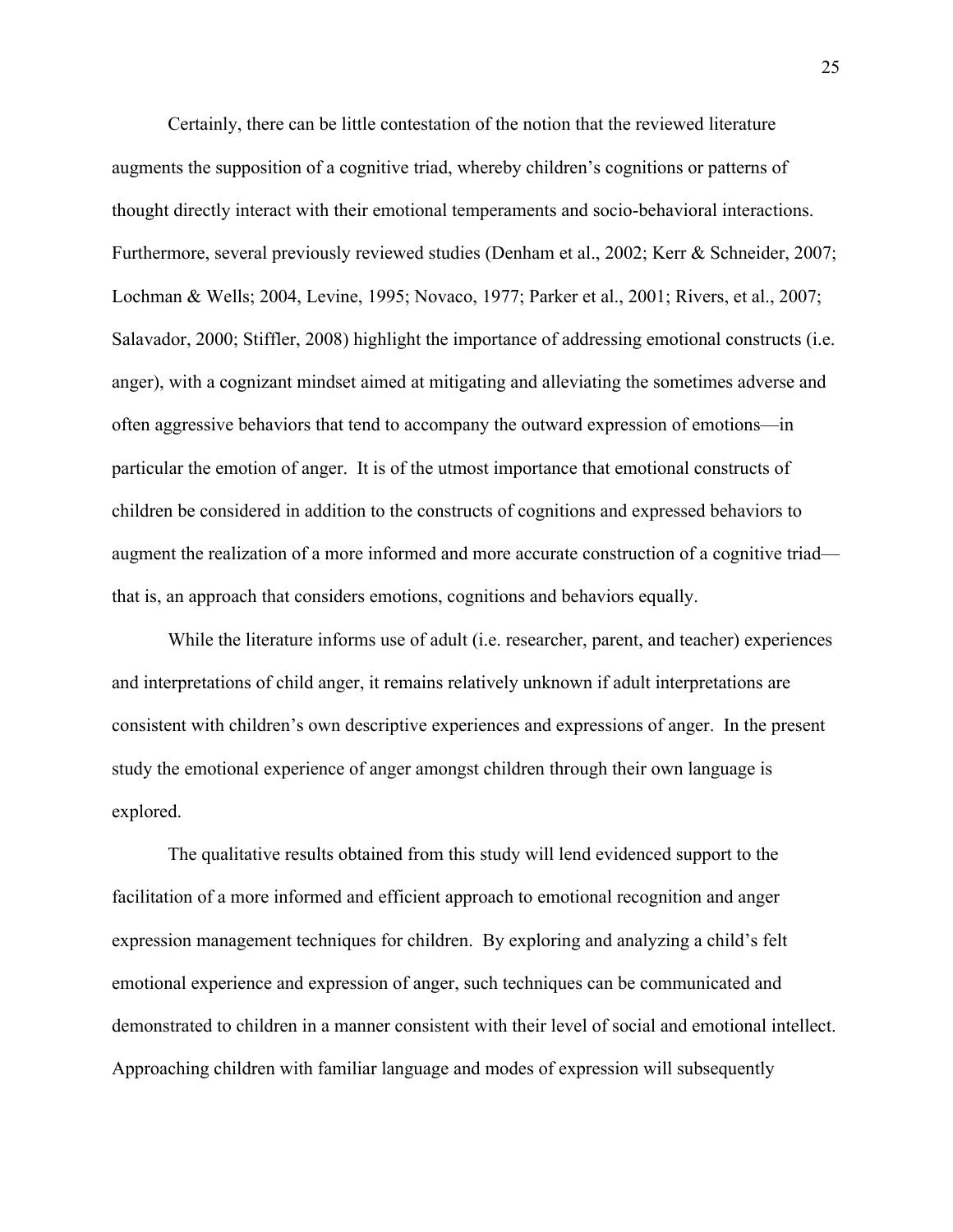increase the rate at which they are able to encode and apply the techniques learned in anger regulation seminars to their everyday lives, resulting in greater levels of social, psychological, and physical functioning.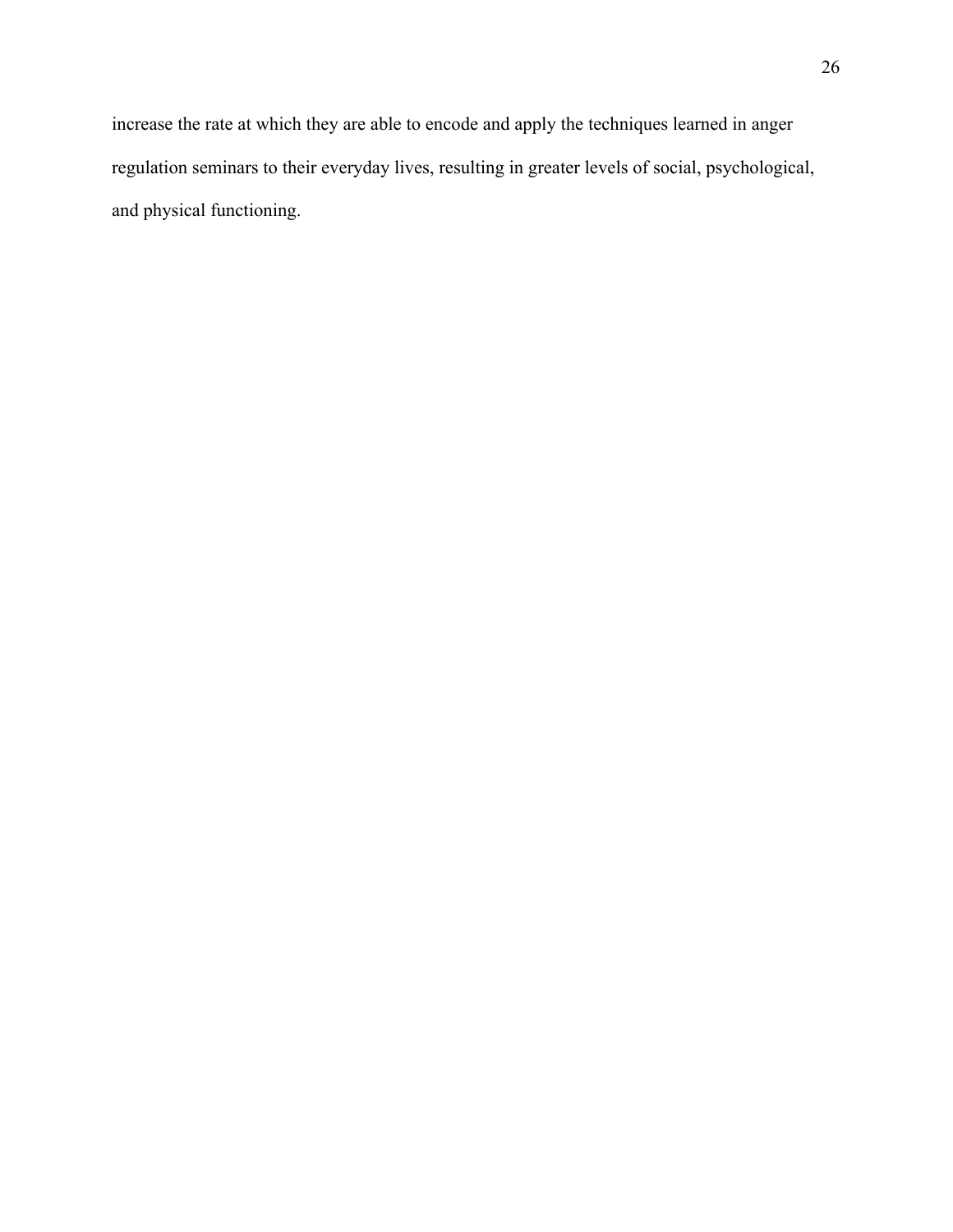#### **Chapter 3: Methodology**

Qualitative research is an inquiry-based procedure designed to explore a social or human problem or concept occurring in its natural setting (Creswell, 1998). Through extensive study and the development and analysis of patterned interactions and relationships, the application of qualitative research enables a more in depth understanding of particular "lived" experiences of participants. The researcher constructs a holistic and intricate picture of the problem, reports detailed views of the research participants, as well as describes and interprets content for meaning related to the subject matter. The purpose of qualitative research is to increase the depth of understanding of a specific phenomenon. In the present study, qualitative methods were used to explore and identify key themes related to a child's experience of anger. Following an introduction to qualitative research and a description of its appropriateness for the present study, an overview of a school-based emotional awareness program called the Anger Blanket is provided. It was within the context of this program that research participants were recruited. A description of the research instruments and analysis procedures used in the present research is followed by a brief presentation of measures used to promote trustworthiness in the study's findings.

Through the process of open-ended questions via semi-structured, group-based interviews children informed the content of the present study. Conducting group-based interviews helps to promote honesty, integrity and a sense of comfort among participants. Group formats for discussion also tend to encourage participant participation and interaction. Through this process individual experiences are identified and explored. Analyses of commonalities that transcend individual experiences are documented and analyzed for meaning (Creswell, 2009). This is often accomplished through the researcher's efforts to derive an understanding of the data based on the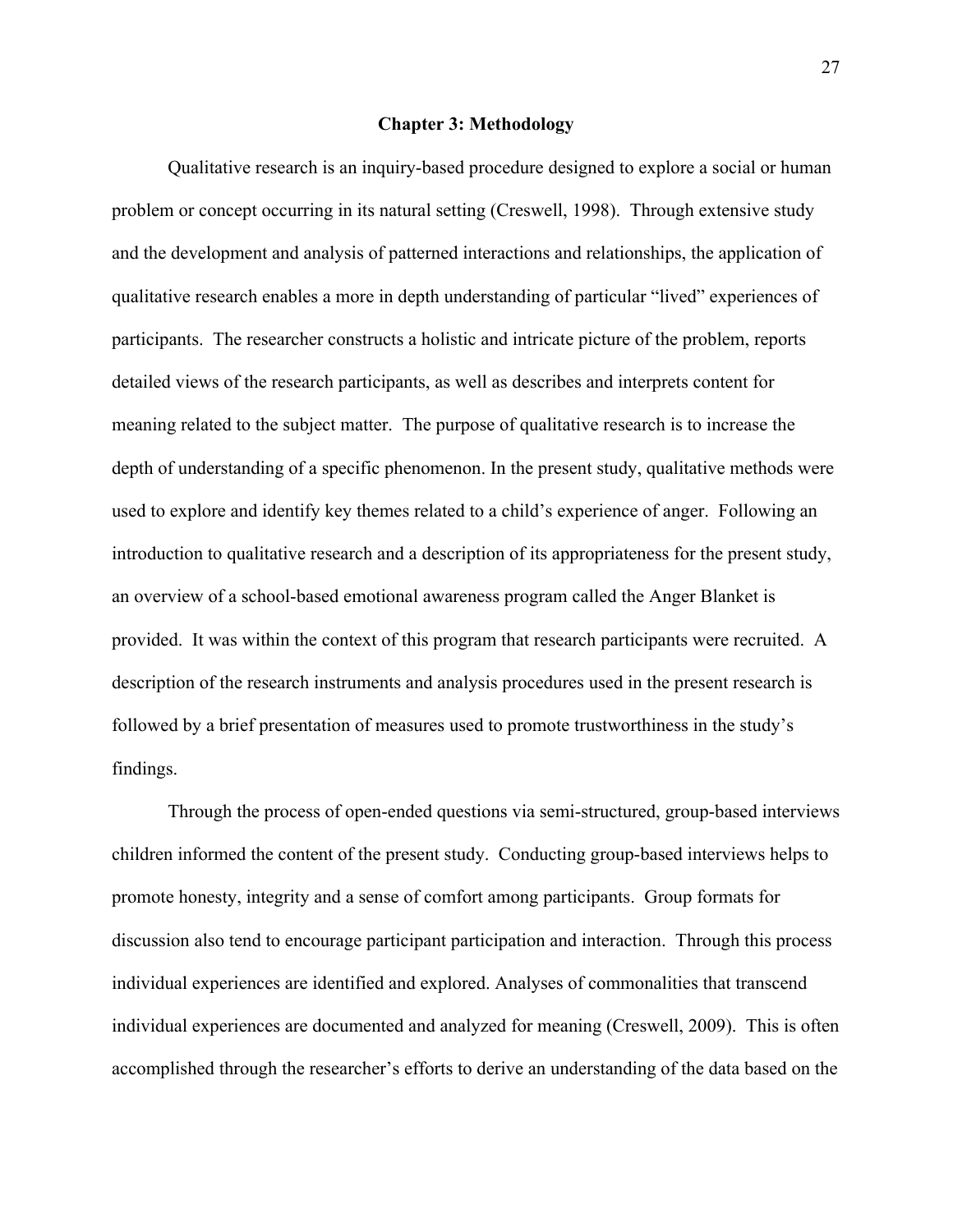words and meanings of the participants. While the researcher may strive to be as objective as possible in this analysis via bracketing his or her subjective experiences of the data, his or her perspective is undeniably embedded within the analyses. A written component noting the researcher's own considerations and reflections related to the research is included in the present study following an analysis of collected data (please see page 47).

A qualitative design was chosen for the present study because it enabled an explorative component to possibilities that may not have been considered or identified within existing research (Creswell, 2009). Children's own disclosures of experienced and expressed anger collected through the present study may lend evidence to existing research on the emotional experiences of children, as well as highlighting potential differences that may exist between adult interpretations of child emotions and the emotions children themselves actually experience.

#### **The Anger Blanket program**

The Anger Blanket is a 10-session emotional awareness and anger regulation program that informs elementary school children how best to manage their emotions and get along with others. The program is designed to capitalize on the notion that children and adults experience anger differently and thus children need different methods of understanding and interpreting the experience of anger (Hamel, 2013). The present study was conducted with children who have taken part in the "Anger Blanket" program.

The reviewed literature in Chapter Two reveals that children often have difficulty recognizing and separating various emotional experiences before the ages of six or seven (Reichenbach & Masters, 1983). Research suggests that it may be easier for children to initiate newly learned behaviors (i.e. effective emotional and anger regulation techniques) rather than modify more stable and possibly maladaptive behaviors that may be incurred during the more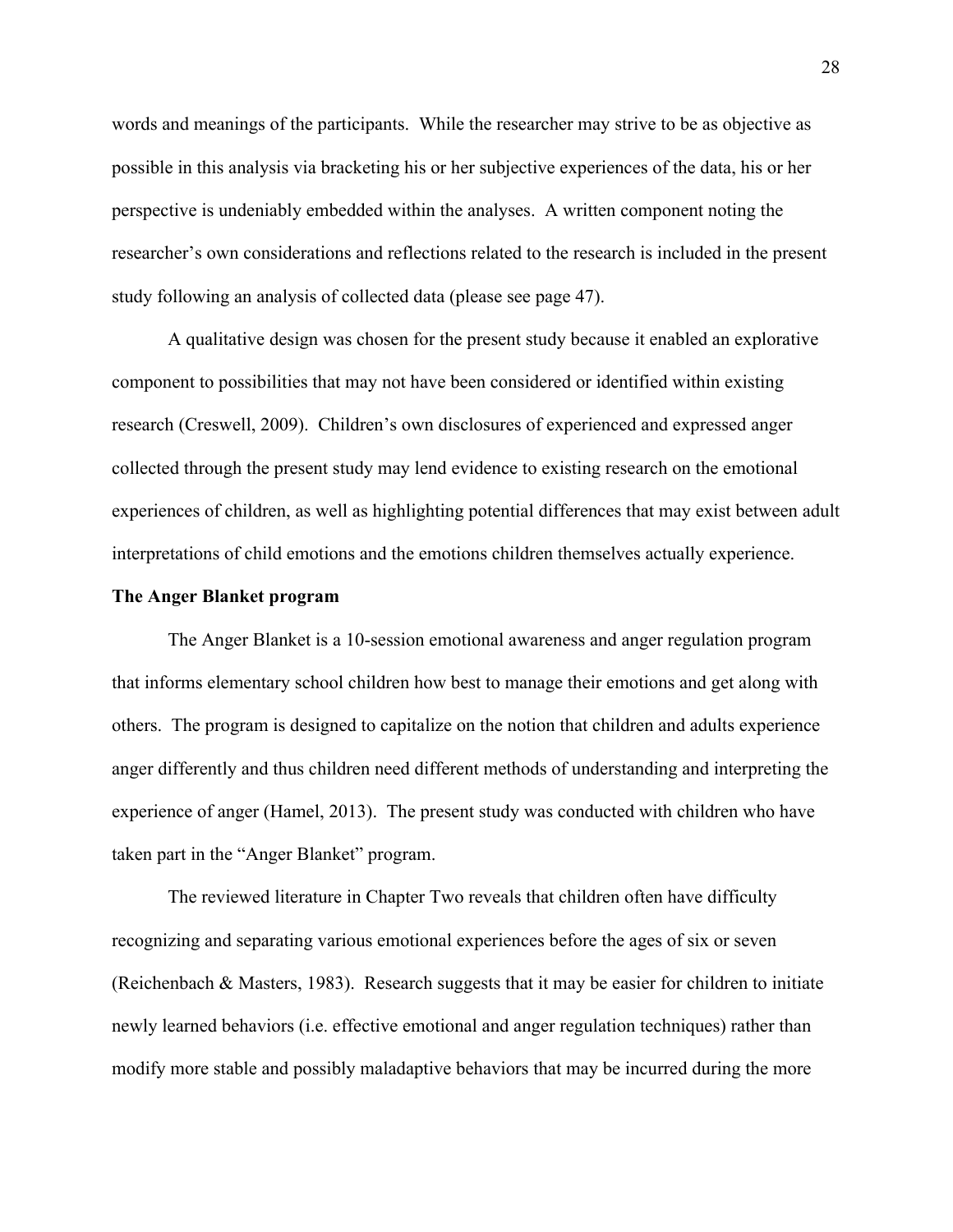advanced stages of their emotional development later in childhood (Salvador, 2002). Thus, the Anger Blanket program was delivered to seven and eight year old children in a focus group setting, as most children of that age begin to develop a basic emotional vocabulary and initiate more complex social interactions with their peers (Baumgarter & Strayer, 2008).

The Anger Blanket program first encourages children to define anger as they understand and interpret it. Next, the program invites children to identify and describe various other emotions they are familiar with. They are then taught that anger may often act as a cover or "blanket" that may conceal these other types of emotions and begin to explore what underlying feelings may be "covered" by their own anger. Consistent with Novaco's (1997) stress inoculation approach, the Anger Blanket program helps children learn to identify physiological warning signs of different emotions. Furthermore, they are informed of the differences between "anger felt" and "anger expressed", and are taught a coping procedure known as B.A.G. (Bodily warning signs, Always count, Go do something else to remain calm) to help them effectively deal with their anger when it arises. The program includes visual aids, homework activities, interactive activities such as role-plays and a hands on activity where the children create their own Anger Blanket they take home.

#### **Recruitment of Participants**

University researchers approached a school board in southern Ontario to implement the Anger Blanket program. Following institutional ethical approval and approval by the school board, the principal of an elementary school was approached to discuss the possibility of having the school participate in the study. Following the principal's approval, two grade three elementary teachers were approached and invited to have their class participate in the study, with one class being designated as a control condition and the other class as an intervention condition.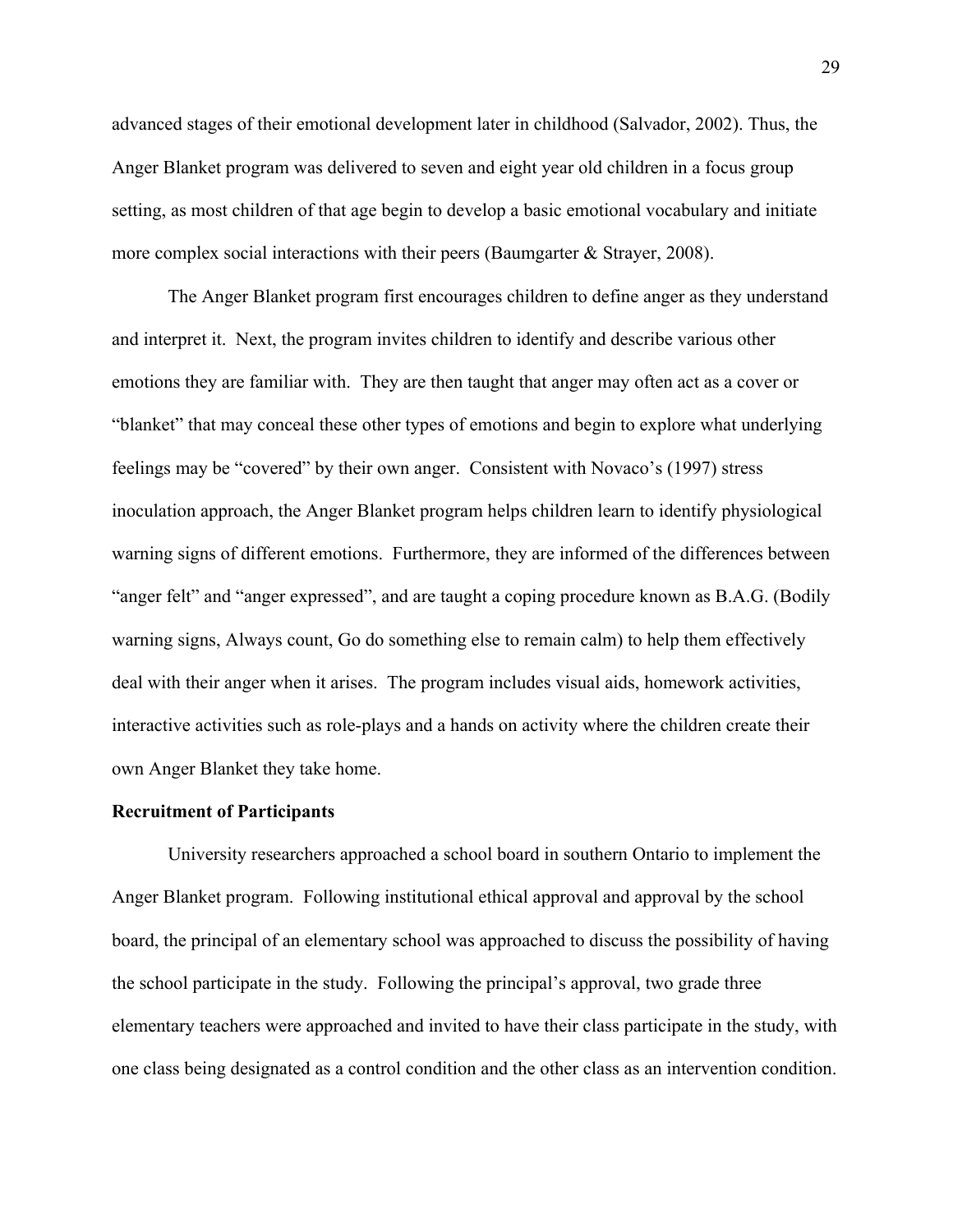Written consent was obtained from parents/legal guardians of each child wishing to participate in the study. This included a letter of information explaining details about the program as well as what participation would entail. While both intervention and control classes participated in the same larger study (examining the effectiveness of the Anger Blanket program), only students receiving the Anger Blanket program were asked to participate in the current study.

#### **Instruments**

Twenty-minute semi-structured interviews were conducted following each Anger Blanket session in the form of focus groups. Each focus group session was audio-recorded. As children tend to have shorter attention spans than most adults, 20 minutes is seen as an appropriate length for each focus group session. The same children were interviewed following each week to create a sense of comfort and familiarity between the children and the researchers in the hope of attaining more honest and accurate disclosures (Hamel, 2013). In addition, the use of multiple focus group interview sessions provided a more comprehensive account of the participating student's experience of anger—subsuming both days where the child behaved appropriately and days where inappropriate behavior was noted—thereby increasing authentic rapport.

The following questions were asked of the participants: 1) What did you learn about dealing with anger this week? 2) What are some good/positive things that happened between you and your classmates this week? 3) What are some not so good/negative things that happened between you and your classmates this week? In addition, follow up questions were used to attain further information about participant disclosures. Each interview session concluded with a final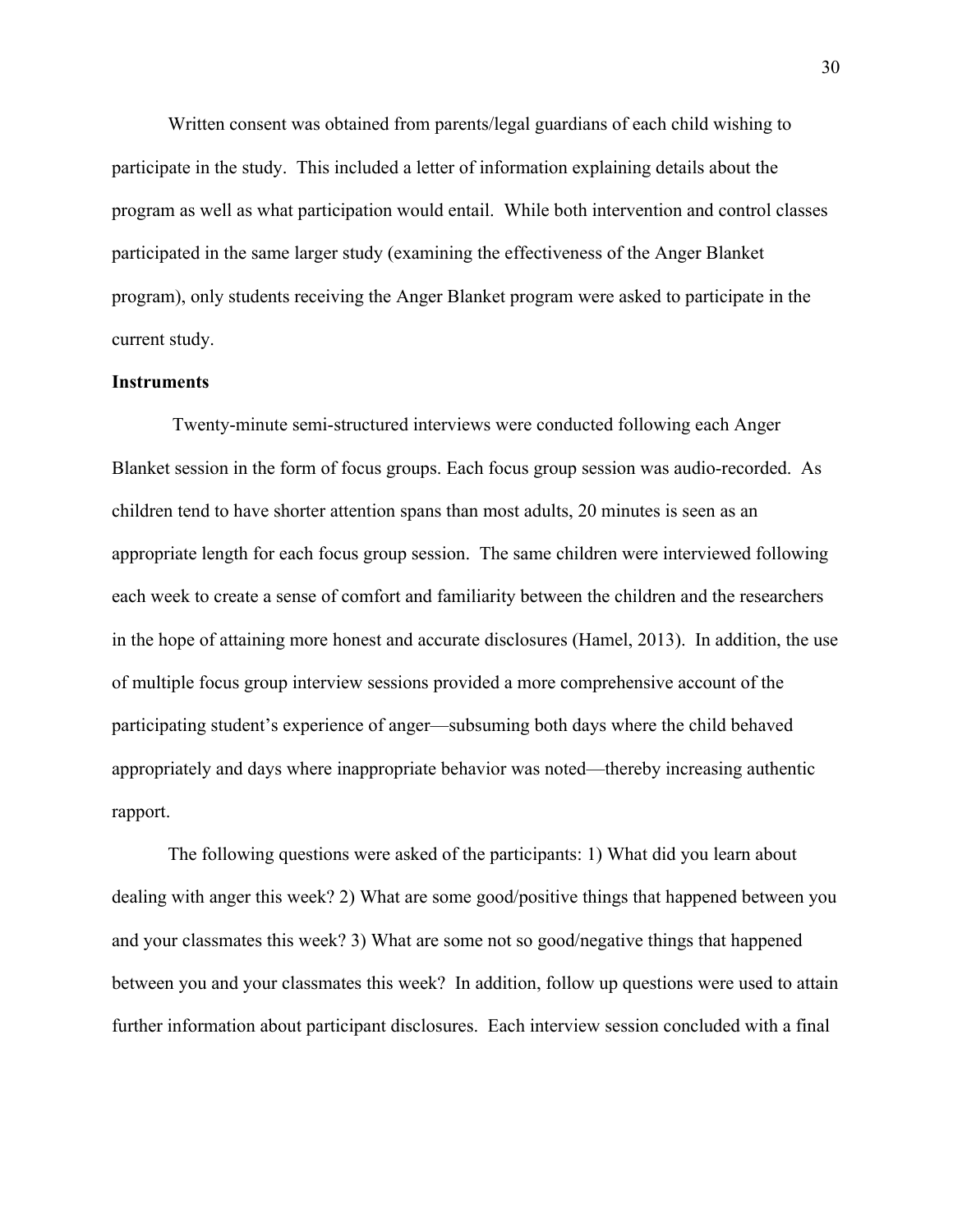question asking participants if there is anything else they would like to reveal about their experiences.

## **Content Analysis**

Audio recordings of the focus groups were transcribed word for word and became the data used in the present study. The written transcriptions were assessed via a qualitative content analysis procedure outlined by Creswell (1998; 2009). The following steps were taken to analyze the written transcriptions of the audio content: 1) transcripts were read to get a general sense of content and basic meaning; 2) important phrases/words were noted as meaning units; 3) each meaning unit was assigned a code word (see Appendix B); 4) code words were combined into overarching themes (see appendix C); 5) code words and themes were reviewed for consistency of interpretation and combined into larger groupings based on similarities and differences; 6) the results obtained from the content analysis procedure were compared to the reviewed literature. **Trustworthiness**

Creswell and Miller (2000) explain that constructs of reliability, validity and generalizability of qualitative research do not carry the same weight or meaning as they do in quantitative research. These concepts extend only as far as to suggest whether or not the findings are accurate from the perspective of the researcher, participant or potential observers of a phenomenon. Indeed, biases are inherently imbedded in qualitative research processes (Maxwell, 1996). In the present study, trustworthiness of the qualitative content analysis was promoted through the use of prolonged engagement, inclusion of direct quotes, and a description of the authors' experiences doing the research.

Prolonged engagement at a research site helps a researcher to overcome potential distortions and or barriers to authenticity and accurate participant disclosures that may be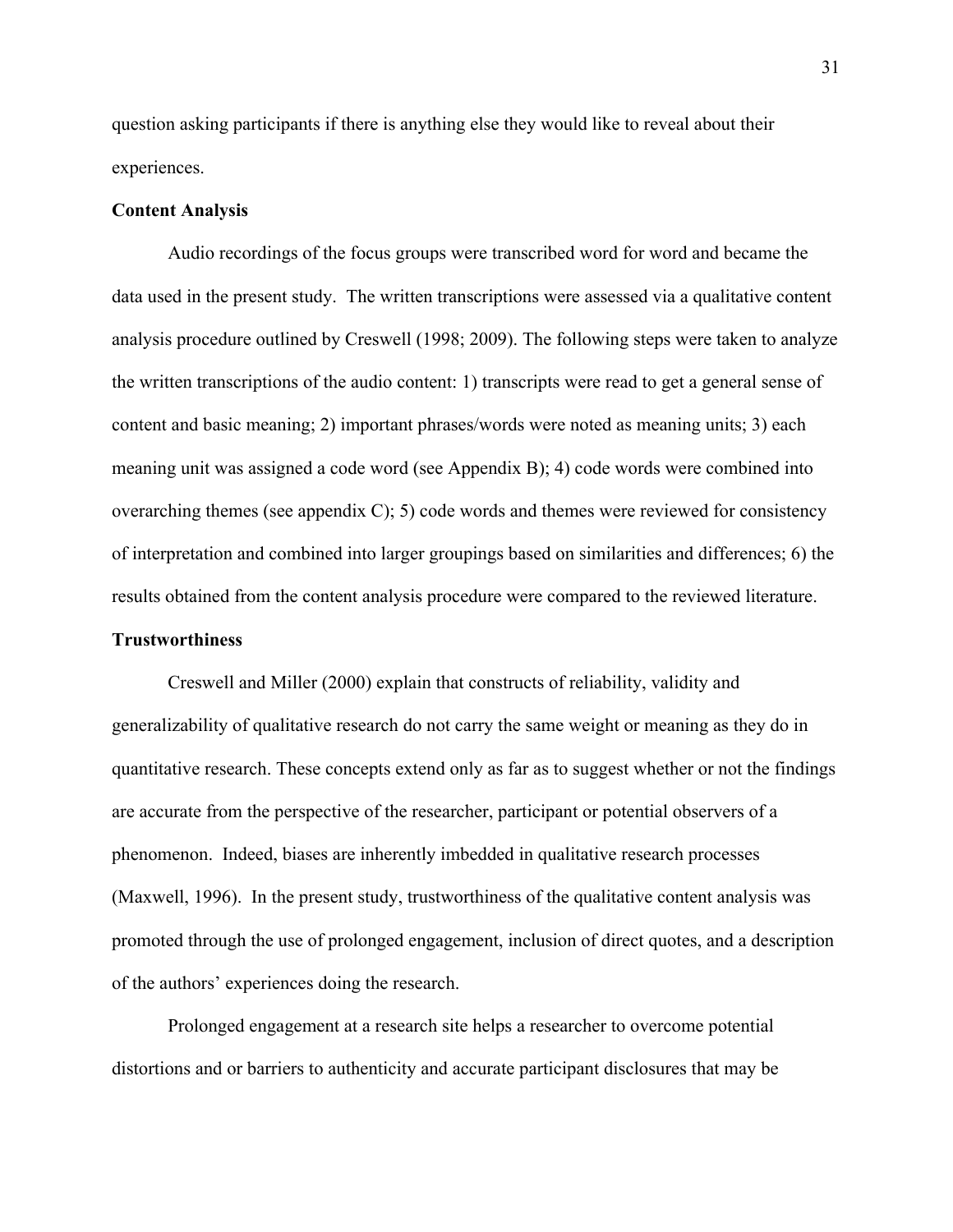invoked by his/her presence. In the present study, the use of repetitive, semi-structured interviews with the same group of participants helped to encourage a sense of comfort with the researcher/interviewer, thereby further encouraging more honest and detailed descriptions of participant experiences of anger.

The use of direct quotations was also used to augment the confidence and authenticity of analyses and findings. The inclusion of direct transcriptions of interview content add substance and meaning to the analysis procedure and helps to enable readers to discern for themselves if the corresponding analysis and interpretations presented by the researcher are accurate.

Finally, a section detailing the researcher's personal observations and reflections are included in a final analysis of the data. This allows readers to establish for themselves the nature of the researcher's influence on the interpretations of the findings as reported.

# **Summary**

The purpose of the study was to explore and identify key themes related to a child's experience of anger. Over the course of ten focus group sessions, researchers conducted semistructured interviews with grade three students. The researcher transcribed audio recordings of the sessions verbatim. A content analysis procedure was used to identify and classify common patterns and themes that illustrate how the emotion of anger is experienced and expressed among children.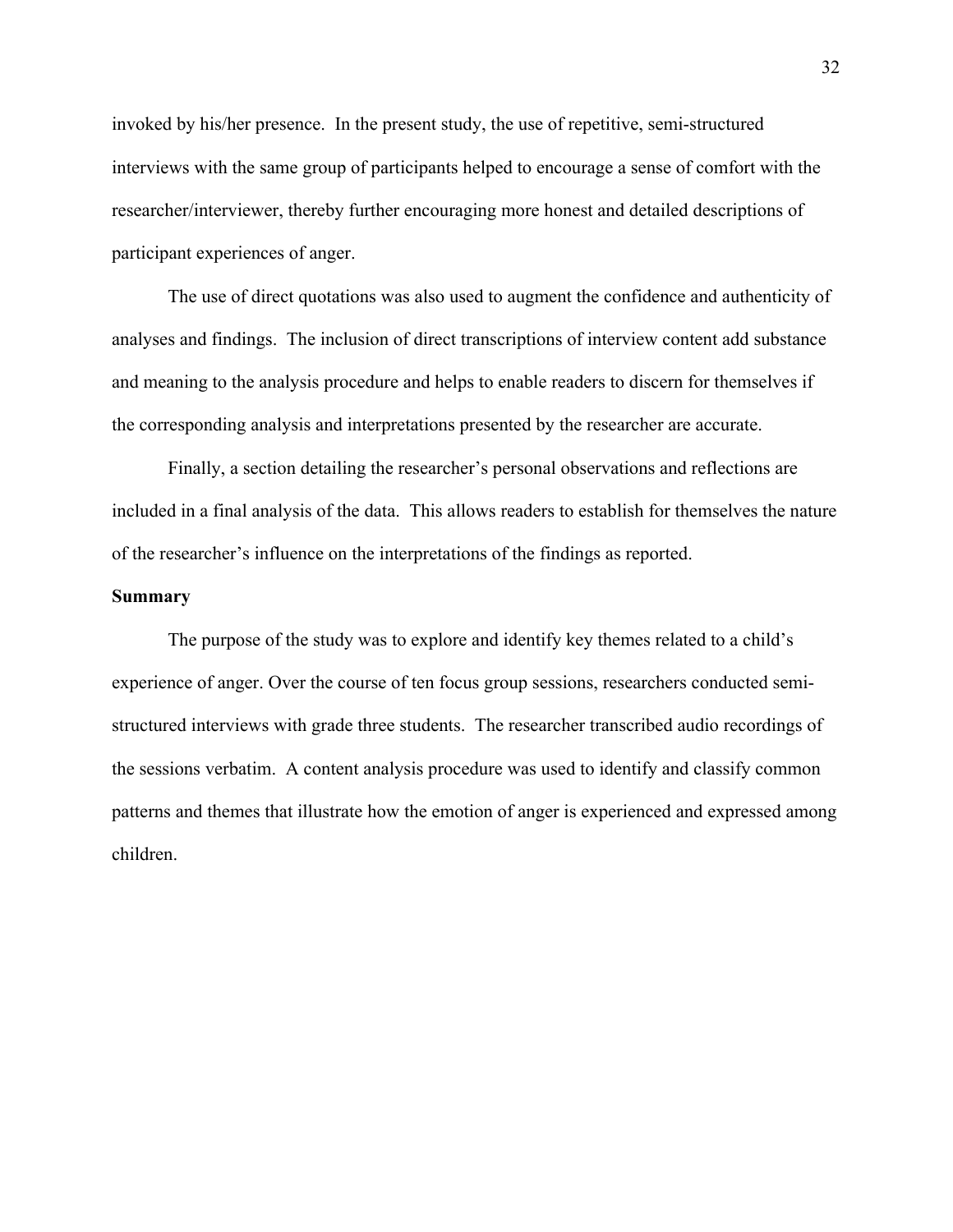### **Chapter 4: Findings**

This chapter includes a description of results from the content analysis procedure performed on the transcribed focus group interview data. In addition, this chapter includes a brief description of the researcher's experience with the research process. While not directly involved in data collection for the present study (i.e. presentation of the Anger Blanket program and subsequent interviews), the researcher participated as a co-facilitator of the Anger Blanket program during a subsequent delivery in another school.

The content analysis procedure led to five descriptive themes concerning a child's experience of anger. The themes included: 1) Understanding Anger, 2) Origins of Anger, 3) Consequences of Anger, 4) Regulation and Resolution of Anger and 5) Relationships with Others. Understanding Anger included definitional interpretations of anger, potential warning signs, means of expression and a description of emotions often confused with anger. Origins of Anger subsumed derivation patterns and rationales of anger expression. The Consequences of Anger illustrated subthemes of cognitive impairments and reactions to anger, as well as experiences anger has on others. Regulation and Resolution of Anger referred to de-escalating conflicts, seeking third-party help and resolving hostile disputes. Finally, Relationships with Others included children's perception of what it means to be a good friend as well as qualities that *are* and *are not* warranted in such a relationship.

#### **Theme 1: Understanding Anger**

A key facet of the Anger Blanket program is the concept that anger is a secondary emotion—that is, anger is an emotion that exists in addition to an underlying emotion.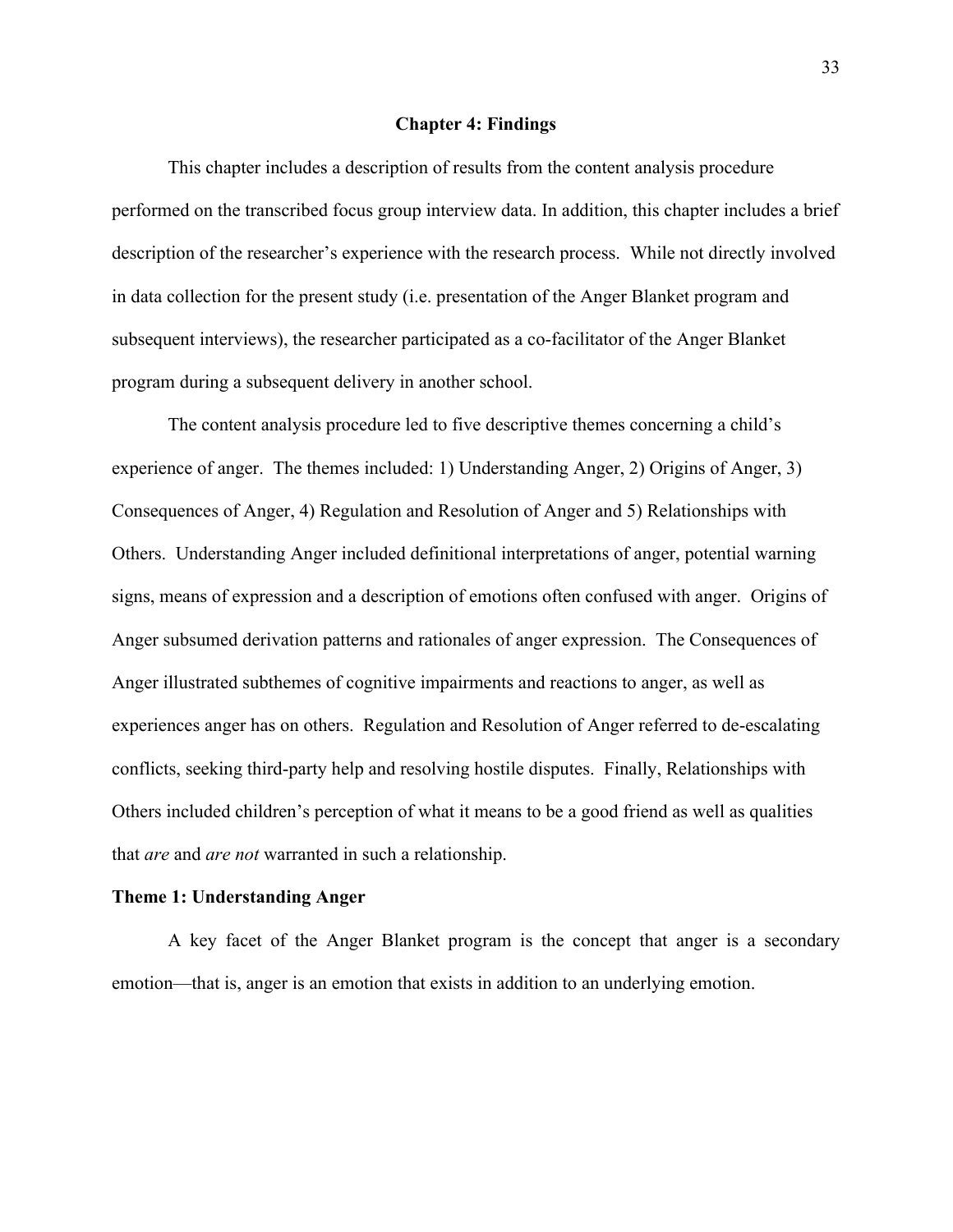To make the abstract concept of secondary emotion more tangible, children were taught that anger could be seen as a cover or blanket that hides or masks one's other emotions. They often repeated the terminology presented in each focus group lesson.

*The anger blanket always covers up your real feelings*

*Anger is covering your real feelings*

In some instances the experience of anger was explicitly described as a secondary

emotion, presenting itself as a consequence of a prior emotion.

*Anger isn't like a real feeling, it just like sometimes when you're sad, the anger blanket comes over and it just makes you mad, so anger is like not a real feeling*

*It covers you… but that's not actually what covers you, it's when you're mad and angry, it's like what your brain's thinking…it's not actually an invisible anger blanket, It's actually what your brain is thinking*

Children also recognized the conflicting emotional nature of anger with other feelings.

*Umm, you can't be angry and be acting like a happy monkey*

*Anger is, isn't a happy feeling*

Children acknowledged the metaphoric component of the Anger Blanket and displayed insight

into its pedagogical objectives. This suggests that some children may not only have a strong

grasp of what anger is, but it also infers a degree of insight into the complex concept of emotions

more abstractly.

*Umm the anger blanket is just like a way for adults to explain it to kids like [Name] said, earlier like its just like… your brain isn't actually choosing to be mad the anger blanket is just a way for adults to explain it better to kids*

In addition to discerning and presenting their technical (definitional) understanding of anger, children also noted various warning signs and physiological symptoms associated with anger. Among the most cited were facial characteristics such as clenching teeth, reddening of the face, an inability to speak or sore throat and tense muscles.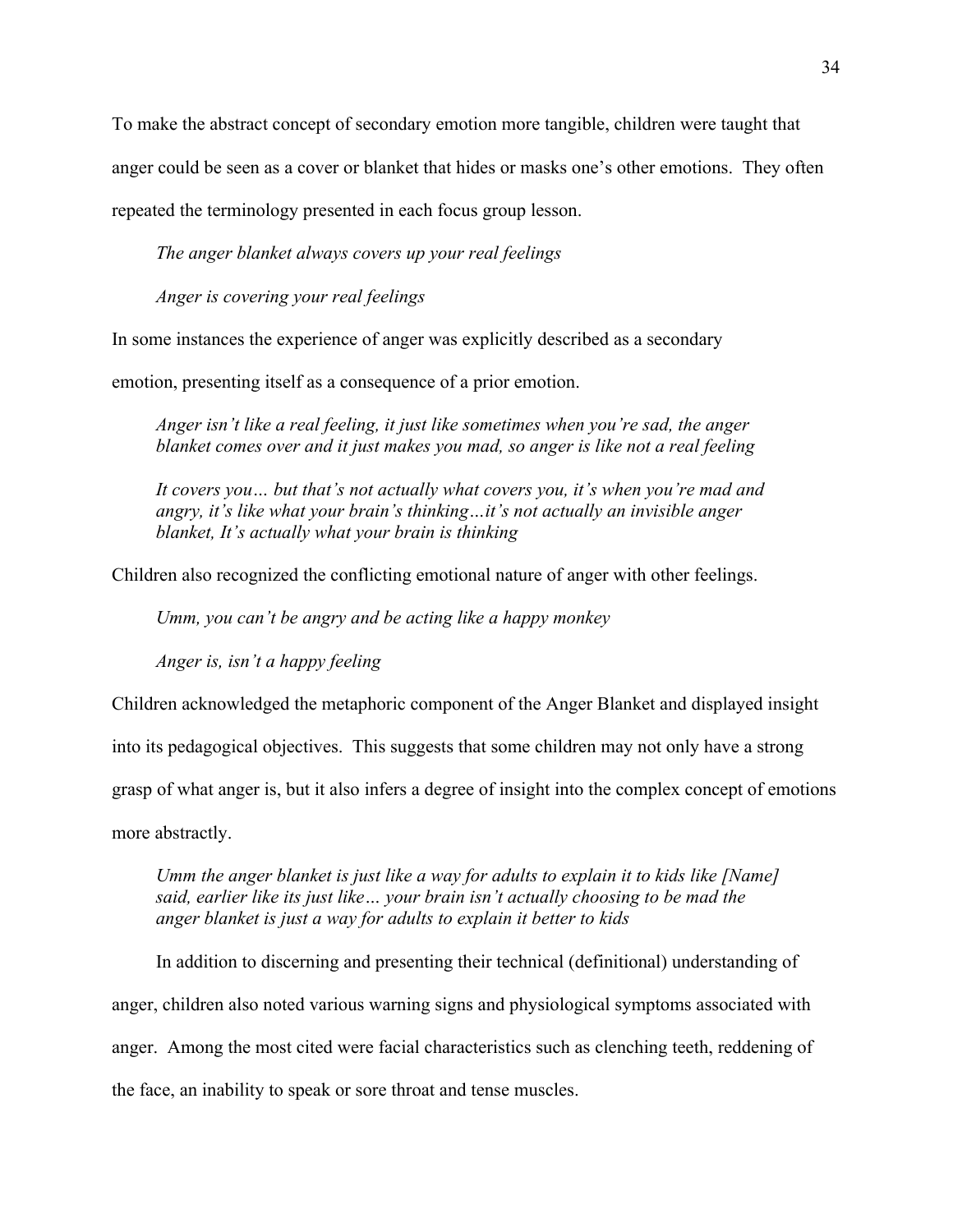*Sometimes when you get mad your face starts to get red and there is body warning signs, like umm… clenched teeth, frog in your throat, uhh… tense muscles, heavy breathing*

*Anger gives you warnings signs, its just like your being sick… it gives you warning signs*

*Like heavy breathing, like fast heart, and...and…and frog throat* 

*I learned about anger that your face gets mad*

*its hard to smile when your angry*

*Tense muscles, clenched teeth* 

*Sweaty palms*

*Fast heart, red face, tight fists* 

*It makes you want to uh throw up*

*Sometimes when you get mad you feel like you want to pull off your hair*

*Your face is red*

However, it was noted that one's face could turn red for different reasons.

*There are different reasons for your face to turn red, like when you smile, laugh…angry.*

In addition to these symptoms, a rise in body temperature was noted.

*There is body warning signs…when you get really hot…* 

*When you're angry, your temperature kind of goes up*

Many children also described feeling a lack of control when angry and that it was an inescapable

feeling.

*Sometimes when you're mad it feels like an earthquake happening inside you*

*It just takes over your body, it its like its controlling your body and you cant really control it yourself* 

*And you cant get rid of it cause its like, smothering you*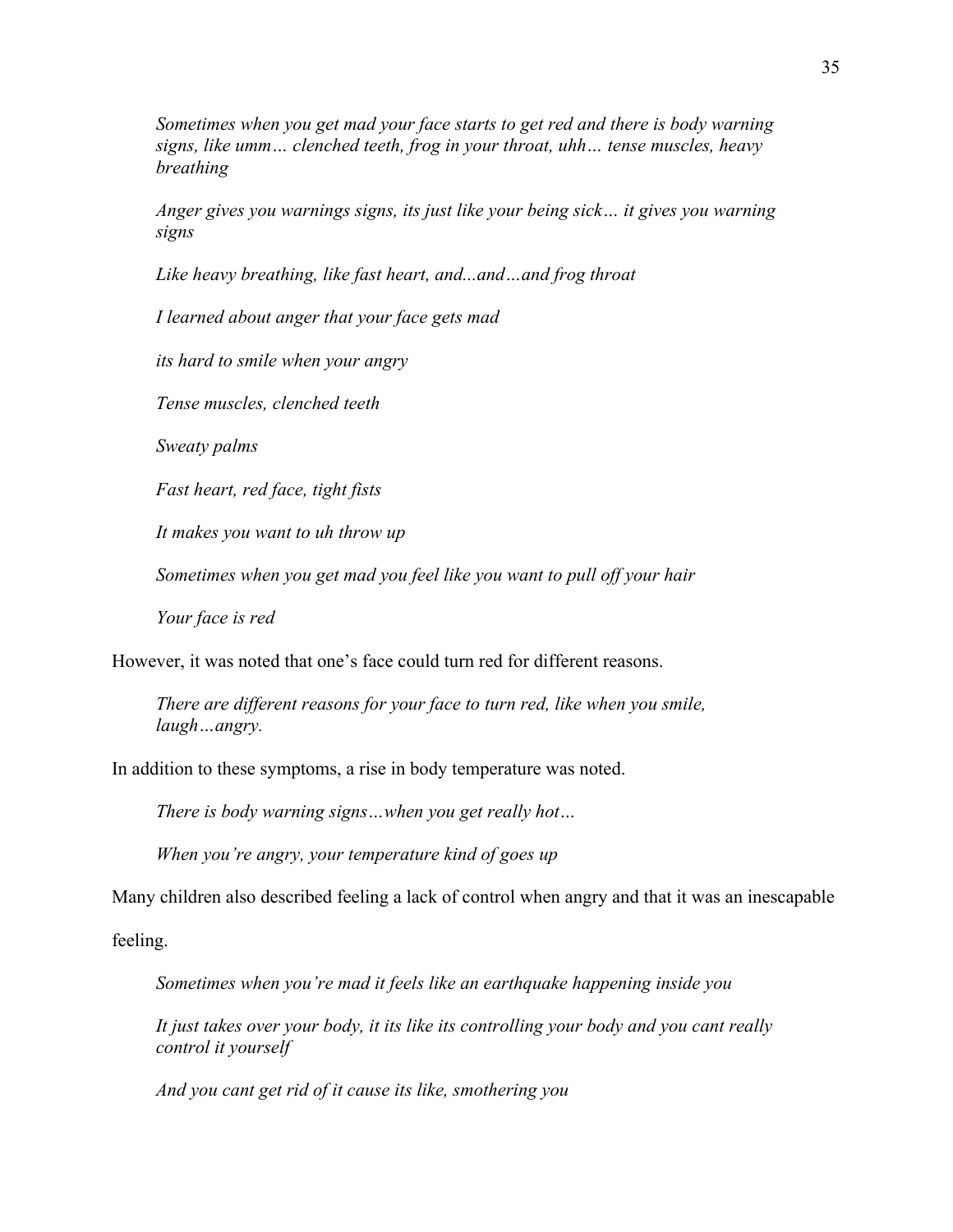Children were well aware of the impact anger can have on one's actions. They expressed both physical manifestations of anger as well as verbal manifestations. Physical expression of anger included fighting, punching and kicking, while verbal manifestations included bullying, teasing and yelling or screaming. Some children described their own experiences and physical expression of anger.

*So when you every time you want to, you get mad, and you just want go to someone and punch them*

*Sometimes when you're mad you start hitting somebody*

*Umm it's when you…want to hit someone really bad and you're so angry that you want to hit someone* 

Others described physical manifestations of anger from a third-party perspective.

*Well I saw someone kicking someone*

*Some people are fighting today*

*Ohhhhhh…ummm… today umm…someone got really mad and started pushing people and screaming at people* 

*One of my classmates pushed someone in the ground*

Bullying and teasing were also noted as expressions of anger.

*Someone in my class got bullied*

*You're a bully and that your acting bad*

*Umm, someone teased someone*

Specific examples of teasing included calling names and making faces at others.

*People make faces*

*Calling names*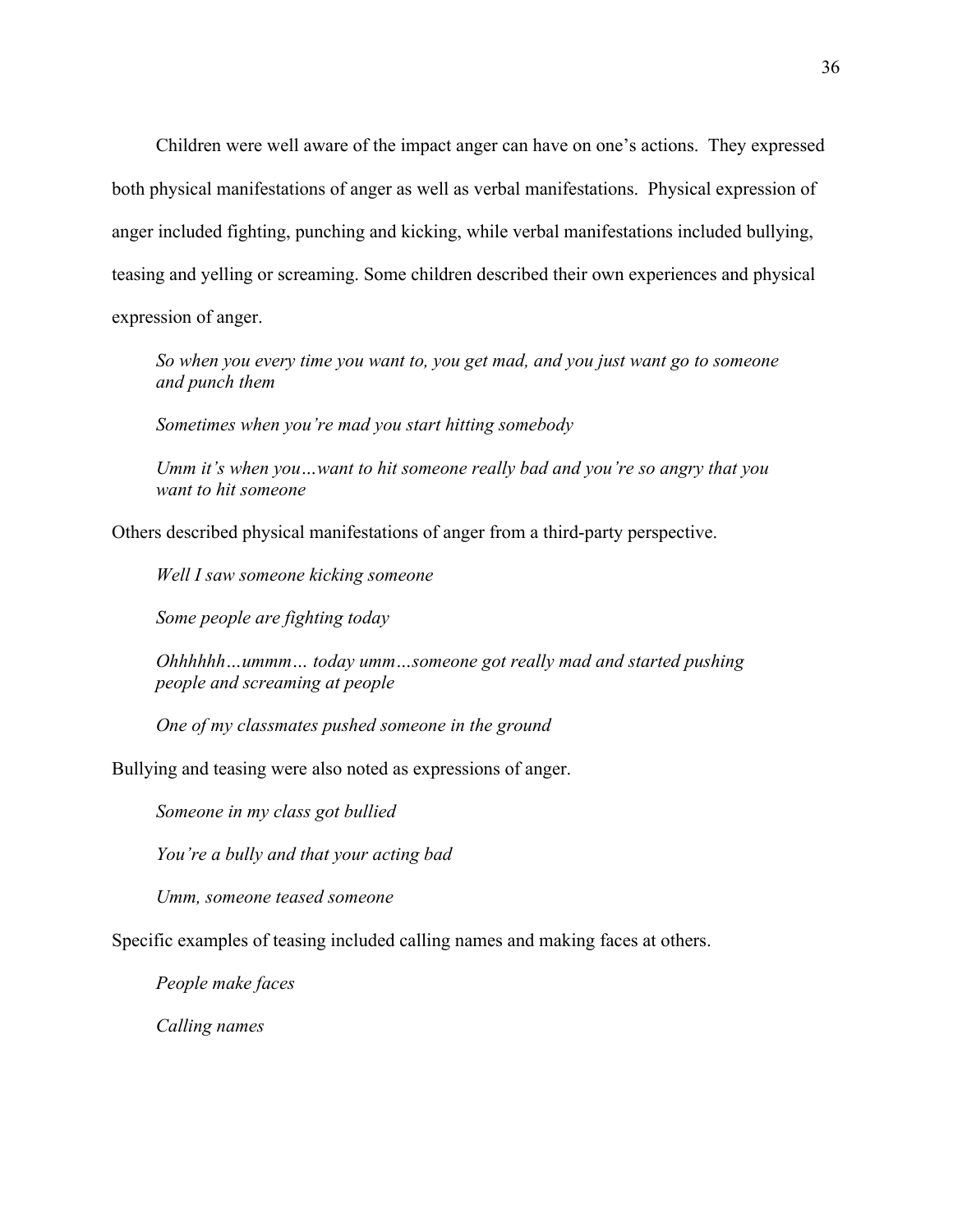As with the physical manifestations of anger, recounts of other children's verbal and non-

physical expressions of anger were noted.

*Umm, someone teased someone*

*I saw somebody picking on somebody…*

A rise in the volume of a person's voice was also cited.

*Um a guy was screaming*

*He was almost still yelling* 

Interestingly, theft and stealing were included in the expression of anger as well.

*A lot of people were upset and were just taking the ball cause it was getting too aggressive, and he was still upset about that so we were trying to get out*

*He took [Name's] ball* 

*Stealing somebody's hairband* 

Curiously, one child noted that sometimes anger could arise without noticing any of the

previously mentioned warning signs.

*Umm I learned about anger that…that the anger blanket creeps up on you when you're not expecting it* 

Another focal premise of the Anger Blanket program is fostering a sense of emotional awareness and understanding. Through the program, various emotions were discussed in relation to the secondary emotion of anger. Emotions that may often be mistaken for anger were noted and differences in emotional affect were also discussed. Many children were able to discern and distinguish anger from other emotional constructs such as disappointment, feelings of sadness, frustration and confusion.

*I learned that there are many different kinds of feelings and that kids usually use sad, happy or mad and forget about all the other feelings*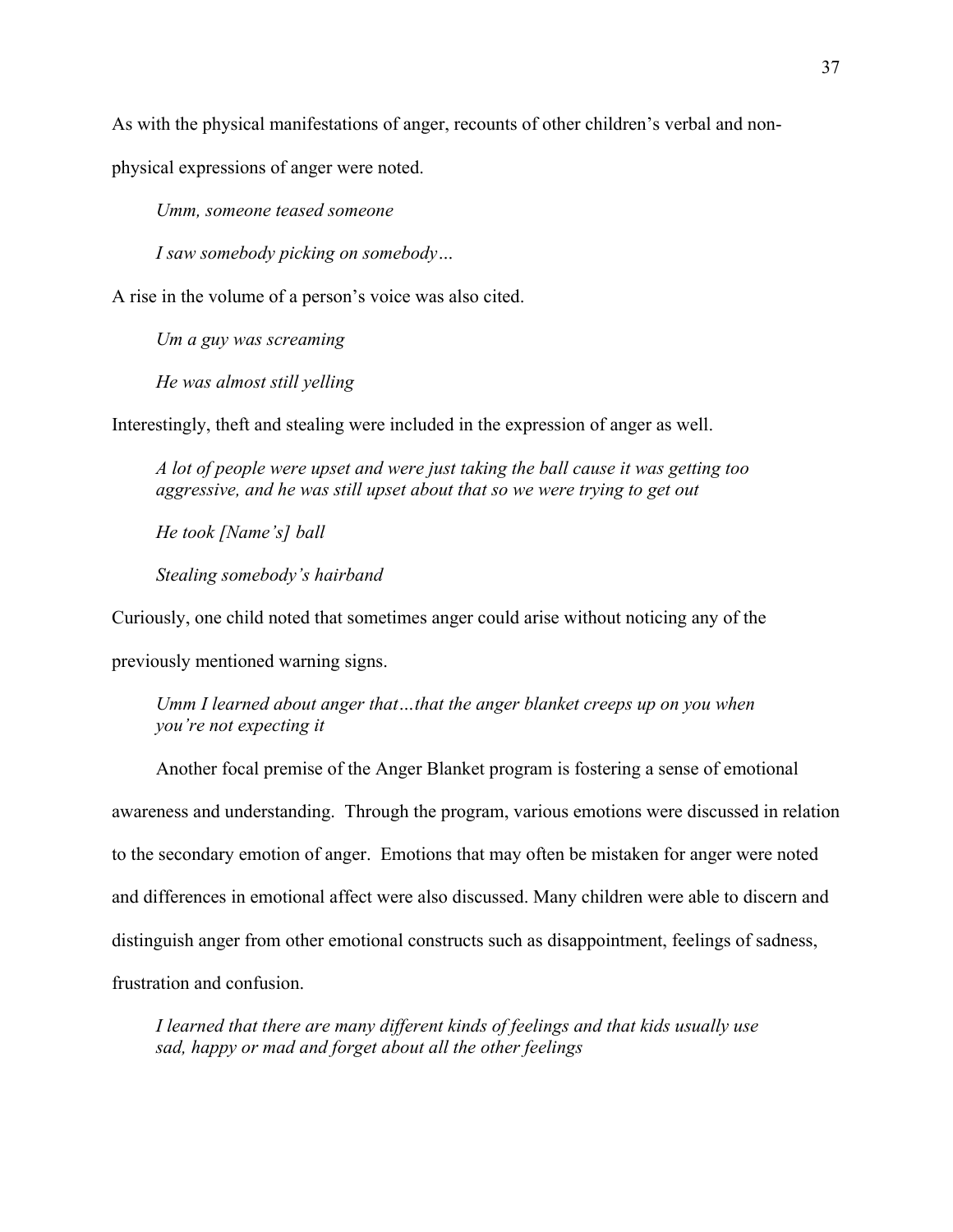*There's more different feelings, I mean I learned about anger this week that there's more different feelings than mad, sad and angry* 

When asked about recent situations that sparked experiences of anger children were able to delineate several underlying emotions.

*I wasn't really angry, I was just kind of upset Not very happy, not very happy…a bit disappointed Like…uhhhhh…shocked Lonely Lonely, frustrated, disappointed, frazzled Disappointed… it really bothered me*

*Mad*

*Confused*

They also discussed several positive underlying feelings in relation to the secondary emotion of

anger.

*I can, I felt kind of uhh… curious of why we had to stop, like he told us why, but I just didn't really know what the specific point was… he (teacher) said that we were having problems* 

*Determined*

*Embarrassed… confident…worried*

Differences in behavior were also noted in relation to changes in related feelings of anger.

*umm, when your angry it's not a very nice feeling and if you're not feeling like you want to be nice, you won't be nice…and if you're feeling determined, you'll act determined…and if you're feeling angry you'll act angry*

The theme of Understanding Anger encompassed definitional understandings of anger as

well as some of the warning signs and physiological symptoms that often accompany this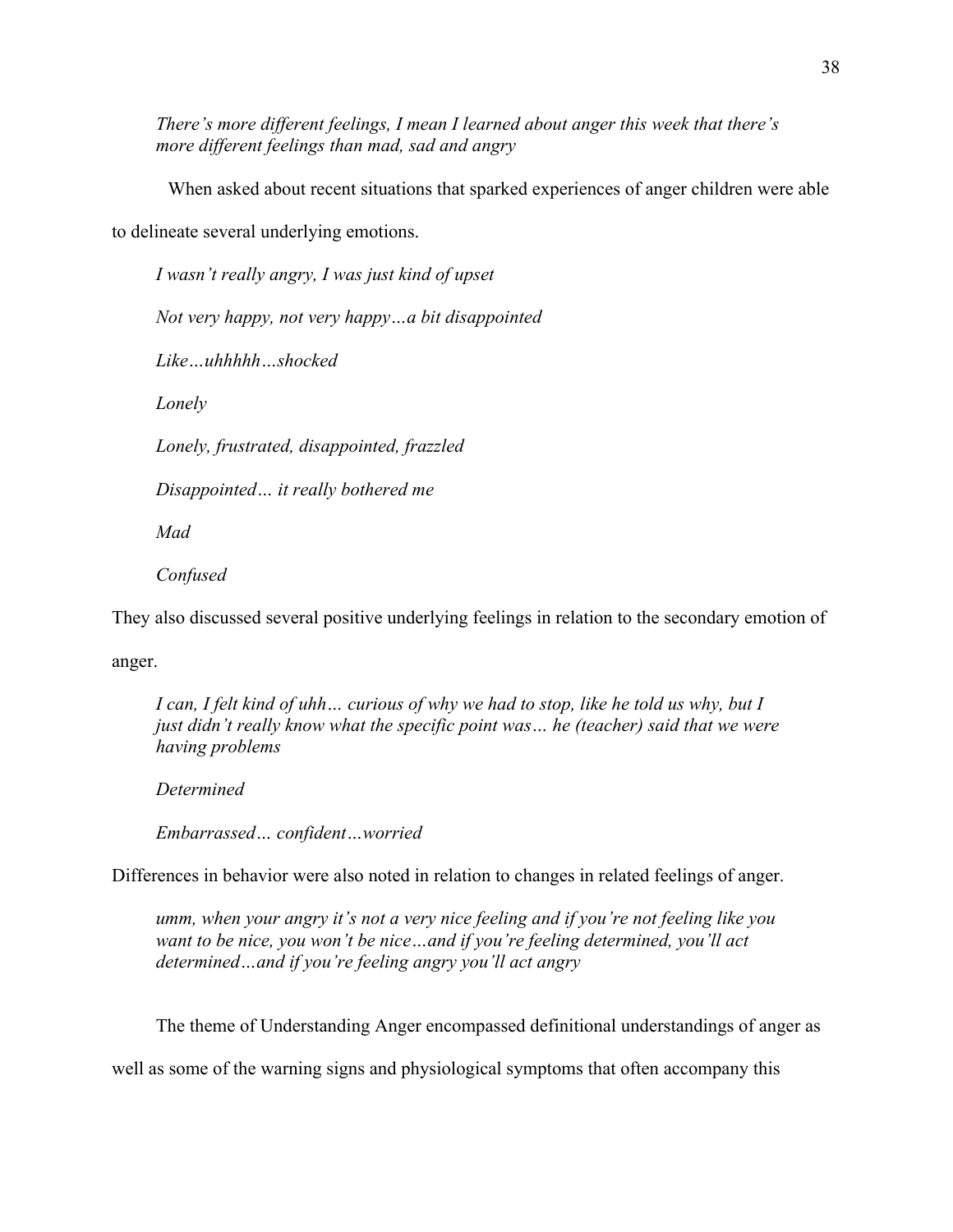secondary emotion. Children also presented several forms of expressing anger, both physically (e.g. hitting) and psychologically (e.g. name-calling). Finally, children were able to illustrate an understanding of related emotional constructs and distinguish them from the construct of anger while concomitantly noting that many different emotional constructs may underlie the experience of anger.

# **Theme 2: Origins of Anger**

Origins of Anger referred to children's understandings of how anger actually transpires and the situations that provoke it. This theme included the various sources children identified as instigating the experience of anger as well as discerning whether or not certain situations warrant the experience and expression of anger. Precursors to the experience of anger included physical as well as both verbal and non-verbal situations.

Interestingly, the only physical provocations noted in the present interviews revolved around aggressive tactics used in sporting games.

*Umm... me and my friend, we got into a little fight like, we, we were playing soccer and were… Were getting over control and we were fights* 

*We usually sometimes argue like in soccer when you get, usually when you usually get a goal or not, or you might get too aggressive*

*When I play soccer with her, she…when you have the ball, she sometimes kicks it out, she gets a little out of control*

Verbal provocations included name-calling and disagreements during sporting events.

*And, umm I just got mad at them cause they called them a girl, and he was a boy*

*Umm.. that people were scoring, like people were like thinking that they score, scored a goal and they were saying I scored a goal and they goalie was saying no, and then we got into a big fight* 

Also noted was a misinterpretation of intentions.

*He wants to be funny and make (Name) laugh*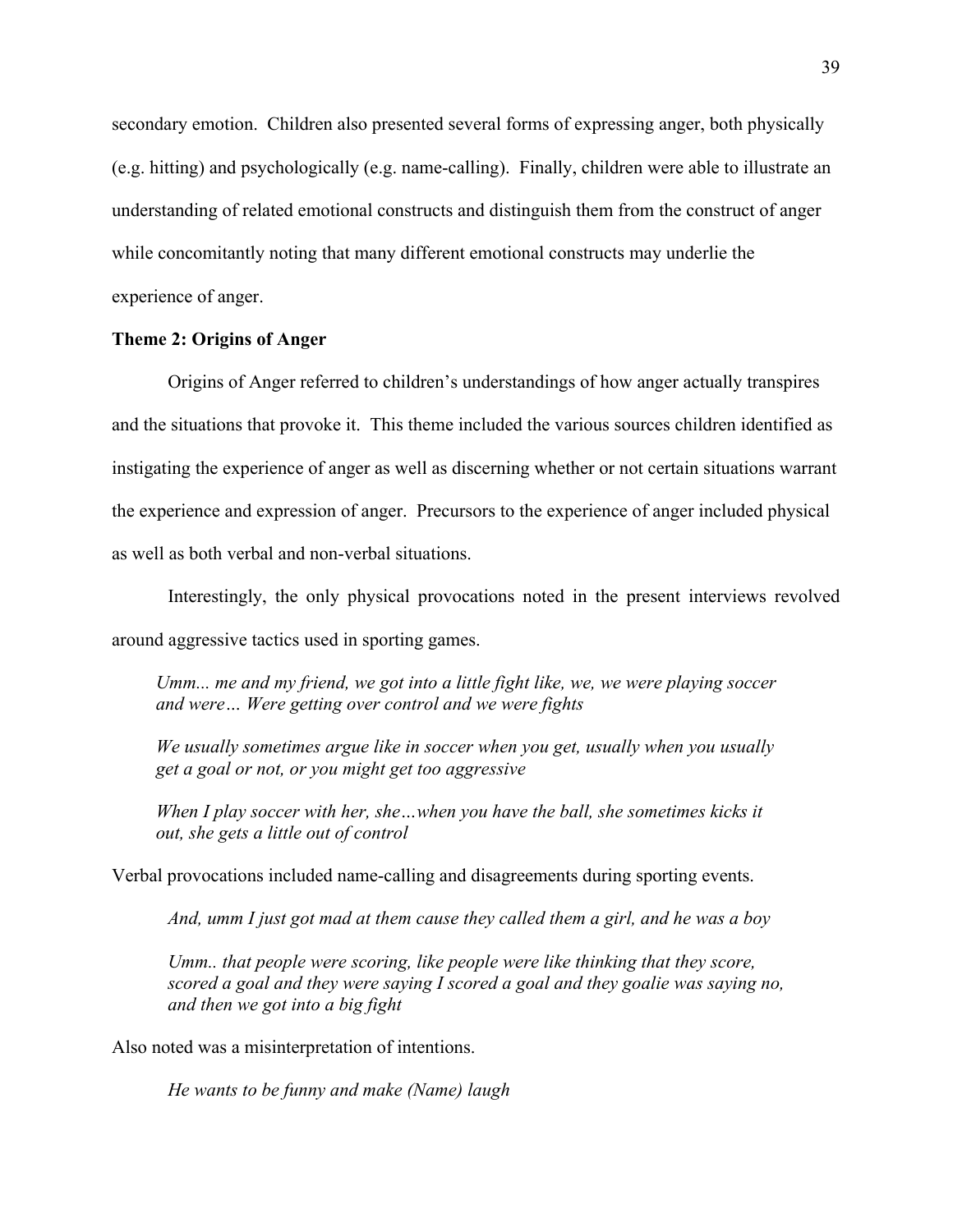Other non-verbal provocations included negative, emotionally laden experiences such as

frustration, isolation and sadness.

*Like when you have a problem, a really big problem you can't solve* 

*I learned that about anger when you are mad you can't talk or you can't deal with the problem or talk it out …then you get more angry* 

*Umm… when sometimes when you get angry you act like it's a big mountain, but it's actually just a little mole…The mountain is like a, you make it like a big problem even though it's just a small one*

*Anytime you feel like something like lonely, you…the anger blanket comes over you and you kind of like…the feeling that you really are is not even there…its like you really angry*

*Umm at lunch recess my friend left me and went to the book fair and she made me feel a little left out*

*Really angry, but then I realized I was feeling sad cause he was being mean to me*

Discerning a rationale for anger was a common sub-construct of the Origins of Anger theme.

Children had contradictory views of whether anger was or was not appropriate.

*Uh, umm…not good to be mad, but if it's something you should be mad about, …it's okay to be mad*

*It's never good to be angry unless it's a really bad situation…or you shouldn't be angry* 

The theme Origins of Anger described children's acknowledgement and understanding of the types of circumstances that may provoke the experience of anger. Anger was seen as a reaction to physical altercations during sporting events, verbal disputes and miscommunication as well as instances of intentional exclusion. While these scenarios were easily identified as provoking the experience of anger, no real consistency was evident regarding the appropriate use of anger.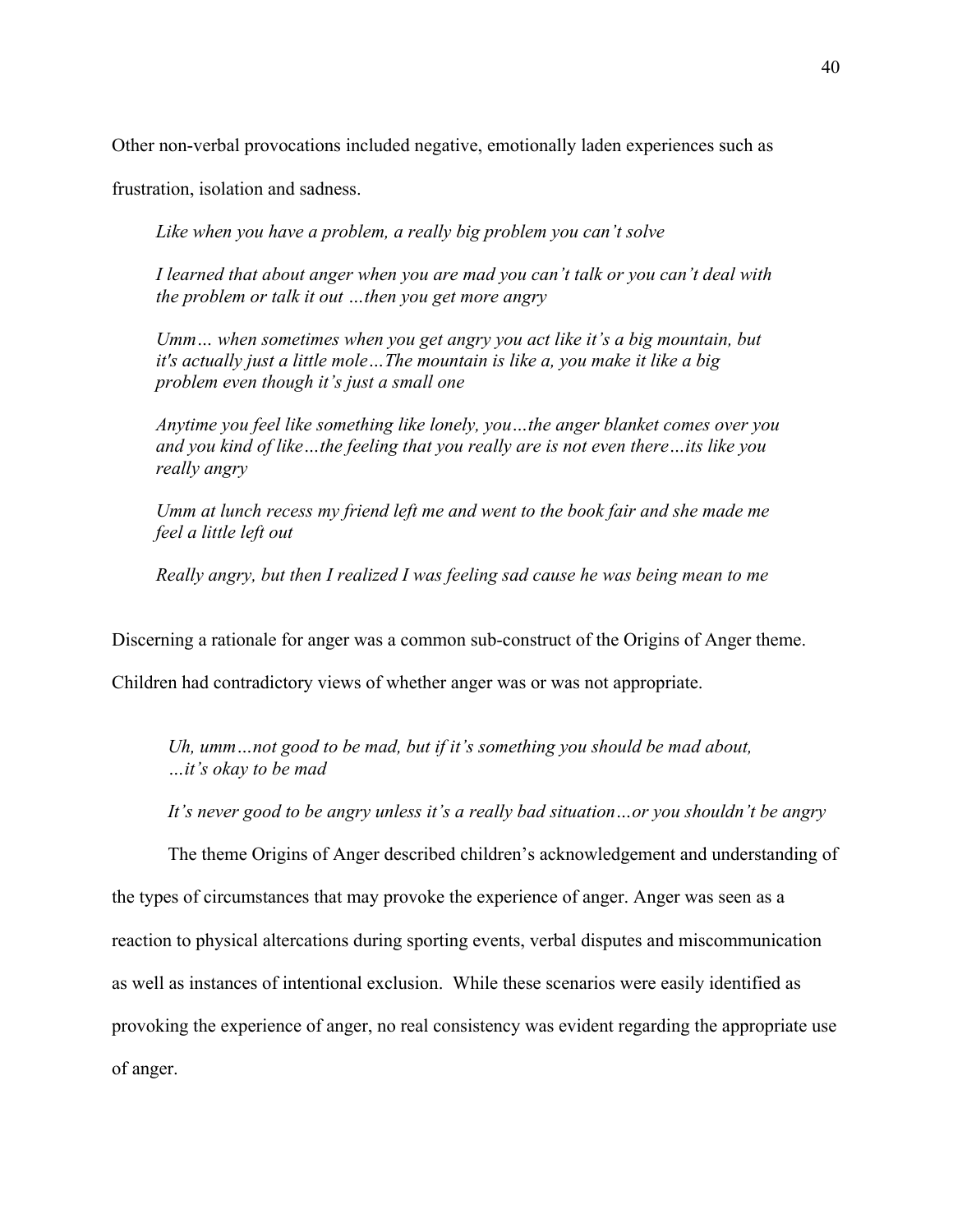# **Theme 3: Consequences of Anger**

The Consequences of Anger theme referred to the experience of anger and immediate impact it has on cognitive, social, emotional and physical wellbeing. In addition, children also described how other individual's anger negatively affected them personally.

In particular, many children noted the impairing quality anger has on their intellect—in particular the ability to make wise decisions—and sense of self-control.

*I learned that when you, I learned that when you like when you, are angry, that, I think it's your intelligence level goes down and you sometimes make, and you often make dumb choices* 

*Sometimes, when you're, when I learned that when you're angry, you make poor choices, not the ones that you usually make* 

*Umm… when you're mad you can't control your body* 

In conjunction with the subtheme of a lack of control, participants explained how

they could act when experiencing bouts of intense anger. Common responses to extreme

anger included notions of violence and physical altercations.

*Anger can lead…oh yeah, it was anger can lead to danger and it can lead violence*

*Violence...and vandalism* 

*I just pushed him back*

Children were very descriptive in delineating examples of how the anger of others negatively impacted their own emotional and physical wellbeing. Emotional transgressions included feelings of sadness and feeling left out.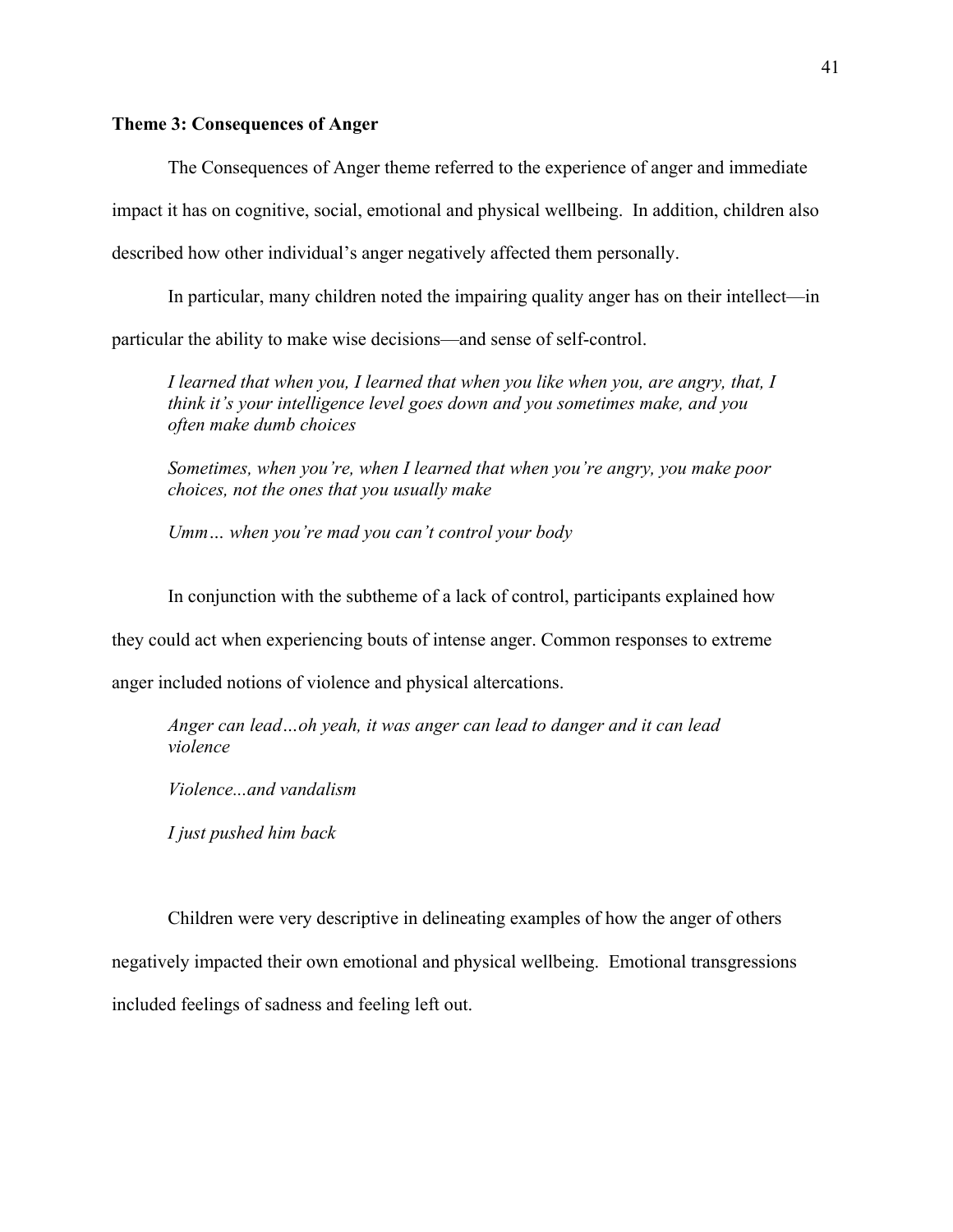*Angry, and you're playing a game, sometimes you just feel, you feel like you just want to cry, sad…*

*Someone in my class excluded me today and I did not like it*

*Someone in my class, was excluding me today*

*Somebody was excluding me …it mad me feel sad*

*When I was just asking if I could play, and then they let me play, and then they excluded me when I was playing and I did not like it*

*They don't want us to play and they don't include*

Also included were descriptions of incidents in which the participants were the victims of name-

calling and bullying.

*Someone was bullying me and I didn't like it, and they were saying I couldn't kick it far but I actually could kick it far and they were making fun of me and I didn't really like that*

*When I was walking by someone came up and called me poop…ahhh… I was really really upset*

Physical manifestations of anger included being kicked, pushed or tripped. The

taking/unauthorized use of physical objects/property was included as another manifestation of

anger.

*uhhh…I got kicked…*

*I got tripped*

*Someone liked at recess, he pushed me at the first day of February that was yesterday and he pushed me and he hurt my back*

*And they just came back from like these girls were at the front and they were like pulling it and we were behind it and then the people at the front fell and then everyone else fell down and me and [Name] were at that bottom of the pile and our legs were like this…and then everyone landed on me*

*Uhh... someone tried to punch me…I felt bad…*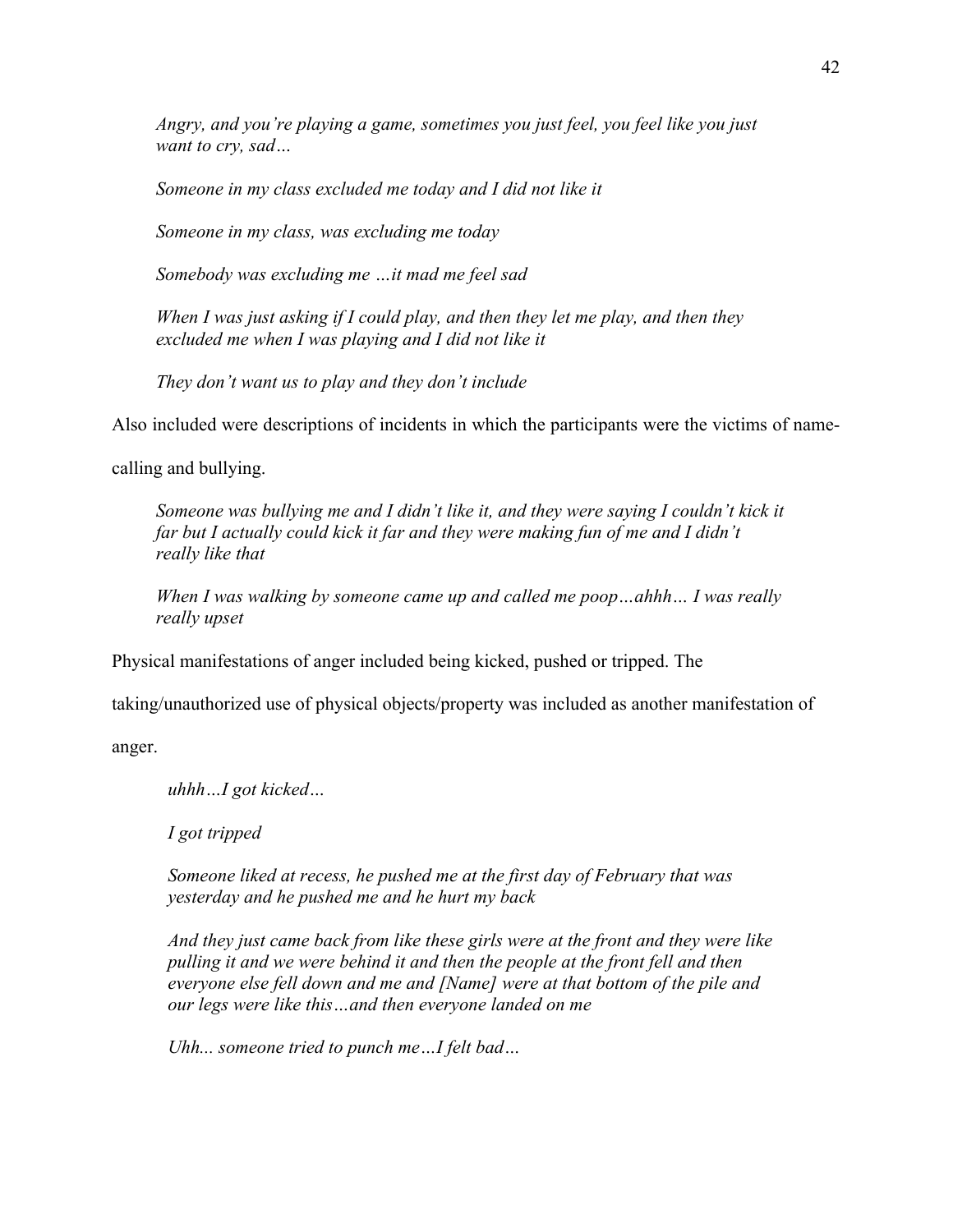*When I was at afterschool program and morning school program, you see the red chair over there? And the tent, well me and [Name]…me and someone else were using it and someone other kids just kind of came and took it over, kind of just took it over and I didn't really like that and I was really upset and sad*

*See the red chair again over there? Well someone kept bugging…well I won't say names but I was using the chair, and after snack the person rushed and kind just took the red chair when I was using it and they actually weren't using it they just wanted to make me upset*

The theme Consequences of Anger described the after-effects of experiencing anger. Children noted that anger could decrease self-control and lead to poor decision-making, potentially leading to acts of violence and bullying. Subsequently, children explained the impact of anger from a victim's perspective and described how another's anger can impinge on their emotional, social and physical wellbeing.

# **Theme 4: Regulation and Resolution of Anger**

Regulation and Resolution of Anger referred to what could be done to control and /or prevent the escalation of angry outbursts and how to make amends following an angry confrontation. Regulation strategies included calming techniques such as counting or deep breathing exercises. Approaches to resolving an angry conflict included seeking third-party help (i.e. teacher/adult) and problem solving strategies.

Participants were very eager to share their own approaches to de-escalating angerprovoking situations and self-regulating the expression of their own anger. Children expressed the need for self-control and the benefits such regulation could incur.

*If you put the anger blanket away, you have self control…Self control is, like you can control yourself and not get all wild* 

*We could try to play uhh.... with good self control*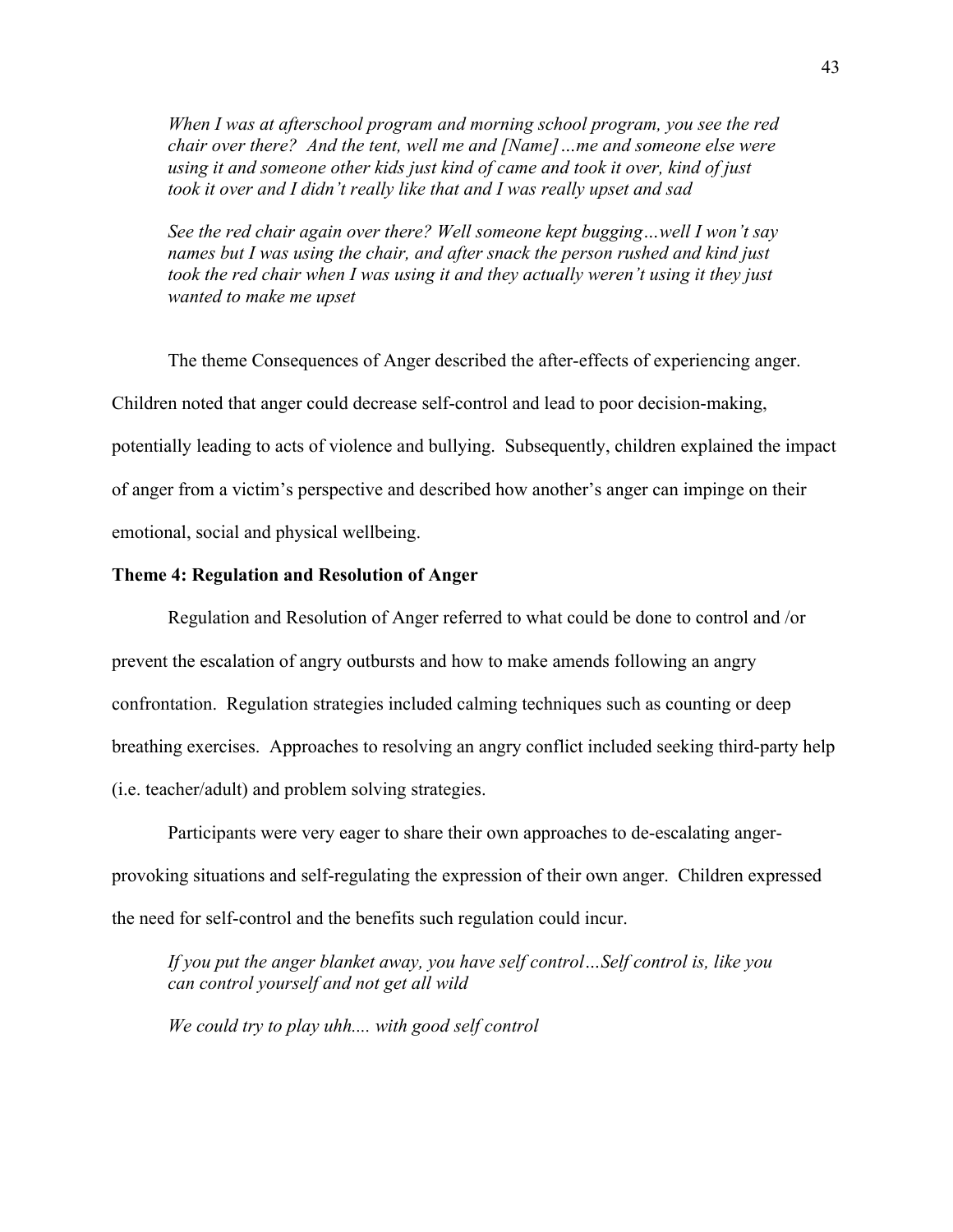Counting was an important technique. Children explained that it was difficult or impossible to

count while they were angry so the focus of counting detracted from the experience and

expression of anger.

*I learned about anger that it's impossible to count when you're angry*

*Umm…I just left…I have something, when you're angry, you, you like count to 10, when you're mad or angry, you can't like count, like when you're angry you can't count, you can't like count at the same time….like when you're angry…I don't know how to explain it*

*When you're mad you count to 10 or 25 or 100 and it makes you cool down* 

*You can, you can count to 10, and or you can't count while you're angry*

*I know when you get angry, you can count to ten and or 100 or 25*

*That you have to count to 10 when you're angry, and you go oooonnnneeee, twoooo, you have to count slow…to calm yourself down if you're really angry*

Another de-escalation technique was to get away from the situation provoking the experience of

anger. Children noted that they could take a break from their activity or engagements and/or

seek the companionship of another friend.

*You go an take a drink or walk away from something…you have a break…you have a nap at home*

*You can get away from the problem and go with somebody else, umm there was bad, yeah… the one that got pushed he had to calm down, and he ran in the hallways just to calm down*

*We ran away*

One child suggested pretending to show an alternative emotion.

*When you're, say when you're under pressure, and your friends are daring you to do something and your don't want to do it, but they're like forcing you to do it…pretend your frustrated because they're like telling you to do what you don't want to do*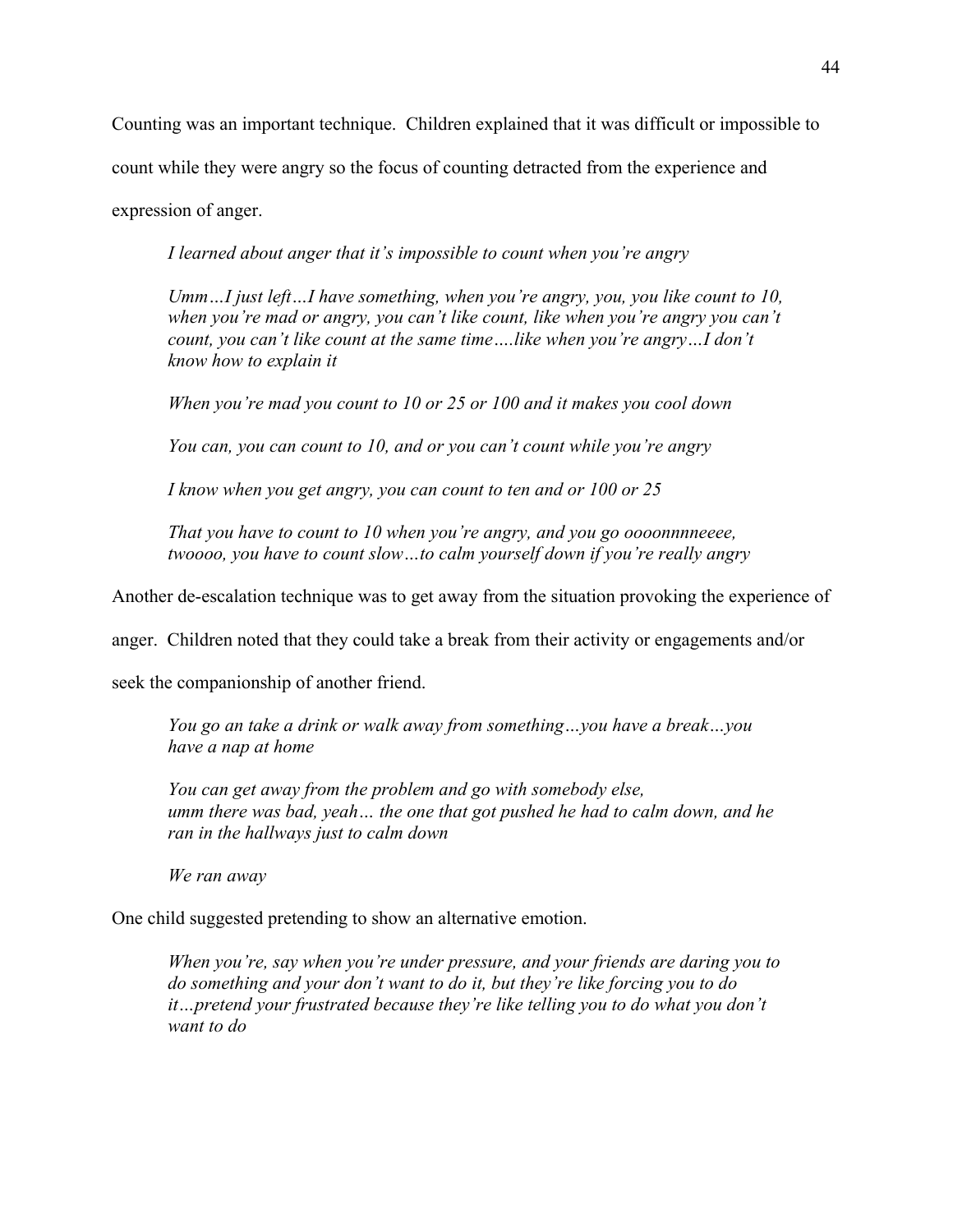It is interesting to note the child suggested "pretending" to display frustration, as opposed to genuinely indicating the emotion of frustration, which could be the initial cause of anger (a secondary emotion) in the first place. This could suggest an attempt by the child to *cover* the emotion of anger with the primary emotion of frustration, rather than *uncovering* anger to illustrate his frustration.

Resolving anger-related conflicts included talk-based strategies such as requesting an individual to politely stop antagonizing them or apologizing.

*Just ask him, can you please not do that again, that you hurt my back*

*We just say, to her you're being a little aggressive, can you please you not use hands on*

*I actually said, can you please stop and then he yelled but he said, and then I said can you please stop punching at Jamal? And be quieter… and he was quieter after that* 

*They apologized* 

If direct confrontation failed, children suggested seeking third party help from a teacher.

They indicated a teacher or adult might be better able to resolve an anger-provoking

dispute.

*Maybe just ask him to stop and if he doesn't tell a teacher.* 

*The teacher… because they can umm… can talk to him. (Re: Who would you tell?)*

*The teacher helped…was when one person went to a teacher but she did nothing with us* 

*Umm… uh… you have to get a teacher sometimes*

Parents of respective children involved in a dispute resolved an "at-school" conflict could be involved.

*My mom talked to her mom*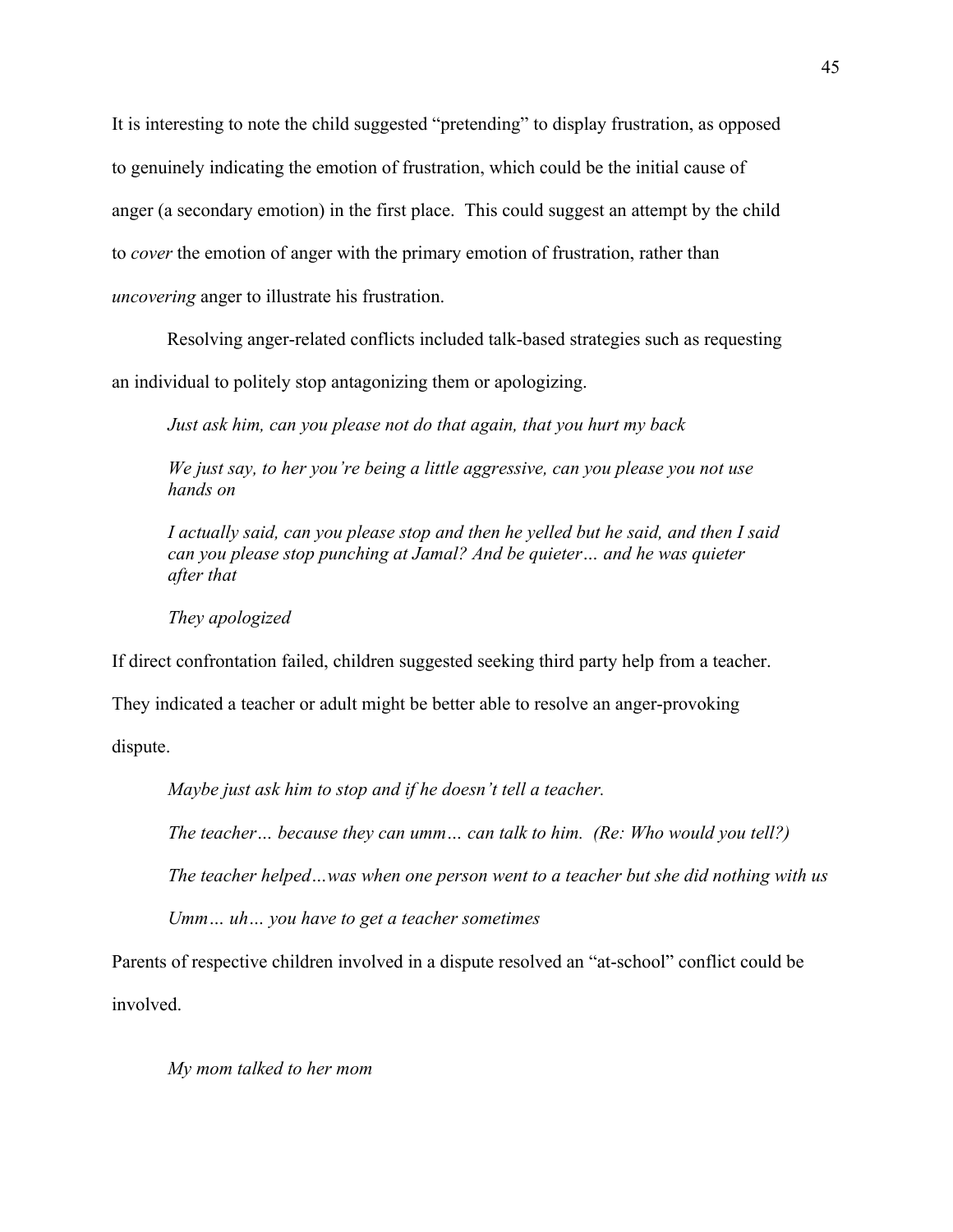The theme Regulation and Resolution Techniques included the types of strategies children used to control and combat the onset of an angry experience in their own angerprovoking situations. While counting and deep breathing were commonly cited as controlling techniques, more direct methods of confrontation such as verbally addressing the situation/individual or seeking the assistance of an adult were included. However, it is worthy to note that some participants suggested seeking an adult only as a last resort, indicating that they wanted to resolve conflicts via more independent means.

#### **Theme 5: Relations with Others**

Relations with Others referred to how children perceived and experienced the various social interactions they encountered on a day-to day-basis. An absence of anger-related conflicts was explicitly noted. Qualities of good friendship were also described; positive qualities included being nice, cooperating, including others and enjoying each other's company.

*Well a bunch of people were playing soccer with me and we were having fun and sometimes I play with my friend and they make me feel really good*

*Umm well they're really nice to me and they talk nice to me and they include me.*

*Umm… well, I sort of tried to tell [Name] a nice compliment ha ha ha.*

*We were playing together though*

*We were having fun laughing*

*All…all of my friends were playing really fun games together and at the end we were all having so much fun* 

*Umm… my best friend and I we were jumping and we were jumping on and off of the climbers and we were having fun and it was funny cause this little kid wanted to do it and she couldn't do it so we said you can be a judge so me and you can do it and I went to the last bar and jumped off and it wasn't even far but I could go away* 

Sharing and helping others were also characterized as qualities of good friendship.

*Someone let me borrow their pencil*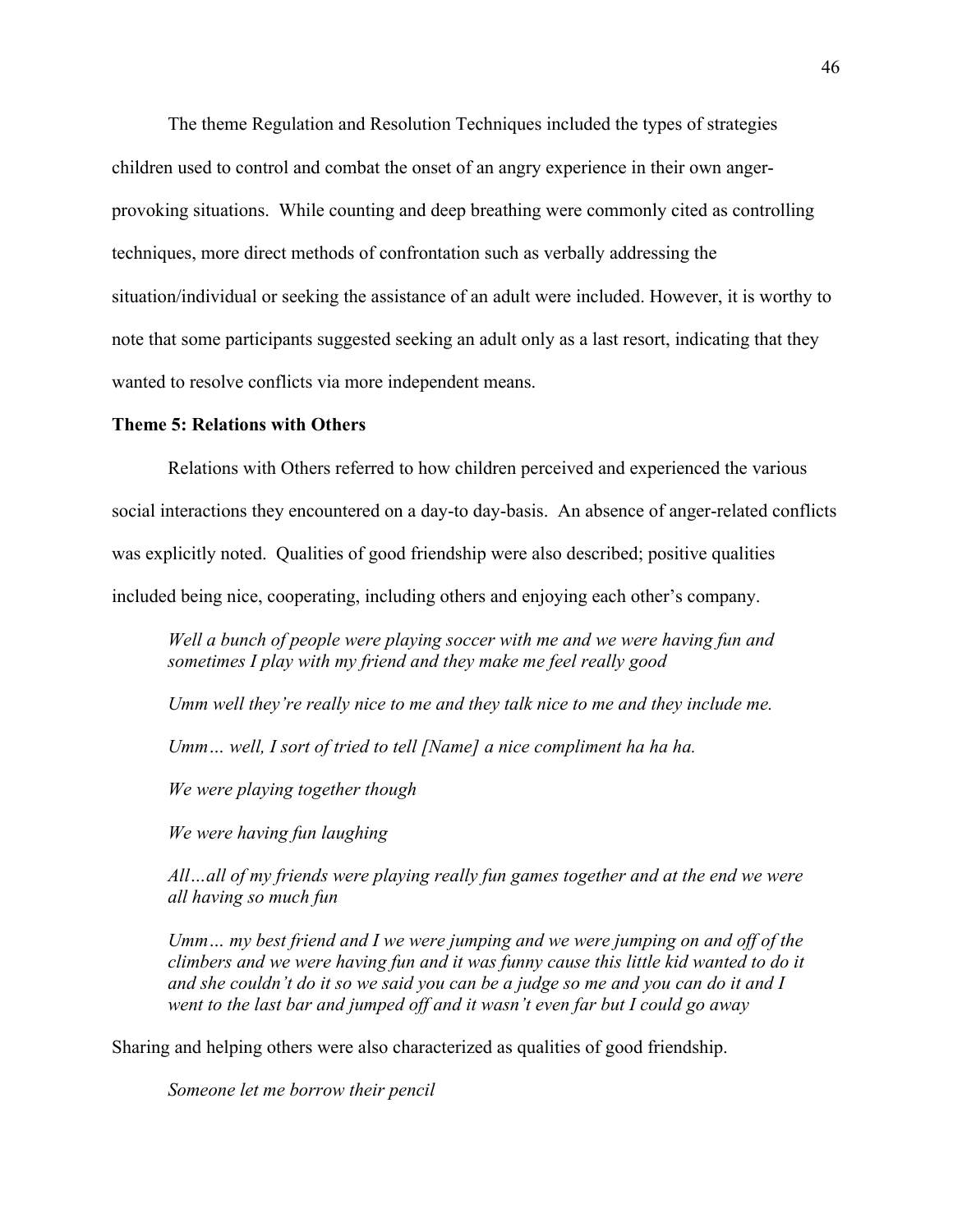*Like, we were like hanging out together and like sharing*

*We were having fun laughing, no put dons, sharing laughing*

*Umm…Today, this morning I helped one of my friends with their work*

*You can help your friend clean up* 

In addition to positive characteristics of a good friend such as general enjoyment of each

other's company and mutual engagement in fun activities, children noted an absence of "put

downs" (i.e. teasing and/or bullying) as an essential feature of good friendship.

*Umm.. me and my friend like [Name] and [Name] we were playing, we were skipping together, and playing this fan game, thing and I don't know we were having fun and laughing and no putdowns* 

*My friends and I both, well both of my friends were playing soccer, they were seeing who's a better player, well not really, I was the judge and if it went beside a the post I would say if it was a goal or not, and we were having fun laughing, no putdowns* 

*Me… my friend, my friend, and I were playing hockey most soccer, and we were having fun, laughing and no put downs*

The theme Relations with Others described children's understanding of what constituted a good friend. Characteristics and qualities subsuming cooperation, complements and inclusion were common themes identified in such relationships. Also evident was the absence of anger provoking behaviors such as bullying or teasing.

# **Summary of Themes**

Based on a qualitative content analysis of transcripts from the focus group interviews with children, five themes emerged. Understanding Anger referred to children's definitional comprehension of anger and the metaphoric utility of the Anger Blanket as a cover of true emotions. This theme also included physiological warning signs and symptoms consistent with the experience of anger. Origins of Anger described children's perception of how anger actually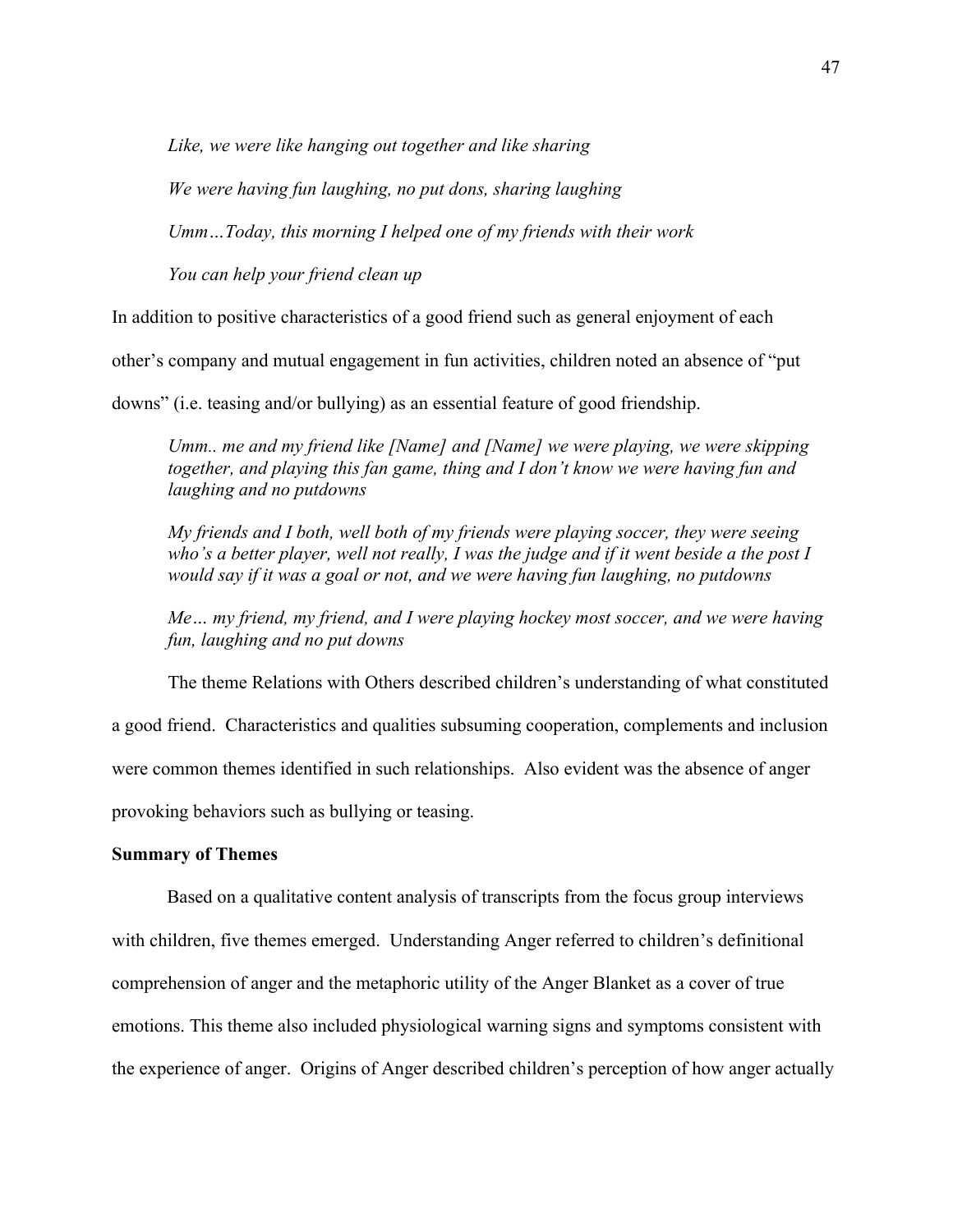transpired, the social situations that provoked its emergence and whether or not anger was ever warranted. Consequences of Anger described the impact that anger-related behaviors (physical, verbal, and non-verbal) had on children's cognitive, social, emotional and physical wellbeing. Regulation and Resolution of Anger referred to the steps children took to control the escalation of angry outbursts and how best to resolve anger-related conflicts with peers. Finally, Relations with Others described the characteristics of good-friendship, with a focus on cooperation, inclusion, mutual enjoyment and the absence of bullying or teasing.

#### **Researcher Reflections**

In this section I describe my own experience with the Anger Blanket program in order to promote transparency in the organization, analysis and interpretation of the data. While not directly involved with the collection of the data obtained in the present study, I was a cofacilitator of the Anger Blanket program during a subsequent offering of the program. As my research is part of a larger study evaluating the overall success of the first trial of Anger Blanket program, I was assigned data collected at the same intervals as the counterpart study (see Hamel, 2013) examining the emotional understanding and experiences of children whom did not take part in the Anger Blanket program. I was not able to use the data I collected during the second trial of the program for my own study.

Before delving into the intricacies of the Anger Blanket program, I would like to take this opportunity to briefly outline my interests and experiences working with children. I have always been drawn to the emotional, social and behavioral interactions children share with their peers and other individuals within their social environment. I have had the opportunity to work with children in various settings—including mainstream school, mental health, behavioral, developmental disabilities, and sporting/active environments. In addition, I also worked as a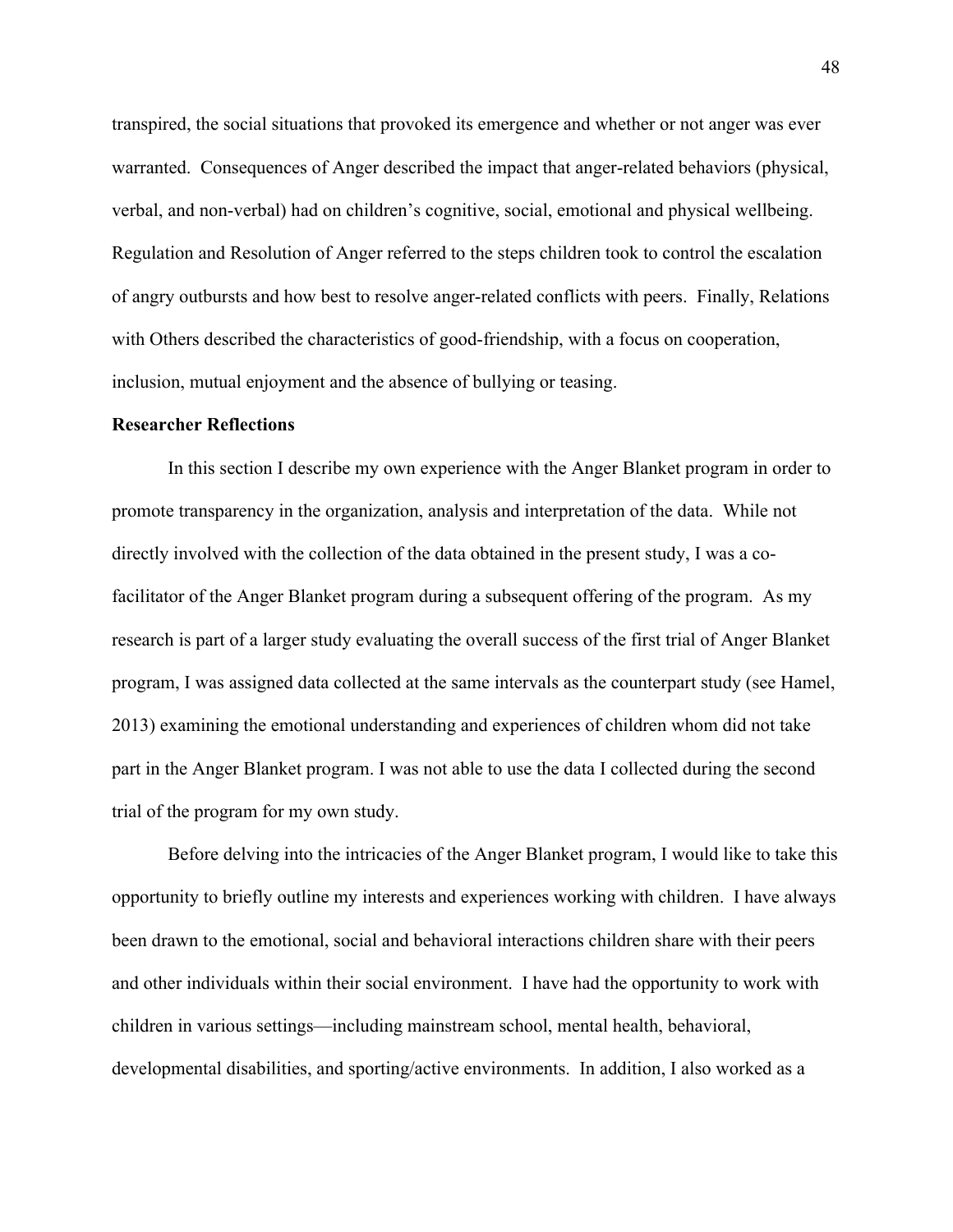research assistant for a larger graduate research team examining the display of emotions in children. Throughout these experiences, I have noticed young children often have trouble interpreting and verbalizing their emotions—in particular anger—and often resort to physical manifestations such as hitting, kicking and throwing objects; other times however I noticed children would suppress their feelings and sit with a very negative affect (displayed via facial expressions). Thus, I became interested in discerning the various mechanisms in place that allow children to interact with one another and if/how they are able to regulate their own emotions.

When presented with the opportunity to conduct my thesis as part of a larger study examining the overall effectiveness of the Anger Blanket program, I was quick to confirm my interest. The notion that anger could be interpreted as a cover or "blanket" that conceals other emotions struck me as something that could be easily presented to and interpreted by children. It was the hope of the program coordinator that this program could help children to better understand and regulate their emotional experiences—in particular, the emotion of anger. The Anger Blanket program instructs children that anger is a secondary emotion (top of the blanket) that is provoked or instigated by a primary emotion (under the blanket); children must pull back the anger blanket to discern the underlying emotional constructs hidden beneath.

The raw data from the present study was collected prior to my involvement with the Anger Blanket program. A research assistant conducted and audio recorded interviews with focus groups of children in the Anger Blanket program; my data consisted of the audio content from these interviews. Transcribing the audio recorded content proved somewhat difficult, as children often interrupted or talked over one another in an effort to voice their opinions and answers to the questions the research assistant was asking. Nevertheless, I was able to discern phrases and small stories relating to the experience of anger; this formed the content of my study.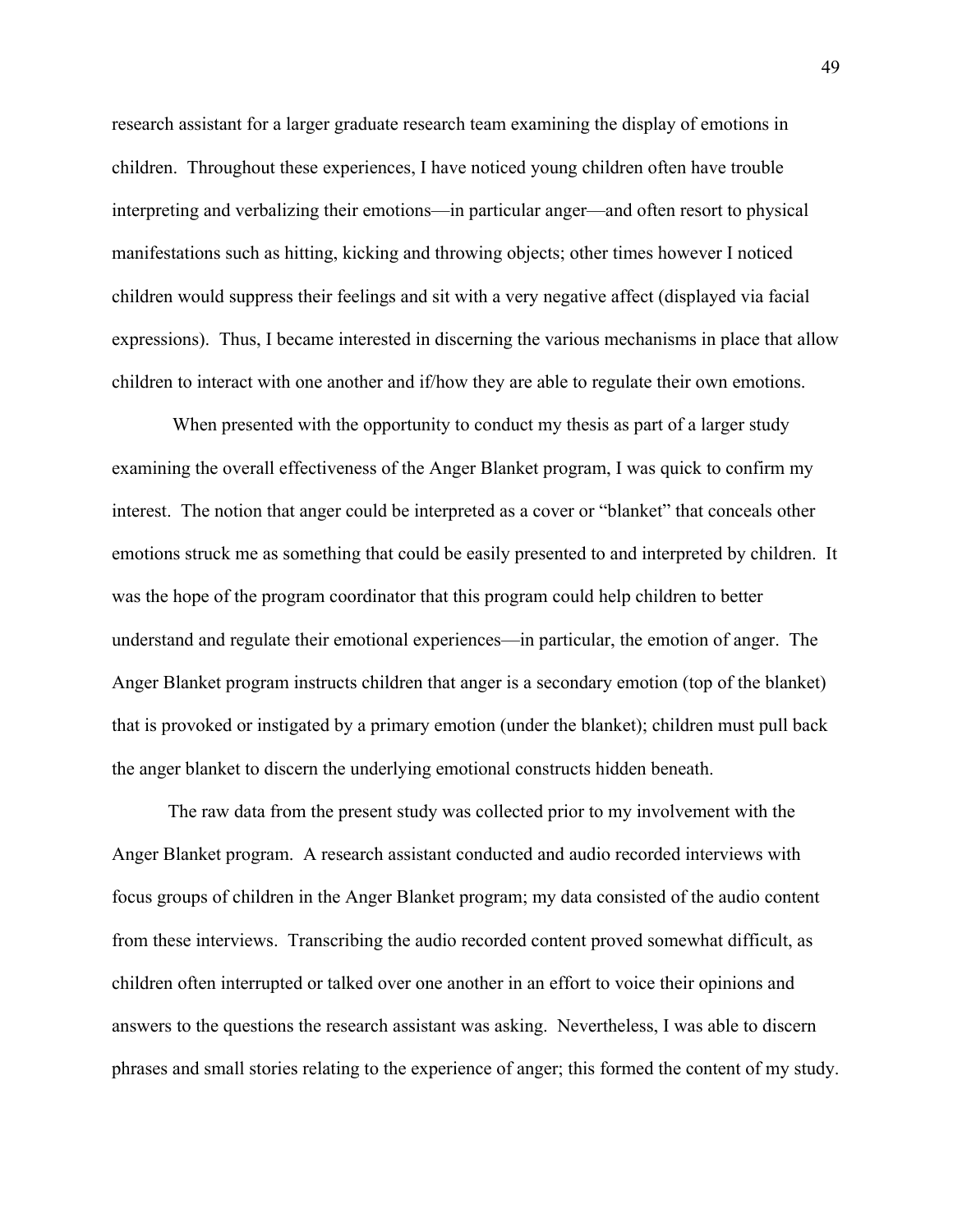My involvement with the Anger Blanket program itself commenced during the inauguration of a replica study examining the program's effectiveness. As a co-facilitator, I was charged with helping deliver the Anger Blanket program, administering pre and post measures of children's emotional knowledge and assisting children with group and individual learning activities. It was important to develop a good working relation with both the children as well as the teachers present in the classroom in order to promote an integrated learning environment in which the children felt comfortable asking questions and requesting assistance with more difficult tasks. This helped to ensure each child was in a position to maximize his/her learning through the Anger Blanket program. Over the course of the program, I noticed children became more vocal and detailed in their responses to the questions being asked in each session. I also noticed the development of a stronger and more diverse emotional vocabulary held by many of the children as the sessions progressed. It is the hope of the program that with a stronger appreciation and understanding of their own feelings, children will be better able to regulate the experience and expression of their emotions, subsequently resulting in less frequent and less intense bouts of anger and aggressive behaviors.

Helping facilitate the second trial run of the Anger Blanket program provided me with new insights into the emotional understandings and experiences of children; however, the analysis process and coding of my own data collected during the program's initial presentation undeniably shed light on my own appreciation of how children interpret abstract concepts such as emotions and various cognitive states of being. Through coding and assembling the various themes presented in my study, the benefit of making the abstract more concrete and tangible (for children) became an underlying notion I began to pay close attention to. Indeed, this was a key component of the Anger Blanket program; reviewing transcripts and organizing them into the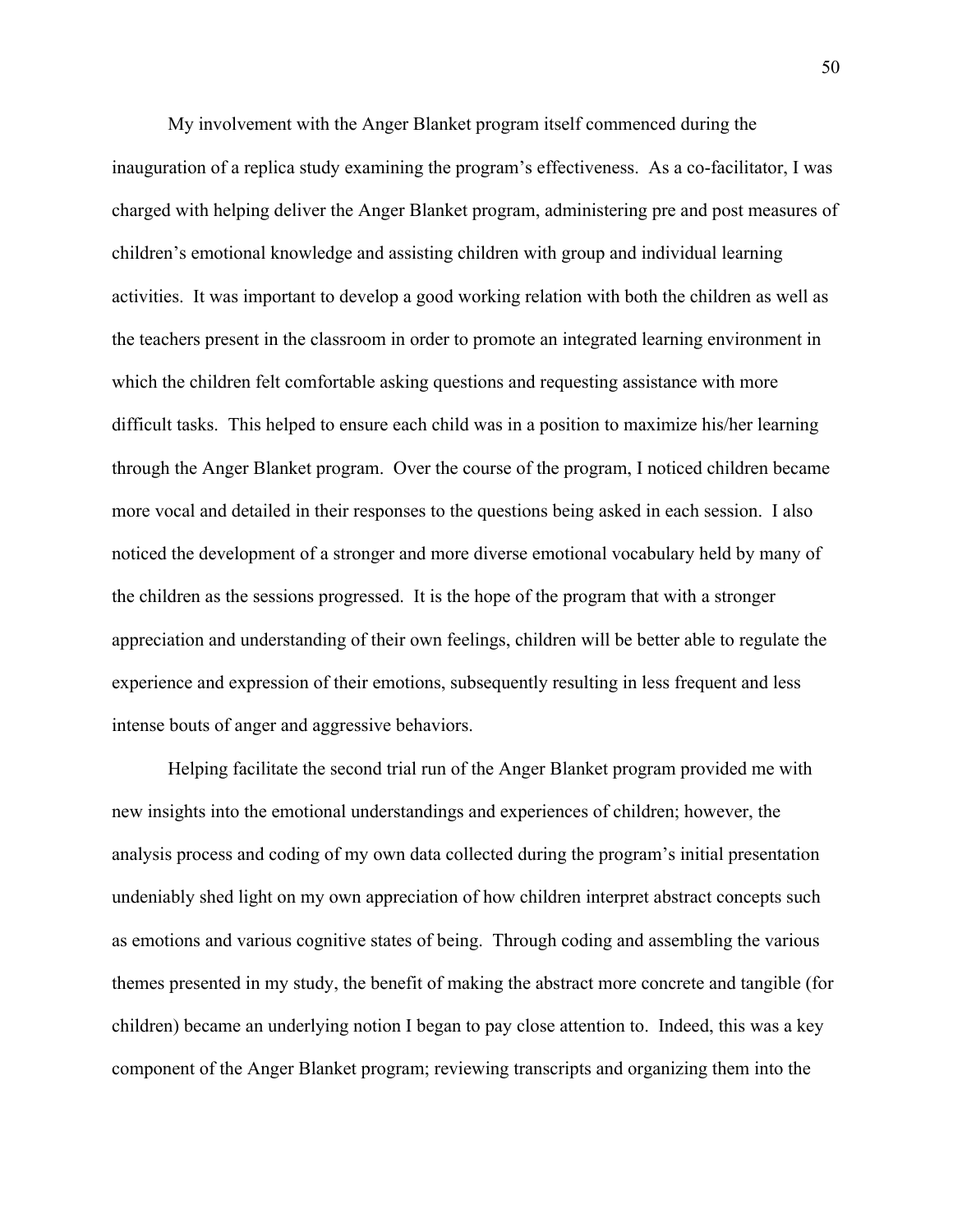presented themes enabled me to understand how important and impactful age-appropriate language and concepts can truly be.

In particular, I noted that many children were able to take the symbolic concept of an "Anger Blanket"—as a cover of one's true emotions—internalize it, and reflect it back through their own symbolic and metaphoric explanations. For example, in explaining his/her interpretation of the "Anger Blanket" one child noted that that anger blanket was not actually an invisible blanket that physically covers you, but rather that it was a particular (angry) state of mind that can occur under various circumstances. Later in the analysis, I found children were able to describe their experiences of anger with similar levels of veracity; for example one child noted that anger was like an earthquake erupting inside of him/her. The use of symbolic and metaphoric language in communicating with children—both in transmitting, and receiving/ interpreting information—is a crucial message I picked up from conducting my analysis. Not only does it allow for open waves of communication between children and adults, but it also encourages and helps facilitate the transition of young minds from concrete and tangible concepts to more abstract and intangible cognitions.

## **Summary**

Five themes emerged during the content analysis procedure of the transcribed interview sessions. The first theme, Understanding Anger included child's interpretations of what anger looks like and subsumed concepts and means of expression, potential warning signs, and additional emotions that may often be confused with anger. The second theme, Origins of Anger, illustrated the genesis and rational behind verbal and physical manifestations of anger. The third theme, Consequences of Anger, subsumed concepts such as cognitive impairments, reactions to expressed anger, as well as the perceived influence anger has on other individuals.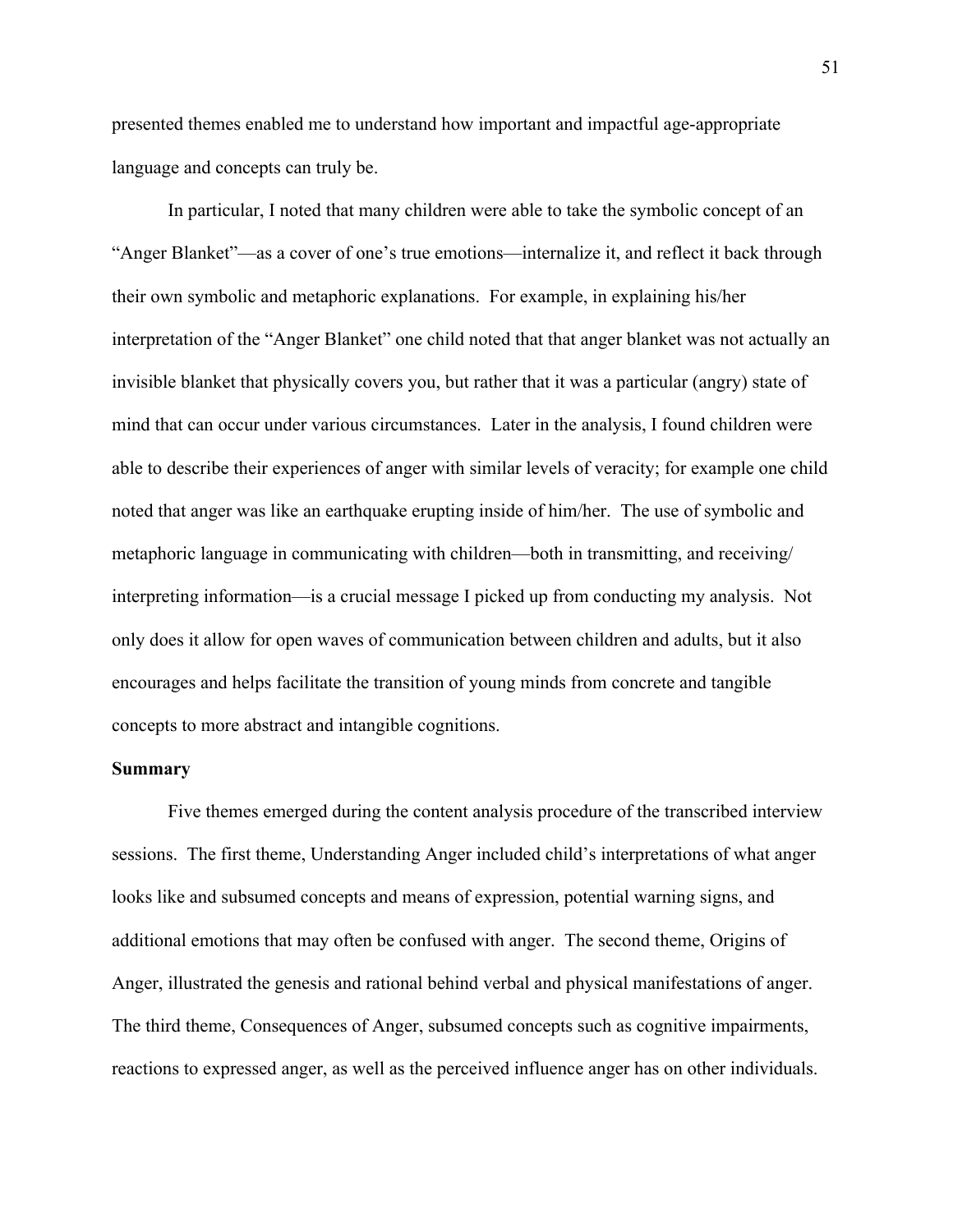The fourth theme, Regulation and Resolution of Anger included the means by which children sought to de-escalate conflicts and resolve interpersonal disputes. Finally, the fifth theme, Relationships with Others illustrated children's perception of qualities of good friendship.

The premise of the Anger Blanket program immediately grabbed my attention, and I knew it was where I wanted to direct and conduct my thesis research. I have always found myself drawn to working with children, and my experiences with them have covered a wide range of settings and contexts ranging from physical/active engagements to discerning and understanding issues related to mental health. The need to be able to communicate effectively with children is a theme that resonated throughout each setting; the need to communicate information and interpret responses concerning the emotional experiences of children is a concept that resonated with me personally. Children are able to offer a wealth of knowledge particularly when that knowledge concerns them. I believe it is my responsibility as a researcher to seek to understand that knowledge and reflect it towards improving and refining communicative and educative strategies designed to enhance children's social, emotional and cognitive development.

It is essential that the present findings be compared and contrasted with findings in existent literature; such a comparison can serve to augment existing concepts in current research, as well as illuminate potential discrepancies between adult interpretations of children's experiences and the actual experiences of children themselves. This may serve as a means of elucidating new possibilities to be explored by researchers, counsellors and educators in their pursuit of understanding and working with children.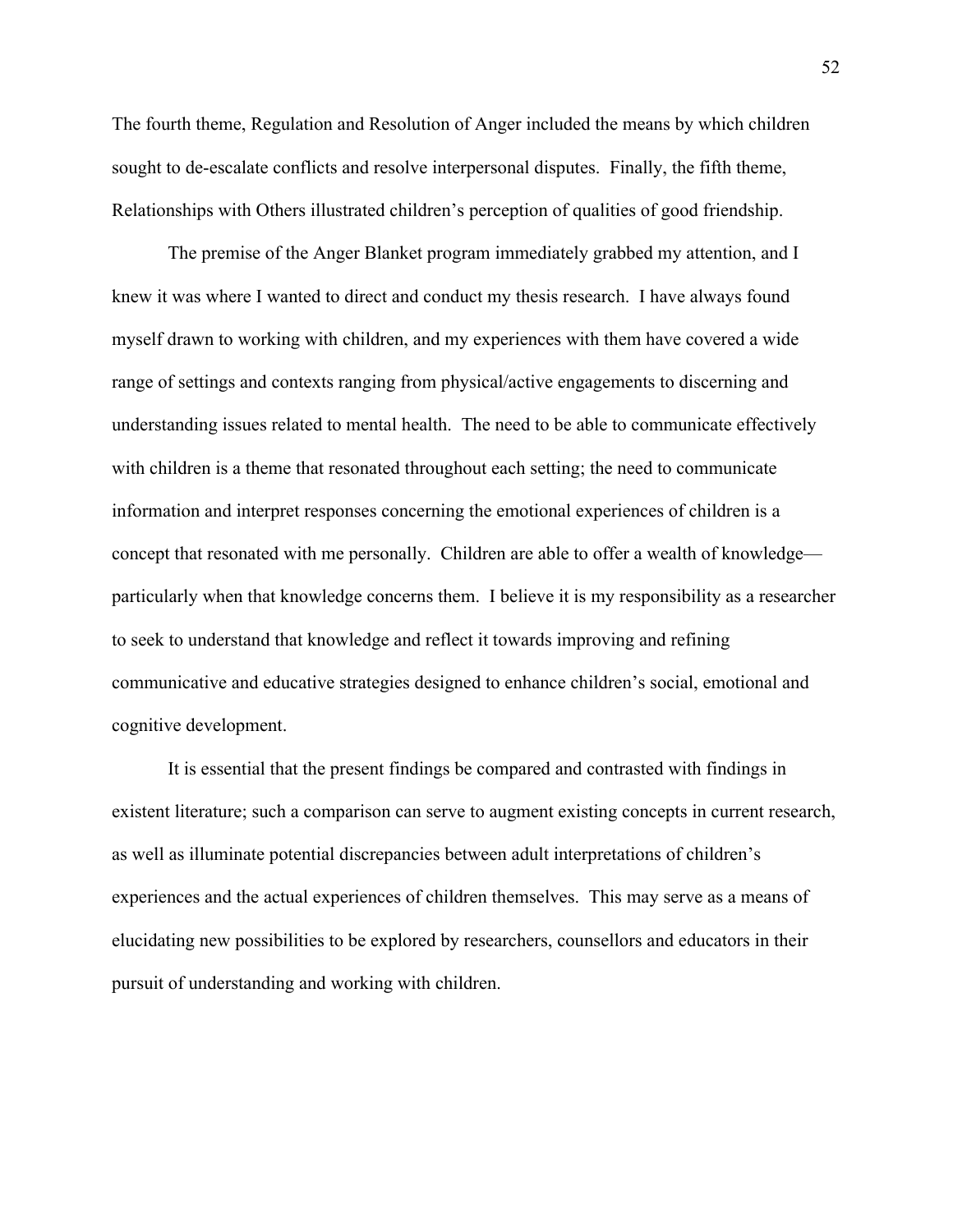#### **Chapter 5: Discussion**

The purpose of this study was to explore and identify key themes related to a child's experience of anger. A content analysis procedure was performed on transcripts from semistructured focus groups with third grade children. Five resulting themes included: Understanding Anger, Origins of Anger, Consequences of Anger, Regulation and Resolution of Anger and finally Relations with Others. Understanding Anger described children's comprehension of the emotion including physiological warning signs and symptoms as well as the symbolic use of the Anger Blanket as a cover of underlying feelings. Origins of Anger referred to children's perception of how anger emerged—particularly as a result of negative social experiences—and whether or not anger was ever appropriate. Consequences of Anger described the impact that anger-related behaviors (physical, verbal, and non-verbal) had on children's cognitive, social, emotional and physical wellbeing. Regulation and Resolution of Anger described the strategies children used to control the escalation of angry outbursts as well as how best to resolve and mend anger-related conflicts with peers. Relations with Others outlined the characteristics of good friendship. Particular attention was paid to the use of cooperation, inclusion, mutual enjoyment and the absence of bullying and/or teasing.

Anger is often associated with other emotions, as well as a range of cognitions and behaviors (Cole, Zahn—Waxler, Fox, Usher, & Welsh, 1996; Kerr & Schneider, 2007; Starner & Peters, 2004). It is an emotional state of arousal often due to threatening or frustrating social conditions (Mental Health Foundation, 2013). Higher levels with aggressive tendencies among children have been correlated with an increase in conduct problems (Cole et al., 1996) as well as physical health concerns (Starner & Peters, 2004) that often persist into adulthood (Kerr &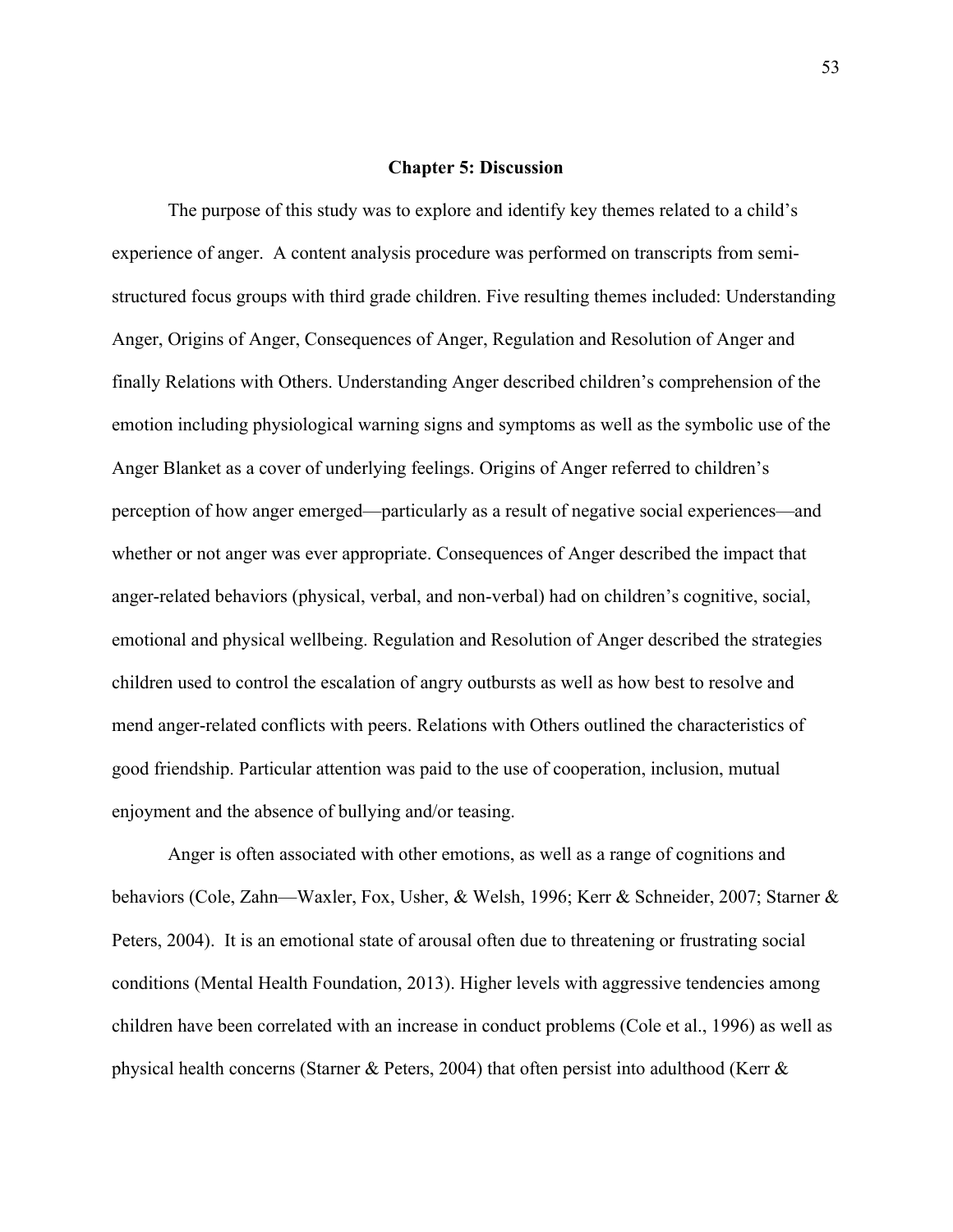Schneider, 2007). Examining the construct of anger from a child's perspective—that is, through his/her own experiences detailed via his/her own vernacular—is an invaluable tool for addressing potential negative effects of experienced and expressed anger among children. There are both similarities and differences between the existing literature, largely based on adults' perceptions of children's experiences, and the present data from qualitative interviews with children. Similarities between the existing literature and experiences of children in the present study lend credibility and support to current findings in the literature on the topic of children's anger. Differences imply the need for focused attention in areas where there may be further exploration and development of concepts and research constructs for use in theory and clinical settings.

# **Similarities Between Present Study and the Literature**

Consistent with the literature, children in the present study described several sources of anger. In addition, the display and expression of anger reported by participants was routinely echoed throughout research based on adult observations and interpretations. In the present study, children's understanding of basic feelings such as sadness and fear were consistent with existing works examining the emotional comprehension of children. Children in the present study were also able, as noted in the literature (Campos, et al., 1989; Levine, 1995; Parker et al., 2001) to discern and appreciate underlying causes of anger-related behaviors including the role of primary emotions and intentions. The discussion of regulation and calming techniques by children in the present study was consistent with existing research on child abilities to mitigate anger-based behaviors. Finally, it is noteworthy that the influence of anger on social relationships presented in the literature was indirectly related to how children experienced social interactions in the present study.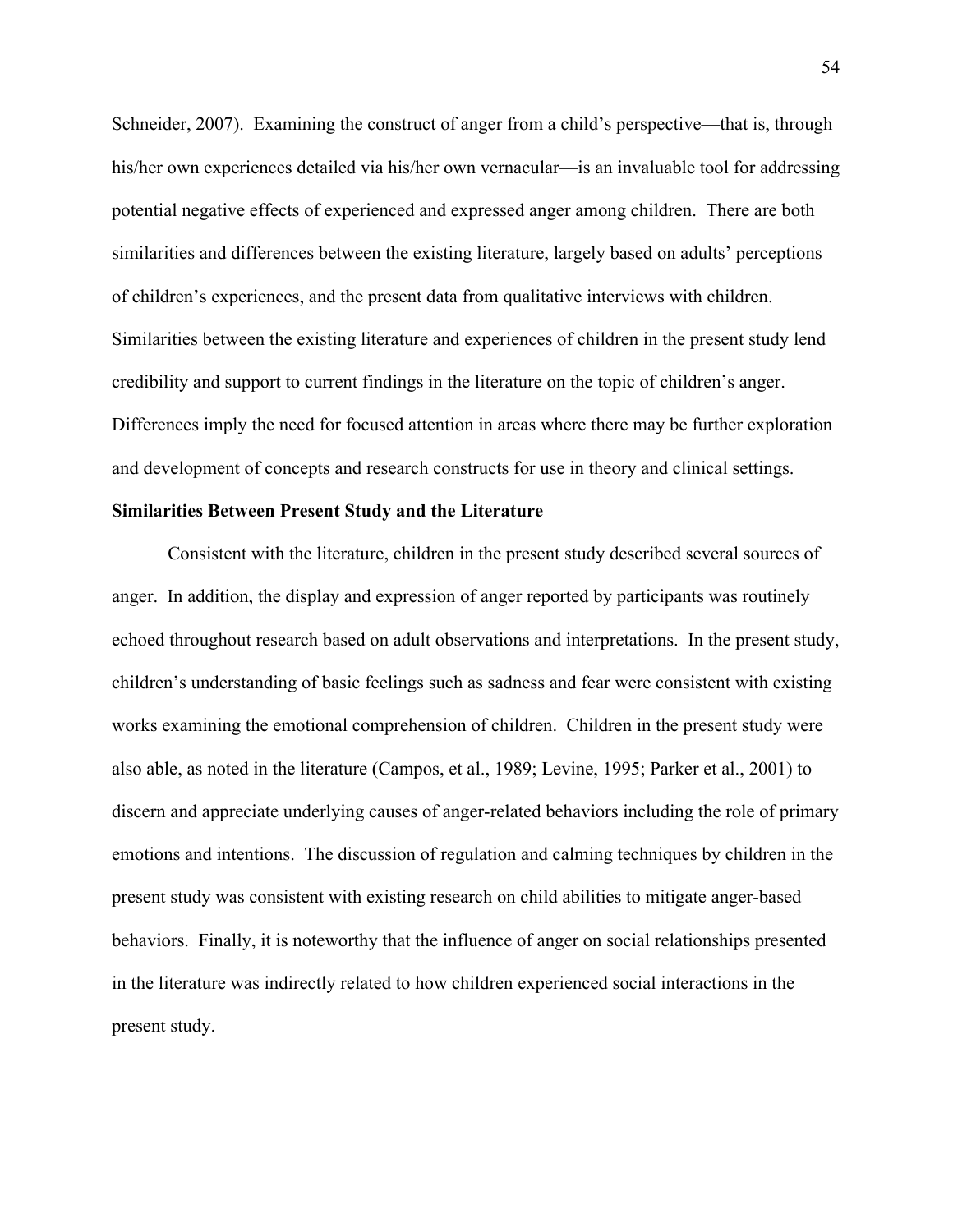**Roots of anger.** Children in the present study provided situational examples of how anger developed as a result of interactions with peers and other individuals within their social networks. Research from Levine (1995) and Campos et al. (1989) noted that for children, anger often originated from aversive social conditions. Children in the present study noted several instances in which they found themselves becoming angry due to deleterious social interactions such as experiencing a peer's intentional provocations such as taking desired objects, a peer's loss of behavioral control during sporting events and witnessing aggressive tendencies of a classmate. Additionally aversive conditions were noted to have arisen amongst children in the present study due to miscommunication and misinterpretation of intentions. Research from Tsai (2000) suggested that feeling heard, understood and receiving acknowledgement for one's actions, intentions and/or questions/comments were common goals. In the present study, children noted they became upset during verbal disputes over trust (e.g., if a goal was actually scored during a soccer game), and misunderstood jokes or attempts to be humorous that were misconstrued as offensive or hurtful. Indeed, results of the present study lend support to the claim that anger may transpire among children during social transgressions and infractions such as a breach of trust or skewed interpretations of verbal statements (Levine, 1995; Tsai, 2000).

The concept of self-worth was also noted in the literature on children's anger (Tsai, 2000). Results of the present study augment the notion that anger amongst children was often precipitated by damages incurred to their self-esteem. In particular, feelings of isolation and rejection (i.e. being left out) were described by children in the present study as emotional triggers to the experience and expression of anger.

**Emotional underpinnings***.* Children in the present study displayed an increase in emotional knowledge over the course of the Anger Blanket program. This increase was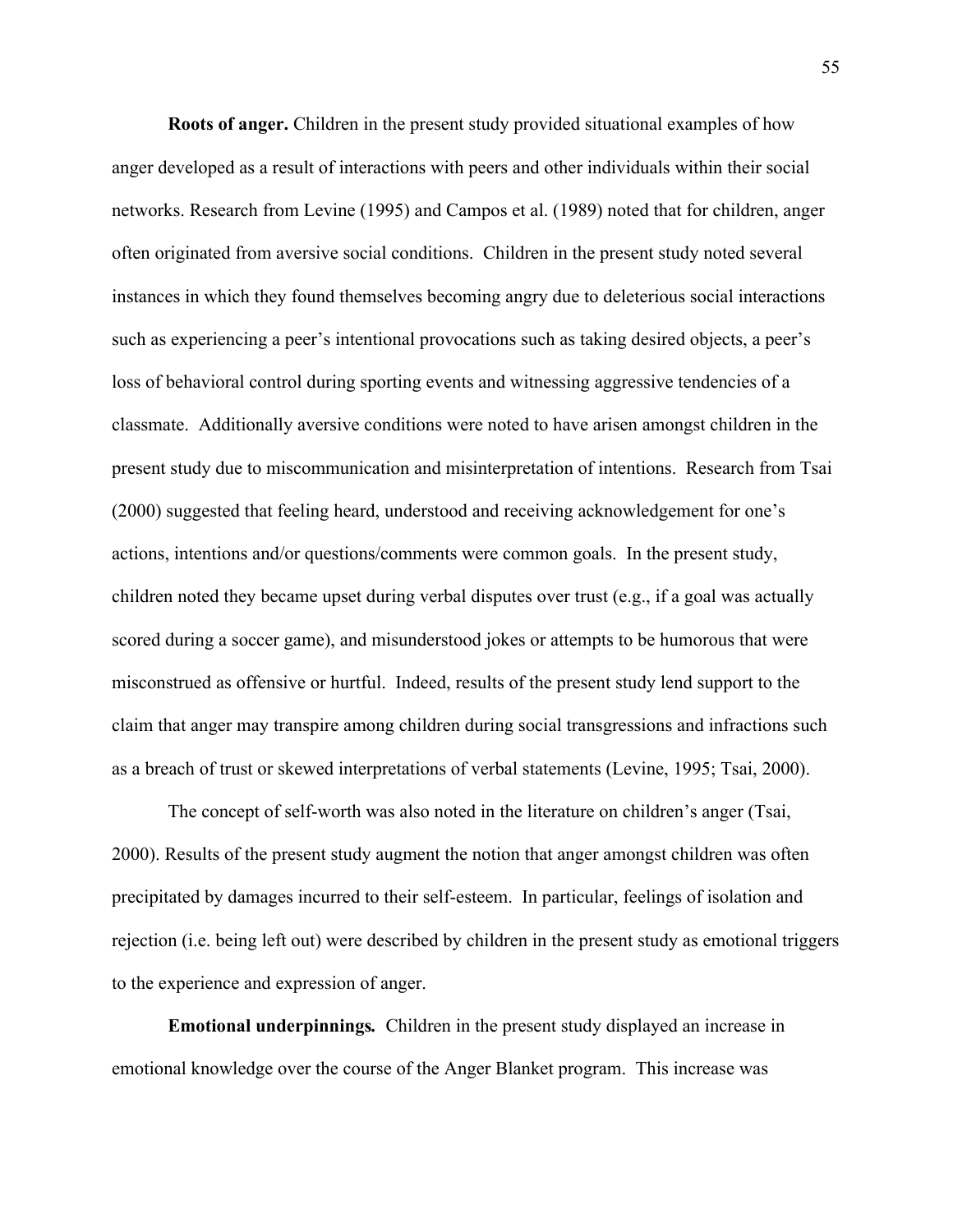consistent with research presented by Widen and Russell (2008), who suggested that children's lexicon of emotions developed alongside cognitive maturation. Indeed, a key focus of the Anger Blanket program was to increase the depth and scope of children's emotional vocabulary (and understanding) by suggesting that anger was often a secondary emotion predicated on the experience of a primary emotion such as disappointment, loss or frustration. Consistent with previous research (Tsai, 2000), children in the present study explained that they could feel angry after experiencing emotions of disappointment, sadness, confusion, loneliness and shock. In addition, children in the present study began to recognize these emotions as instigating feelings of anger.

**The experience of anger.** Previous literature on children's experience of anger suggested there were two focal modalities by which anger was experienced and expressed: "Anger In" or suppressed anger, and "Anger Out" or externalized anger (Kerr & Schneider, 2007; Harburg et al., 1979; Rivers et al., 2007; Tsai, 2000; Von Salisch & Vogelgesang, 2005). While children in the present study did not draw formal distinctions between suppressed and externalized anger, they did note instances of behaviors consistent with each respective mode of anger expression.

**Suppressed anger.** Previous research noted that suppressed anger often resulted in an internalization of negative feelings that present via maladaptive patterns of social adjustment and interpersonal interactions (Cole et al., 2003; Schultz et al., 2000). These findings were consistent with the findings of the present study given that children noted either experiencing or witnessing instances of teasing, bullying and even theft. Additionally, the suppression of anger was linked to increased physiological problems such as higher blood pressure levels and cardiovascular difficulties (Nichols, 2008; Starner & Peters, 2004). While quantitative physiological measures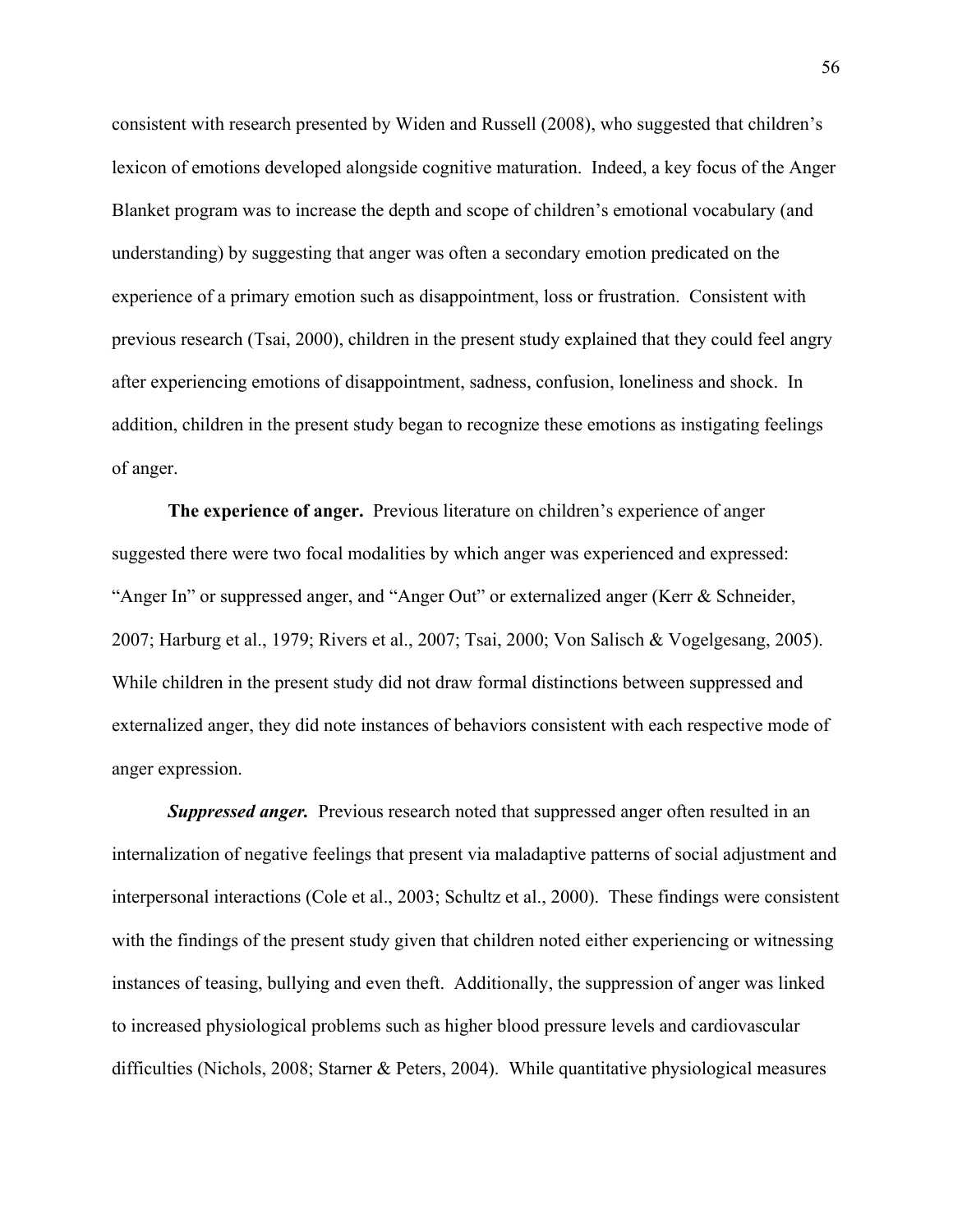were not collected in the present study, several children noted having a sore throat, an increase in heart rate and an increase in heavy breathing or panting when experiencing anger, which have been correlated with a higher risk of cardiovascular difficulties (Mayo Clinic, 2014).

*Externalized anger.* Abundant in the literature were means by which anger became externalized and realized via aggressive behaviors and verbal threats (Kerr & Schneider, 2007; Rivers et al., 2007; Tsai, 2000). Children in the present study discussed physical and often violent manifestations of anger such as fighting, punching and kicking as well as making rude or obscene faces or gestures as non-verbal expressions of anger. Verbal expressions of anger included name-calling and a rise in the volume of one's voice (i.e. shouting or screaming). Furthermore, research from Jenkins and Ball (2000) suggested that many children believed anger was associated with expressions of desire or dominance. This was also consistent with the present study, as children described instances of annexation over favorite seating arrangements and play areas.

**Consequences of anger.** Prior research indicated that individuals experiencing higher levels of arousal due to anger and frustration endorsed a less restrictive display of anger, including temper tantrums and both defiant and antisocial behaviors (Denham et al., 2000; Kerr & Schneider, 2007), suggesting a lack of behavioral regulation and control. Children in the present study noted that one could easily loose control over rational thoughts, behaviors and language when influenced by anger and aggression. Also present in the literature was the notion that children believe others will respond negatively to their expressed anger and that expression would adversely impact their social relationships with friends and peers (Underwood, 1997). Findings from the present study were consistent with the notion that anger negatively influenced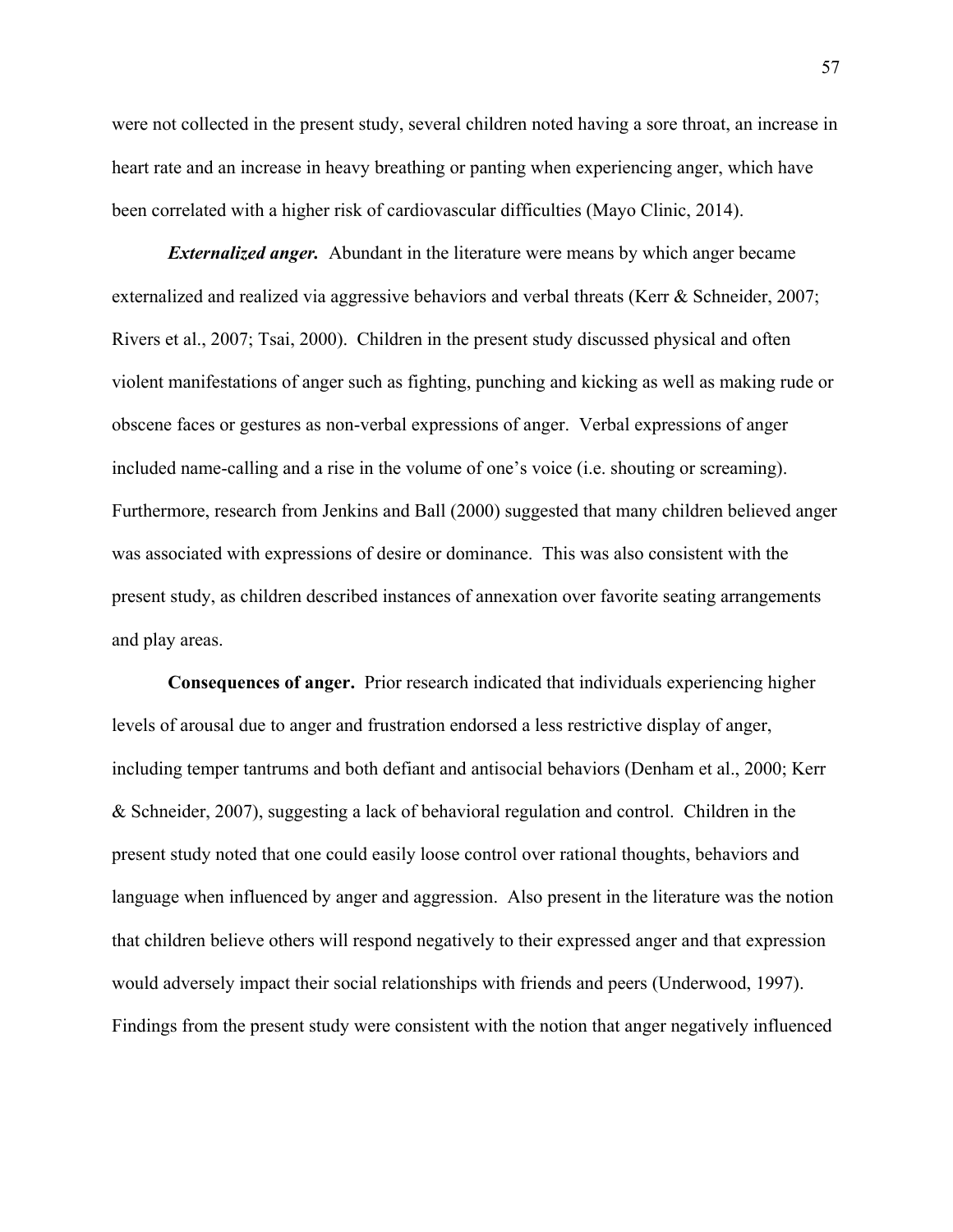social relationships. Indeed, many children described feelings of exclusion after an angry exchange in their peer group both in the classroom and also during free play.

**Positive emotions associated with anger.** There are also potentially facilitative qualities associated with anger. Research from Campos et al. (1989) and Levine (1995) contended that anger was a means by which children organized and executed certain behaviors to achieve particular goals. Findings from a study examining children's emotional-situational knowledge suggested that anger may transpire when a particular objective appears difficult, but possible to achieve (Levine, 1995). While anger is often displayed and interpreted as a negative emotion, research findings in the present study also contend that many children believe positive emotions, including determination and confidence could potentially underlie the expression of anger as well.

**Recognizing anger expression.** There was evidence in the literature that a major focus of regulating anger expression stemmed from principles and practices established by anger management programs such as the Coping Power Program (Lochman & Wells, 2004) and In Control (Salvador, 2002). These programs are based on a "stress inoculation" approach designed to help monitor angry outbursts and identify precipitating events, cognitions and physiological feelings that may trigger an outburst (Novaco, 1977; Wilde, 2001). Children in the present study were able to identify many warning signs that could signal oncoming feelings of anger and aggression. Noted in the present study were physiological signs such as clenched teeth and fists, a rise in body temperature and in some instances a desire to vomit. Also identified were more metaphoric descriptions of warning signs such as feeling smothered by anger or feeling like "an earthquake is happening inside you".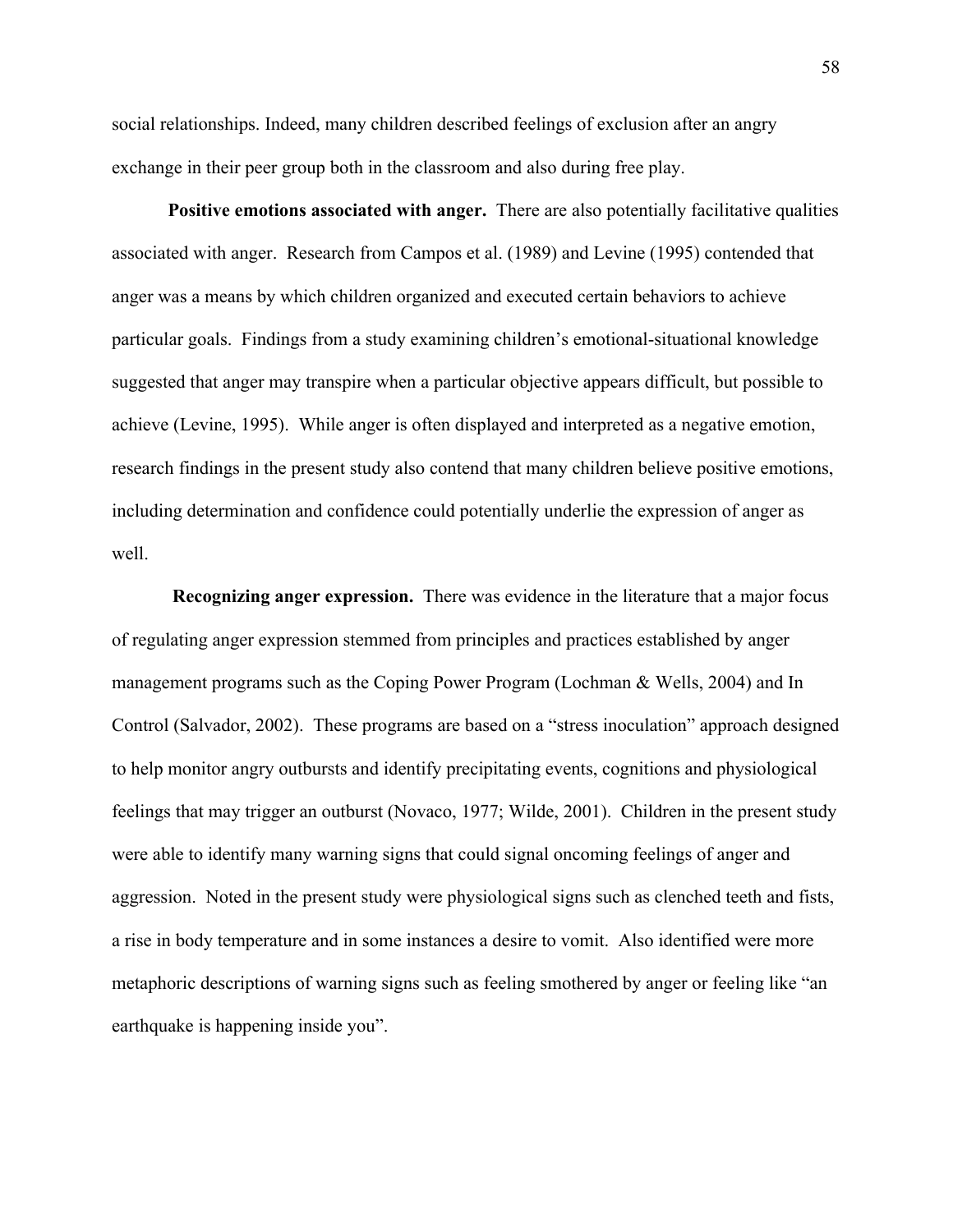**Coping techniques.** Research from Rivers and her colleagues (2007) suggested that the use of anger regulation strategies was consistently associated with positive conflict management techniques and a desire for positive resolutions. This was found to be consistent with the results of the present study given that children in the focus groups indicated a need for regulatory behaviors and self-control to resolve disputes and arguments. Effective coping techniques noted in the literature and by children in the present study that could be used to reduce and/or manage the expression of anger included talking about emotions with a close friend, cognitively dismissing the event, leaving or avoiding the situation, engaging in alternative play activities and waiting for the provoking individual to apologize (Kerr & Schneider, 2007; Landreth, 2002; Rivers et al., 2007). Talking through the altercating situation, hanging out with close friends, taking a break from the situation (i.e. getting a drink of water, having a nap) and cognitively absconding the event (i.e. through means like counting) were common techniques cited by children during the focus group interviews. Children in the present study also noted that an apology by a provoking individual could help resolve anger-related transgressions. If unable to resolve the issue themselves, several children in the present study recommended telling an adult such as a parent or a teacher.

**Relations with others.** Findings in the present study concerning how anger influenced social relationships with others were found to be somewhat consistent with previous research findings. It was apparent in the literature that children try to mend and resolve anger-related conflicts in an effort to maintain strong social relations with their friends and peers (Rivers, et al., 2007). Findings in the present study indicated that strong social relationships were built on mutual enjoyment of each other's company, mutual enjoyment of activities and a strict absence of characteristics associated with bullying and/or teasing (i.e. "no put downs"). It would be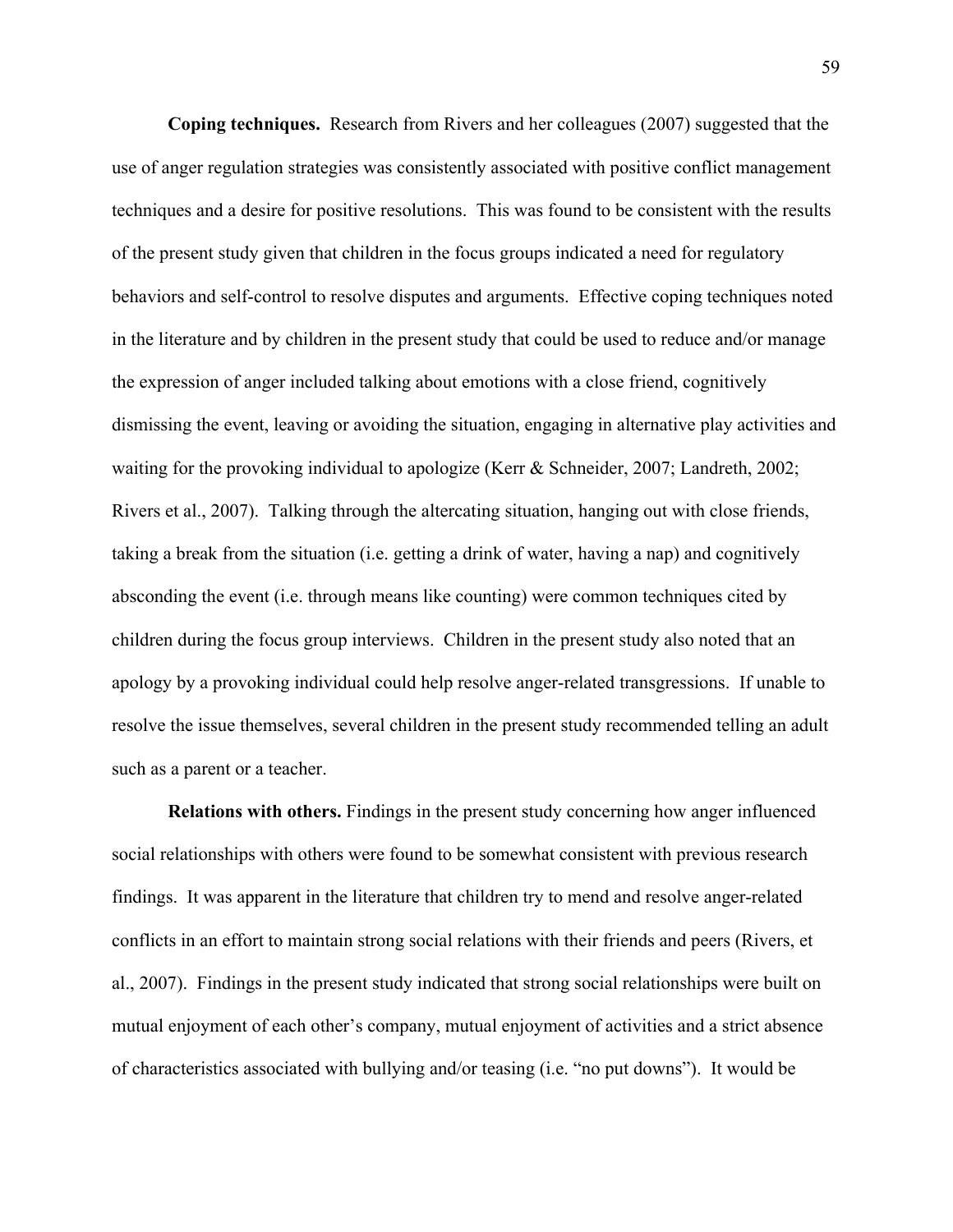interesting to discern how children perceived the experience of anger relative to their social relationships, and whether or not it had any temporary or lasting influence on the establishment or maintenance of friendship. Future research examining children's socio-emotional experiences following angry feelings and exchanges may explore this topic.

### **Differences Between Present Study and the Literature**

There were differences between the results of present study and the literature. These differences may be attributed to a dearth of available research stemming from the perspectives of children. Differences included how anger was modeled in the community (i.e. by parents and teachers), where to seek help to mediate anger-related conflicts and whether or not the use and expression of anger was ever justified.

**Modeling.** The notion that modeling behavior inspired the future actions of others was one of the most renowned findings in child psychological literature (Bandura et al., 1963). The famous "Bobo-doll" study conducted by Bandura and his colleagues in 1963 found that children acted more aggressively towards a blowup clown doll if they had been exposed to an aggressive model prior to their interaction compared to children who had not been exposed to the aggressive model. Parental and care-giving figures often set the stage for a child's behavioral development (Cole et al., 2003). While the notion of adult or parental modeling and emotional regulation has been well documented in the literature, there was no mention of where anger-related behaviors were originally learned from the children in the present study. Albeit initially sustained, children in the present study noted that they could become aggressive if another peer was behaving aggressively towards them. It could be interpreted that children are able to model and influence the behavior of their classmates and peers. Nevertheless, there was no indication of how or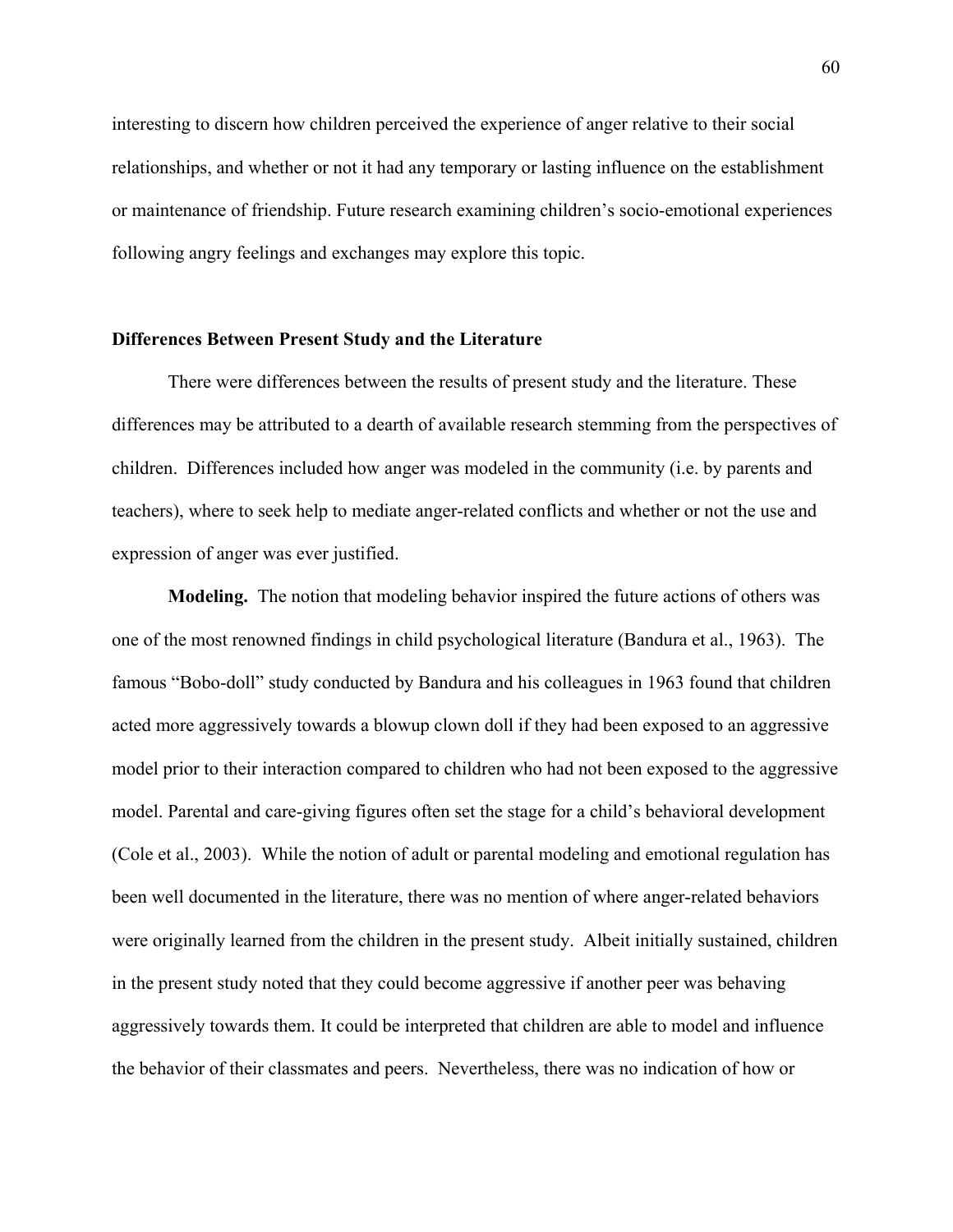where any of the children in the present study learned some of the more common—particularly physical—ways of expressing their anger (i.e., kicking, punching, issuing verbal threats).

**Seeking help.** Interestingly, the literature was very sparse concerning resolving angerrelated conflicts via third party help such as from a parent or teacher. In particular, this is an area of research that may be lacking due to shortage of conducted child-perspective studies focused on emotional expression and experiences. Children in the present study voiced the notion that they could seek the assistance or help of a teacher or another adult if they could not resolve an anger-related dispute themselves or if the behavior of one or more individuals was getting out of control.

**Is anger justified?** Also absent in the literature was the discernment of whether or not the use and expression of anger was ever warranted. Present in the documented research was the idea that an understanding and appreciation of social and cultural guidelines helped children to express negative emotions such as anger in socially appropriate ways (Parker et al., 2001). While socially appropriate expression was a concept noted in previous studies, missing was the social justification for that particular expression. Children in the present study noted that it was okay to be angry or mad if it was "a very bad situation", or if the situation was one in which you should be angry. While these descriptions and circumstances remained vague, they did suggest that there were instances in which children believed the expression of anger was justified. Future research may benefit by expanding on the construct of anger expression justification among children to obtain a more in depth understanding of how children perceive anger transpiration, and whether or not the various cognitive, social and emotional underpinnings for its expression would ever be warranted.

# **Summary and Conclusion**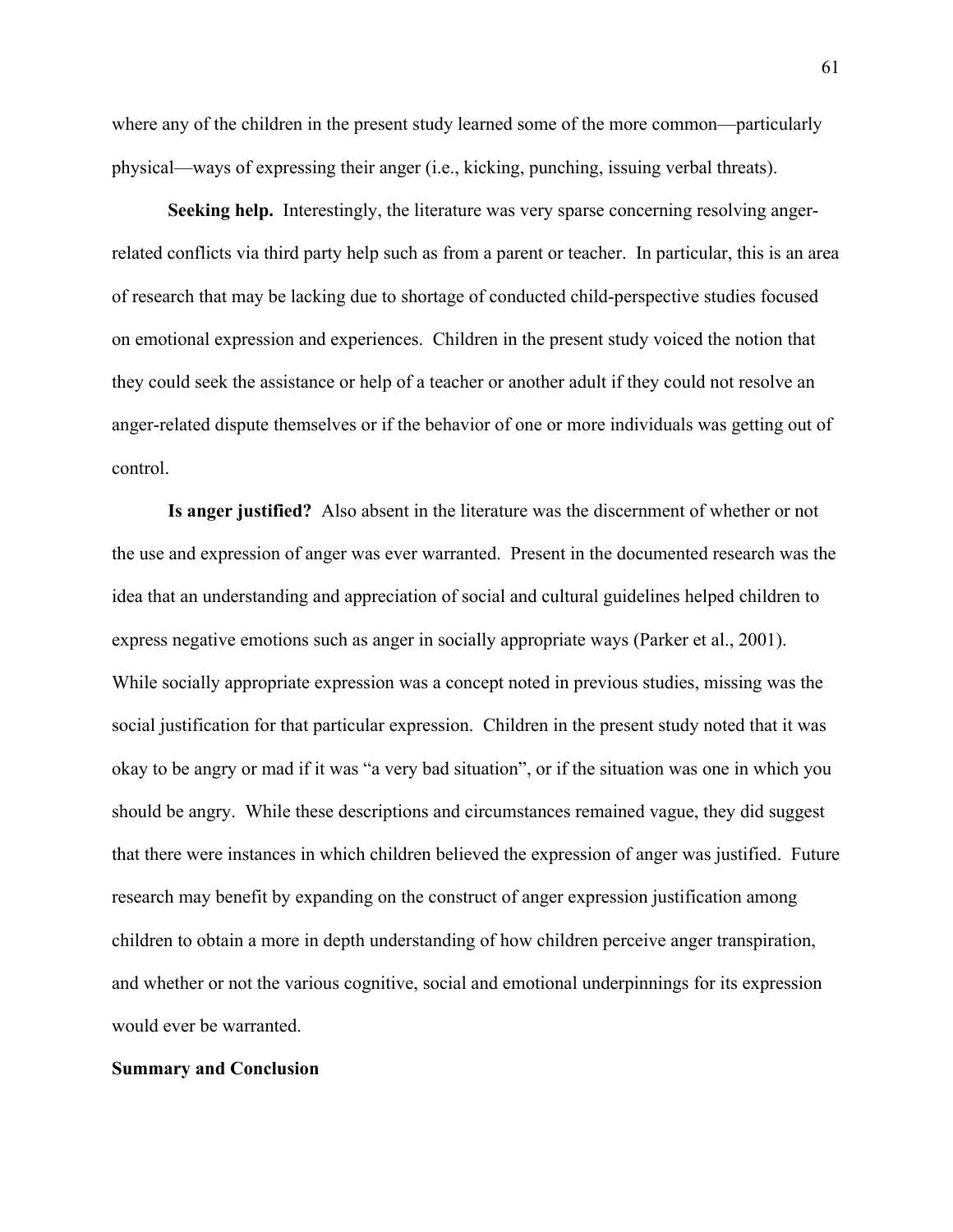Descriptions of the experience and expression of anger among children in the present study were found to be largely consistent with existing literature. As noted in the literature, children in the present study were aware of how anger typically originated—typically, via social altercations with peers. Children in the present study had a strong understanding and appreciation of the symbolic use of an "Anger Blanket" that was metaphorically hiding one's true feelings. While the "Anger Blanket" was primarily understood as a cover of negative feelings (i.e., frustration, sadness, fear), positive emotions (i.e., determination, confidence) were also related to the experience of anger as well. This distinction was consistent with previous research noting both maladaptive and facilitative qualities commonly associated with the experience of anger.

Noted in the present study was the means by which children experience anger. Concepts of anger suppression and anger externalization among children have been routinely noted in previous research and with participants in the present study as having an aversive impact on cognitive, social emotional and physical facets of life. Regulation techniques such as monitoring physical warning signs and coping strategies such as counting and cognitively dismissing the anger-provoking event discussed by children in the present study were also found to be well acknowledged in the literature. Children in the present study were somewhat aware of how anger impacted their social relationships with others. They described an absence of anger related experiences amongst close friends and peers while previous research has focused more on the need to quickly resolve anger related disputes in the interest of maintaining strong social ties.

There were also differences between the results obtained in the present study and findings documented in the existing literature. Of particular note in the preset study was an absence of where physical anger-related behaviors—such as hitting or kicking—were originally learned.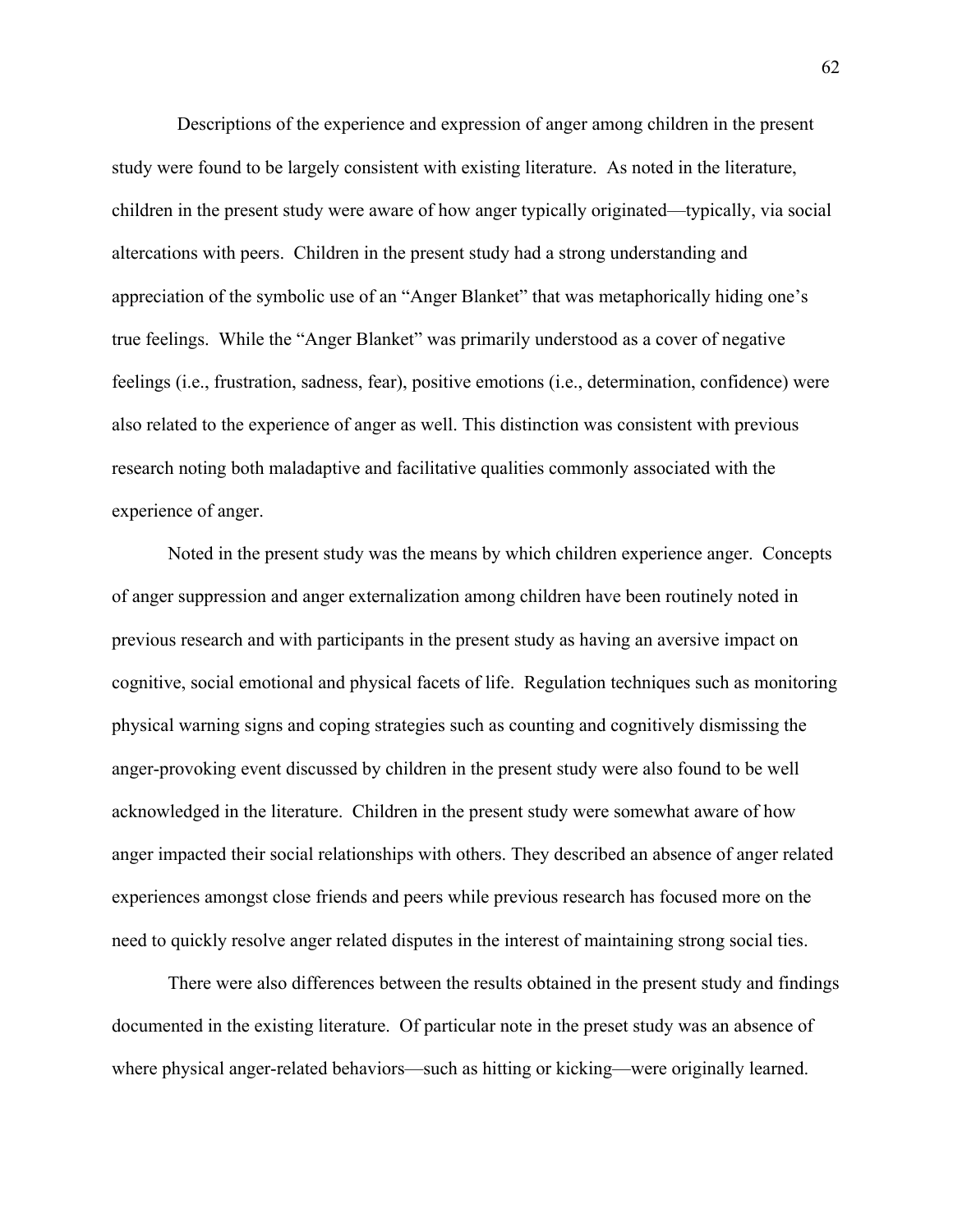Previous research noted the influence of parental modeling in a child's emotional development. Children in the present study made no mention of how or where such behaviors originated in their experience. However, children in the present study did mention that they often mirrored aggressive behaviors used by their peers, lending support to the influencing nature of peer relationships.

Children in the present study also discussed the possibility of seeking third party help to resolve unmanageable anger related disputes or altercations. Seeking adult assistance was absent in the reviewed literature, potentially as a result of the shortage of child-perspective studies concerning emotional experiences and expression. Also absent in the literature were discussions relating to the use and justification of anger. The present study has sought to help fill this void, as children in this study discussed (albeit vaguely) instances where they believed anger expression to be an acceptable reaction to certain social stimuli. Indeed, anger is a very common emotion displayed throughout today's traditional and social media outlets. Research from Fan, Zhao, Chen and Xu (2013) contend that anger is the fastest spreading emotion in social media. It could very well be the case that today's younger generations are seamlessly enmeshed in a culture that both condones and also encourages anger expression.

It is important to note that the emotion of anger in and of itself is not bad. Each of us experiences anger and it is important that children learn ways of effectively regulating its experience and expression in socially appropriate wyas. The "Anger Blanket" program has sought to instill social values and emotional recognition abilities in children to prevent aggressive outbursts and increase the depth, scope and appreciation of the role of emotions in everyday life. There is evidence through the present study that the program's aims of promoting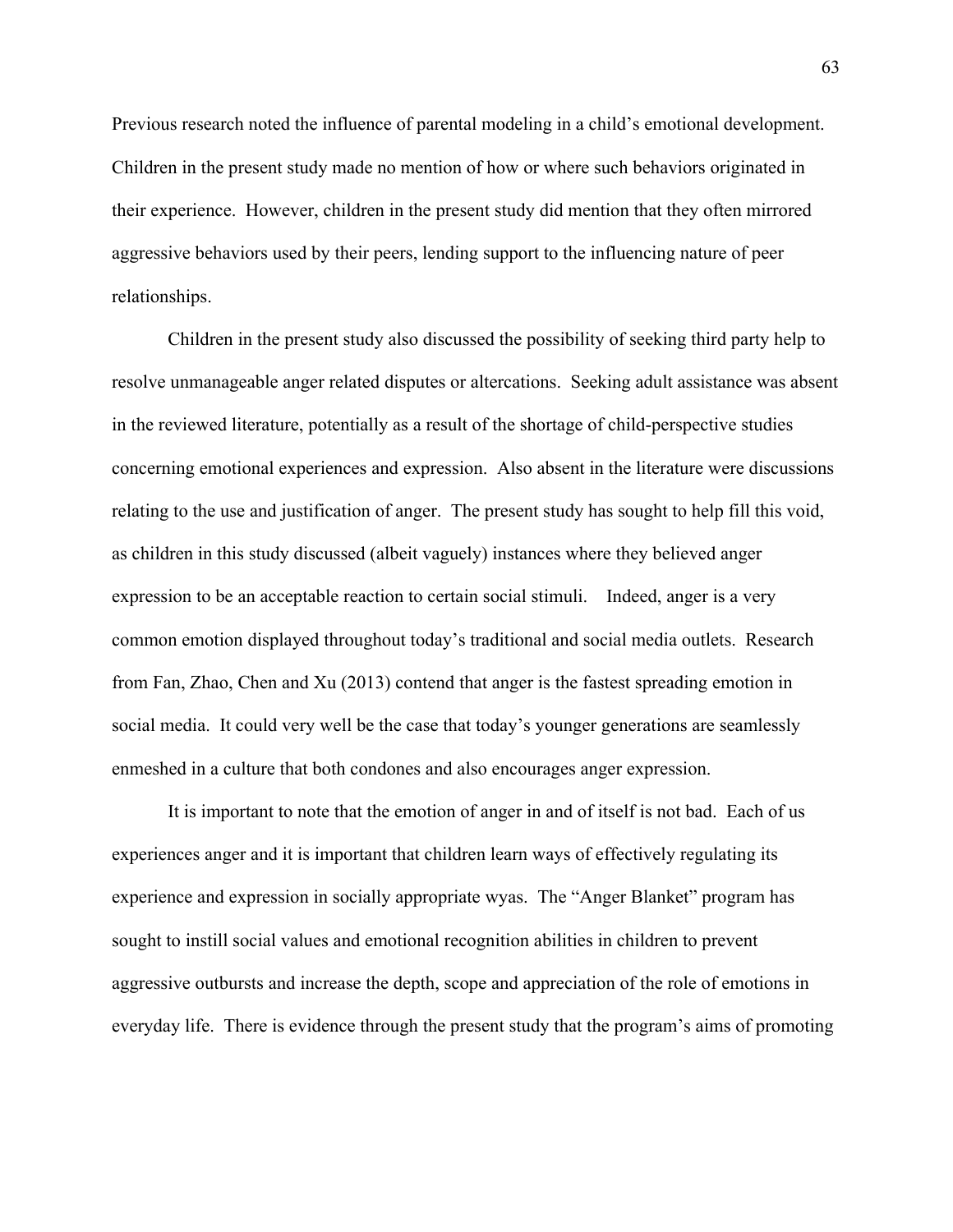emotional awareness for children has been realized at a cognitive level. Observational methods used in future studies would be able to generate evidence of behavioral effects as well.

Throughout the entirety of this study, components of cognitive, socio-behavioral and emotional constructs have been interwoven into a tapestry that represents and reflects how children are able to interpret and navigate the (often unfamiliar and awe-inspiring) world around them. The objective of the present research was to map out these constructs with a particular focus devoted to the emotional experience and expression of anger; this was accomplished through both an academic—and therefore somewhat sophisticated and complex—perspective, and also a more practical perspective that reflects the complexities embedded in this research (i.e. constructs of emotions) in a manner consistent with a child's level of cognitive and emotional intellect. Children in the present study are indeed deserving of explicit recognition, not only for participating in the research process, but also for informing the actual research content on which the study was based. The cognitive, socio-behavioral and emotional foundations of a child's exploration necessarily require the guidance and expertise of their mentors; the present study took a considerably large, fist step towards a more child-informed and child-focused approach of validating and disseminating information regarding their children's own emotional experiences.

# **Implications**

The results of the present study have implications for professionals working with children in a helping capacity as well as future research. Teachers, counsellors and parents seeking to provide social and emotional support for children may benefit from the increased knowledge stemming from children's perspectives of anger and emotional appreciation this study provided.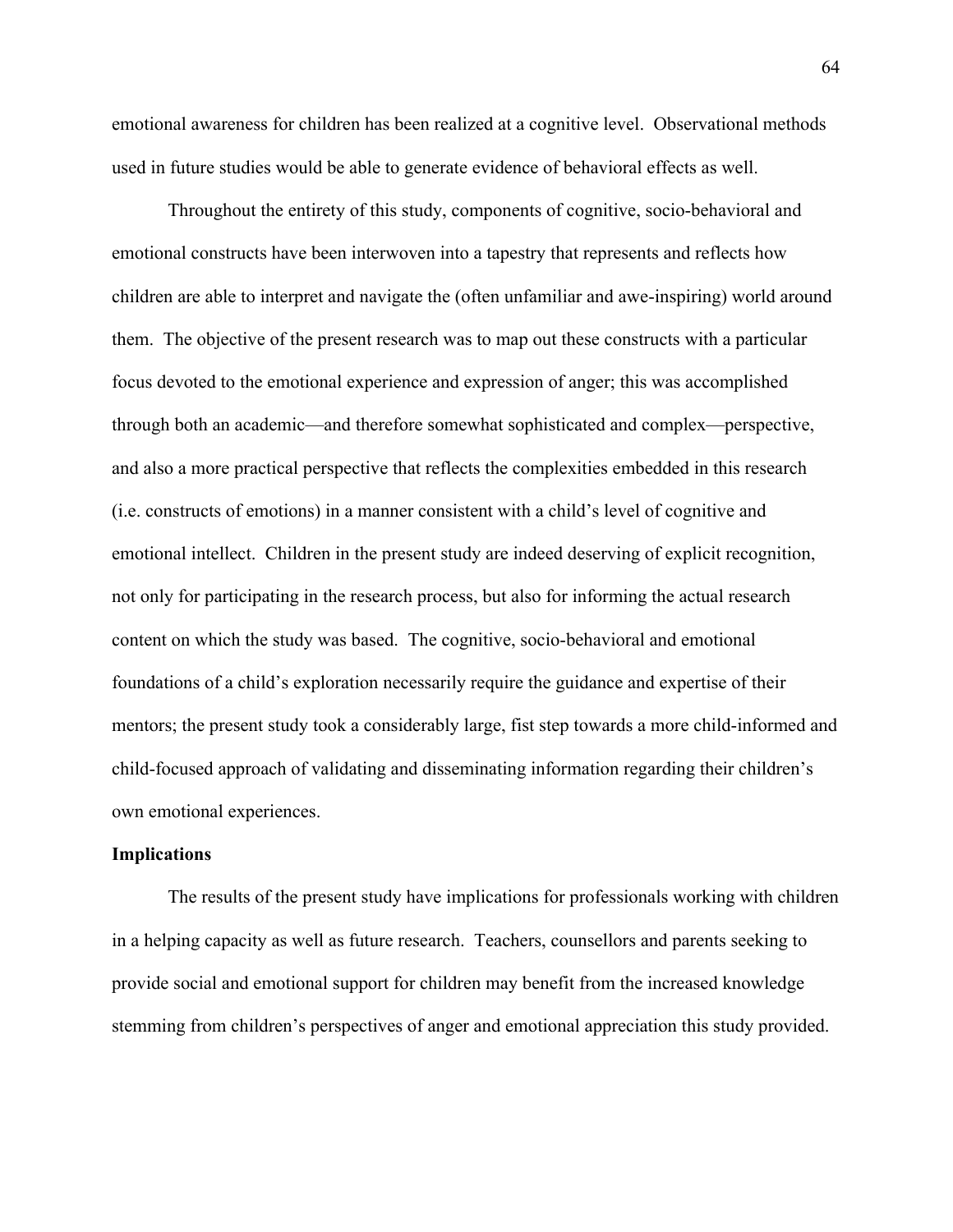Furthermore, the present study opened a wealth of possibilities for future research examining the emotional knowledge and related socio-emotional constructs experienced by children.

Indeed, the experience of anger is a natural emotion that often underlies many aggressive and antisocial patterns of behavior. While research examining children's experience of anger abounds throughout the literature, an extremely wide majority of studies stem from adult observations and interpretations, rather than on what the children themselves would say particularly regarding the emotional underpinnings, regulation strategies and consequences connected to the experience and expression of anger. A different approach was taken in the present study by qualitatively investigating children's experience of anger from their own perspective with particular weight given to children's emotional knowledge and vocabulary.

Research examining anger and the various side effects of its expression—both external and internal in nature—suggest a wide milieu of associated negative cognitive, social, physiological and emotional consequences. The development of appropriate and adaptive coping strategies used to combat these negative consequences presented via anger expression regulation programs such as the Anger Blanket provide children with a foundational understanding of how anger originates and the myriad of influencing emotions that may fuel its onset. It is imperative that helping professionals are able to deconstruct, explain and discuss the experience of anger with children in a vernacular that resonates with a level of understanding consistent with their cognitive abilities. Previous research notes that failing to instill adaptive mechanisms to regulate and mitigate the negative effects of experienced and expressed anger among children can have detrimental consequences not only in terms of immediate experiences—with the development of antisocial behaviors, emotional problems and academic difficulties to name a few—but also in how they may carry those characteristics into adulthood. Thus, the need to establish a strong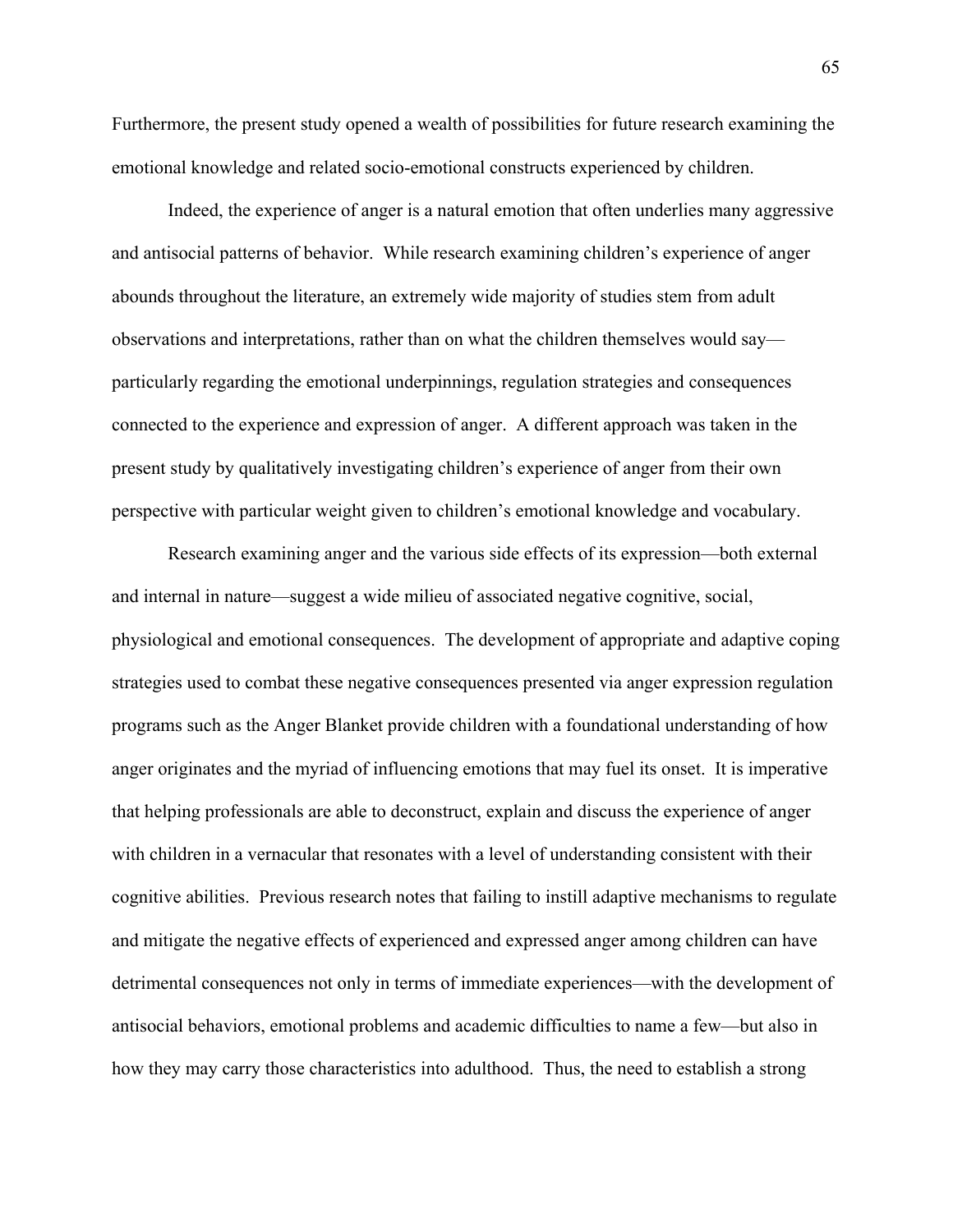emotional vocabulary, endowed with attention devoted to emotional regulation and adaptive coping abilities is paramount for today's children, least maladaptive experiences and expressions of anger become a replicated status quo that follow children throughout their adult lives.

Children in the present study acknowledged the importance of social relationships amongst their peers. While mutual enjoyment of each other's company and talking through one's emotional experiences with a close friend were noted in the present study, children also were aware that feelings of being left out or rejected by their peers could potentially be angerprovoking. Helping professionals may benefit children of this nature by assisting them in relating underlying emotional constructs to the onset and warning signs consistent with the experience of anger. Such understanding provides emotional support as well as psychoeducational emotional teachings and techniques (in a relatable language) that children can utilize at their own discretion during future confrontations and the experience of emotions such as anger.

From a research perspective, the present study provides a strong foundation for further exploration into the developing emotional, social and cognitive abilities of children. Observational studies examining child interactions may lend further evidence to the results obtained in this research. Alternatively, observations may contest the present findings, as children in the current study may have downplayed their own emotional transgressions and experiences with anger in the interest of appearing more favorable to the program facilitators.

Additional research may benefit by conducting longitudinal investigations on the emotional developments of children. It would be interesting to note how a child's emotional knowledge and means of expression (of anger in particular) mature with age, and what, if any differences in emotional expression arise as a result of that maturation. Additionally, a child's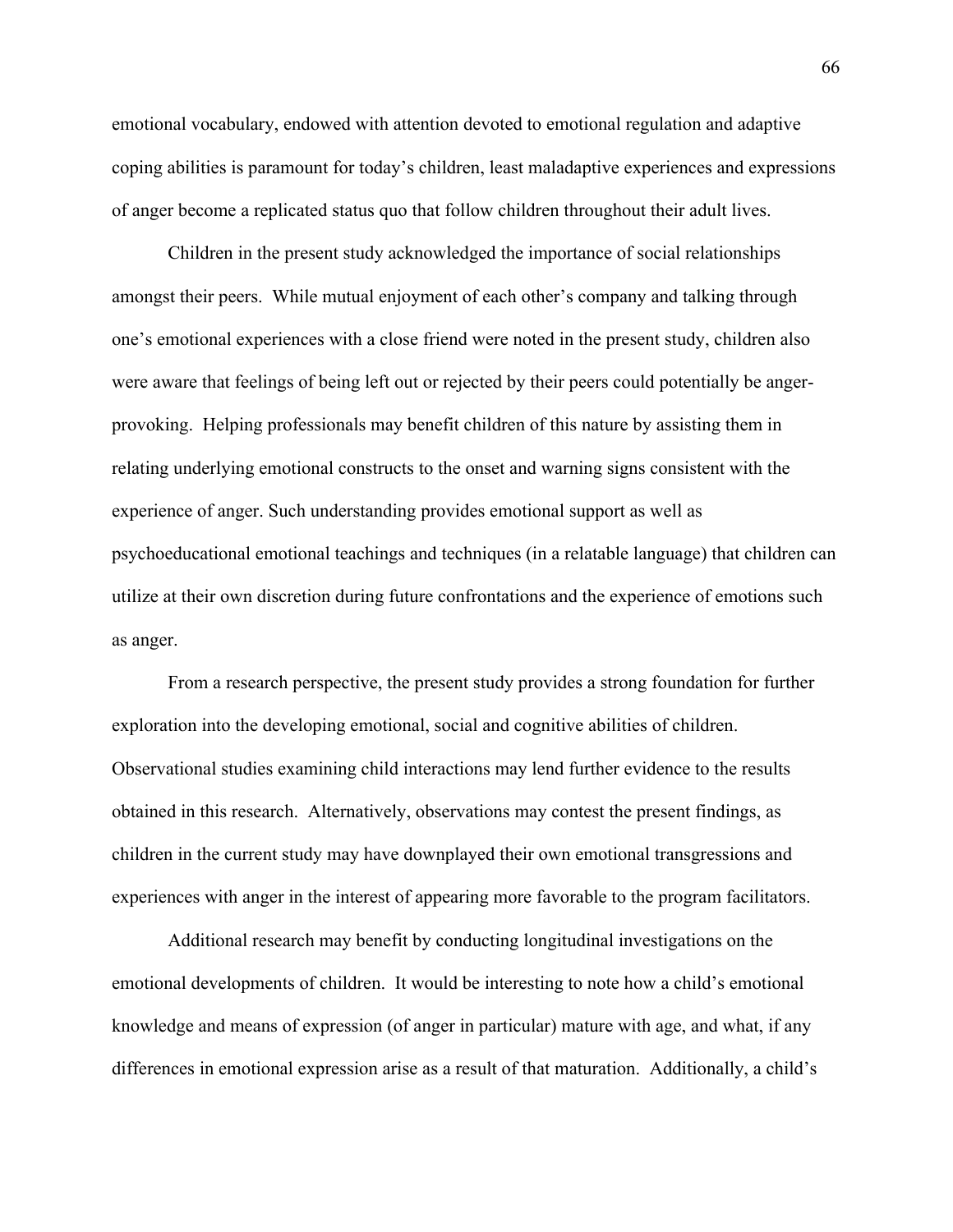emotional development could be compared with his/her cognitive and social developments as well, in order to discern the means by which anger is understood from both intrapersonal and interpersonal perspectives—that is, how anger is cognitively (as opposed to emotionally) processed, and how other individuals relate to its verbal and physical manifestation. Research of this nature could potentially illuminate a shift in pedagogy and the means by which the principles subsumed within the Anger Blanket (e.g. anger is a secondary emotion) are communicated to older children and adolescents.

It is also important for future researchers to not only understand how younger children experience and express anger, but also how it may be regulated and resolved in a language consistent with a their own cognitive abilities. Indeed, there is a considerable dearth of literature examining the emotional understandings of children from their own perspective. The present study was designed to narrow the gap between the myriad of adult observations and interpretations and a child's actual documented experience. Indeed, future research may be able to expand on the emotional knowledge of children by delving into additional social and cognitive constructs experienced by children that guide both externalized behaviors as well as internalized feelings. Children themselves are potentially the most invaluable resource in child-related studies; to neglect their inclusion and their perspective is to dismiss the notion that they too have a voice deserving of our recognition and appreciation.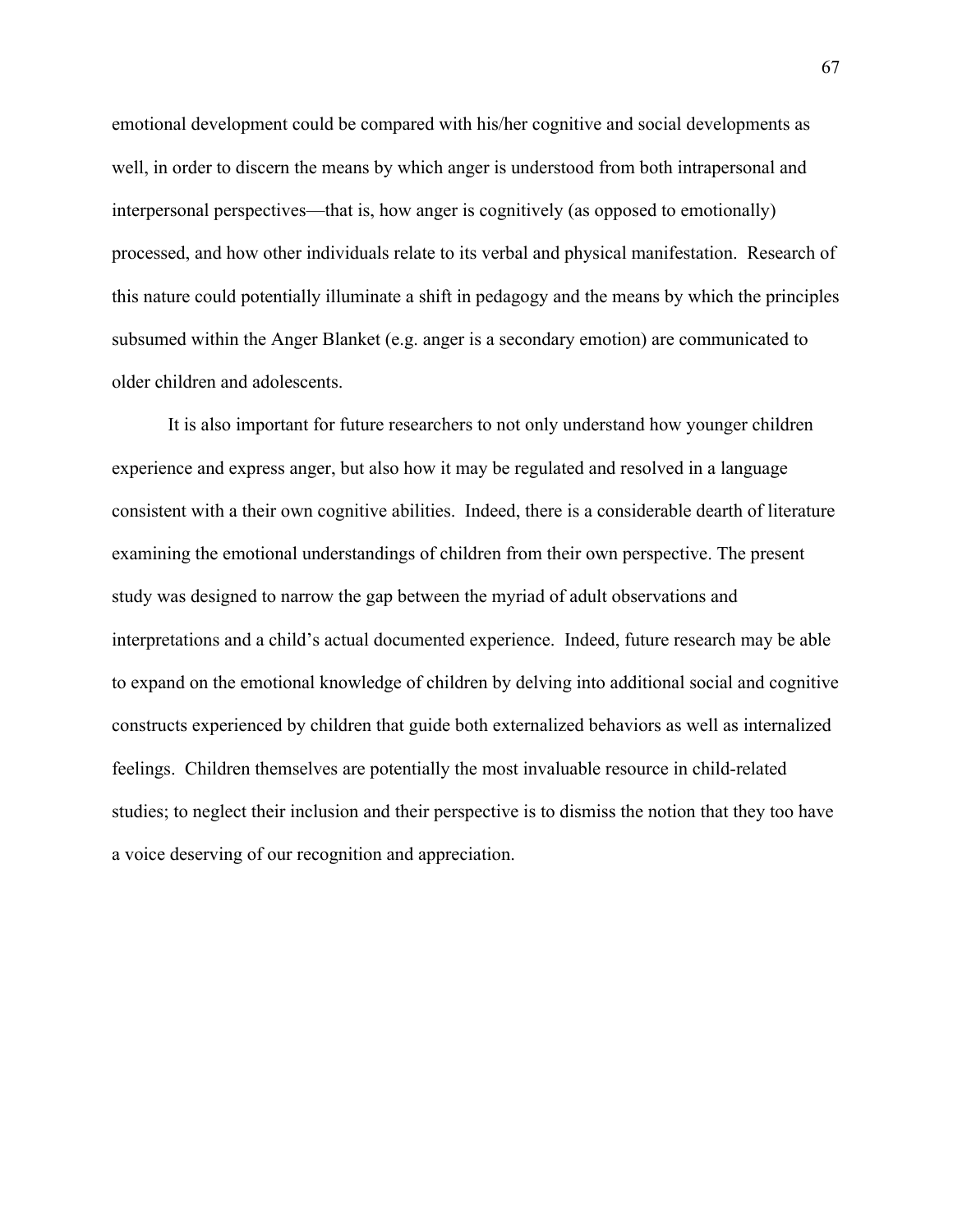#### **References**

Averill, J. (1982). *Anger and Aggression: An Essay on Emotion.* New York: Springer-Verlag.

- Bandura, A., Ross, D., & Ross S. A. (1963). Imitation of film-mediated aggressive models *Journal of Abnormal and Social Psychology, 66*(1), 3-11.
- Baumgartner, E. & Strayer, F. (2008). Beyond flight or fight: Developmental changes in young children's coping with peer conflict. *Acta Ethologica, 11*(1), 16-25.
- Bergstrom, K., Jonsson, L., & Shanahan, H. (2010). Children as co-researchers voicing their preferences in foods and eating: methodological reflections. *International Journal of Consumer Studies, 34,* 183–189.
- Boyd, J., Barnett, S., Bodrova, E., Leong, D., & Gomby, D. (2005). Promoting children's social and emotional development through preschool education. *National Institute for Early Education: Preschool Policy Brief.* Retrieved from www.nieer.org.
- Brengden, M., Vitaro, F., Turgeon, L., & Poulin, F. (2002). Assessing Aggressive and Depressed Children's Social Relations With Classmates and Friends: A Matter of Perspective. *Journal of Abnormal Child Psychology, 30*(6), 609-624.
- Campos, J. Campos, R., & Barrett, K. (1989). Emergent themes in the study of emotional development and emotion regulation. *Developmental Psychology, 25*(3), 394-402.
- Canadian Institutes of Health Research, Natural Sciences and Engineering Research Council of Canada, and Social Sciences and Humanities Research Council of Canada, Tri-Council Policy Statement: Ethical Conduct for Research Involving Humans, December 2010.
- Casey, R. J. (1993). Children's emotional experience: Relations among expression, self-report, and understanding. *Developmental Psychology*, *29*, 119–129.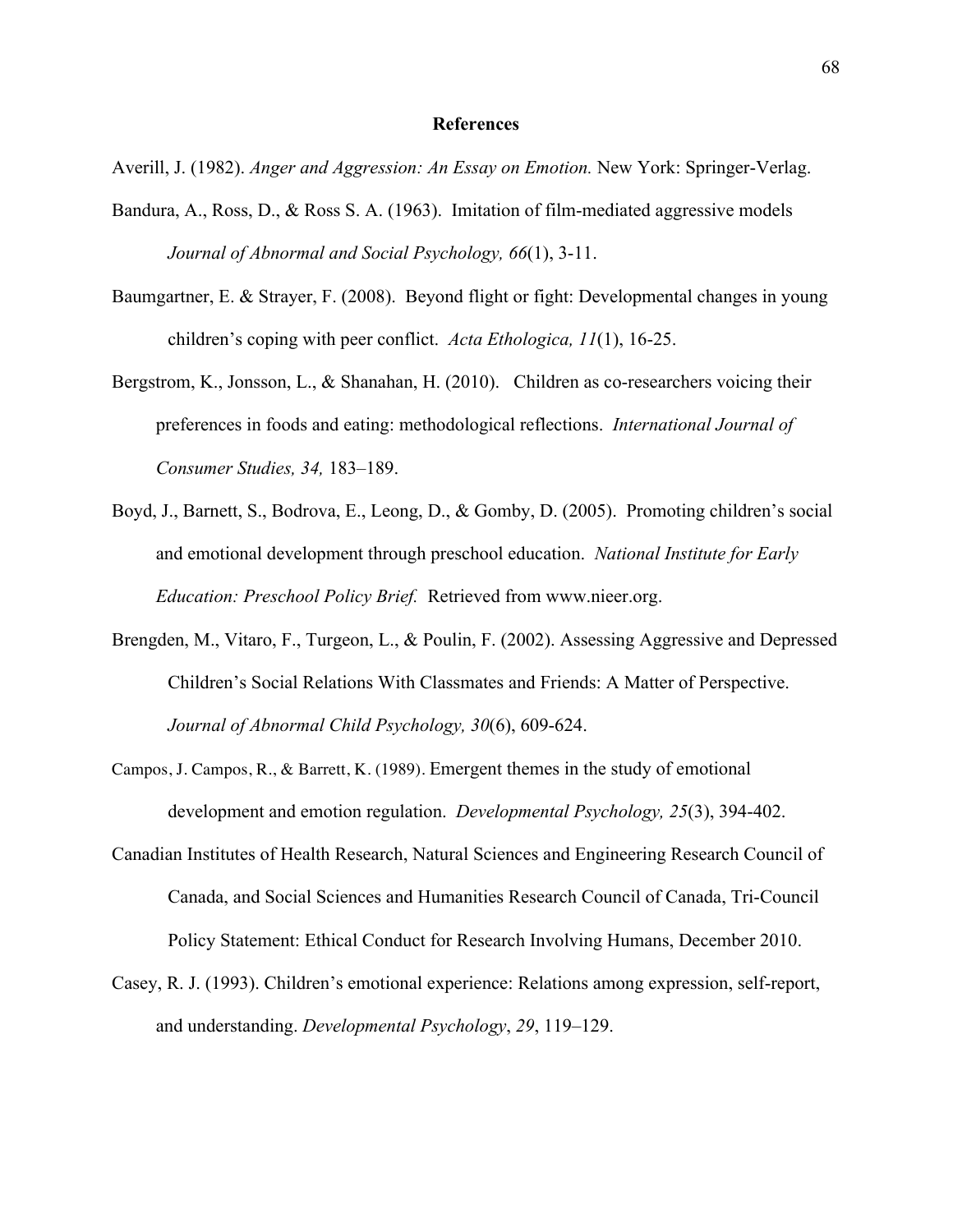- Center for Evidence-Based Practice (CEBP): Young Children with Challenging Behavior*.* (2003). *Pathways to service utilization: A synthesis of evidence relevant to young children with challenging behavior*. Tampa, FL: Powell, D., Fixsen, D., & Dunlap, G.
- Christian, P., & Prout, A. (2002). Working with ethical symmetry in social research with children. *Childhood, 9*(4), 477-497.
- Christie, M., French, D., Sowden, A., & West, A. (1993). Development of child-centered disease-specific questionnaires for living with asthma. *Psychosomatic Medicine, 55,*  541-548.
- Cole, P., Teti, L., & Zahn-Waxler, C. (2003). Mutual emotion regulation and the stability of conduct problems between preschool and early school age. *Development and Psychopathy, 15*(1), 1-18.
- Cole, P., Zahn—Waxler, C., Fox, N., Usher, B., & Welsh, J. (1996). Individual differences in emotion regulation and behavior problems in preschool children. *Journal of Abnormal Psychology, 105*(4), 518-29.
- Creswell, J. W. (1998). *Qualitative Inquiry and Research Design: Choosing among Five Traditions.* Thousand Oaks, CA: Sage Publications.
- Creswell, J.W. (2009). *Research Design: Qualitative, Quantitative, and Mixed Methods Approaches (3rd ed.).* Thousand Oaks, CA: Sage Publications.

De Castro, B. O. (2010). Rage, revenge and precious pride: emotions in information processing by children with aggressive behavior problems. In W. F. Arsenio & E. A. Lemerise (Eds.), *Emotions, Aggression and Morality in Children* (53-74). Washington, DC: American Psychological Association.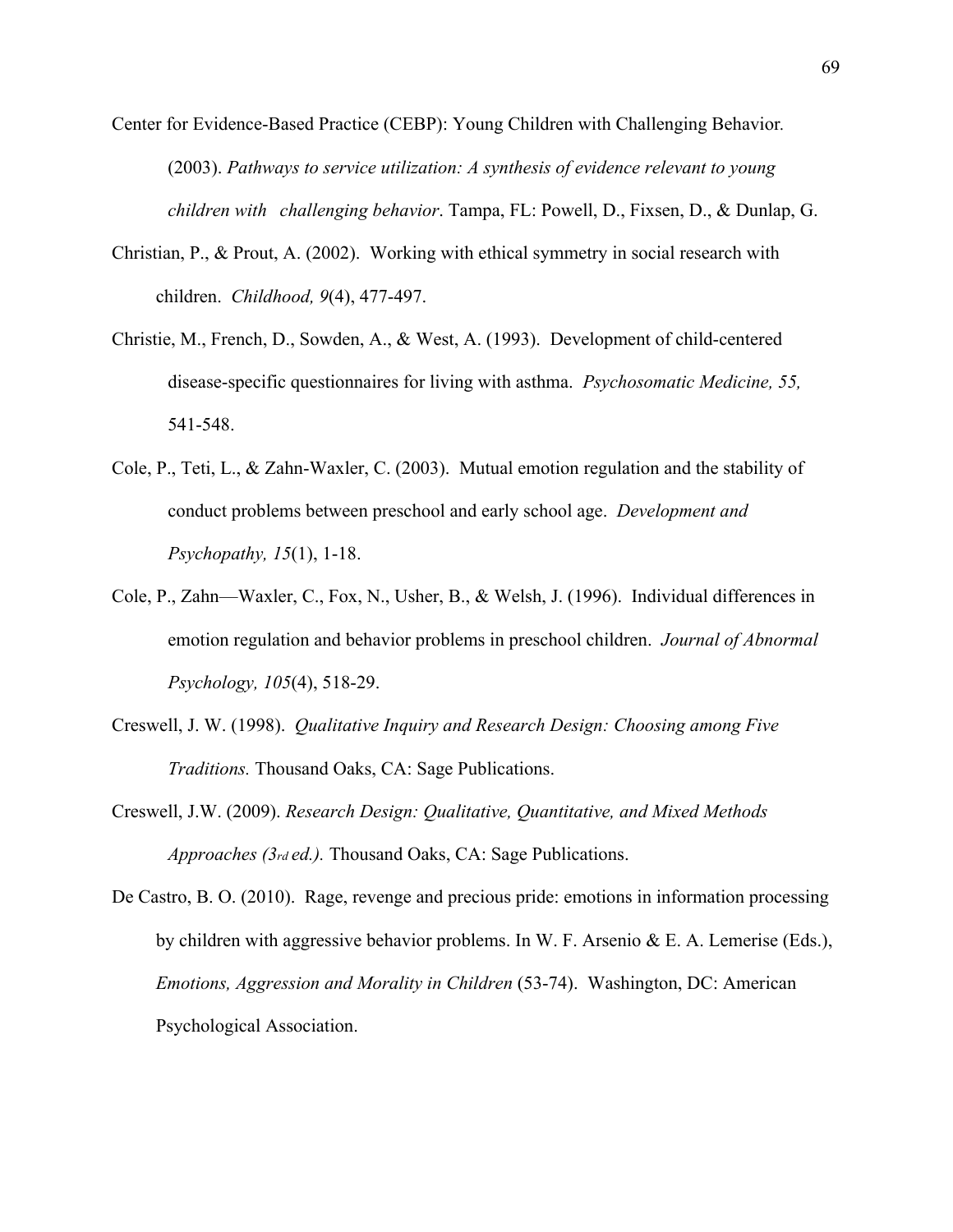- Deffenbacher, J., Oetting, E., Thwaites, G., Lynch, R., Baker, D., Stark, R., et al. (1996). Statetrait anger theory and the utility of the trait anger scale. *Journal of Counselling Psychology, 43*(2), 131-148.
- Denham, S. A., Caverly, S., Schmidt, M., Blair, K., DeMulder, E., Caal, S., et al. (2002). Preschool understanding of emotions: Contributions to classroom anger and aggression. *Journal of Child Psychology and Psychiatry, 43*, 901−916.
- Denham, S. A., Workman, E., Cole, P. M., Weissbrod, C., Kendziora, K. T., & Zhan-Waxler, C. (2000). Prediction of externalizing behavior problems from early to middle childhood: The role of parental socialization and emotion expression. *Development and Psychology, 12,* 23-45.
- Eisenberg, N., Sadovsky, A., Spinrad, T., Fabes, R. Lososoya, S., Valiente, C., et al. (2005). The relations of problem behavior status to children's negative emotionality, effortful control, and impulsivity: concurrent relations and prediction of change. *Developmental Psychology, 41*(1), 193-211.

Evans, R. I. (1973). *Jean Piaget: The man and his ideas.* United States: Richard I. Evans.

- Fabes, R., & Eisenberg, N. (1992). Young children's coping with interpersonal anger. *Child Development, 63*(1), 116-128.
- Fan, R., Zhao, J., Chen, Y., & Xu, K. (2013). *Anger is more influential than joy: Sentiment correlation in Weibo.* Beijing, China: State Key Laboratory of Software Development Environment at Beihang University.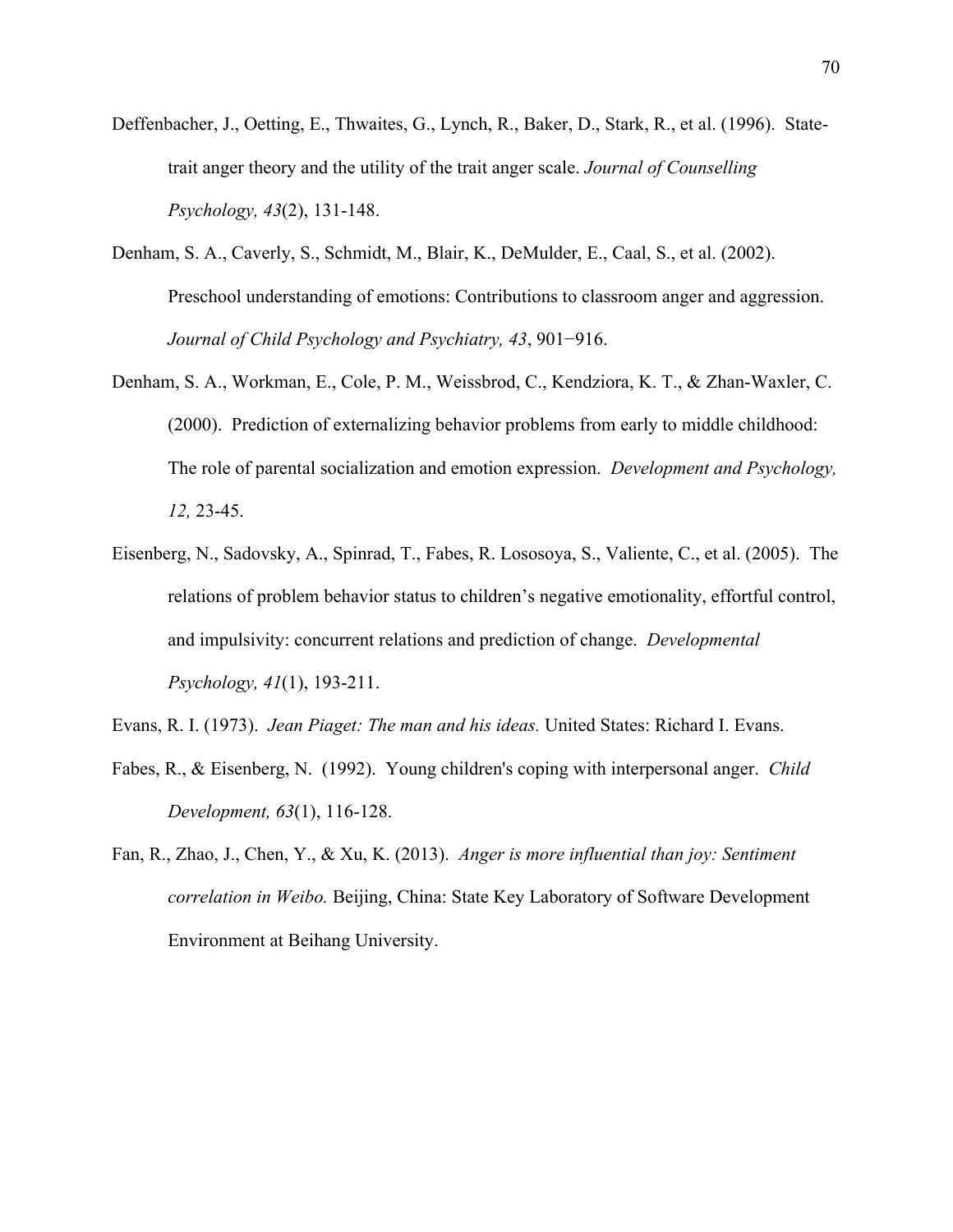- Graham, A., & Fitzgerald, R. (2008). Conversations with children: theoretical possibilities for progressing participation. Paper presented at the child and youth research in the 21st century: A critical appraisal international conference. European University, Nicosia: Cyprus.
- Hamel, N. (2013). *Children's understanding and experience of anger within their peer groups*. (Master's Dissertation). Retrieved from University of Western Ontario—Electronic Thesis and Dissertation Repository.
- Harburg, E., Blakelock, E. H., Jr., & Roeper, P. R. (1979). Resentful and reflective coping with arbitrary authority and blood pressure: Detroit. *Psychosomatic Medicine, 41*, 189−202.
- Harris, P. (2010). Children's understanding of emotion. In M. Lewis, J. M. Haviland-Jones, & L. F. Barrett (Eds.), *Handbook of Emotions* (320-331). New York, NY: The Guilford Press.
- Herba, M., Landau, S., Russell, T., Ecker, C., & Phillips, M. (2006). The Development of Emotion-Processing in Children: Effects of Age, Emotion, and Intensity. *Journal of Child Psychology and Psychiatry, 47*, 1098-1106.
- Hubbard, J. (2001). Emotion expression processes in children's peer interactions: The role of peer rejection, aggression and Gender. *Child Development, 72*(5), 1426-1438.
- January, A. M., Casey R. J., & Paulson, D. (2011). A Meta-Analysis of Classoom-Wide Interventions to Build Social Skills: Do They Work? *School Psychology Review, 40*, 242- 256.
- Jenkins, J. M., & Ball, S. (2000). Distinguishing between negative emotions: Children's understanding of the social-regulatory aspects of emotion. Cognition and Emotion, 14, 261−282.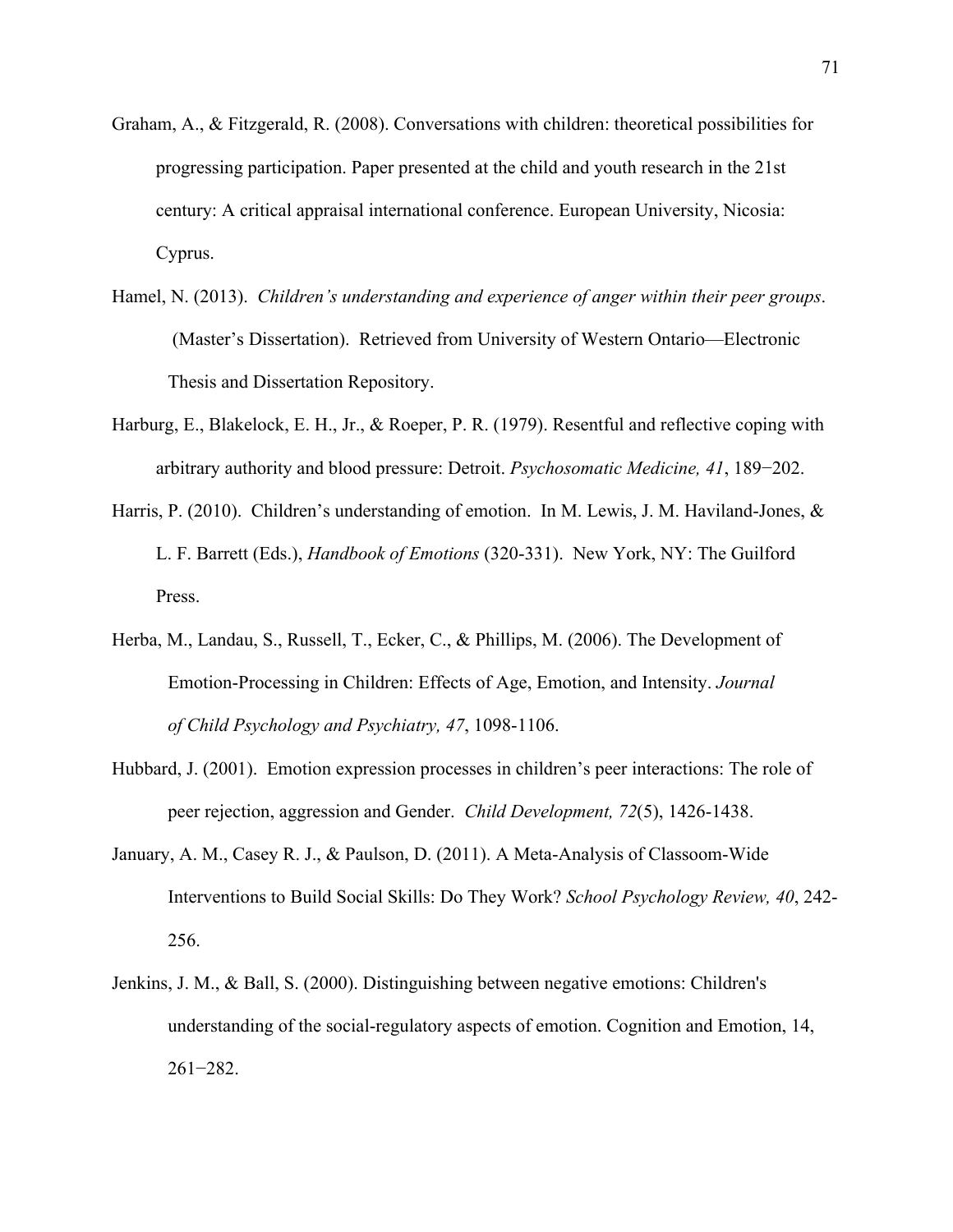- Jenks, Chris. (2002). *Childhood*. Taylor & Francis. Retrieved 8 December 2013, from: http://www.myilibrary.com.proxy1.lib.uwo.ca?ID=32914
- Kellett, M. (2005). Children as active researchers: a new research paradigm for the 21st century. *Economic and Social Research Council: National Center for Research Methods— Methods Review Paper.*
- Kellett, M. (2010). Small shoes, big Steps! Empowering children as active researchers. *American Journal of Community Psychology, 46,* 195–203.
- Kerr, M., & Schneider, B. (2007). Anger expression in children and adolescents: A review of the empirical literature. *Clinical Psychology Review, 28,* 559–577.
- Kirby, P., Lanyon, C., Cronin, K., & Sinclair, R. (2003). Building a culture of participation: Involving children and young people in policy, service planning, delivery and evaluation. *Department for Education and Skills.*
- Landreth, G. (2002). *Plav therapy: The art of the relationship* (2<sup>nd</sup> Ed). New York, NY: Taylor & Francis Books, Inc.
- Larson, B. (2000). *Systematic training for effective parenting of teens (STEP/Teen): Parental authority, adolescent externalizing behavior, and parent-child relationships*. (Doctoral dissertation). Retrieved ProQuest Dissertations and Theses. (3326117)
- Levine, L. (1995). Young children's understanding of the causes of anger and sadness. *Child Development, 66*(3), 697-709.
- Lochman, J., Powell, N., Boxmeyer, C., Kelly, M., Dillon, C. & Bradshaw, C. (2013). Anger management in schools: The coping power program for children and early adolescents. In E. Fernadez (Eds.), *Treatments for Anger in Specific Populations: Theory, Application, and Outcome.* New York, NY: Oxford University Press. Retrieved online from Western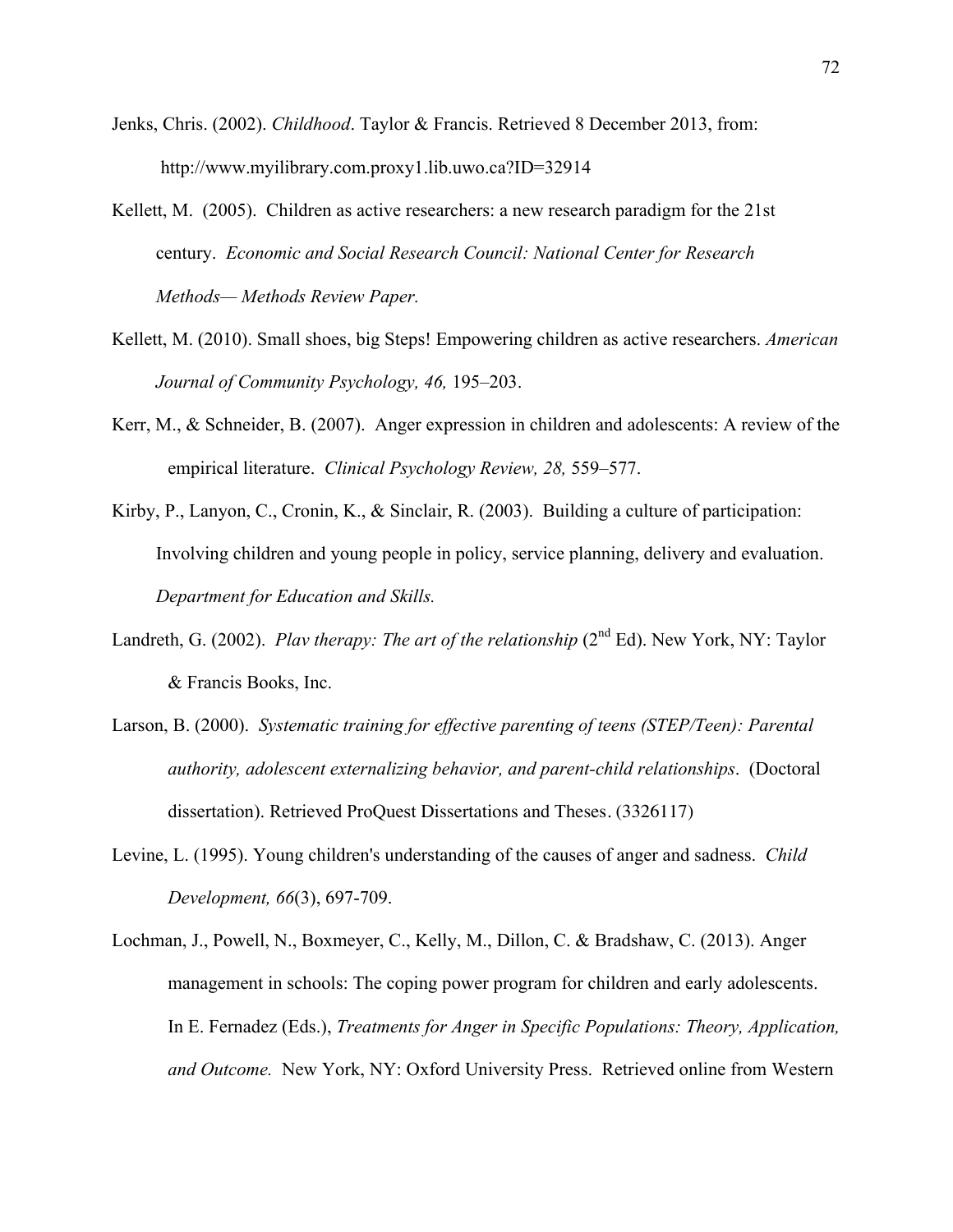Libraries, http://lib.myilibrary.com.proxy1.lib.uwo.ca/ProductDetail.aspx?id=502107

- Lochman, J., & Wells, K. (2004). The coping power program for preadolescent aggressive boys and their parents: Outcome effects at the 1-year follow-up. *Journal of Consulting and Clinical Psychology, 72*(4), 571-578.
- Lundy, L., McEvoy, L., & Byrne, B. (2011). Working with young children as co-researchers: An approach informed by the United Nations Convention on the Rights of the Child. *Early Education & Development, 22*(5), 714-736.
- Mason, J. (1996). *The effect of anger management on young adolescent African-American males and fighting at school.* (Doctoral Dissertation). Retrieved from ProQuest Dissertations and Theses. (9711708)
- Maxwell, J. (1996). *Qualitative research design: An integrative approach.* Thousand Oaks, CA: Sage Publications, Inc.
- Mayo Clinic (2014). Diseases and conditions: Heart disease. *Mayo Foundation for Medical Education and Research.* Retrieved from: http://www.mayoclinic.org/diseasesconditions/heart-disease/basics/symptoms/con-20034056
- Mental Health Foundation, The. (2013). *Anger.* Retrieved from http://www.mentalhealth.org.uk.
- Merrell, K. W., Gueldner, B. A., Ross, S. W., & Isava, D. M. (2008). How effective are school bullying intervention programs? A meta-analysis of intervention research. *School Psychology Quarterly, 23,* 26–42.
- Moore, S. (1992). The role of parents in the development of peer group competence. Early Childhood and Parenting (ECAP) Collaborative: University of Illinois. Retrieved from: http://ecap.crc.illinois.edu/eecearchive/digests/1992/moore92.html.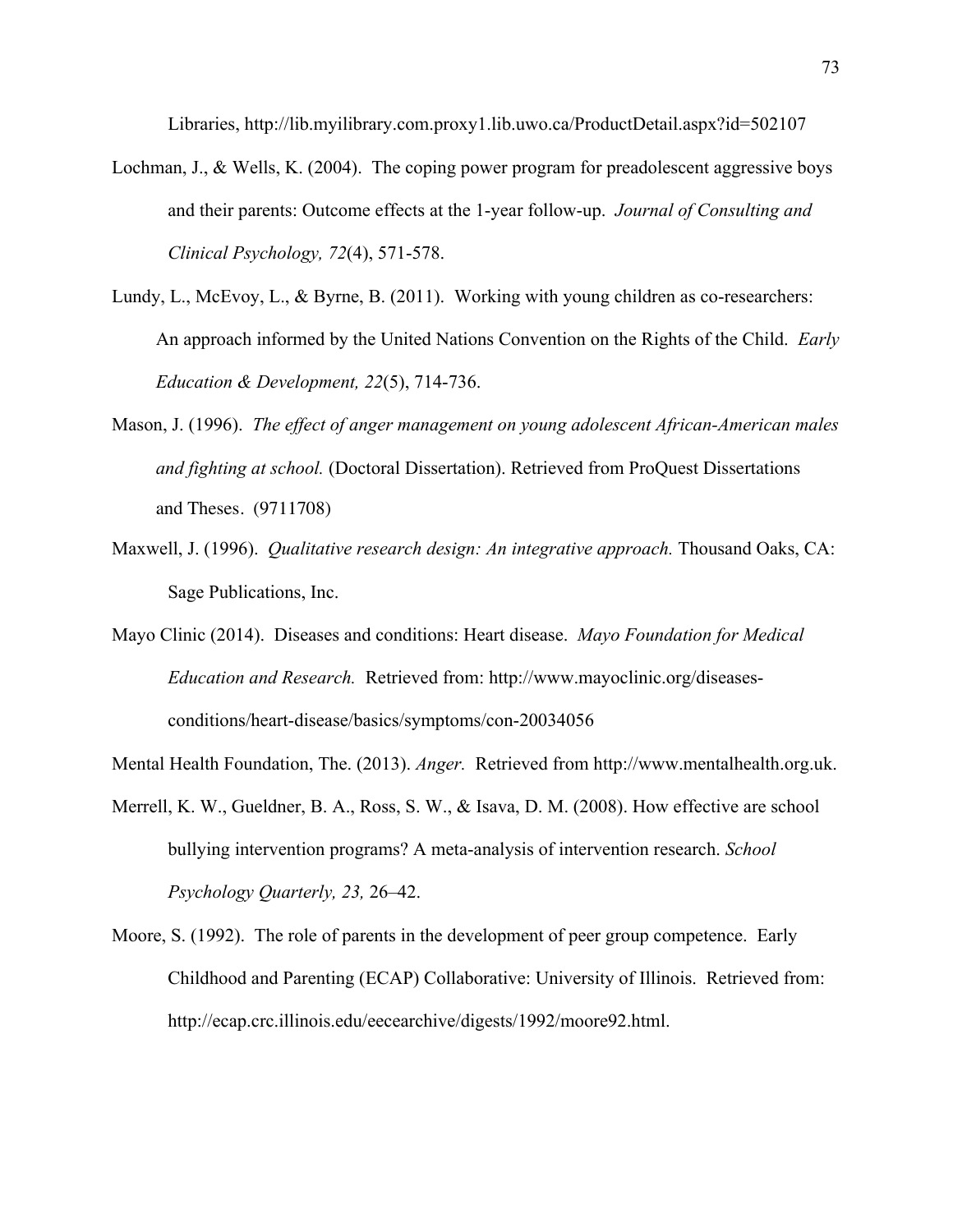- Nichols, K. (2008). *Relationships among anger, patterns of anger expression and blood pressure, glucose, and cortisol in overweight school-aged children*. (Doctoral dissertation). Retrieved from ProQuest Dissertations and Theses. (3326117)
- Novaco, R. (1977). Stress inoculation: A cognitive therapy for anger and its application to a case of anger. *Journal of Consulting and Clinical Psychology, 45*(4), 600-608.
- Odle, T. (2013). Emotional development. *Education.com: An Aducation & Child Development Site for Parents—Parenting and Educational Resource.* Retrieved from: http://www.education.com/reference/article/emotional-development
- Parker, E., Hubbard, S., Ramsden, N., Dearing, K., Smithmyer, C., & Schimmel, K. (2001). Children's use and knowledge of display rules for anger following hypothetical vignettes versus following live peer interaction. *Social Development, 10,* 528-557.
- Piaget, J. (1986). *The Essential Piaget*. H. E. Gruber & J. J. Voneche (Eds.), New York: Basic Books, Inc., Publishers.
- Piko, B. F., Keresztes, N., & Pluhar, Z. F. (2006). Aggressive behavior in psychosocial health among children. *Personality and Individual Differences, 40*, 885−895.
- Pennebaker, J., Barger, S., & Tiebout, J. (1996). Disclosure of traumas and health among holocaust survivors. *Psychosomatic Medicine, 51,* 557-589.
- Posner, M. I. & Rothbart, M. K. (2007). Developing mechanism of self-regulation. *Development and Psychopathology, 12, 427–441.*
- Powell, D., Fixsen, D., & Dunlap, G. (2003). *Pathways to service utilization: A synthesis of evidence relevant to young children with challenging behavior.*Tampa, FL: Center for Evidence-Based Practice: Young Children with Challenging Behavior.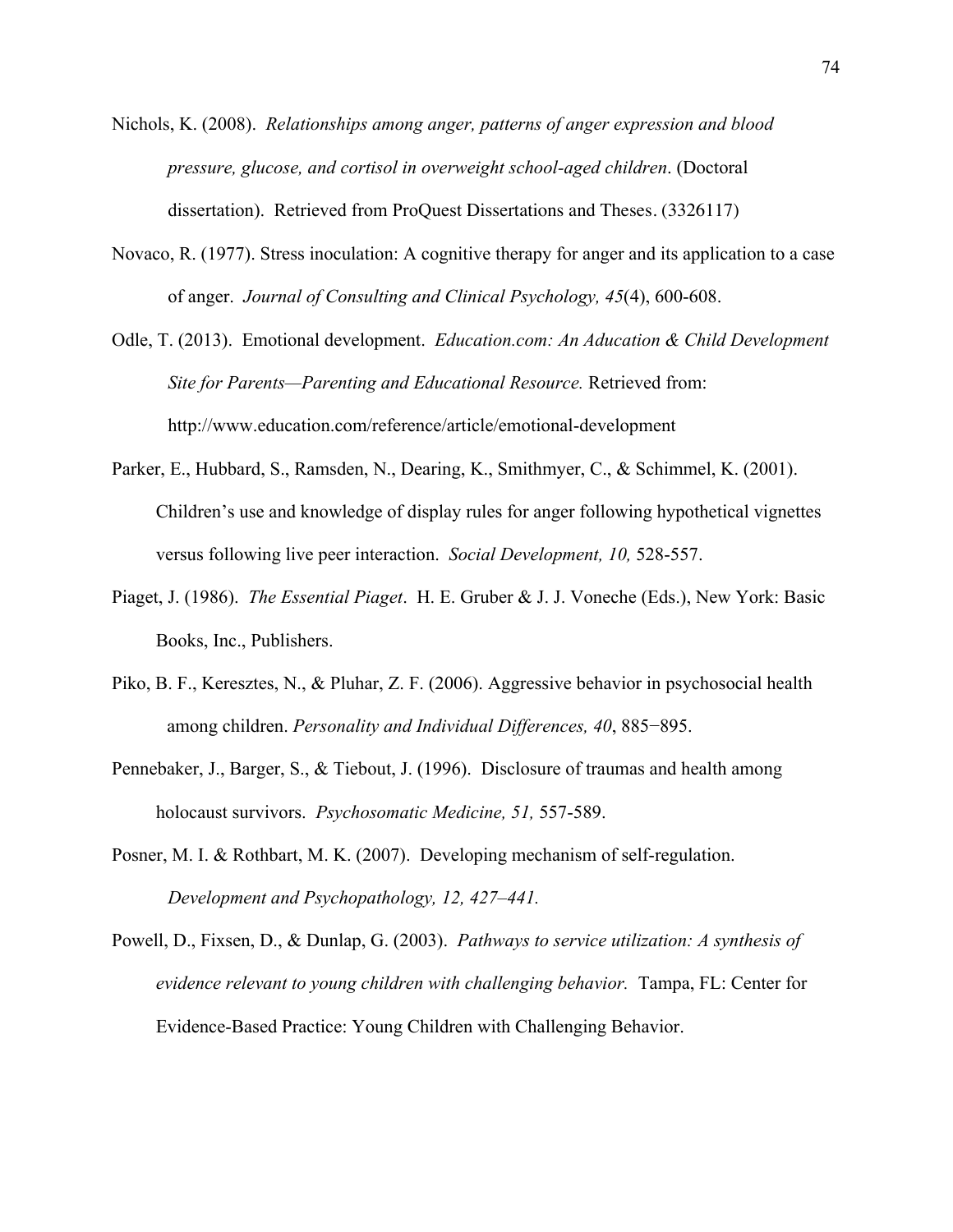- Raver, C., & Knitze, J. (2002). Ready to enter: what research tells policymakers about to strategies to promote social and emotional school readiness among three- and four-year-old children*. Promoting the Emotional Well-Being of Children and Families: Policy Paper No. 3.* Columbia: National Center for Children in Poverty.
- Reichenbach, L., & Masters, J. (1983). Children's use of expressive and contextual cues in judgments of emotion. *Child Development*, *54*, 993-1004.
- Risi, S., Gerhardstein, R., & Kristner, J. (2003). Children's classroom peer relationships and subsequent educational outcomes. *Journal of Clinical Child and Adolescent Psychology, 32*(3), 351-361.
- Rivers, S., Brackett, M., Katulak, N., & Salovey, P. (2007). Regulating anger and sadness: An exploration of discrete emotions in emotion regulation. *Journal of Happiness Studies, 8*, *393-427.*
- Rydell, A., Berlin, L., & Bohlin, G. (2003). Emotionality, emotion regulation and adaptation among 5-8 year old children. *Emotion, 3*(1), 30-47.
- Salvador, D. (2002). *Anger management and the development of prosocial behavior* (Doctoral Dissertation). The State University of New Jersey, New Jersey.
- Schultz, D., Izard, C. & Ackerman, B. (2000*). Children's anger attribution bias: Relations to family and social adjustment.* Malden, MA: Blackwell Publishers.
- Shipman, K., Zeman, J., Nesin, A., & Fitzgerald, M. (2003). Children's strategies for displaying anger and sadness: What works with whom? *Merrill-Palmer Quarterly, 49*(1), 100-122.
- Smith, M., Hubbard, J., & Laurenceau, J. (2011). Profiles of anger control in second-grade children: Examination of self-report, observational, and physiological components. *Journal of Experimental Child Psychology, 110*, 213–226.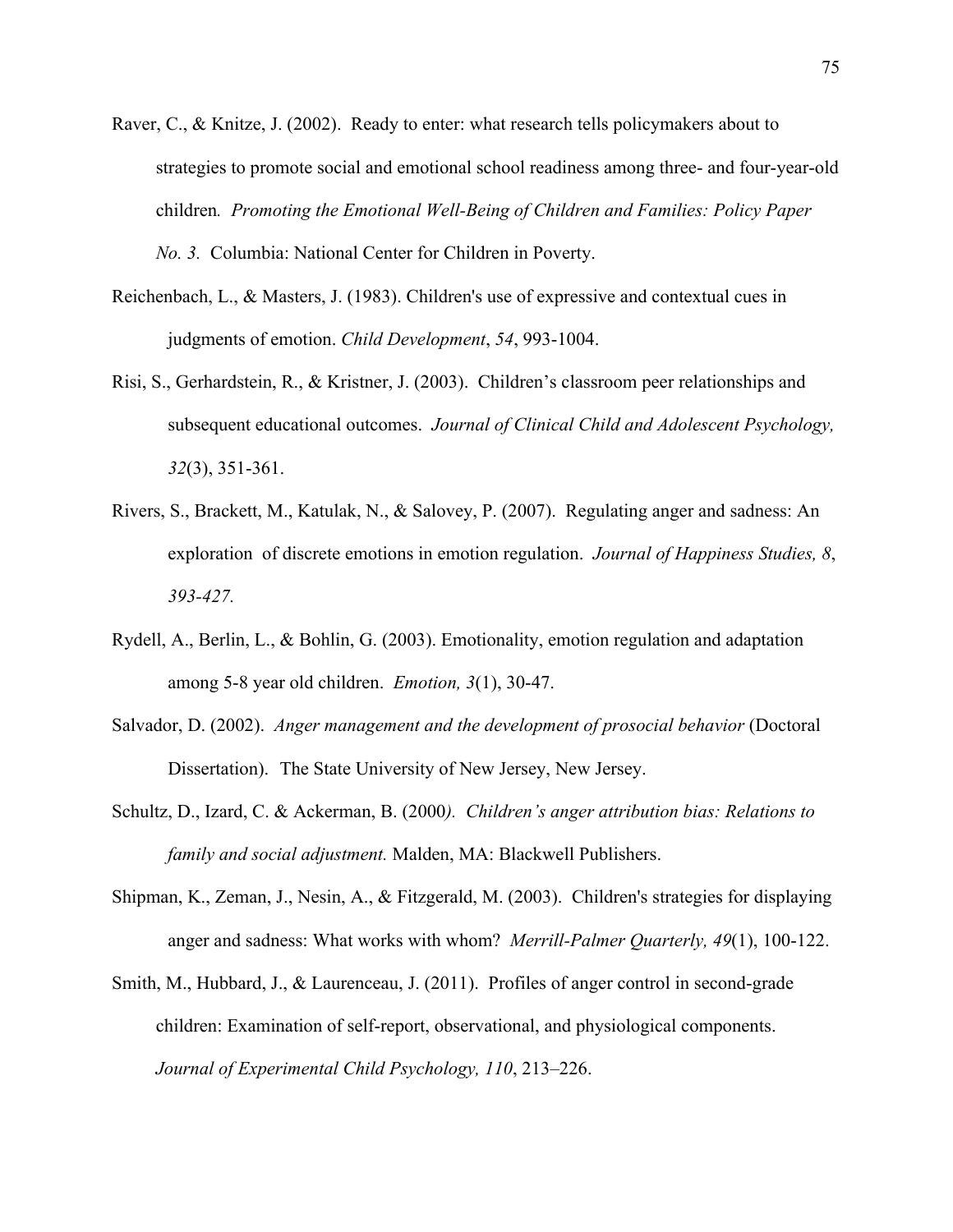- Snyder, J., Stoolmiller, M., Wilson, M., & Yamamoto, M. (2003). Child anger regulation, parental responses to children's anger displays, and early child antisocial behavior. Social Development, 12, 335−360.
- Starner, T., & Peters, R. (2004). Anger expression and blood pressure in adolescents. *Journal of School Nursing, 20*(6), 335– 342.
- Stiffler, K. (2008). *Adolescents and anger: an investigation of variables that influence the expression of anger*. (Doctoral dissertation). Retrieved from ProQuest Dissertations and Theses. (3315411)
- Tisdall, E. (2012). *The challenge and challenging of childhood studies? Learning from disability studies and research with disabled children*. Edinburgh, UK: Center for Research on Families and Relationships.
- Thompson, R. (1994). Emotion regulation: A theme in search of definition. *Monographs of the society for Research in Child Development, 59, 2/3,* 25-52.
- Thompson, R., & Newton, E. (2010). Emotion in early conscience. In W. F. Arsenio & E. A. Lemerise (Eds.), *Emotions, Aggression and Morality in Children* (13-32). Washington, DC: American Psychological Association.
- Tsai, C. (2000). *The lived experience of anger in children*. (Doctoral Dissertation). Retrieved from ProQuest dissertation and abstracts. (0612548147).
- Underwood, M. K. (1997). Top ten pressing questions about the development of emotion regulation. *Motivation and Emotion, 21*, 127−146.
- Underwood, M. K., Coie, J. D., & Herbsman, C. R. (1992). Display rules for anger and aggression in school-age children. *Child Development, 63*, 366−380.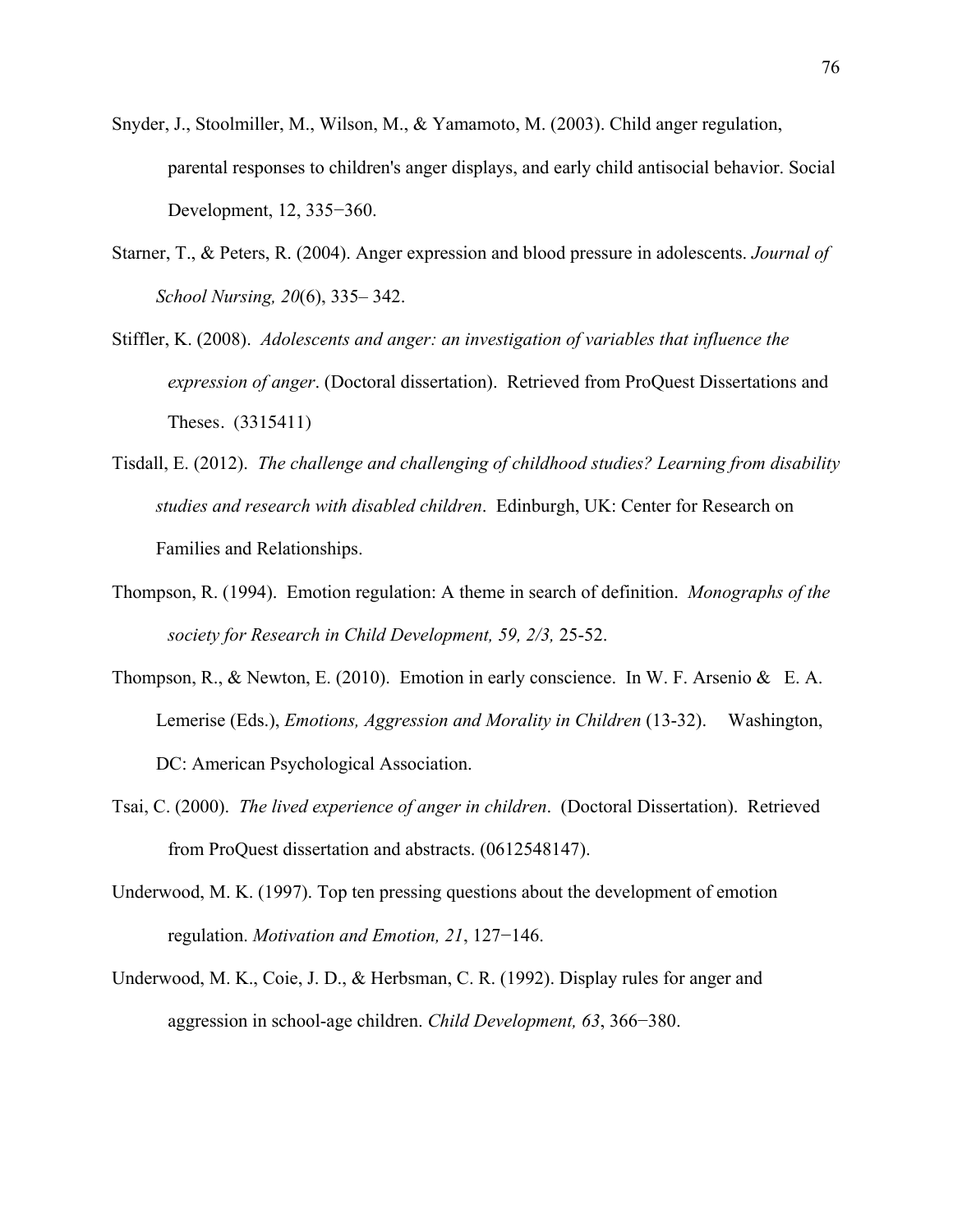- Underwood, M. K., Hurley, J. C., Johanson, C. A., & Mosley, J. E. (1999). An experimental, observational investigation of children's responses to peer provocation: developmental and gender differences in middle childhood. Child Development, 70, 1428−1446.
- United Nations Convention on the Rights of the Child (UNCRC). (1989). Convention on Rights of the Child. Retrieved from: http://www.education.gov.uk
- Von Salisch, M., & Vogelgesang, J. (2005). Anger regulation among friends: Assessment and development from childhood to adolescence. *Journal of Social and Personal Relationships, 22*, 837−855.
- Widen, S. C., & Russell, J. (2008). Children acquire emotion categories gradually. *Cognitive Development, 23,* 291-312.
- Wilde, J. (2001) Interventions for children with anger problems. *Journal of Rational-Emotive & Cognitive-Behavior Therapy 19*(3), 191-197.
- Zeman, J., & Shipman, K. (1996). Children's expression of negative affect: Reasons and methods. *Developmental Psychology, 32*, 842-849.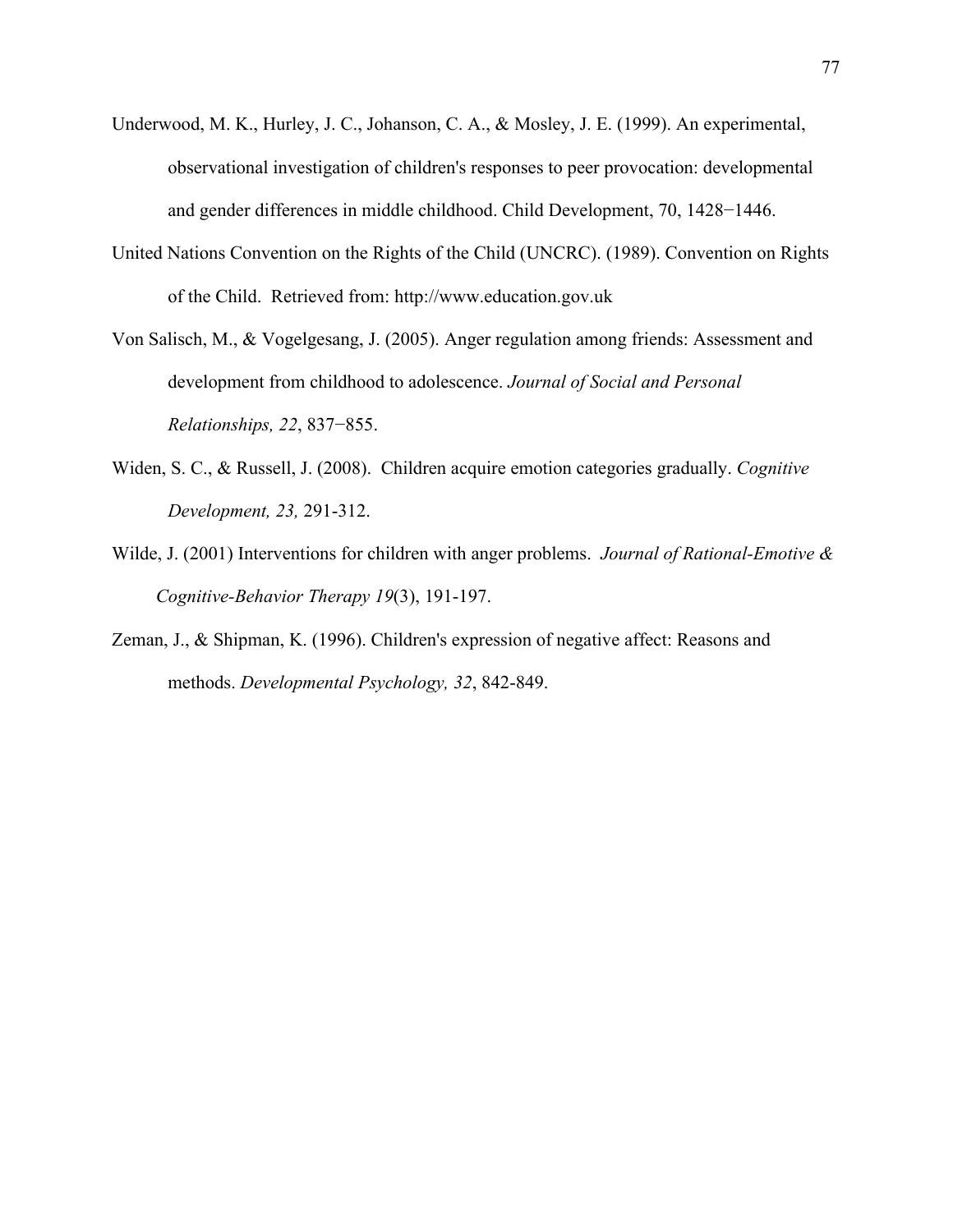# **Appendix A: Interview Questions**

- 1. What did you learn about dealing with anger this week?
- 2. What are some good/positive things that happened between you and your classmates this week?
- 3. What are some not so good/negative things that happened between you and your classmates this week?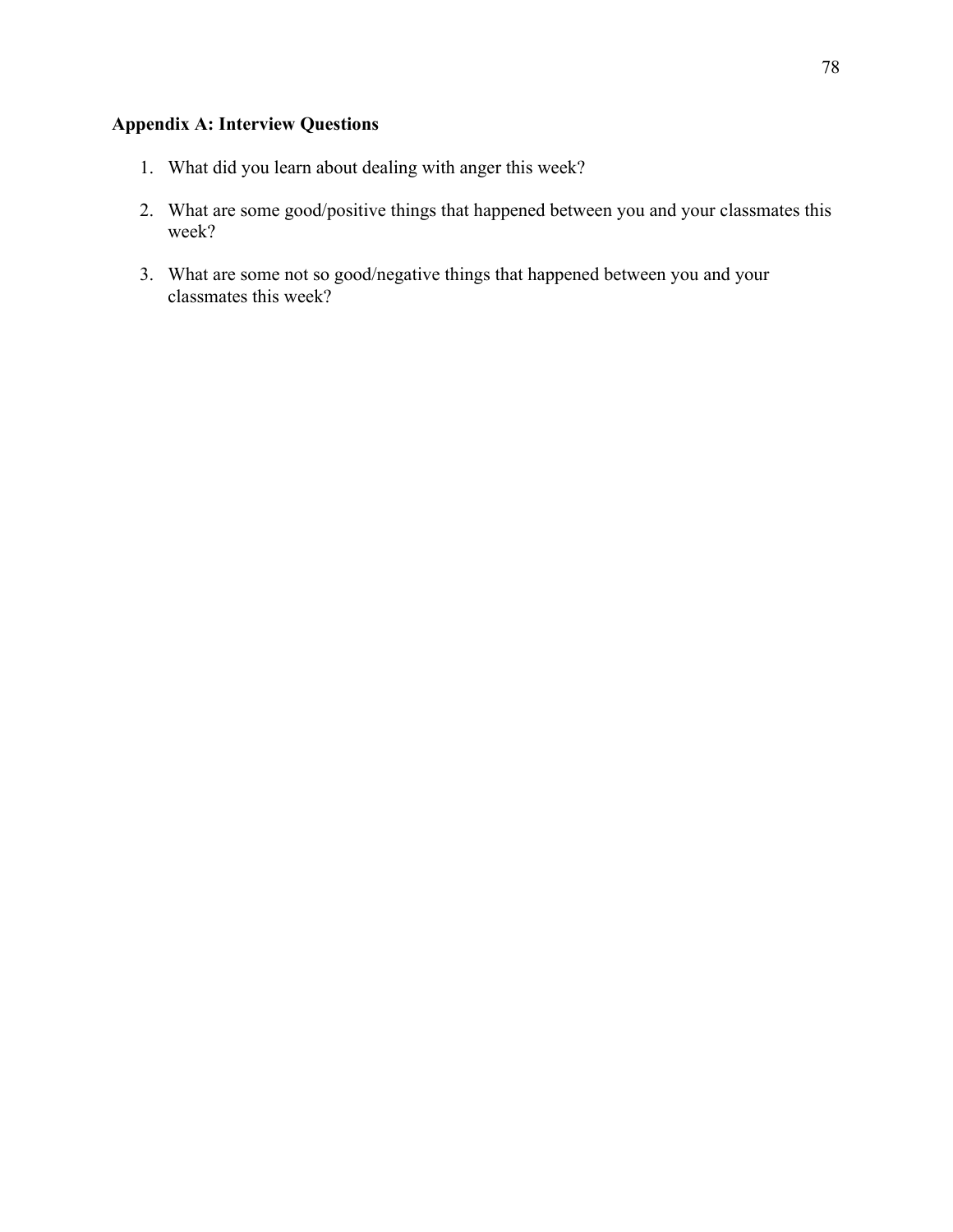## **Appendix B: Meaning Units by Code**

Phrases by code:

## **Understanding Anger**

### **Definitions of Anger**

*The anger blanket always covers up your real feelings*

*Anger is covering your real feelings*

*That anger is, isn't a happy feeling*

*Umm you can't be angry and be acting like a happy monkey*

*Anger is also very ugly*

*Anger isn't like a real feeling, it just like sometimes when your sad, the anger blanket comes over and it just makes you mad, so anger is like not a real feeling*

*It covers you… but that's not actually what covers you, its when your mad and angry, its like what your brain's thinking…its not actually and invisible anger blanket, its actually what your brain is thinking*

*Umm the anger blanket is just like a way for adults to explain it to kids like [Name] said, earlier like its just like… your brain isn't actually choosing to be mad the anger blanket is just a way for adults to explain it better to kids*

## **Warning Signs & Physiological Symptoms**

*Sometimes when you get mad your face starts to get red and there is body warning signs, like umm… clenched teeth, frog in your throat, uhh…tense muscles, heavy breathing*

*There are different reasons for your face to turn red, like when you smile, laugh…angry.*

*Sometimes when you're mad it feels like an earthquake happening inside you*

*I learned about anger that your face gets mad*

*Like…you, you're so angry…like breaking something*

*When your angry, your temperature kind of goes up*

*Anger give you warnings signs, its just like your being sick… it gives you warning signs*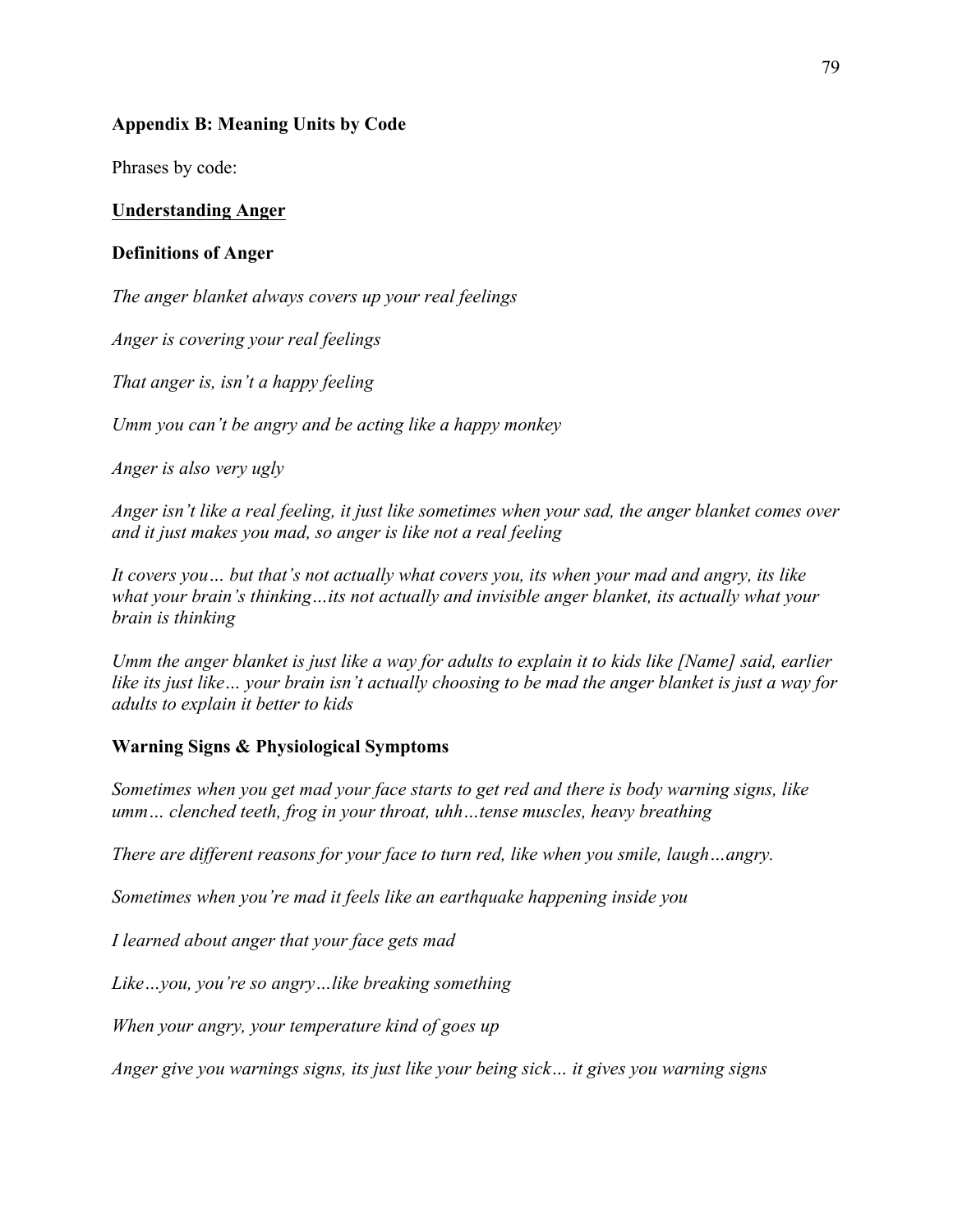*Like heavy breathing, like fast heart, and…and and frog throat and*

*Your face is red*

*It's hard to smile when you're angry*

*Umm you can't be angry and be acting like a happy monkey* 

*There is body warning signs…when you get really hot…heavy breathing, fast heart, ….frog in your throat* 

*Tense muscles, clenched teeth* 

*Sweaty palms*

*Fast heart, red face, tight fists* 

*It makes you want to uh throw up*

*It just takes over your body, it its like its controlling your body and you cant really control it yourself,* 

*And you cant get rid of it cause its like, smothering you* 

## **Anger Expression**

*So when you every time you want to, you get mad, and you just want go to someone and punch them*

*Well I saw someone kicking someone*

*Sometimes when you're mad you start hitting somebody*

*I learned that when you get mad sometimes you like to pick on other people* 

*Some people are fighting today*

*Calling names*

*Um a guy was screaming*

*He was almost still yelling* 

*Umm, someone teased someone*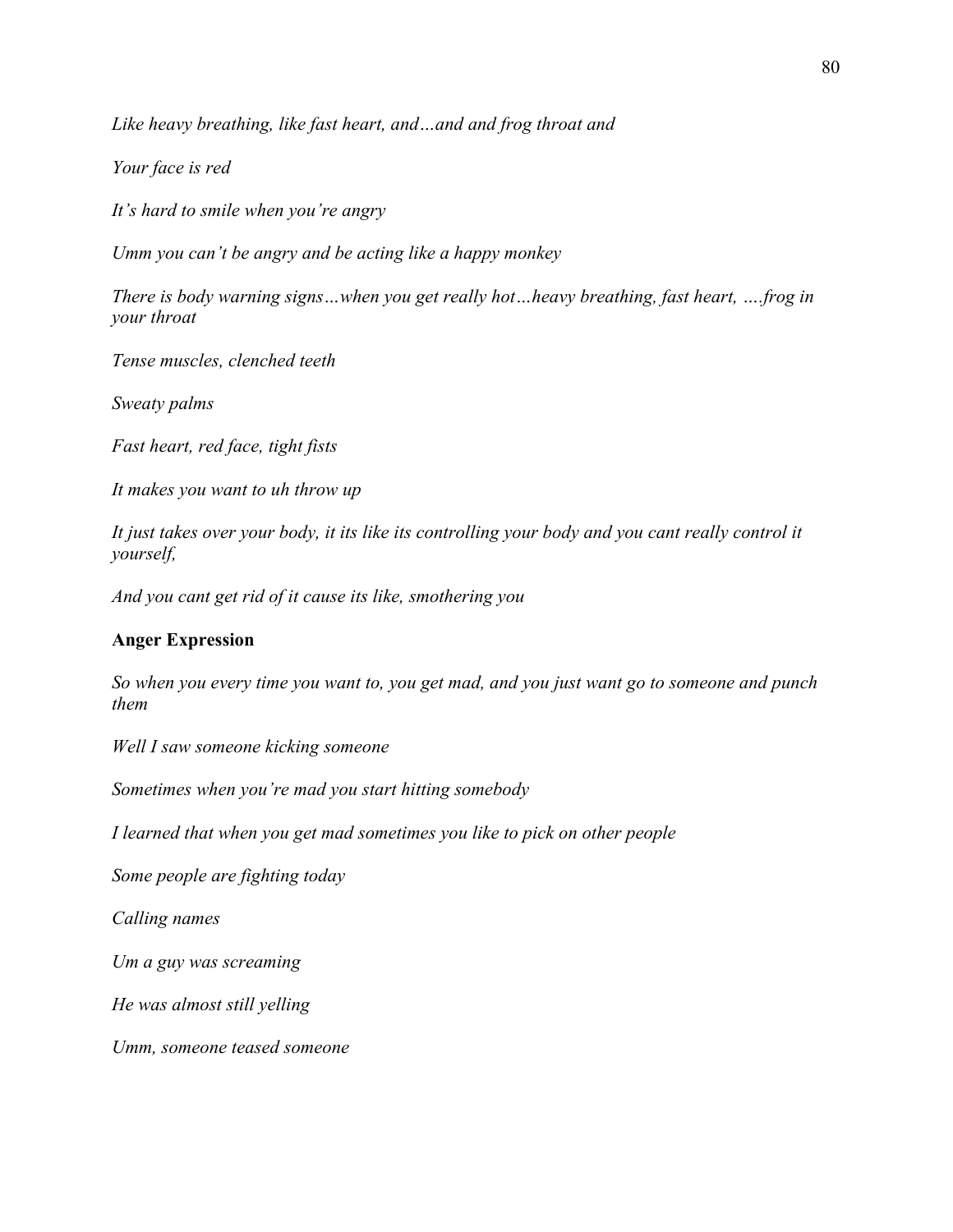*Umm it's when you…want to hit someone really bad and your so angry that you want to hit someone* 

*I saw somebody picking on somebody…*

*He took [Name]'s ball* 

*Stealing somebodies hairband and you just like take a flower*

*Ohhhhhh….ummm… today umm.. someone got really mad and started pushing people and screaming at people* 

*Yeah it was at recess, a lot of people were upset and were just taking the ball cause it was getting too aggressive, and he was still upset about that so we were trying to get out,*

*one of my classmates pushed someone in the ground*

*Someone in my class got bullied*

*Sometimes when you get mad you feel like you want to pull off your hair*

*Sometimes they want to break stuff…and then they blame it on the…the other person*

*People make faces…*

*You're a bully and that your acting bad*

#### **Feelings/Emotions Related to Anger**

*I learned that there are many different kinds of feelings and that kids usually use sad, happy or mad and forget about all the other feelings*

*Determined*

*Embarrassed… confident…worried*

*A little bit angry…and upset* 

*…not very happy, not very happy…a bit disappointed*

*Like…uhhhhh…shocked*

*Surprised*

*Frustrated is like you don't know what's happening with something like that and mad is like…*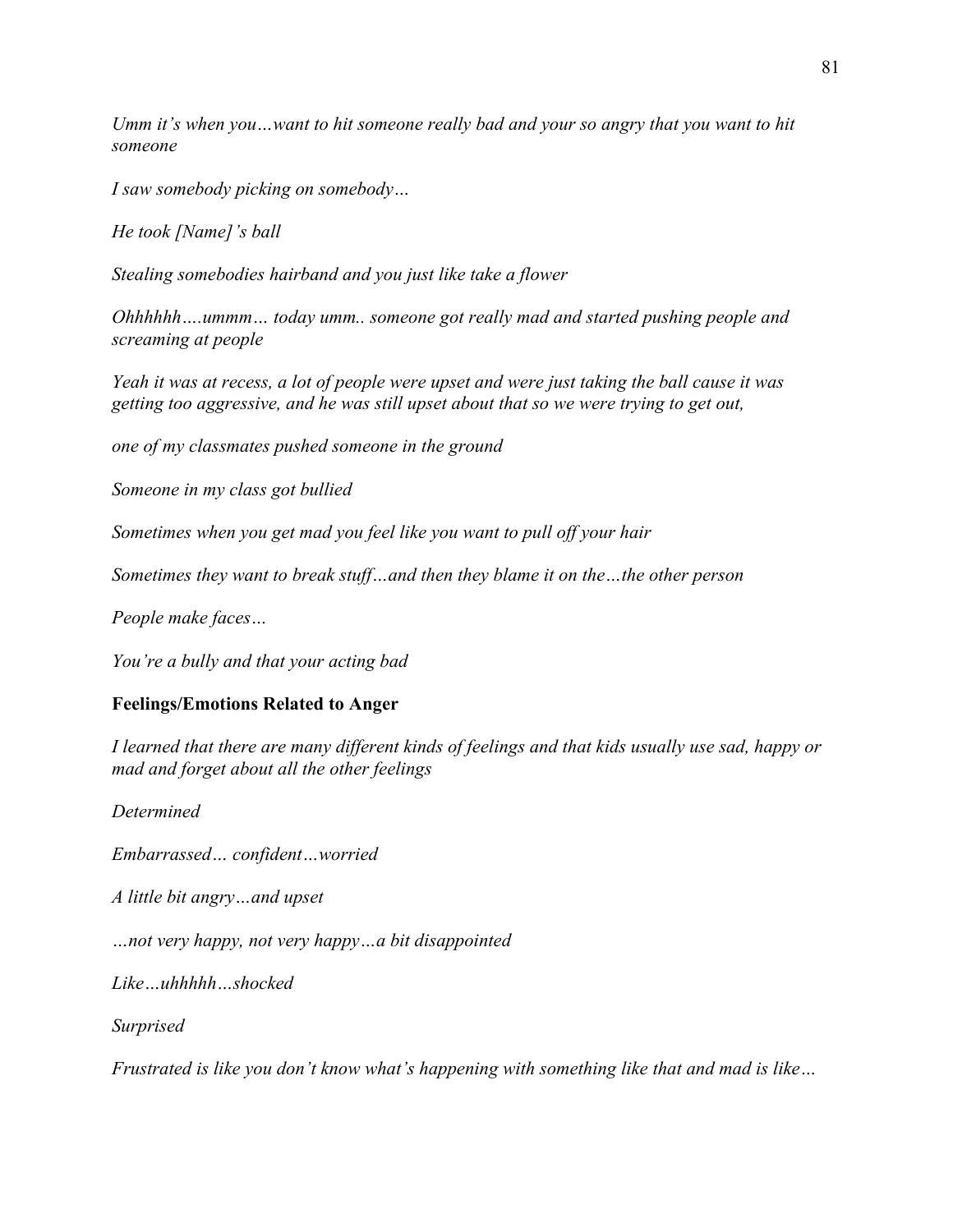*Frustration*

*I felt disappointed because it was actually like everyone I thought till then I heard ransom voices coming in and arguing with each other…so I wanted to continue but everyone just kept arguing* 

*I felt upset*

*I can, I felt kind of uhh, curious of why we had to stop, like he told us why, but I just diodnt really know what the specific point was… he said that we were having problems but he didn't really….* 

*Have that bad of problems* 

*Lonely*

*Lonely, frustrated, disappointed, frazzled*

*Disappointed… cause it really bothered me*

*That when you're mad—angry, you use angry, mad or sad or bad or happy Really upset*

*Mad*

*Confused*

*Umm…I didn't react, I just felt mad that he umm punched me* 

*Bad*

*There's more different feelings, I mean I learned about anger this week that there's more different feelings than mad, sad and angry* 

*There's disappointed, determined, puzzled, withdrawn, frightened, amazed, frustrated…umm glad* 

*Sad*

*Umm, when your angry its not a very nice feeling and if you're not feeling like you want to be nice, you wont be nice…and if you're feeling determined, you'll act determined…and if you're feeling angry you'll act angry*

*Umm at lunch recess my friend left me and went to the book fair and she mad me feel a little left out*

*I wasn't really angry, I was just kind of upset*

*Really angry, but then I realized I was feeling sad cause he was being mean to me*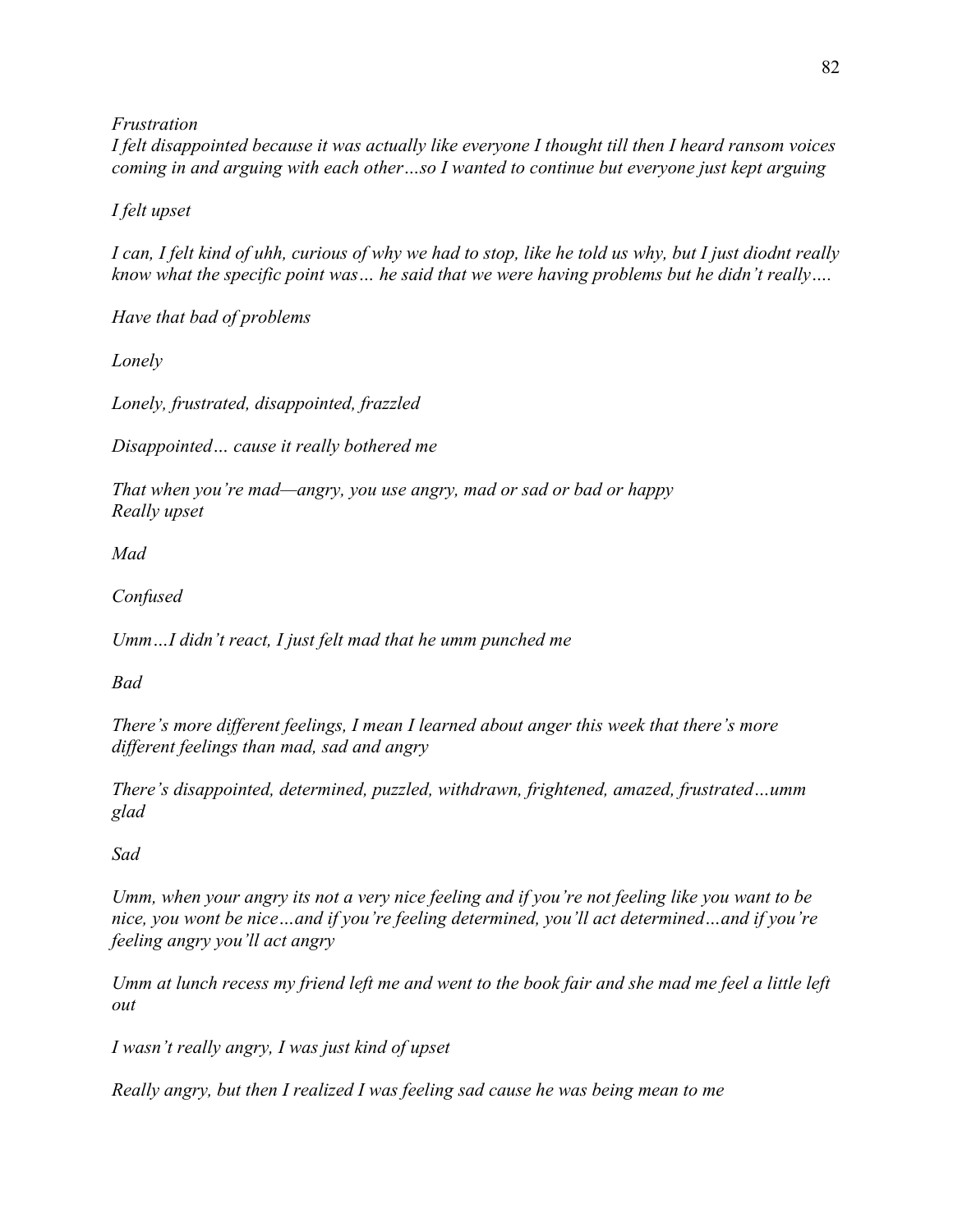## **Consequences of Anger**

### **Cognitive Impairments**

*I learned that when you, I learned that when you like when you, are angry, that, I think it's your intelligence level goes down and you sometimes make, and you often make dumb choices* 

*Umm… when you're mad you can't control your body* 

*Sometimes, when you're, when I learned that when you're angry, you make poor choices, not the ones that you usually make* 

## **Consequences & Reactions of Anger**

*Anger can lead…oh yeah, it was anger can lead to danger and it can lead violence*

*Violence, [inaudible] and vandalism* 

*He got like mad and then he started doing it by purpose, than he's…yeah*

*I just pushed him back*

### **Receiving Hostilities (the effect of anger on others)**

*Uhhh…I got kicked…*

*I got tripped*

*And they just came back from like these girls were at the front and they wwere like pulling it and we were behind it and then the people at the front fell and then everyone else fell down and me and Conrad were at that bottom of the pile and our legs were like this and then everyone landed on me*

*Someone liked at recess, he pushed me at the first day of February that was yesterday and he pushed me and he hurt my back*

*Angry, and your playing a game, sometimes you just feel, you feel like you just want to cry, sad…*

*Umm… that we… that we fight and we don't…they don't want us to play and they don't include*

*Someone was bullying me and I didn't like it, and they were saying I couldn't kick it far but I actually could kick it far and they were making fun of me and I didn't really like that*

*When I was at afterschool program and morning school program, you see the red chair over there? And the tent, well me and [Name]…me and someone else were using it and someone*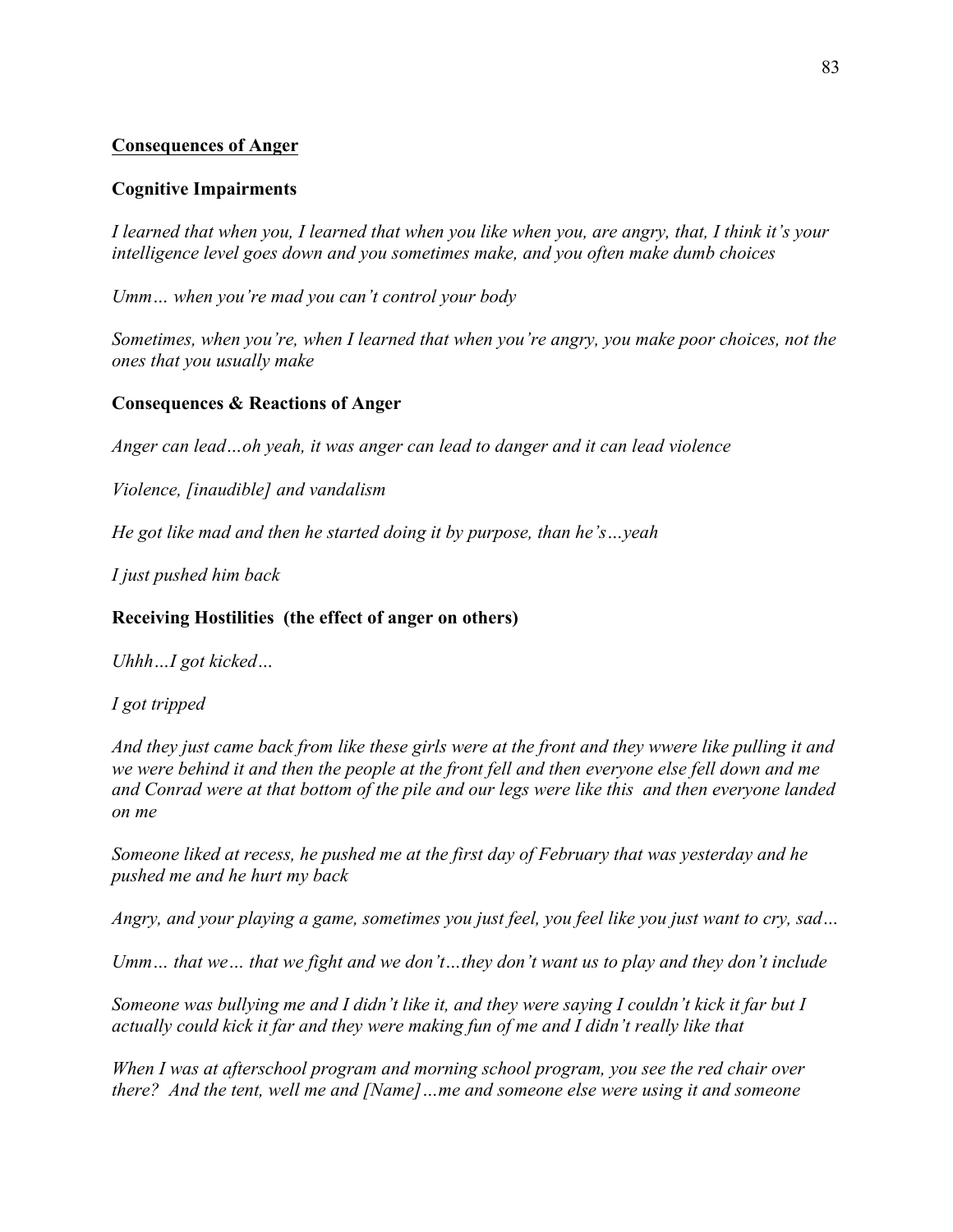*other kids just kind of came and took it over, kind of just took it over and I didn't really like that and I was really upset and sad*

*See the red chair again over there? Well someone kept bugging…well I wont say names but I weas using the chair, and after snack the person rushed and kind just took the red chair when I was using it and they actually weren't using it they just wanted to make me upset Yeah, but it didn't listen so we had to the supervisor* 

*Someone in my class excluded me today and I did not like it*

*Someone in my class, was excluding me today*

*[Name] was yelling at me when I was just asking if I could play, and then they let me play, and then they excluded me when I was playing and I did not like it*

*When I was walking by someone came up can called me poop…ahhh… I was really really upset*

*Uh... someone tried to punch me…I felt bad…*

*Somebody was excluding me …it mad me feel sad*

#### **Regulation & Resolution of Anger**

#### **Getting Help**

*The teacher helped…was when one person went to a teacher but she did nothing with us umm… uh… you have to get a teacher sometimes*

*Maybe just ask him to stop and if he doesn't tell a teacher,*

*The teacher… because they can umm…can talk to him*

*My mom talked to her mom* 

#### **De-escalation Techniques**

*I learned that you can uh, calm yourself down, like by breathing in and breathing out* 

*You can, you can count to 10, and or you can't count while your angry*

*Umm…I just left…I have something, when you're angry, you, you like count to 10, when you're mad or angry, you can't like count, like when you're angry you cant count, you can't like count at the same time….like when you're angry…I don't know how to explain it*

*When you're mad you count to 10 or 25 or 100 and it makes you cool down*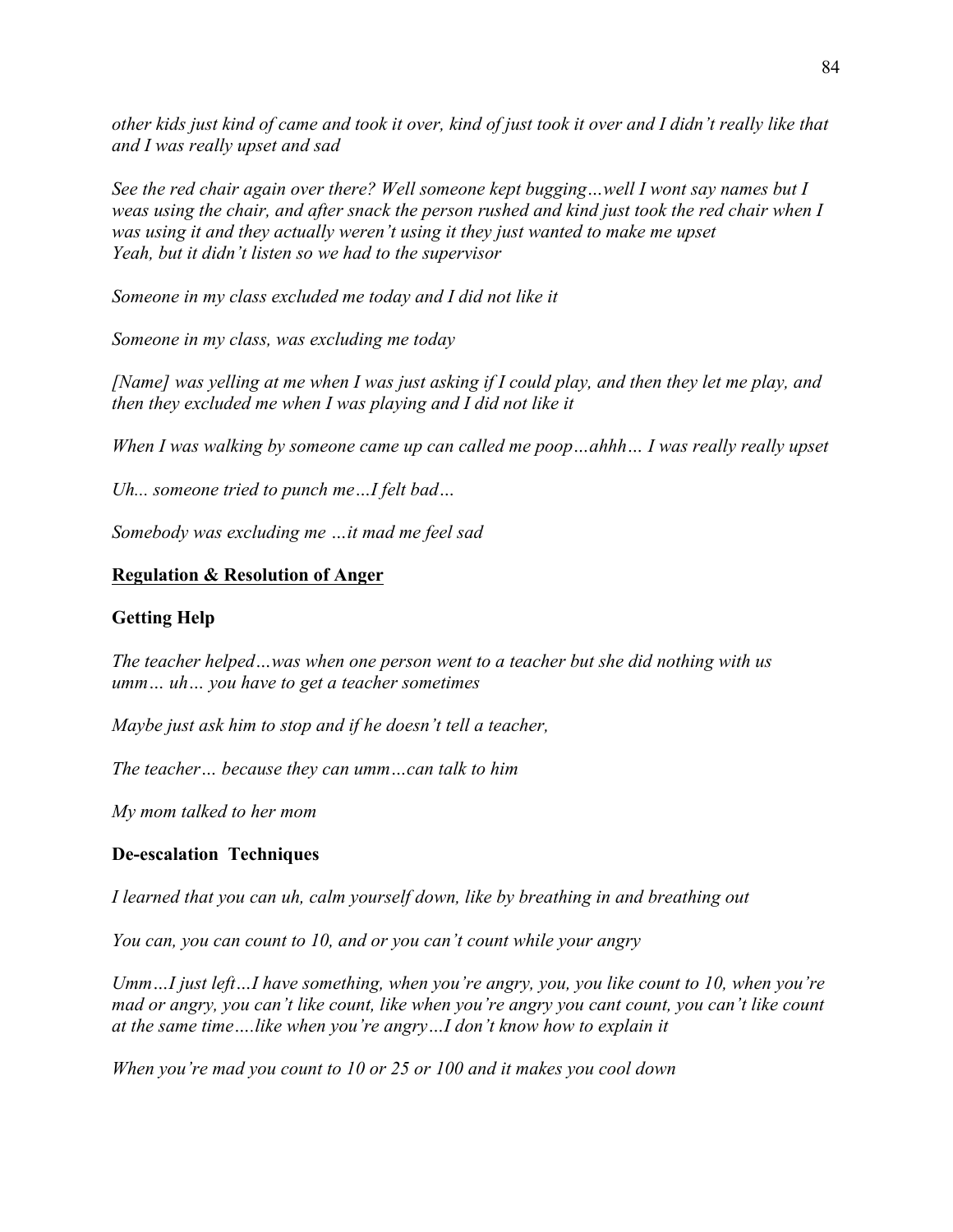*Umm…when you're mad you can go somewhere else or go and take a drink*

*Oh I have something: A stands for always count, B stands for body warning signs, and I don't remember the last one…. Oh go to, G stands go…go do something else*

*I learned about anger that its impossible to count when you're angry*

*Umm we tell…we ran away*

*You go and take a drink or walk away from something…you have a break…you have a nap at home*

*When you're, say when you're under pressure, and your friends are daring you to do something and your don't want to do it, but they're like forcing you to do it…pretend your frustrated because they're like telling you to do what you don't want to do* 

*I actually said, can you please stop and then he yelled but he said, and then I said can you please stop punching at Jamal? And be quieter… and he was quieter after that* 

*If you put the anger blanket away, you have self control…Self control is, like you can control yourself and not get all wild* 

*Umm there was bad, yeah… the one that got pushed he had to calm down, and he ran in the hallways just to calm down*

*I know when you get angry, you can count to ten and or 100 or 25*

*We could try to play uhh.. with good self control* 

*You can get away from the problem and go with somebody else,*

*That you have to count to ten when you're angry, and you go oooonnnneeee, twoooo, you have to count slow…to calm yourself down if you're really angry*

*And I told him to count to 10*

#### **Resolving Conflicts**

*They apologized*

*We just say, to her you're being a little aggressive, can you please you not use hands on*

*Just ask him, can you please not do that again, that you hurt my back*

*You have to solve it*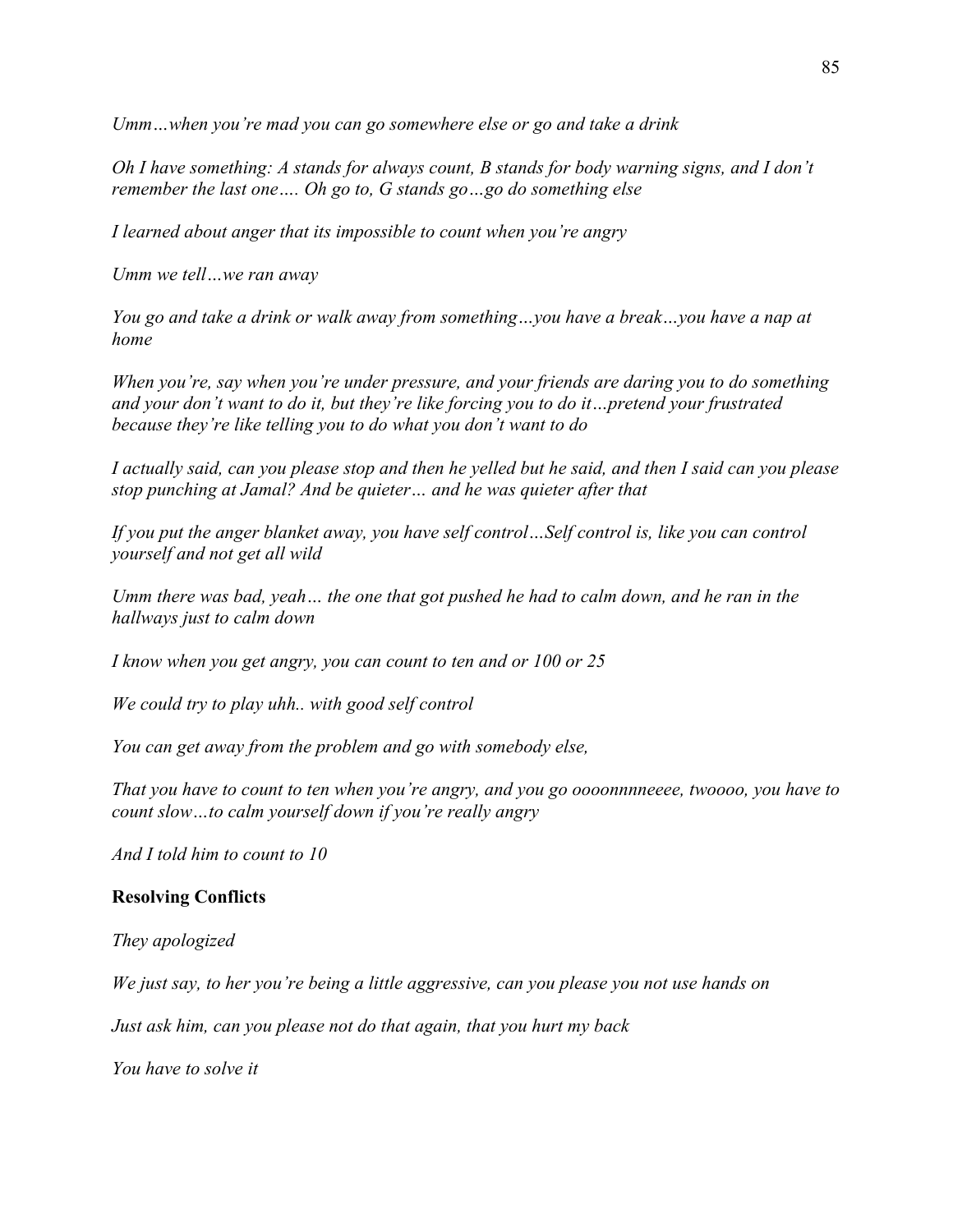## **Origins of Anger**

#### **How Anger originates**

*Anytime you feel like something like lonely, you…the anger blanket comes over you and you kind of like…the feeling that you really are is not even there…its like you really angry*

*He wants to be funny and make jasmine laugh*

*Like when you have a problem, a really big problem you cant solve like that*

*We usually sometimes argue like in soccer when you get, usually when you usually get a goal or not, or you might get too aggressive*

*Kind of a little upset because or angry because I would, I already told them to umm they we would touch the ball before they do, and they touched the ball before we do, so*

*Umm I learned about anger that…that the anger blanket creeps up on you when your not expecting it* 

*Umm…me and my friend, we got into a little fight like, we, we were playing soccer and were were getting over control and we were getting fights* 

*Umm…that people were scoring, like people were like thinking that they score, scored a goal and they were saying I scored a goal and they goalie was saying no, and then we got into a big fight* 

*And, umm I just got mad at them cause they called them a girl, and he was a boy*

*When I play soccer with her, she when you have the ball, she sometimes kicks it out, she gets a little out of control*

#### **Rational for Anger**

*I learned that about anger when you are mad you can't talk or you cant deal with the problem or talk it out …then you get more angry* 

*It's never good to be angry unless it's a really bad situation…or you shouldn't be angry* 

*Umm…when sometimes when you get angry you act like it's a big mountain, but its actually just a little mole…The mountain is like a, you make it like a big problem even though it's just a small one*

*Uhh, umm...not good to be mad, but its something you should be mad about, …its okay to be mad*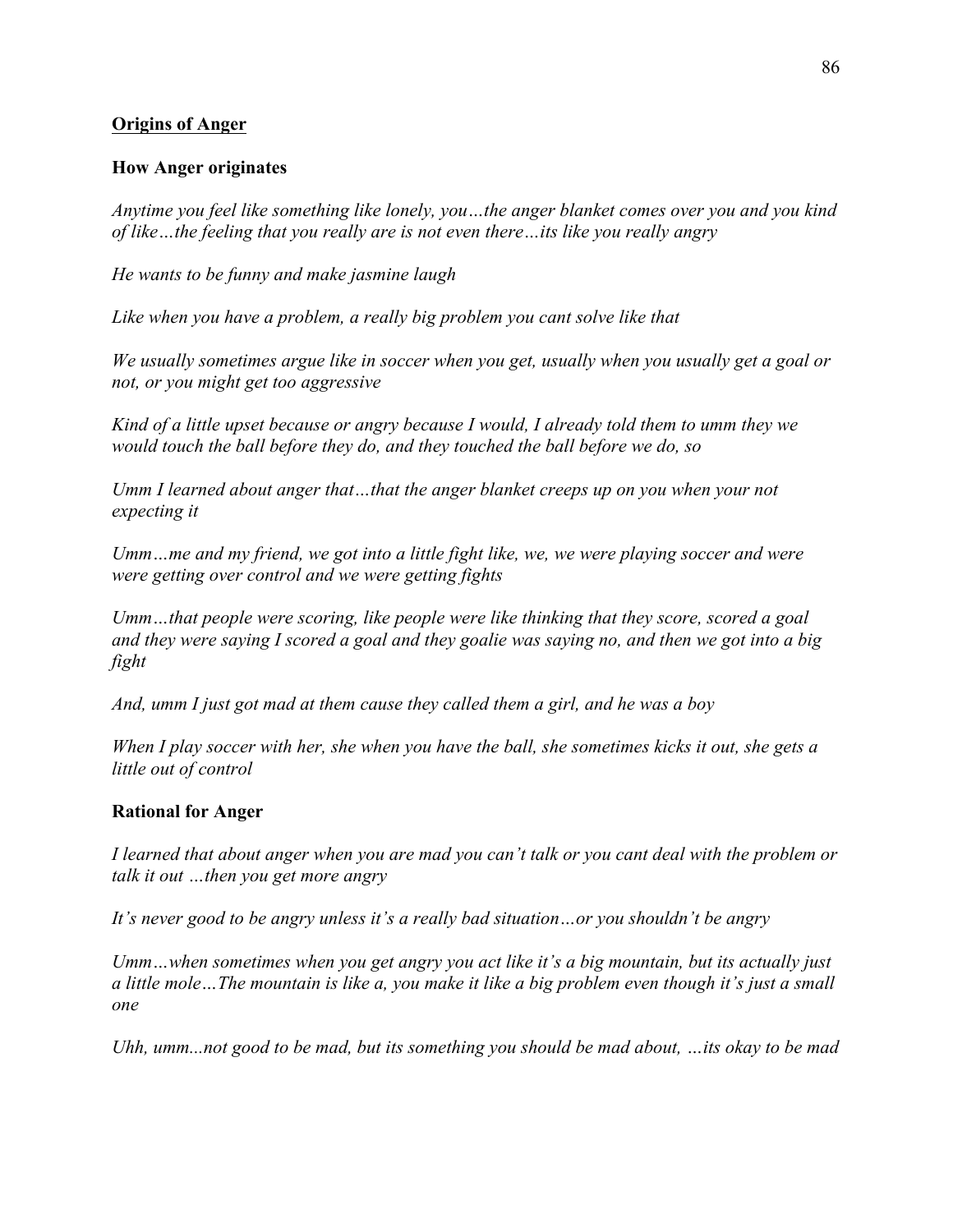#### **Relations With others**

#### **Perceptions of Other's Anger**

Kids usually say just words… I'm so mad…that's it

#### **What Makes a Good Friend?**

*Someone let me borrow their pencil*

*All…all of my friends were playing really fun games together and at the end we were all having so much fun* 

*Umm…today , this morning I helped one of my friends with their work*

*You can help your friend clean up*

*Um… well, I sort of tried to tell heather a nice complement haha… I tried to tell her but she wouldn't just listen…*

*Well a bunch of people were playing soccer with me and we were having fun and sometimes I play with my friend and they make me feel really good*

*Umm well they're really nice to me and they talk nice to me and they include me*

*We played together*

*We were playing together though*

*We were having fun laughing*

*Umm… me and my friend like [Name] and [Name] we were playing, we were skipping together, and playing this fan game, thing and I don't know we were having fun and laughing and no putdowns* 

*My friends and I both, well both of my friends were playing soccer, they were seeing who's a better player, well not really, I was the judge and if it went beside a the post I would say if it was a goal or not, and we were having fun laughing, no putdowns* 

*Umm.. my best friend and I we were jumping and we were jumping on and off of the climbers and we were having fun and it was funny cause this little kid wanted to do it and she couldn't do it so we said you can be a judge so me and you can do it and I went to the last bar and jumped off and it wasn't even far but I could go away* 

*Like, were like hanging out together and like sharing and*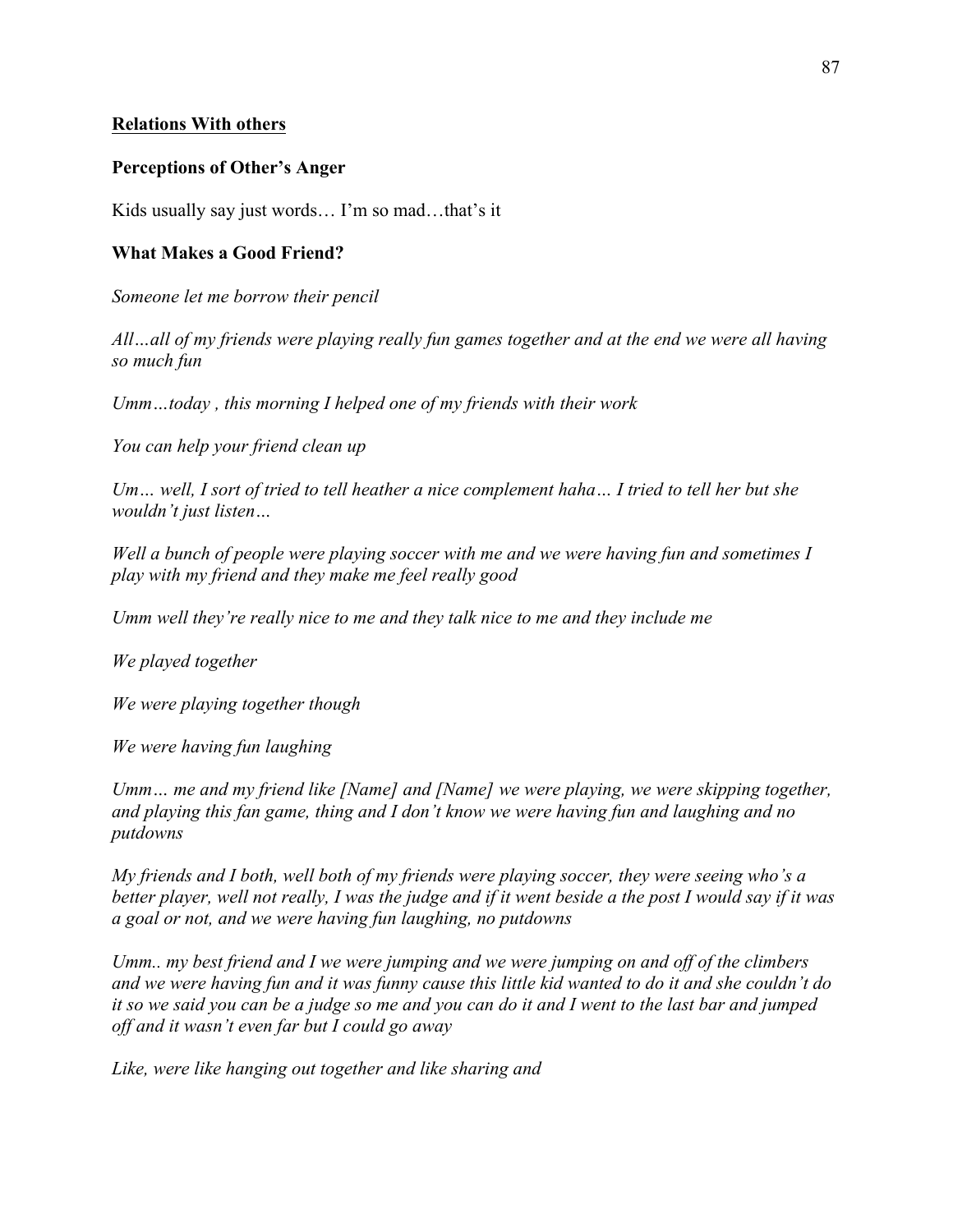*We were having fun laughing, no put downs, sharing laughing*

*Me… my friend, my friend, and I were playing hockey most soccer, and we were having fun, laughing and no put downs*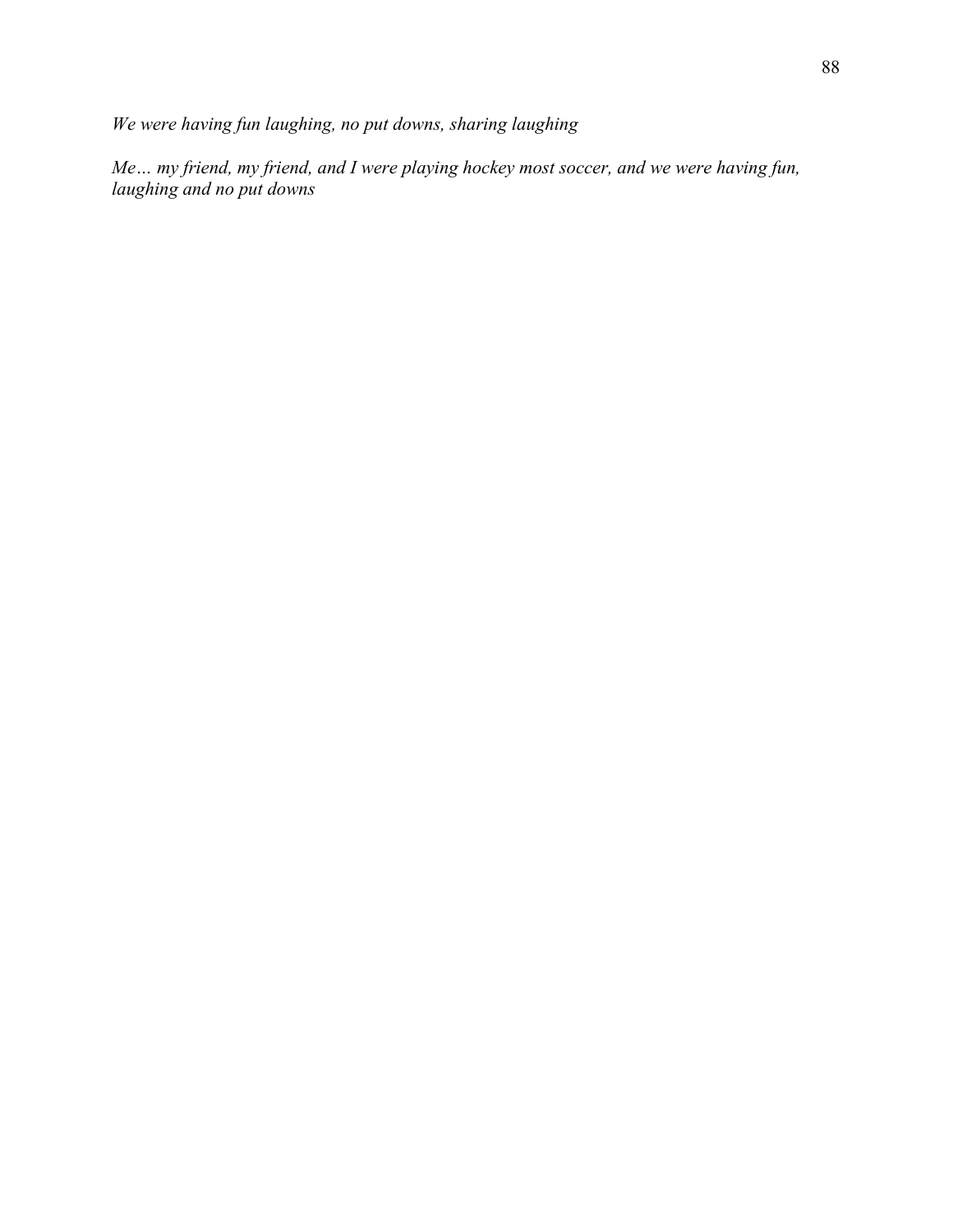## **Appendix C: Codes by Theme**

## **Theme 1: Understanding Anger**

- Definitions of Anger
- Warning Signs and Physiological Symptoms
- Anger Expression
- Related Feelings/Emotions

## **Theme 2: Origins of Anger**

- How Anger Originates
- Rational for Anger

## **Theme 3: Consequences of Anger**

- Cognitive & Physical Impairments
- Reactions to Anger
- Receiving Hostilities (the effect of anger on others)

## **Theme 4: Regulation and Resolution of Anger**

- De-escalation Techniques
- Getting Help
- Resolving Conflicts

## **Theme 5: Relationships with Others**

- Perceptions of Other's Anger
- What makes a Good Friend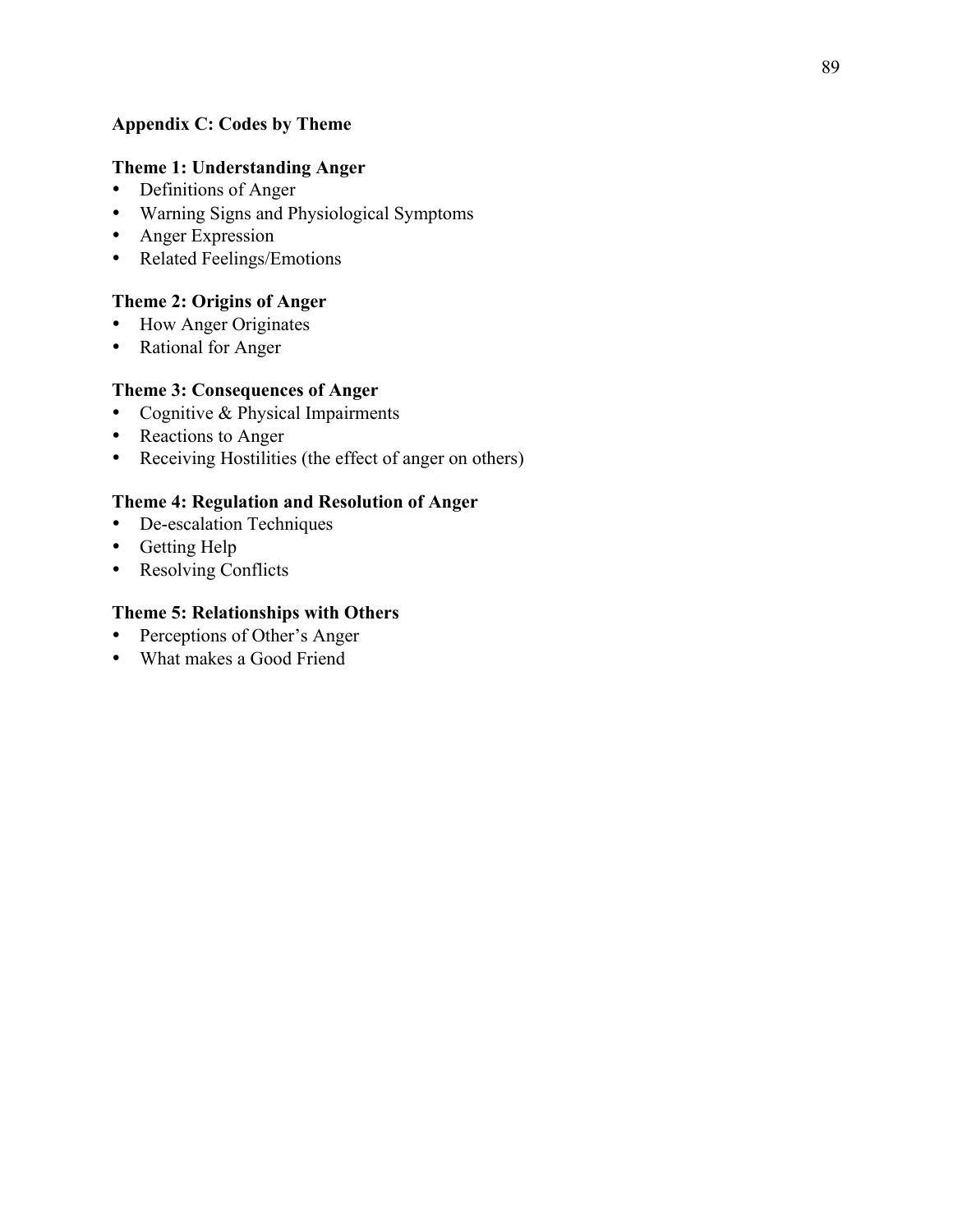## **Appendix D: The Anger Blanket Program**

Designed by Danielle Aziz, the Anger Blanket program is a 10-week psychoeducational program focused on addressing interpersonal communication problems among grade three children. Children are taught how to identify the emotions "underneath" or preceding the experience of anger, and are informed on methods used to detect the emotional onset of anger itself. In addition, they are informed of methods to regulate its expression through socially appropriate means. In the pilot study of this program Ms. Aziz delivered the program with the assistance of co-facilitators; teachers took a supportive role, and assisted with group activities (i.e. role-plays) included in the program.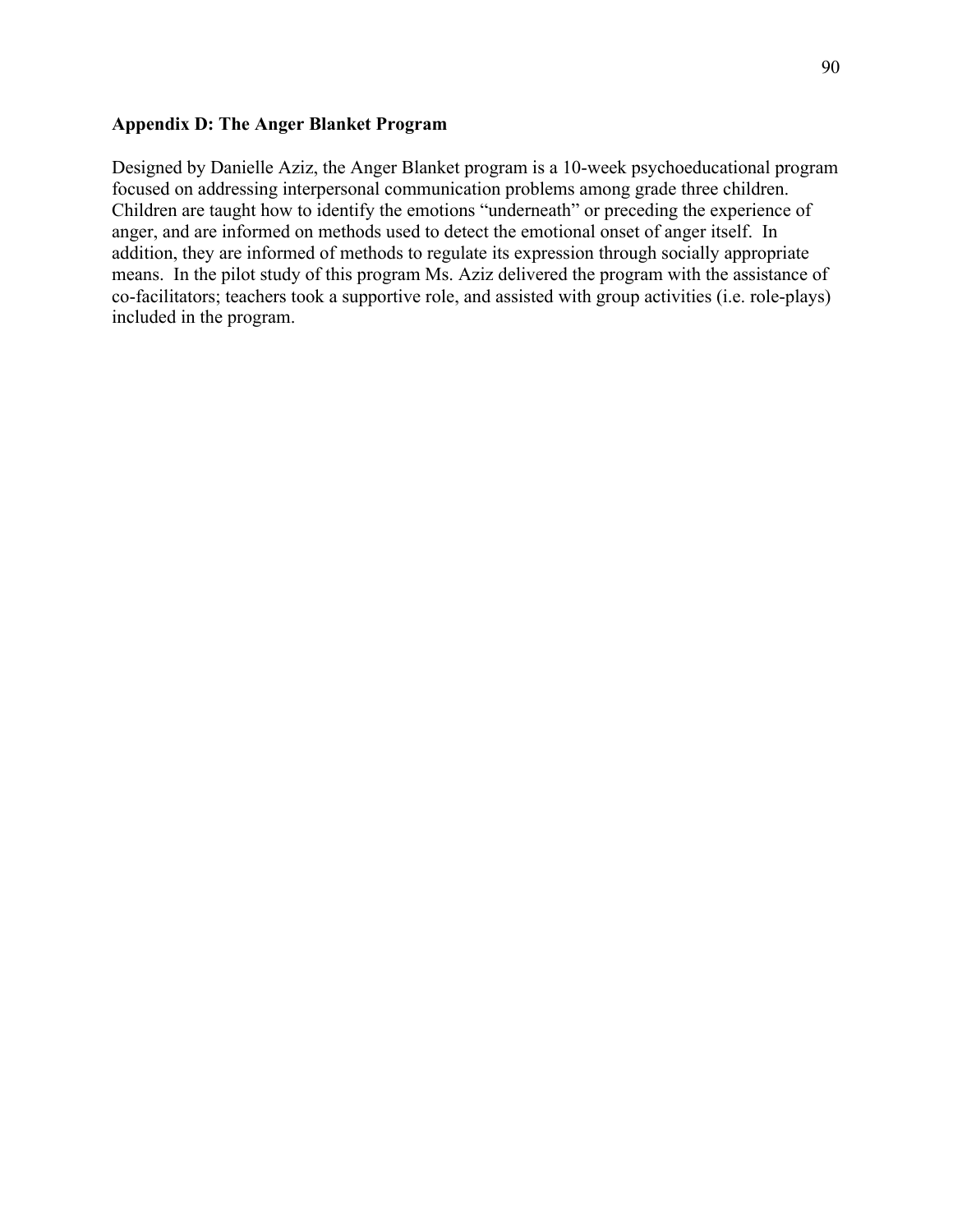# **CRAIG OOLUP CURRICULUM VITAE**

### EDUCATION

# **Master of Arts, Counselling Psychology**

(anticipated completion: April, 2015)

Western University, London, Ontario

- Western Graduate Research Scholarship Honour (\$5 000; 2013)
- Western Graduate Research Scholarship—Honour (\$5 000; 2014)

## **Bachelor of Arts, Honours Specialization in Psychology**

(April, 2013) King's University College, Western University, London, Ontario

• Academic Dean's Honour List (2011-2013)

## **Bachelor of Arts, Honours, Double Major in Political Science & Philosophy**

(June, 2009) King's University College, Western University, London, Ontario

#### RESEARCH EXPERIENCE

## **Master of Arts, Counselling Psychology**

(September, 2013—anticipated completion: April, 2015) *Graduate Thesis*

- Thesis Supervisor: Dr. Jason Brown (Faculty of Education, Psychology Department)
- Qualitative study examining the emotional experience of anger among grade three children
- Data based on qualitative interviews from anger management seminars termed collectively as the "Anger Blanket Pilot Project"

## **Onward: The Anger Blanket Pilot Project (2nd Seminar Series)**

(January, 2014-May, 2014)

*Program Co-Facilitator* 

- Assist director of program in explaining the emotional constructs of anger to a grade three class over the course of six 1.5 hour seminar sessions
- Encourage the use of positive conflict resolution strategies by discerning related emotional experiences
- Assist with post-program measures evaluating program effectiveness

#### **Bachelor of Arts, Honours Specialization**

(September, 2012- April, 2013) *Undergraduate Thesis*

> • Thesis Supervisor: Katrina Craig, M.Ed, Counselling Psychology; Canadian Certified Counsellor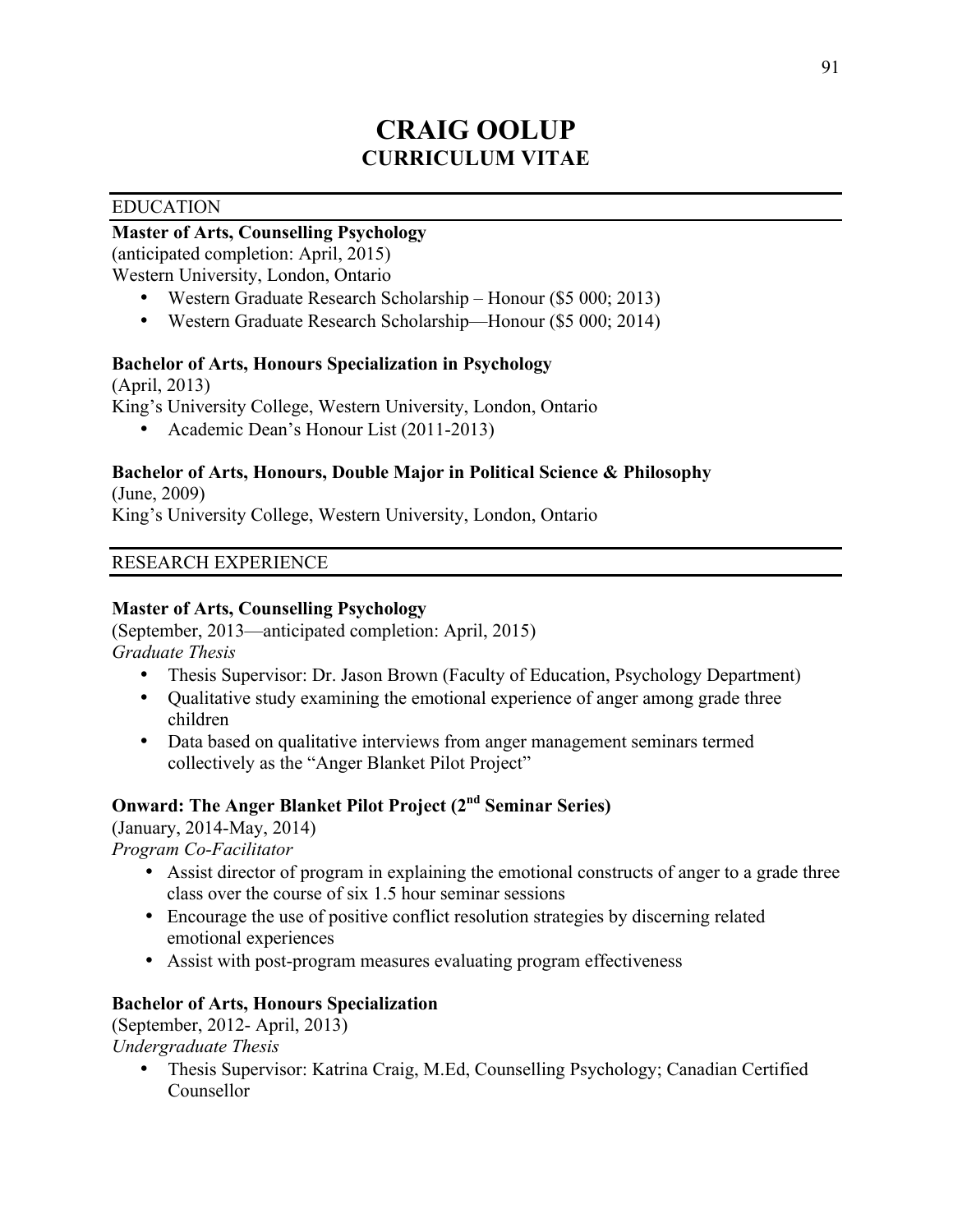• Quantitative study examining the role of social support in the process of making moral decisions

## *Presentation*

• King's University College, Western University; Undergraduate Psychology Poster Conference: The Influence of Perceived Social Support on Interpersonal Morality

## **Research Assistant**

(January, 2012-April, 2012)

- Research Assistant for Lisa Boyko (Ph.D Candidate)
- Western University Psychology Lab
- Assist graduate research team in positive affect coding of children via recorded video files (included gauging child behaviours and interactions in a free-time activity)

## COUNSELLING & ASSESSMENT EXPERIENCE (*selected*)

## **Student Success Centre: University of Western Ontario**

(December, 2014-Present)

*Career Counsellor (M.A. Counselling Psychology Program)*

- Placement Supervisor: Snjezana Linkes (M.Ed, Counselling Psychology; Canadian Certified Counsellor)
- Provide counselling and career support to Western University students
	- o Mental health impediments to learning/education
	- o Graduate/professional school applications
	- o Mock interview preparations
	- o Interest, skill and career assessments and interpretation

## **Merrymount Family Support and Crisis Center: Student Intern**

(September, 2014-Present)

*Therapist (M.A. Counselling Psychology Program)*

- Placement Supervisor: Susan Abercromby (M.Ed. Counselling Psychology; Canadian Certified Counsellor)
- Facilitate multiple parent, child and family support and counselling groups
	- o Parenting Preschoolers—provide and co-facilitate psychoeducational seminars and counselling sessions to parents struggling with meeting their child(ren)'s needs in a group setting
	- o Temper Tricking—facilitate group counselling sessions with children (and their families) experiencing anger and behavioral issues at home or in the school
	- o Mom's House/Dad's House—co-facilitate group counselling session with children experiencing difficulties coping with parental divorce or separation
	- o On Your Own—co-facilitate group counselling sessions with adults new to divorce and separation
	- o Circle of Security—co-facilitate group counselling sessions with parents seeking assistance in developing and maintaing strong attachment bonds with their children
- Provide individual counselling to children and their families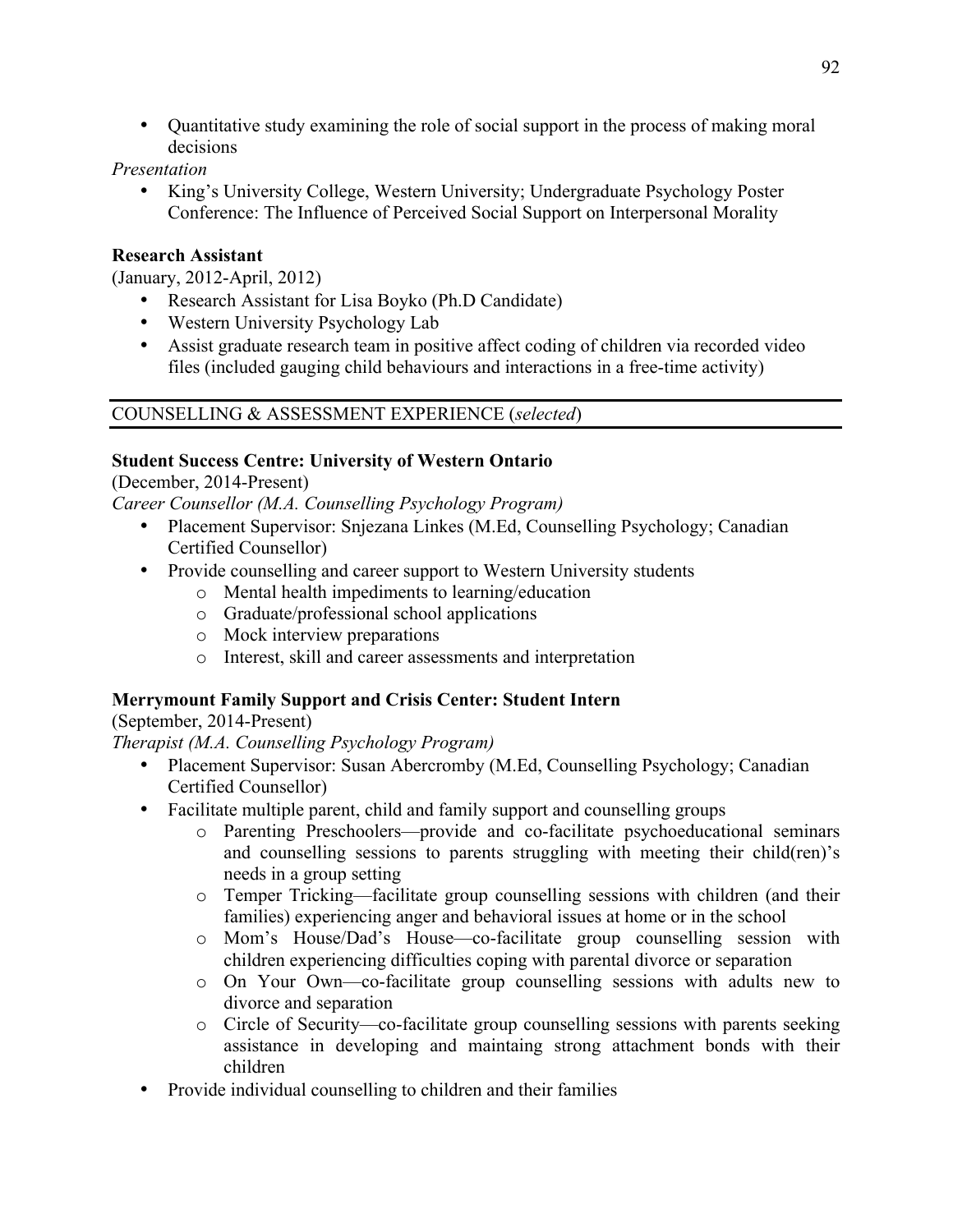- o Assessment of traumatic child and family situations
- o Develop and implement treatment plans and strategies
- o Provide community resources when required
- Student Case Management Sessions
	- o Discuss current presenting issues of past or potential clients with colleagues
	- o Includes identifying potential barriers/problems, formulating assessment strategies, and discussing potential therapeutic treatment techniques

## **London Region Assessment Clinic**

(January, 2014—Present)

*Therapist/Co-facilitator (Volunteer)*

- Fetal Alcohol Spectrum Disorder—A Night Out
	- o Interact with children with Fetal Alcohol Spectrum Disorder
	- o Facilitate and mediate peer-to-peer social and physical interactions such as sporting activities
	- o Assist program director in facilitating group member lessons such as explaining and discussing the components of good friendship and the importance of selfcontrol

# **Canadian Mental Health Association (London-Middlesex)**

(September, 2013-December, 2013)

*Therapist, Wait List Clinic (Volunteer)*

- Provide therapeutic assistance for clients waiting for further mental health treatments
- Assessment of client based needs and goals
- Person-centered approach to counselling
- Provide feedback to other therapists conducting sessions from audio/video recordings
- Participate in weekly discussion based seminars on counselling and therapeutic techniques

# **Vanier Children's Services**

(September, 2012-April, 2013) *Therapist, Focused Family Therapy Program (Volunteer)*

- Assessment of traumatic child and family situations
- Develop and implement treatment plans and strategies
- Provide community resources when required
- Gauge client progress and report to supervisors during weekly supervision hours
- Participate in and co-facilitate weekly educational seminars with other therapists

# **Pilowsky Psychology Professional Corporation**

(May, 2012-July, 2012)

*Triage Counsellor (Paid Position)*

- Intake Assessment Therapist (Triage Counsellor) and Formal Report Writer
- Gather information regarding patient levels of cognitive and emotional functioning following a personally traumatic event
- Administer Assessments (Beck Depression Inventory II, Beck Anxiety Inventory, Multidimensional Pain Inventory) to patient